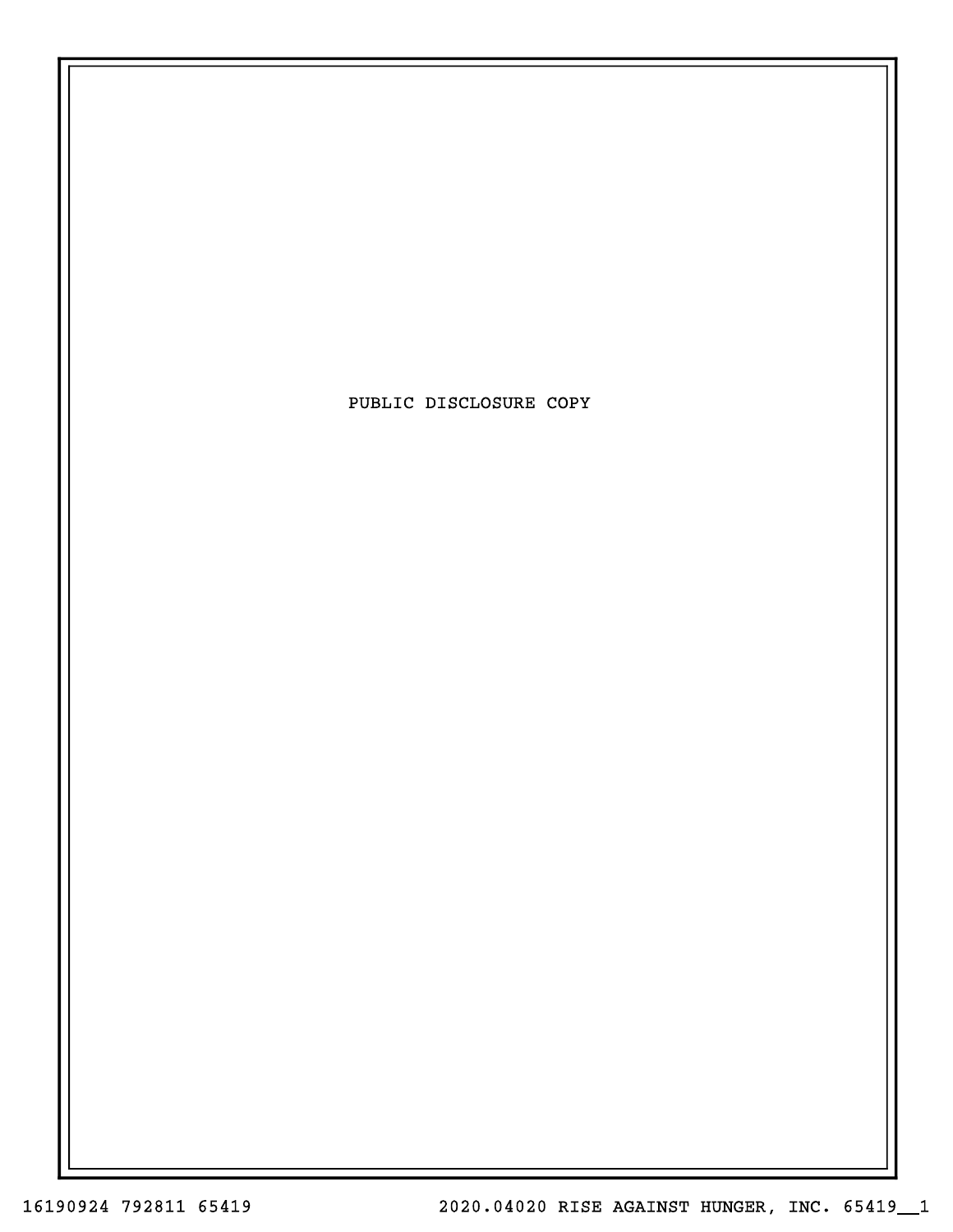| <b>Form</b> |  |
|-------------|--|

Department of the Treasury<br>Internal Revenue Service

## \*\* PUBLIC DISCLOSURE COPY \*\* **Return of Organization Exempt From Income Tax**

Under section 501(c), 527, or 4947(a)(1) of the Internal Revenue Code (except private foundations)

Do not enter social security numbers on this form as it may be made public.

Go to www.irs.gov/Form990 for instructions and the latest information.



|                                    |                                  | A For the 2020 calendar year, or tax year beginning                                                                                                                                                                            | and ending                   |                                                     |                                                           |  |  |  |  |
|------------------------------------|----------------------------------|--------------------------------------------------------------------------------------------------------------------------------------------------------------------------------------------------------------------------------|------------------------------|-----------------------------------------------------|-----------------------------------------------------------|--|--|--|--|
|                                    | <b>B</b> Check if<br>applicable: | <b>C</b> Name of organization                                                                                                                                                                                                  |                              | D Employer identification number                    |                                                           |  |  |  |  |
|                                    | Address<br>change                | RISE AGAINST HUNGER, INC.                                                                                                                                                                                                      |                              |                                                     |                                                           |  |  |  |  |
|                                    | Name<br>change                   | Doing business as                                                                                                                                                                                                              |                              | 16-1541024                                          |                                                           |  |  |  |  |
|                                    | Initial<br>return                | Number and street (or P.O. box if mail is not delivered to street address)<br>Room/suite                                                                                                                                       | E Telephone number           |                                                     |                                                           |  |  |  |  |
|                                    | Final<br>return/                 | 4801 GLENWOOD AVENUE, SUITE 200                                                                                                                                                                                                |                              | 919-839-0689                                        |                                                           |  |  |  |  |
|                                    | termin-<br>ated                  | City or town, state or province, country, and ZIP or foreign postal code                                                                                                                                                       |                              | G Gross receipts \$                                 | 49, 378, 513.                                             |  |  |  |  |
|                                    | Amended<br>return                | 27612<br>RALEIGH, NC                                                                                                                                                                                                           |                              | $H(a)$ is this a group return                       |                                                           |  |  |  |  |
|                                    | Applica-<br>tion<br>pending      | F Name and address of principal officer: BARRY MATTSON                                                                                                                                                                         |                              | for subordinates?                                   | Yes $X$ No                                                |  |  |  |  |
|                                    |                                  | SAME AS C ABOVE                                                                                                                                                                                                                |                              | H(b) Are all subordinates included?                 | Yes<br>No                                                 |  |  |  |  |
|                                    |                                  | <b>I</b> Tax exempt status: $\boxed{\mathbf{X}}$ 501(c)(3)<br>$\sqrt{ }$ (insert no.)<br>$501(c)$ (<br>$4947(a)(1)$ or                                                                                                         | 527                          |                                                     | If "No," attach a list. See instructions                  |  |  |  |  |
|                                    |                                  | J Website: WWW.RISEAGAINSTHUNGER.ORG                                                                                                                                                                                           |                              | $H(c)$ Group exemption number $\blacktriangleright$ |                                                           |  |  |  |  |
|                                    |                                  | <b>K</b> Form of organization: $\boxed{\mathbf{X}}$ Corporation<br>Other $\blacktriangleright$<br>Trust<br>Association                                                                                                         |                              |                                                     | L Year of formation: $1998$ M State of legal domicile: DE |  |  |  |  |
|                                    | Part I                           | <b>Summary</b>                                                                                                                                                                                                                 |                              |                                                     |                                                           |  |  |  |  |
|                                    | 1.                               | Briefly describe the organization's mission or most significant activities: RISE AGAINST HUNGER IS GROWING A                                                                                                                   |                              |                                                     |                                                           |  |  |  |  |
|                                    |                                  | GLOBAL MOVEMENT TO END HUNGER BY EMPOWERING COMMUNITIES, NOURISHING                                                                                                                                                            |                              |                                                     |                                                           |  |  |  |  |
| <b>Activities &amp; Governance</b> | $\mathbf{2}$                     | Check this box $\blacktriangleright$<br>if the organization discontinued its operations or disposed of more than 25% of its net assets.                                                                                        |                              |                                                     | 15                                                        |  |  |  |  |
|                                    | з                                | Number of voting members of the governing body (Part VI, line 1a)                                                                                                                                                              | 3<br>$\overline{\mathbf{4}}$ | $\overline{15}$                                     |                                                           |  |  |  |  |
|                                    | 4<br>5                           | Total number of individuals employed in calendar year 2020 (Part V, line 2a) manufactured contains an intervent                                                                                                                |                              | 5                                                   | 203                                                       |  |  |  |  |
|                                    | 6                                | Total number of volunteers (estimate if necessary) [11] manufacture material number of volunteers (estimate if necessary) [11] manufacture material number of volunteers (estimate if necessary) [11] manufacture material num |                              | 6                                                   | 90000                                                     |  |  |  |  |
|                                    |                                  | 7 a Total unrelated business revenue from Part VIII, column (C), line 12                                                                                                                                                       |                              | 7a                                                  | 0.                                                        |  |  |  |  |
|                                    |                                  | <b>b</b> Net unrelated business taxable income from Form 990 T, Part I, line 11 <i>maching manumentum</i> manuments.                                                                                                           |                              | 7b                                                  | $\overline{0}$ .                                          |  |  |  |  |
|                                    |                                  |                                                                                                                                                                                                                                |                              | <b>Prior Year</b>                                   | <b>Current Year</b>                                       |  |  |  |  |
|                                    | 8                                | Contributions and grants (Part VIII, line 1h)                                                                                                                                                                                  |                              | 62,287,840.                                         | 49, 343, 524.                                             |  |  |  |  |
| Revenue                            | 9                                | Program service revenue (Part VIII, line 2g)                                                                                                                                                                                   |                              | 0.                                                  | 0.                                                        |  |  |  |  |
|                                    | 10                               |                                                                                                                                                                                                                                |                              | 42, 213.                                            | $-43,226.$                                                |  |  |  |  |
|                                    | 11                               |                                                                                                                                                                                                                                |                              | 23,462.                                             | 10, 295.                                                  |  |  |  |  |
|                                    | 12                               | Total revenue - add lines 8 through 11 (must equal Part VIII, column (A), line 12)                                                                                                                                             |                              | 62, 353, 515.                                       | 49,310,593.                                               |  |  |  |  |
|                                    | 13                               | Grants and similar amounts paid (Part IX, column (A), lines 1-3)                                                                                                                                                               |                              | 39, 365, 617.                                       | 33,428,435.                                               |  |  |  |  |
|                                    | 14                               | Benefits paid to or for members (Part IX, column (A), line 4)                                                                                                                                                                  |                              | 0.                                                  | 0.                                                        |  |  |  |  |
|                                    | 15                               | Salaries, other compensation, employee benefits (Part IX, column (A), lines 5-10)                                                                                                                                              |                              | 10,541,946.                                         | 8,714,691.                                                |  |  |  |  |
| Expenses                           |                                  | 16a Professional fundraising fees (Part IX, column (A), line 11e)                                                                                                                                                              |                              | 167,055.                                            | 0.                                                        |  |  |  |  |
|                                    |                                  | $\blacktriangleright$ 1,220,015.<br><b>b</b> Total fundraising expenses (Part IX, column (D), line 25)                                                                                                                         |                              |                                                     |                                                           |  |  |  |  |
|                                    | 17                               |                                                                                                                                                                                                                                |                              | 12,511,552.                                         | 7, 245, 322.                                              |  |  |  |  |
|                                    | 18                               | Total expenses. Add lines 13-17 (must equal Part IX, column (A), line 25) [                                                                                                                                                    |                              | 62,586,170.                                         | 49,388,448.                                               |  |  |  |  |
|                                    | 19                               |                                                                                                                                                                                                                                |                              | $-232,655.$                                         | $-77,855.$                                                |  |  |  |  |
| Net Assets or<br>Fund Balances     |                                  |                                                                                                                                                                                                                                |                              | <b>Beginning of Current Year</b>                    | <b>End of Year</b>                                        |  |  |  |  |
|                                    | 20                               | Total assets (Part X, line 16)                                                                                                                                                                                                 |                              | 8,213,989.                                          | 7,198,689.                                                |  |  |  |  |
|                                    | 21                               | Total liabilities (Part X, line 26)                                                                                                                                                                                            |                              | 4,735,820.                                          | $\overline{3,665,659}$ .                                  |  |  |  |  |
|                                    | 22                               | LCianotura Dioel                                                                                                                                                                                                               |                              | 3,478,169.                                          | 3,533,030.                                                |  |  |  |  |

| Part II | Signature Block

Under penalties of perjury, I declare that I have examined this return, including accompanying schedules and statements, and to the best of my knowledge and belief, it is true, correct, and complete. Declaration of preparer (other than officer) is based on all information of which preparer has any knowledge.

|          | <b>Bally</b>                                                                                                 | 9/27/2021                                            |  |  |  |  |  |  |  |
|----------|--------------------------------------------------------------------------------------------------------------|------------------------------------------------------|--|--|--|--|--|--|--|
| Sign     | Signature of officer                                                                                         | Date                                                 |  |  |  |  |  |  |  |
| Here     | BARRY MATTSON,<br>CEO                                                                                        |                                                      |  |  |  |  |  |  |  |
|          | Type or print name and title                                                                                 |                                                      |  |  |  |  |  |  |  |
|          | Print/Type preparer's name<br>Preparer's signature                                                           | Date<br><b>PTIN</b><br>Check                         |  |  |  |  |  |  |  |
| Paid     | DENISE P. HILL                                                                                               | P00046615<br>$09/24/21$ self-employed                |  |  |  |  |  |  |  |
| Preparer | Firm's name ELLIOTT DAVIS, LLC/PLLC                                                                          | $\frac{1}{2}$ Firm's EIN $\triangleright$ 57-0381582 |  |  |  |  |  |  |  |
| Use Only | Firm's address 1901 MAIN STREET, SUITE 900                                                                   |                                                      |  |  |  |  |  |  |  |
|          | COLUMBIA, SC 29201                                                                                           | Phone no. (803) 256-0002                             |  |  |  |  |  |  |  |
|          | ΧI<br>l Yes<br>May the IRS discuss this return with the preparer shown above? See instructions<br>No         |                                                      |  |  |  |  |  |  |  |
|          | Form 990 (2020)<br>LHA For Paperwork Reduction Act Notice, see the separate instructions.<br>032001 12-23-20 |                                                      |  |  |  |  |  |  |  |

SEE SCHEDULE O FOR ORGANIZATION MISSION STATEMENT CONTINUATION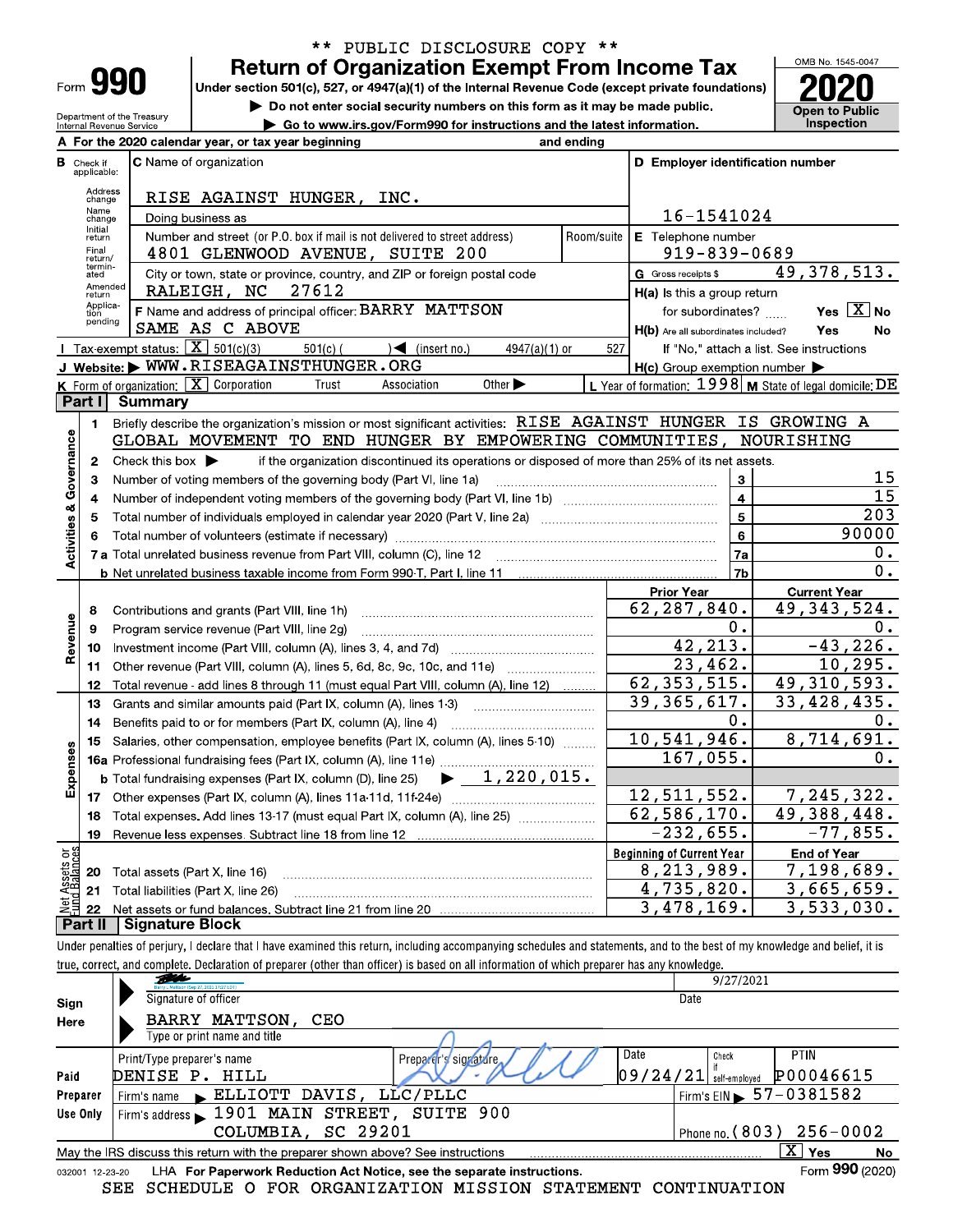|              | 16-1541024<br>RISE AGAINST HUNGER, INC.<br>Page $2$<br>Form 990 (2020)                                                                                          |
|--------------|-----------------------------------------------------------------------------------------------------------------------------------------------------------------|
|              | <b>Statement of Program Service Accomplishments</b><br>Part III I                                                                                               |
|              | $\overline{\mathbf{X}}$                                                                                                                                         |
| 1            | Briefly describe the organization's mission:                                                                                                                    |
|              | RISE AGAINST HUNGER, INC. IS AN INTERNATIONAL HUNGER RELIEF NON-PROFIT                                                                                          |
|              | ORGANIZATION THAT IS DRIVEN BY A VISION OF A WORLD WITHOUT HUNGER AND                                                                                           |
|              | A MISSION TO END HUNGER IN OUR LIFETIME. RISE AGAINST HUNGER                                                                                                    |
|              | DISTRIBUTES FOOD AND OTHER LIFE-CHANGING AID TO THE WORLD'S MOST                                                                                                |
| $\mathbf{2}$ | Did the organization undertake any significant program services during the year which were not listed on the                                                    |
|              | $\sqrt{}$ Yes $\sqrt{}$ $\overline{\rm X}$ No<br>prior Form 990 or 990-EZ?                                                                                      |
|              | If "Yes," describe these new services on Schedule O.                                                                                                            |
| 3            | $\overline{\ }$ Yes $\overline{\phantom{X}}$ No<br>Did the organization cease conducting, or make significant changes in how it conducts, any program services? |
|              | If "Yes," describe these changes on Schedule O.                                                                                                                 |
| 4            | Describe the organization's program service accomplishments for each of its three largest program services, as measured by expenses.                            |
|              | Section 501(c)(3) and 501(c)(4) organizations are required to report the amount of grants and allocations to others, the total expenses, and                    |
|              | revenue, if any, for each program service reported.                                                                                                             |
| 4а           | $0 \cdot$ ) (Revenue \$<br>419,285.<br>(Expenses \$<br>including grants of \$<br>(Code:                                                                         |
|              | THROUGH OUR NOURISHING LIVES PORTFOLIO, THE ORGANIZATION WORKS                                                                                                  |
|              | ALONGSIDE COMMUNITIES TOWARD A FUTURE IN WHICH THEY CAN THRIVE,<br>WHILE                                                                                        |
|              | SUPPORTING SAFETY NET PROGRAMS THAT PROVIDE NOURISHMENT,<br>SERVING AS A                                                                                        |
|              | CONDUIT FOR SKILLS TRAINING OR SERVICES THAT SUPPORT THE JOURNEY OUT OF                                                                                         |
|              | POVERTY. ONE IN THREE PEOPLE WORLDWIDE ARE ADVERSELY AFFECTED BY                                                                                                |
|              | VITAMIN AND MINERAL DEFICIENCIES. THE ORGANIZATION MEALS ARE FORMULATED                                                                                         |
|              | TO PROVIDE A COMPREHENSIVE ARRAY OF MINERALS AND MICRONUTRIENTS.<br>THE                                                                                         |
|              | MEALS INCLUDE ENRICHED RICE, SOY PROTEIN, DRIED VEGETABLES AND 18                                                                                               |
|              | ESSENTIAL VITAMINS AND NUTRIENTS. THE MEALS AND OTHER FORMS OF IN-KIND                                                                                          |
|              | AID ARE DISTRIBUTED PRIMARILY TO SUPPORT TRANSFORMATIONAL DEVELOPMENT                                                                                           |
|              | THROUGH SCHOOL MEALS PROGRAMS, VOCATIONAL TRAINING PROGRAMS, MEDICAL                                                                                            |
|              | CLINICS AND ORPHANAGES IN DEVELOPING COUNTRIES. THE ORGANIZATION MEALS                                                                                          |
| 4b           | 399. ) (Revenue \$<br>$504$ , $206$ $\cdot$ including grants of \$<br>(Expenses \$<br>(Code:                                                                    |
|              | THROUGH OUR EMPOWERING COMMUNITIES PORTFOLIO, WE AIM TO INCREASE                                                                                                |
|              | AGRICULTURAL PRODUCTION AND INCOMES THROUGH PROGRAMS PROMOTING IMPROVED                                                                                         |
|              | AGRICULTURAL METHODS, BUSINESS SKILLS AND MARKET SYSTEMS.<br>IN DEVELOPING                                                                                      |
|              | COUNTRIES, FARMERS ARE SOME OF THE MOST FOOD-INSECURE MEMBERS OF                                                                                                |
|              | SOCIETY. FARM YIELDS ARE CONSTRAINED BY AVAILABILITY AND AFFORDABILITY                                                                                          |
|              | OF QUALITY SEEDS AND FERTILIZERS. CLIMATE CHANGE HAS MADE WEATHER                                                                                               |
|              | PATTERNS UNPREDICTABLE, AFFECTING PLANTING AND HARVESTING SEASONS,<br>AS                                                                                        |
|              | WELL AS THE AVAILABILITY OF FODDER FOR ANIMAL HERDS. THOSE IN RURAL                                                                                             |
|              | AREAS OFTEN LACK ACCESS TO MARKETS WHERE THEY CAN GET FAIR PRICES FOR                                                                                           |
|              | THEIR PRODUCE. OUR PROJECTS HELP SMALLHOLDER FARMERS BUILD RESILIENCE                                                                                           |
|              | TO THE SHOCKS AND STRESSES OF CLIMATE CHANGE BY PROMOTING ECOLOGICAL                                                                                            |
|              | APPROACHES TO AGRICULTURE, AS WELL AS DIVERSIFICATION. FOR THOSE WHO DO                                                                                         |
| 4с           | 33, 122, 842. $($ Revenue \$<br>33, 306, 409. including grants of \$<br>) (Expenses \$<br>(Code:                                                                |
|              | THE ORGANIZATION CONTINUES ITS LEGACY OF COMMITMENT TO BOTH DOMESTIC                                                                                            |
|              | AND INTERNATIONAL CRISIS RESPONSE AND RELIEF FROM FAMINE, NATURAL AND                                                                                           |
|              | MANMADE DISASTERS AND HEALTH EPIDEMICS. THE ORGANIZATION RESPONDS TO                                                                                            |
|              | SUDDEN AND ONGOING CRISES TO MEET IMMEDIATE NEEDS OF AFFECTED<br>POPULATIONS AND SUPPORT THEIR TRANSITION TOWARD RECOVERY.<br>THE                               |
|              | ORGANIZATION HAS RESPONDED TO EMERGENCIES BY DISTRIBUTING FOOD                                                                                                  |
|              | ASSISTANCE, NUTRITIONAL SUPPORT, WATER FILTERS, HYGIENE KITS AND OTHER                                                                                          |
|              | IN-KIND DONATIONS TO THOSE DISPLACED BY NATURAL DISASTERS AND MAN-MADE                                                                                          |
|              | CRISES. IN BUILDING THE RESILIENCE OF VULNERABLE PEOPLE,<br>THE                                                                                                 |
|              | ORGANIZATION WORKS HAND-IN-HAND WITH A HOST OF ORGANIZATIONS TO ENSURE                                                                                          |
|              | THAT OUR MEALS AND OTHER LIFE-CHANGING AID CAN REACH COMMUNITIES IN                                                                                             |
|              | CRISIS EFFECTIVELY AND ACCORDING TO NEED. TO DATE, THE EFFORTS OF THE                                                                                           |
|              |                                                                                                                                                                 |
|              | 4d Other program services (Describe on Schedule O.)<br>305, $194.$ (Revenue \$<br>10, 456, 491. including grants of \$<br>(Expenses \$                          |
| 4e           | 44,686,391.<br>Total program service expenses                                                                                                                   |
|              | Form 990 (2020)                                                                                                                                                 |
|              | SEE SCHEDULE O FOR CONTINUATION(S)<br>032002 12-23-20                                                                                                           |
|              | 3                                                                                                                                                               |
|              |                                                                                                                                                                 |

 <sup>16190924 792811 65419 2020.04020</sup> RISE AGAINST HUNGER, INC. 65419\_\_1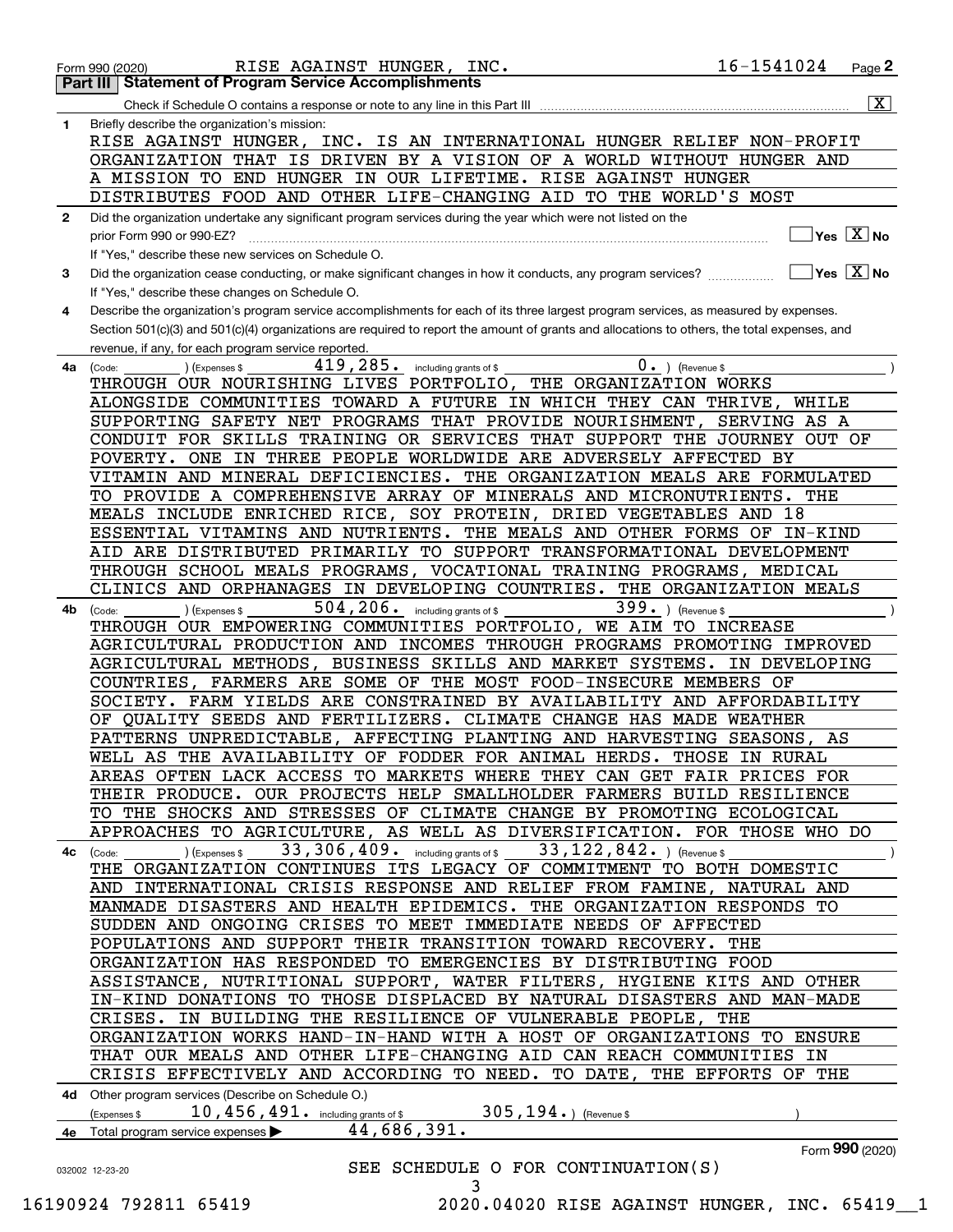|  | Form 990 (2020) |
|--|-----------------|
|  |                 |

|     |                                                                                                                                       |                 | Yes                     | No                      |
|-----|---------------------------------------------------------------------------------------------------------------------------------------|-----------------|-------------------------|-------------------------|
| 1.  | Is the organization described in section $501(c)(3)$ or $4947(a)(1)$ (other than a private foundation)?                               |                 |                         |                         |
|     |                                                                                                                                       | 1.              | X                       |                         |
| 2   |                                                                                                                                       | $\overline{2}$  | $\overline{\mathbf{x}}$ |                         |
| 3   | Did the organization engage in direct or indirect political campaign activities on behalf of or in opposition to candidates for       |                 |                         |                         |
|     |                                                                                                                                       | 3               |                         | x                       |
| 4   | Section 501(c)(3) organizations. Did the organization engage in lobbying activities, or have a section 501(h) election in effect      |                 |                         |                         |
|     |                                                                                                                                       | 4               |                         | x                       |
| 5   | Is the organization a section 501(c)(4), 501(c)(5), or 501(c)(6) organization that receives membership dues, assessments, or          |                 |                         |                         |
|     |                                                                                                                                       | 5               |                         | x                       |
| 6   | Did the organization maintain any donor advised funds or any similar funds or accounts for which donors have the right to             |                 |                         |                         |
|     | provide advice on the distribution or investment of amounts in such funds or accounts? If "Yes," complete Schedule D, Part I          | 6               |                         | x                       |
| 7   | Did the organization receive or hold a conservation easement, including easements to preserve open space,                             |                 |                         |                         |
|     |                                                                                                                                       | $\overline{7}$  |                         | X                       |
| 8   | Did the organization maintain collections of works of art, historical treasures, or other similar assets? If "Yes," complete          |                 |                         | x                       |
|     |                                                                                                                                       | 8               |                         |                         |
| 9   | Did the organization report an amount in Part X, line 21, for escrow or custodial account liability, serve as a custodian for         |                 |                         |                         |
|     | amounts not listed in Part X; or provide credit counseling, debt management, credit repair, or debt negotiation services?             |                 |                         | x                       |
|     |                                                                                                                                       | 9               |                         |                         |
| 10  | Did the organization, directly or through a related organization, hold assets in donor-restricted endowments                          | 10              |                         | х                       |
| 11  | If the organization's answer to any of the following questions is "Yes," then complete Schedule D, Parts VI, VIII, VIII, IX, or X     |                 |                         |                         |
|     | as applicable.                                                                                                                        |                 |                         |                         |
|     | a Did the organization report an amount for land, buildings, and equipment in Part X, line 10? If "Yes," complete Schedule D,         |                 |                         |                         |
|     |                                                                                                                                       | 11a             | X                       |                         |
|     | <b>b</b> Did the organization report an amount for investments - other securities in Part X, line 12, that is 5% or more of its total |                 |                         |                         |
|     |                                                                                                                                       | 11b             |                         | х                       |
|     | c Did the organization report an amount for investments - program related in Part X, line 13, that is 5% or more of its total         |                 |                         |                         |
|     |                                                                                                                                       | 11c             |                         | х                       |
|     | d Did the organization report an amount for other assets in Part X, line 15, that is 5% or more of its total assets reported in       |                 |                         |                         |
|     |                                                                                                                                       | 11d             | х                       |                         |
|     | e Did the organization report an amount for other liabilities in Part X, line 25? If "Yes," complete Schedule D, Part X               | 11e             | $\mathbf X$             |                         |
| f   | Did the organization's separate or consolidated financial statements for the tax year include a footnote that addresses               |                 |                         |                         |
|     | the organization's liability for uncertain tax positions under FIN 48 (ASC 740)? If "Yes," complete Schedule D, Part X                | 11f             | X                       |                         |
|     | 12a Did the organization obtain separate, independent audited financial statements for the tax year? If "Yes," complete               |                 |                         |                         |
|     |                                                                                                                                       | 12a             | X                       |                         |
|     | <b>b</b> Was the organization included in consolidated, independent audited financial statements for the tax year?                    |                 |                         |                         |
|     | If "Yes," and if the organization answered "No" to line 12a, then completing Schedule D, Parts XI and XII is optional                 | 12D             |                         | ᅀ                       |
| 13  |                                                                                                                                       | 13              |                         | X                       |
| 14a | Did the organization maintain an office, employees, or agents outside of the United States?                                           | 14a             |                         | $\mathbf X$             |
|     | <b>b</b> Did the organization have aggregate revenues or expenses of more than \$10,000 from grantmaking, fundraising, business,      |                 |                         |                         |
|     | investment, and program service activities outside the United States, or aggregate foreign investments valued at \$100,000            |                 |                         |                         |
|     |                                                                                                                                       | 14b             | х                       |                         |
| 15  | Did the organization report on Part IX, column (A), line 3, more than \$5,000 of grants or other assistance to or for any             |                 |                         |                         |
|     |                                                                                                                                       | 15              | X                       |                         |
| 16  | Did the organization report on Part IX, column (A), line 3, more than \$5,000 of aggregate grants or other assistance to              |                 |                         |                         |
|     |                                                                                                                                       | 16              |                         | x                       |
| 17  | Did the organization report a total of more than \$15,000 of expenses for professional fundraising services on Part IX,               |                 |                         |                         |
|     |                                                                                                                                       | 17              |                         | X                       |
| 18  | Did the organization report more than \$15,000 total of fundraising event gross income and contributions on Part VIII, lines          |                 |                         |                         |
|     |                                                                                                                                       | 18              |                         | x                       |
| 19  | Did the organization report more than \$15,000 of gross income from gaming activities on Part VIII, line 9a? If "Yes."                |                 |                         |                         |
|     |                                                                                                                                       | 19              |                         | x                       |
|     |                                                                                                                                       | 20a             |                         | $\overline{\mathbf{x}}$ |
|     | b If "Yes" to line 20a, did the organization attach a copy of its audited financial statements to this return?                        | 20 <sub>b</sub> |                         |                         |
| 21  | Did the organization report more than \$5,000 of grants or other assistance to any domestic organization or                           |                 |                         |                         |
|     |                                                                                                                                       | 21              | X                       |                         |
|     | 032003 12-23-20                                                                                                                       |                 |                         | Form 990 (2020)         |

4

032003 12-23-20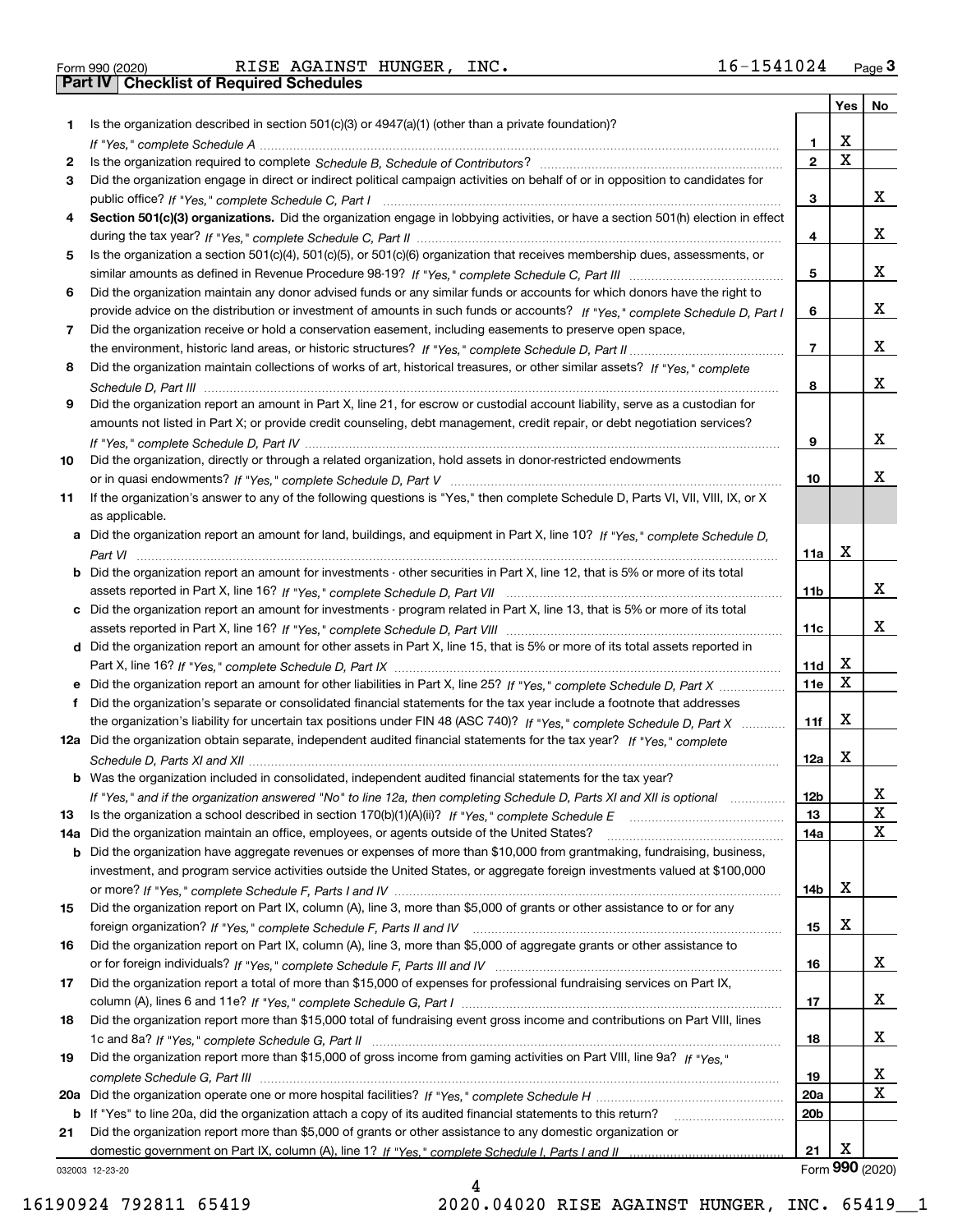*(continued)*

|               |                                                                                                                              |                 | Yes        | No              |
|---------------|------------------------------------------------------------------------------------------------------------------------------|-----------------|------------|-----------------|
| 22            | Did the organization report more than \$5,000 of grants or other assistance to or for domestic individuals on                |                 |            |                 |
|               |                                                                                                                              | 22              |            | x               |
| 23            | Did the organization answer "Yes" to Part VII, Section A, line 3, 4, or 5 about compensation of the organization's current   |                 |            |                 |
|               | and former officers, directors, trustees, key employees, and highest compensated employees? If "Yes," complete               |                 |            |                 |
|               |                                                                                                                              | 23              | x          |                 |
|               | 24a Did the organization have a tax-exempt bond issue with an outstanding principal amount of more than \$100,000 as of the  |                 |            |                 |
|               | last day of the year, that was issued after December 31, 2002? If "Yes," answer lines 24b through 24d and complete           |                 |            |                 |
|               |                                                                                                                              | 24a             |            | x               |
|               | b Did the organization invest any proceeds of tax-exempt bonds beyond a temporary period exception?                          | 24b             |            |                 |
|               | c Did the organization maintain an escrow account other than a refunding escrow at any time during the year to defease       |                 |            |                 |
|               | any tax-exempt bonds?                                                                                                        | 24c             |            |                 |
|               | d Did the organization act as an "on behalf of" issuer for bonds outstanding at any time during the year?                    | 24d             |            |                 |
|               | 25a Section 501(c)(3), 501(c)(4), and 501(c)(29) organizations. Did the organization engage in an excess benefit             |                 |            |                 |
|               |                                                                                                                              | 25a             |            | x               |
|               | b Is the organization aware that it engaged in an excess benefit transaction with a disqualified person in a prior year, and |                 |            |                 |
|               | that the transaction has not been reported on any of the organization's prior Forms 990 or 990-EZ? If "Yes," complete        |                 |            |                 |
|               | Schedule L, Part I                                                                                                           | 25b             |            | x               |
| 26            | Did the organization report any amount on Part X, line 5 or 22, for receivables from or payables to any current              |                 |            |                 |
|               | or former officer, director, trustee, key employee, creator or founder, substantial contributor, or 35%                      |                 |            |                 |
|               |                                                                                                                              | 26              |            | х               |
| 27            | Did the organization provide a grant or other assistance to any current or former officer, director, trustee, key employee,  |                 |            |                 |
|               | creator or founder, substantial contributor or employee thereof, a grant selection committee member, or to a 35% controlled  |                 |            |                 |
|               | entity (including an employee thereof) or family member of any of these persons? If "Yes," complete Schedule L, Part III     | 27              |            | х               |
| 28            | Was the organization a party to a business transaction with one of the following parties (see Schedule L, Part IV            |                 |            |                 |
|               | instructions, for applicable filing thresholds, conditions, and exceptions):                                                 |                 |            |                 |
|               | a A current or former officer, director, trustee, key employee, creator or founder, or substantial contributor? If           |                 |            |                 |
|               |                                                                                                                              | 28a             |            | x               |
|               |                                                                                                                              | 28 <sub>b</sub> |            | $\mathbf{x}$    |
|               | c A 35% controlled entity of one or more individuals and/or organizations described in lines 28a or 28b? If                  |                 |            |                 |
|               |                                                                                                                              | 28c             |            | х               |
| 29            |                                                                                                                              | 29              | х          |                 |
| 30            | Did the organization receive contributions of art, historical treasures, or other similar assets, or qualified conservation  |                 |            |                 |
|               |                                                                                                                              | 30              |            | x               |
| 31            | Did the organization liquidate, terminate, or dissolve and cease operations? If "Yes," complete Schedule N, Part I           | 31              |            | $\mathbf x$     |
| 32            | Did the organization sell, exchange, dispose of, or transfer more than 25% of its net assets? If "Yes," complete             |                 |            |                 |
|               | Schedule N, Part II                                                                                                          | 32              |            | х               |
| 33            | Did the organization own 100% of an entity disregarded as separate from the organization under Regulations                   |                 |            |                 |
|               |                                                                                                                              | 33              |            | х               |
| 34            | Was the organization related to any tax-exempt or taxable entity? If "Yes," complete Schedule R, Part II, III, or IV, and    |                 |            |                 |
|               |                                                                                                                              | 34              |            | X               |
|               | 35a Did the organization have a controlled entity within the meaning of section 512(b)(13)?                                  | 35a             |            | X               |
|               | b If "Yes" to line 35a, did the organization receive any payment from or engage in any transaction with a controlled entity  |                 |            |                 |
|               |                                                                                                                              | 35b             |            |                 |
| 36            | Section 501(c)(3) organizations. Did the organization make any transfers to an exempt non-charitable related organization?   |                 |            |                 |
|               |                                                                                                                              | 36              |            | x               |
| 37            | Did the organization conduct more than 5% of its activities through an entity that is not a related organization             |                 |            |                 |
|               | and that is treated as a partnership for federal income tax purposes? If "Yes," complete Schedule R, Part VI                 | 37              |            | x               |
| 38            | Did the organization complete Schedule O and provide explanations in Schedule O for Part VI, lines 11b and 19?               |                 |            |                 |
|               | Note: All Form 990 filers are required to complete Schedule O                                                                | 38              | х          |                 |
| <b>Part V</b> | <b>Statements Regarding Other IRS Filings and Tax Compliance</b>                                                             |                 |            |                 |
|               | Check if Schedule O contains a response or note to any line in this Part V                                                   |                 |            |                 |
|               |                                                                                                                              |                 | <b>Yes</b> | No              |
|               | 21<br><b>1a</b> Enter the number reported in Box 3 of Form 1096. Enter -0- if not applicable <i>manumumumum</i><br>1a        |                 |            |                 |
|               | 0<br><b>b</b> Enter the number of Forms W-2G included in line 1a. Enter -0- if not applicable <i>manumumumum</i><br>1b       |                 |            |                 |
|               | c Did the organization comply with backup withholding rules for reportable payments to vendors and reportable gaming         |                 |            |                 |
|               | (gambling) winnings to prize winners?                                                                                        | 1c              | X          |                 |
|               | 032004 12-23-20                                                                                                              |                 |            | Form 990 (2020) |
|               | 5                                                                                                                            |                 |            |                 |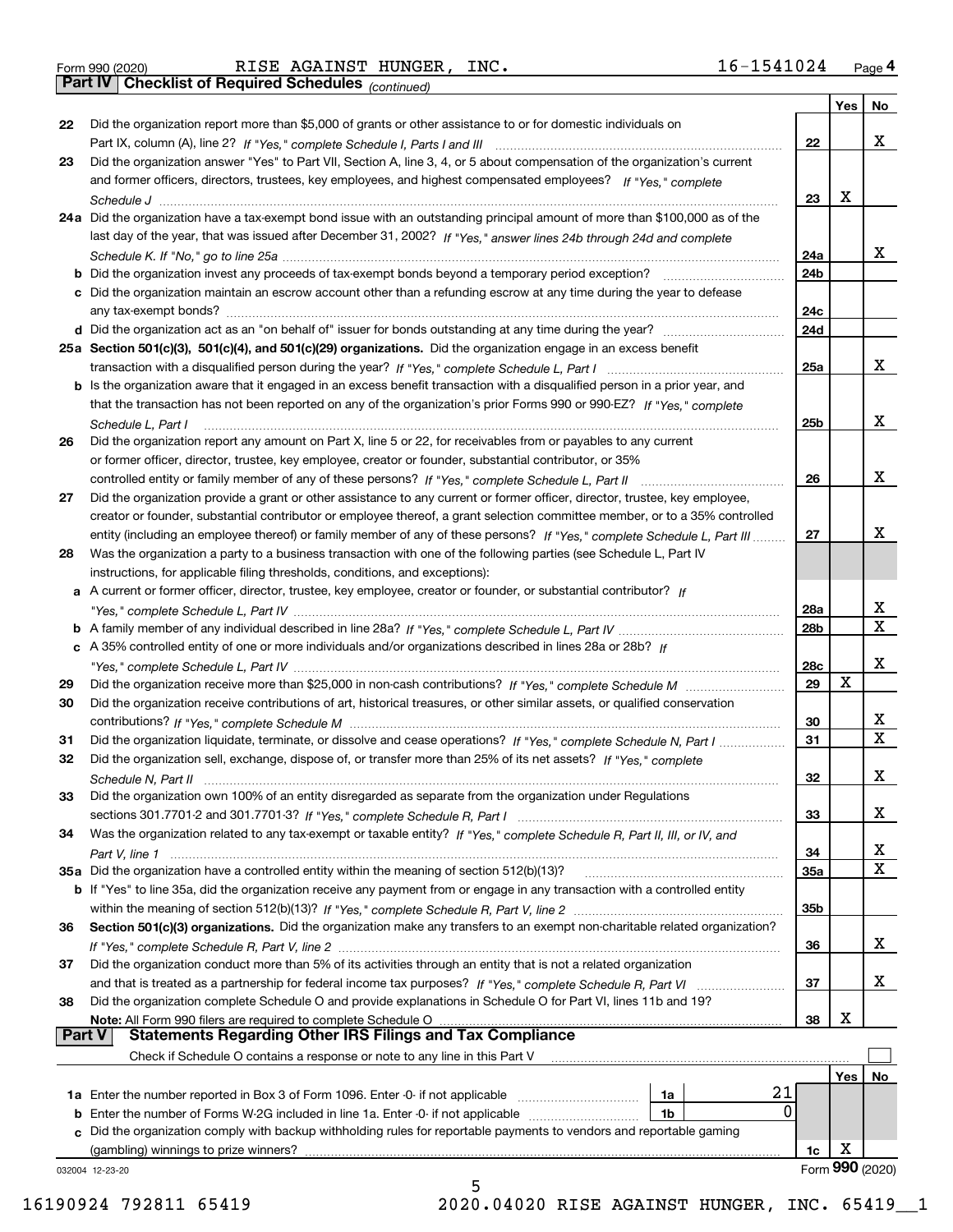|               | 16-1541024<br>RISE AGAINST HUNGER, INC.<br>Form 990 (2020)                                                                                      |                |     | $Page$ <sup>5</sup> |
|---------------|-------------------------------------------------------------------------------------------------------------------------------------------------|----------------|-----|---------------------|
| <b>Part V</b> | Statements Regarding Other IRS Filings and Tax Compliance (continued)                                                                           |                |     |                     |
|               |                                                                                                                                                 |                | Yes | No                  |
|               | 2a Enter the number of employees reported on Form W-3, Transmittal of Wage and Tax Statements,                                                  |                |     |                     |
|               | 203<br>filed for the calendar year ending with or within the year covered by this return <i>manumumumum</i><br>2a                               |                |     |                     |
|               |                                                                                                                                                 | 2 <sub>b</sub> | х   |                     |
|               |                                                                                                                                                 |                |     |                     |
| За            | Did the organization have unrelated business gross income of \$1,000 or more during the year?                                                   | 3a             |     | х                   |
|               |                                                                                                                                                 | 3b             |     |                     |
|               | 4a At any time during the calendar year, did the organization have an interest in, or a signature or other authority over, a                    |                |     |                     |
|               |                                                                                                                                                 | 4a             |     | х                   |
|               | <b>b</b> If "Yes," enter the name of the foreign country $\blacktriangleright$                                                                  |                |     |                     |
|               | See instructions for filing requirements for FinCEN Form 114, Report of Foreign Bank and Financial Accounts (FBAR).                             |                |     |                     |
| 5a            | Was the organization a party to a prohibited tax shelter transaction at any time during the tax year?                                           | 5a             |     | х                   |
| b             |                                                                                                                                                 | 5b             |     | х                   |
| с             |                                                                                                                                                 | 5c             |     |                     |
|               | 6a Does the organization have annual gross receipts that are normally greater than \$100,000, and did the organization solicit                  |                |     |                     |
|               | any contributions that were not tax deductible as charitable contributions?                                                                     | 6a             |     | x                   |
|               | <b>b</b> If "Yes," did the organization include with every solicitation an express statement that such contributions or gifts                   |                |     |                     |
|               | were not tax deductible?                                                                                                                        | 6b             |     |                     |
| 7             | Organizations that may receive deductible contributions under section 170(c).                                                                   |                |     |                     |
| a             | Did the organization receive a payment in excess of \$75 made partly as a contribution and partly for goods and services provided to the payor? | 7a             |     | х                   |
| b             | If "Yes," did the organization notify the donor of the value of the goods or services provided?                                                 | 7b             |     |                     |
| с             | Did the organization sell, exchange, or otherwise dispose of tangible personal property for which it was required                               |                |     |                     |
|               |                                                                                                                                                 | 7c             |     | x                   |
| d             | 7d                                                                                                                                              |                |     |                     |
| е             |                                                                                                                                                 | 7e             |     | х                   |
| f             | Did the organization, during the year, pay premiums, directly or indirectly, on a personal benefit contract?                                    | 7f             |     | X                   |
| g             | If the organization received a contribution of qualified intellectual property, did the organization file Form 8899 as required?                | 7g             |     |                     |
| h             | If the organization received a contribution of cars, boats, airplanes, or other vehicles, did the organization file a Form 1098-C?              | 7h             |     |                     |
| 8             | Sponsoring organizations maintaining donor advised funds. Did a donor advised fund maintained by the                                            |                |     |                     |
|               | sponsoring organization have excess business holdings at any time during the year?                                                              | 8              |     |                     |
| 9             | Sponsoring organizations maintaining donor advised funds.                                                                                       |                |     |                     |
| а             | Did the sponsoring organization make any taxable distributions under section 4966?                                                              | 9а             |     |                     |
| b             | Did the sponsoring organization make a distribution to a donor, donor advisor, or related person?                                               | 9b             |     |                     |
| 10            | Section 501(c)(7) organizations. Enter:                                                                                                         |                |     |                     |
|               | 10a                                                                                                                                             |                |     |                     |
|               | 10b <br>Gross receipts, included on Form 990, Part VIII, line 12, for public use of club facilities                                             |                |     |                     |
| 11            | Section 501(c)(12) organizations. Enter:                                                                                                        |                |     |                     |
| a             | Gross income from members or shareholders<br>11a                                                                                                |                |     |                     |
| b             | Gross income from other sources (Do not net amounts due or paid to other sources against                                                        |                |     |                     |
|               | 11b                                                                                                                                             |                |     |                     |
|               | 12a Section 4947(a)(1) non-exempt charitable trusts. Is the organization filing Form 990 in lieu of Form 1041?                                  | 12a            |     |                     |
|               | 12b<br><b>b</b> If "Yes," enter the amount of tax-exempt interest received or accrued during the year                                           |                |     |                     |
| 13            | Section 501(c)(29) qualified nonprofit health insurance issuers.                                                                                |                |     |                     |
| a             | Is the organization licensed to issue qualified health plans in more than one state?                                                            | 13а            |     |                     |
|               | Note: See the instructions for additional information the organization must report on Schedule O.                                               |                |     |                     |
| b             | Enter the amount of reserves the organization is required to maintain by the states in which the                                                |                |     |                     |
|               | 13 <sub>b</sub>                                                                                                                                 |                |     |                     |
|               | 13с                                                                                                                                             |                |     |                     |
| 14a           | Did the organization receive any payments for indoor tanning services during the tax year?                                                      | 14a            |     | х                   |
|               | <b>b</b> If "Yes," has it filed a Form 720 to report these payments? If "No," provide an explanation on Schedule O                              | 14b            |     |                     |
| 15            | Is the organization subject to the section 4960 tax on payment(s) of more than \$1,000,000 in remuneration or                                   |                |     |                     |
|               | excess parachute payment(s) during the year?                                                                                                    | 15             |     | X                   |
|               | If "Yes," see instructions and file Form 4720, Schedule N.                                                                                      |                |     |                     |
| 16            | Is the organization an educational institution subject to the section 4968 excise tax on net investment income?                                 | 16             |     | X                   |
|               | If "Yes," complete Form 4720, Schedule O.                                                                                                       |                |     |                     |

6

Form (2020) **990**

032005 12-23-20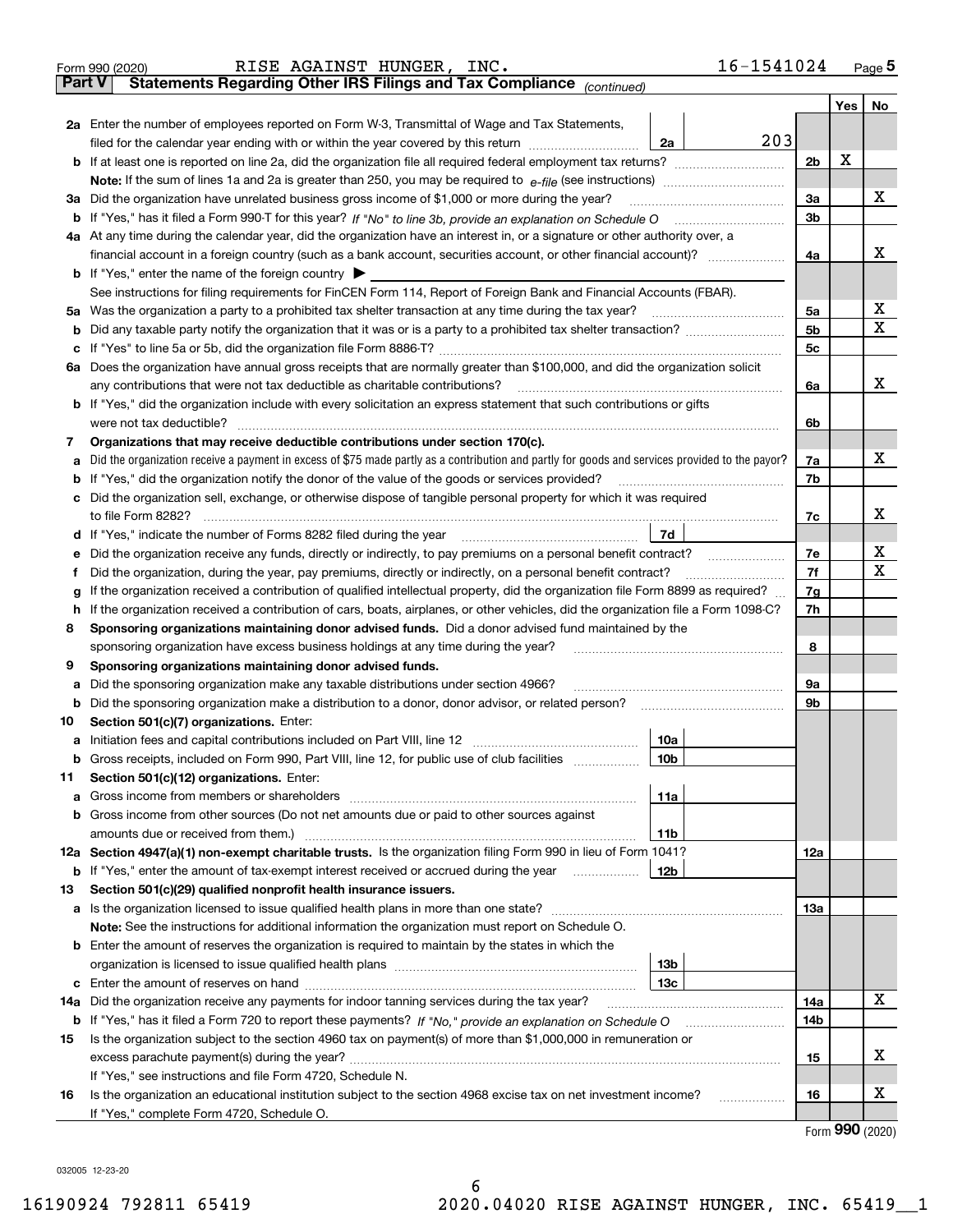|  | Form 990 (2020) |
|--|-----------------|

RISE AGAINST HUNGER, INC. 16-1541024

*For each "Yes" response to lines 2 through 7b below, and for a "No" response to line 8a, 8b, or 10b below, describe the circumstances, processes, or changes on Schedule O. See instructions.* Form 990 (2020) **RISE AGAINST HUNGER, INC.** 16-1541024 Page 6<br>**Part VI Governance, Management, and Disclosure** For each "Yes" response to lines 2 through 7b below, and for a "No" response

|    |                                                                                                                                                                            |    |  |    |              | Yes             | No                         |  |  |
|----|----------------------------------------------------------------------------------------------------------------------------------------------------------------------------|----|--|----|--------------|-----------------|----------------------------|--|--|
|    | <b>1a</b> Enter the number of voting members of the governing body at the end of the tax year <i>manumum</i>                                                               | 1a |  | 15 |              |                 |                            |  |  |
|    | If there are material differences in voting rights among members of the governing body, or if the governing                                                                |    |  |    |              |                 |                            |  |  |
|    | body delegated broad authority to an executive committee or similar committee, explain on Schedule O.                                                                      |    |  |    |              |                 |                            |  |  |
|    |                                                                                                                                                                            | 1b |  | 15 |              |                 |                            |  |  |
| 2  | Did any officer, director, trustee, or key employee have a family relationship or a business relationship with any other                                                   |    |  |    |              |                 |                            |  |  |
|    | officer, director, trustee, or key employee?                                                                                                                               |    |  |    | $\mathbf{2}$ |                 | X                          |  |  |
| 3  | Did the organization delegate control over management duties customarily performed by or under the direct supervision                                                      |    |  |    |              |                 |                            |  |  |
|    |                                                                                                                                                                            |    |  |    | 3            |                 | X                          |  |  |
| 4  | Did the organization make any significant changes to its governing documents since the prior Form 990 was filed?                                                           |    |  |    | 4            |                 | $\overline{\mathbf{x}}$    |  |  |
| 5  |                                                                                                                                                                            |    |  |    | 5            |                 | $\mathbf X$<br>$\mathbf X$ |  |  |
| 6  | Did the organization have members or stockholders?                                                                                                                         |    |  |    |              |                 |                            |  |  |
|    | 7a Did the organization have members, stockholders, or other persons who had the power to elect or appoint one or                                                          |    |  |    |              |                 |                            |  |  |
|    |                                                                                                                                                                            |    |  |    | 7a           |                 | X                          |  |  |
|    | <b>b</b> Are any governance decisions of the organization reserved to (or subject to approval by) members, stockholders, or                                                |    |  |    |              |                 |                            |  |  |
|    | persons other than the governing body?                                                                                                                                     |    |  |    | 7b           |                 | X                          |  |  |
| 8  | Did the organization contemporaneously document the meetings held or written actions undertaken during the year by the following:                                          |    |  |    |              |                 |                            |  |  |
| a  |                                                                                                                                                                            |    |  |    | 8a           | X               |                            |  |  |
|    |                                                                                                                                                                            |    |  |    | 8b           | X               |                            |  |  |
| 9  | Is there any officer, director, trustee, or key employee listed in Part VII, Section A, who cannot be reached at the                                                       |    |  |    |              |                 |                            |  |  |
|    |                                                                                                                                                                            |    |  |    | 9            |                 | x                          |  |  |
|    | Section B. Policies (This Section B requests information about policies not required by the Internal Revenue Code.)                                                        |    |  |    |              |                 |                            |  |  |
|    |                                                                                                                                                                            |    |  |    |              | Yes             | No                         |  |  |
|    |                                                                                                                                                                            |    |  |    | 10a          | $\mathbf X$     |                            |  |  |
|    | <b>b</b> If "Yes," did the organization have written policies and procedures governing the activities of such chapters, affiliates,                                        |    |  |    |              |                 |                            |  |  |
|    |                                                                                                                                                                            |    |  |    |              |                 |                            |  |  |
|    | 11a Has the organization provided a complete copy of this Form 990 to all members of its governing body before filing the form?                                            |    |  |    |              |                 |                            |  |  |
|    | <b>b</b> Describe in Schedule O the process, if any, used by the organization to review this Form 990.                                                                     |    |  |    |              |                 |                            |  |  |
|    |                                                                                                                                                                            |    |  |    | 12a          | X               |                            |  |  |
| b  |                                                                                                                                                                            |    |  |    | 12b          | X               |                            |  |  |
|    | c Did the organization regularly and consistently monitor and enforce compliance with the policy? If "Yes," describe                                                       |    |  |    |              |                 |                            |  |  |
|    | in Schedule O how this was done encourance and the control of the control of the control of the control of the                                                             |    |  |    | 12c          | X               |                            |  |  |
| 13 |                                                                                                                                                                            |    |  |    | 13           | X               |                            |  |  |
| 14 | Did the organization have a written document retention and destruction policy? manufactured and the organization have a written document retention and destruction policy? |    |  |    | 14           | $\mathbf X$     |                            |  |  |
| 15 | Did the process for determining compensation of the following persons include a review and approval by independent                                                         |    |  |    |              |                 |                            |  |  |
|    | persons, comparability data, and contemporaneous substantiation of the deliberation and decision?                                                                          |    |  |    |              |                 |                            |  |  |
|    | a The organization's CEO, Executive Director, or top management official manufactured content of the organization's CEO, Executive Director, or top management official    |    |  |    | 15a          | X               |                            |  |  |
|    | <b>b</b> Other officers or key employees of the organization                                                                                                               |    |  |    | 15b          | $\mathbf X$     |                            |  |  |
|    | If "Yes" to line 15a or 15b, describe the process in Schedule O (see instructions).                                                                                        |    |  |    |              |                 |                            |  |  |
|    |                                                                                                                                                                            |    |  |    |              |                 |                            |  |  |
|    | 16a Did the organization invest in, contribute assets to, or participate in a joint venture or similar arrangement with a                                                  |    |  |    |              |                 | X                          |  |  |
|    | taxable entity during the year?                                                                                                                                            |    |  |    | 16a          |                 |                            |  |  |
|    | b If "Yes," did the organization follow a written policy or procedure requiring the organization to evaluate its participation                                             |    |  |    |              |                 |                            |  |  |
|    | in joint venture arrangements under applicable federal tax law, and take steps to safeguard the organization's                                                             |    |  |    |              |                 |                            |  |  |
|    | <b>Section C. Disclosure</b>                                                                                                                                               |    |  |    | 16b          |                 |                            |  |  |
|    |                                                                                                                                                                            |    |  |    |              |                 |                            |  |  |
| 17 | List the states with which a copy of this Form 990 is required to be filed $\blacktriangleright$ AL, AZ, AR, CA, CT, DE, DC, FL, GA, HI, ID, IL                            |    |  |    |              |                 |                            |  |  |
| 18 | Section 6104 requires an organization to make its Forms 1023 (1024 or 1024-A, if applicable), 990, and 990-T (Section 501(c)(3)s only) available                           |    |  |    |              |                 |                            |  |  |
|    | for public inspection. Indicate how you made these available. Check all that apply.                                                                                        |    |  |    |              |                 |                            |  |  |
|    | $X$ Upon request<br>$ X $ Own website<br>Another's website<br>Other (explain on Schedule O)                                                                                |    |  |    |              |                 |                            |  |  |
| 19 | Describe on Schedule O whether (and if so, how) the organization made its governing documents, conflict of interest policy, and financial                                  |    |  |    |              |                 |                            |  |  |
|    | statements available to the public during the tax year.                                                                                                                    |    |  |    |              |                 |                            |  |  |
| 20 | State the name, address, and telephone number of the person who possesses the organization's books and records                                                             |    |  |    |              |                 |                            |  |  |
|    | TRAVIS HUCKABA - 919-839-0689                                                                                                                                              |    |  |    |              |                 |                            |  |  |
|    | 27612<br>4801 GLENWOOD AVENUE, SUITE 200, RALEIGH, NC                                                                                                                      |    |  |    |              |                 |                            |  |  |
|    | SEE SCHEDULE O FOR FULL LIST OF STATES<br>032006 12-23-20                                                                                                                  |    |  |    |              | Form 990 (2020) |                            |  |  |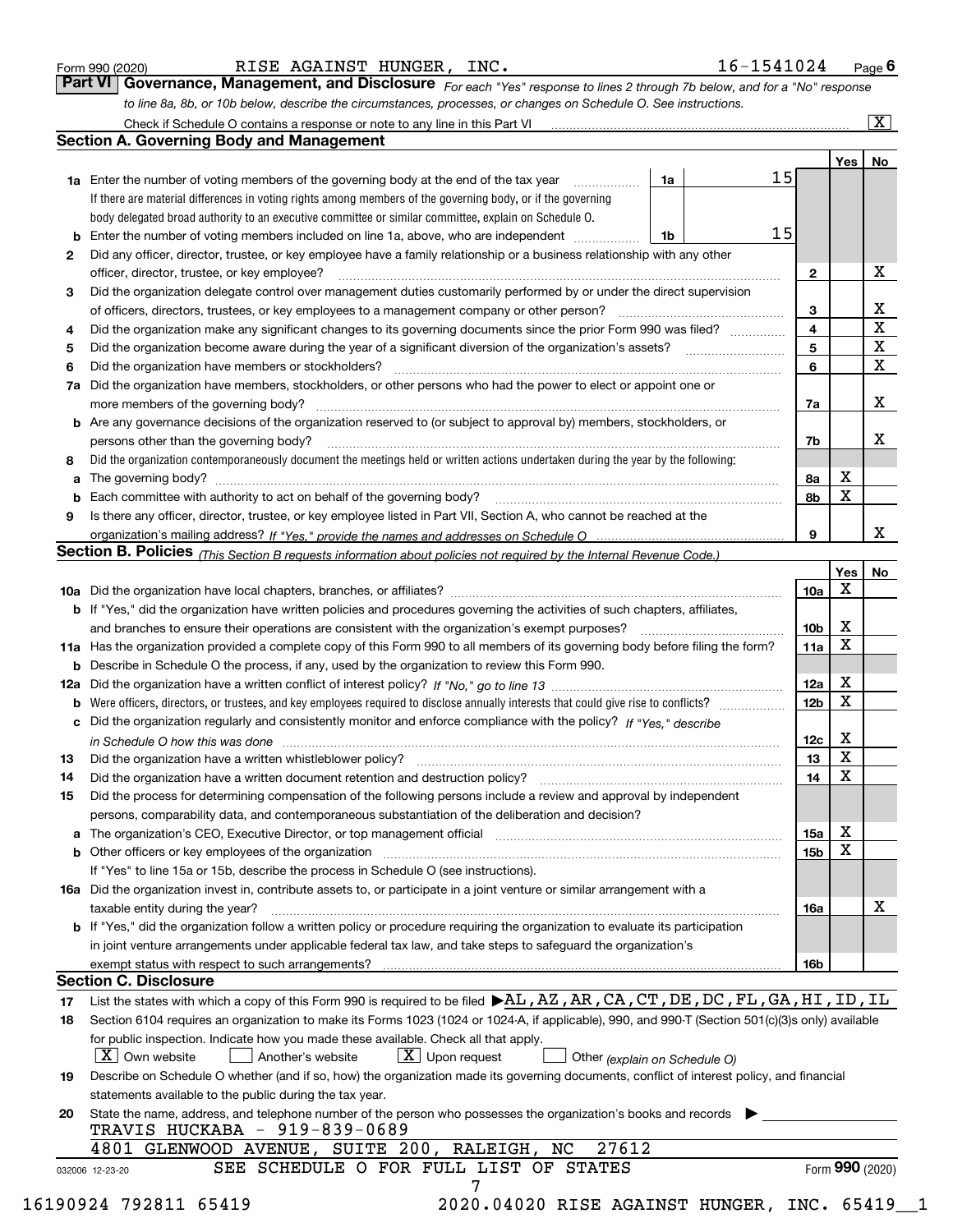|  | Form 990 (2020) |
|--|-----------------|
|  |                 |

 $\mathcal{L}^{\text{max}}$ 

## **7Part VII Compensation of Officers, Directors, Trustees, Key Employees, Highest Compensated Employees, and Independent Contractors**

Check if Schedule O contains a response or note to any line in this Part VII

**Section A. Officers, Directors, Trustees, Key Employees, and Highest Compensated Employees**

**1a**  Complete this table for all persons required to be listed. Report compensation for the calendar year ending with or within the organization's tax year. **•** List all of the organization's current officers, directors, trustees (whether individuals or organizations), regardless of amount of compensation.

Enter -0- in columns (D), (E), and (F) if no compensation was paid.

 $\bullet$  List all of the organization's  $\,$ current key employees, if any. See instructions for definition of "key employee."

**•** List the organization's five current highest compensated employees (other than an officer, director, trustee, or key employee) who received reportable compensation (Box 5 of Form W-2 and/or Box 7 of Form 1099-MISC) of more than \$100,000 from the organization and any related organizations.

**•** List all of the organization's former officers, key employees, and highest compensated employees who received more than \$100,000 of reportable compensation from the organization and any related organizations.

**former directors or trustees**  ¥ List all of the organization's that received, in the capacity as a former director or trustee of the organization, more than \$10,000 of reportable compensation from the organization and any related organizations.

See instructions for the order in which to list the persons above.

Check this box if neither the organization nor any related organization compensated any current officer, director, or trustee.  $\mathcal{L}^{\text{max}}$ 

| (A)                                  | (B)                    | (C)                           |                                                                  | (D)     | (E)          | (F)                              |           |                     |                                  |                          |
|--------------------------------------|------------------------|-------------------------------|------------------------------------------------------------------|---------|--------------|----------------------------------|-----------|---------------------|----------------------------------|--------------------------|
| Name and title                       | Average                |                               | Position<br>(do not check more than one                          |         | Reportable   | Reportable                       | Estimated |                     |                                  |                          |
|                                      | hours per              |                               | box, unless person is both an<br>officer and a director/trustee) |         | compensation | compensation                     | amount of |                     |                                  |                          |
|                                      | week                   |                               |                                                                  |         | from         | from related                     | other     |                     |                                  |                          |
|                                      | (list any<br>hours for |                               |                                                                  |         |              |                                  |           | the<br>organization | organizations<br>(W-2/1099-MISC) | compensation<br>from the |
|                                      | related                |                               |                                                                  |         |              |                                  |           | (W-2/1099-MISC)     |                                  | organization             |
|                                      | organizations          |                               |                                                                  |         |              |                                  |           |                     |                                  | and related              |
|                                      | below                  | ndividual trustee or director | nstitutional trustee                                             |         | key employee |                                  |           |                     |                                  | organizations            |
|                                      | line)                  |                               |                                                                  | Officer |              | Highest compensated<br> employee | Former    |                     |                                  |                          |
| <b>BARRY MATTSON</b><br>(1)          | 40.00                  |                               |                                                                  |         |              |                                  |           |                     |                                  |                          |
| CHIEF EXECUTIVE OFFICER STARTING 3/1 |                        |                               |                                                                  | X       |              |                                  |           | 182,691.            | 0.                               | 11,371.                  |
| STEPHEN DILLE<br>(2)                 | 40.00                  |                               |                                                                  |         |              |                                  |           |                     |                                  |                          |
| CHIEF FINANCIAL OFFICER              |                        |                               |                                                                  | X       |              |                                  |           | 167,204.            | $\mathbf 0$ .                    | 12,515.                  |
| EDINER OGWANGI<br>(3)                | 40.00                  |                               |                                                                  |         |              |                                  |           |                     |                                  |                          |
| CHIEF IMPACT OFFICER                 |                        |                               |                                                                  | X       |              |                                  |           | 158,803.            | 0.                               | 7,485.                   |
| AMY LEWIS<br>(4)                     | 40.00                  |                               |                                                                  |         |              |                                  |           |                     |                                  |                          |
| CHIEF PEOPLE OFFICER                 |                        |                               |                                                                  | X       |              |                                  |           | 128,366.            | 0.                               | 9,088.                   |
| RICHARD KEARNEY<br>(5)               | 40.00                  |                               |                                                                  |         |              |                                  |           |                     |                                  |                          |
| CHIEF LOGISTICS & ENGAGEMENT OFFICER |                        |                               |                                                                  | X       |              |                                  |           | 110,417.            | 0.                               | 9,174.                   |
| CATHERINE DAY<br>(6)                 | 40.00                  |                               |                                                                  |         |              |                                  |           |                     |                                  |                          |
| CHIEF EXECUTIVE OFFICER THROUGH 2/1/ |                        |                               |                                                                  | X       |              |                                  |           | 24, 218.            | $\mathbf 0$ .                    | 0.                       |
| ABDULLAH ANTEPLI<br>(7)              | 1.00                   |                               |                                                                  |         |              |                                  |           |                     |                                  |                          |
| <b>BOARD MEMBER</b>                  |                        | $\mathbf X$                   |                                                                  |         |              |                                  |           | 0.                  | 0.                               | $\mathbf 0$ .            |
| PEGGY BENTLEY<br>(8)                 | 1.00                   |                               |                                                                  |         |              |                                  |           |                     |                                  |                          |
| BOARD MEMBER                         |                        | X                             |                                                                  |         |              |                                  |           | 0.                  | $\mathbf 0$ .                    | 0.                       |
| <b>JESSICA GRAHAM</b><br>(9)         | 1.00                   |                               |                                                                  |         |              |                                  |           |                     |                                  |                          |
| <b>BOARD MEMBER</b>                  |                        | $\mathbf X$                   |                                                                  |         |              |                                  |           | 0.                  | $\mathbf 0$ .                    | $0_{.}$                  |
| (10) GREG GUIDOTTI                   | 1.00                   |                               |                                                                  |         |              |                                  |           |                     |                                  |                          |
| <b>BOARD MEMBER</b>                  |                        | $\mathbf X$                   |                                                                  |         |              |                                  |           | 0.                  | $\mathbf 0$ .                    | $\mathbf 0$ .            |
| (11) RAVILA GUPTA                    | 1.00                   |                               |                                                                  |         |              |                                  |           |                     |                                  |                          |
| <b>BOARD MEMBER</b>                  |                        | $\mathbf X$                   |                                                                  |         |              |                                  |           | 0.                  | $\mathbf 0$ .                    | $\mathbf 0$ .            |
| (12) DAVID HOOD                      | 1.00                   |                               |                                                                  |         |              |                                  |           |                     |                                  |                          |
| <b>BOARD MEMBER</b>                  |                        | $\mathbf X$                   |                                                                  |         |              |                                  |           | 0.                  | $\mathbf 0$ .                    | $0_{.}$                  |
| (13) JONATHAN IRELAND                | 1.00                   |                               |                                                                  |         |              |                                  |           |                     |                                  |                          |
| <b>BOARD MEMBER</b>                  |                        | $\mathbf X$                   |                                                                  |         |              |                                  |           | 0.                  | $\mathbf 0$ .                    | 0.                       |
| (14) CAROLINE MARTINEZ               | 1.00                   |                               |                                                                  |         |              |                                  |           |                     |                                  |                          |
| <b>BOARD MEMBER</b>                  |                        | $\overline{\textbf{X}}$       |                                                                  |         |              |                                  |           | 0.                  | $\mathbf 0$ .                    | $0_{.}$                  |
| (15) ANNE MATTHEWS                   | 1.00                   |                               |                                                                  |         |              |                                  |           |                     |                                  |                          |
| <b>BOARD MEMBER</b>                  |                        | $\overline{\mathbf{X}}$       |                                                                  |         |              |                                  |           | 0.                  | 0.                               | $\mathbf 0$ .            |
| (16) BART NORMAN                     | 1.00                   |                               |                                                                  |         |              |                                  |           |                     |                                  |                          |
| <b>BOARD MEMBER</b>                  |                        | X                             |                                                                  |         |              |                                  |           | 0.                  | $\mathbf 0$ .                    | $\mathbf 0$ .            |
| (17) SWATI PATEL                     | 1.50                   |                               |                                                                  |         |              |                                  |           |                     |                                  |                          |
| <b>BOARD MEMBER</b>                  |                        | $\overline{\mathbf{X}}$       |                                                                  |         |              |                                  |           | 0.                  | $\mathbf 0$ .                    | $\mathbf 0$ .            |
|                                      |                        |                               |                                                                  |         |              |                                  |           |                     |                                  | $000 \text{ m}$          |

032007 12-23-20

Form (2020) **990**

8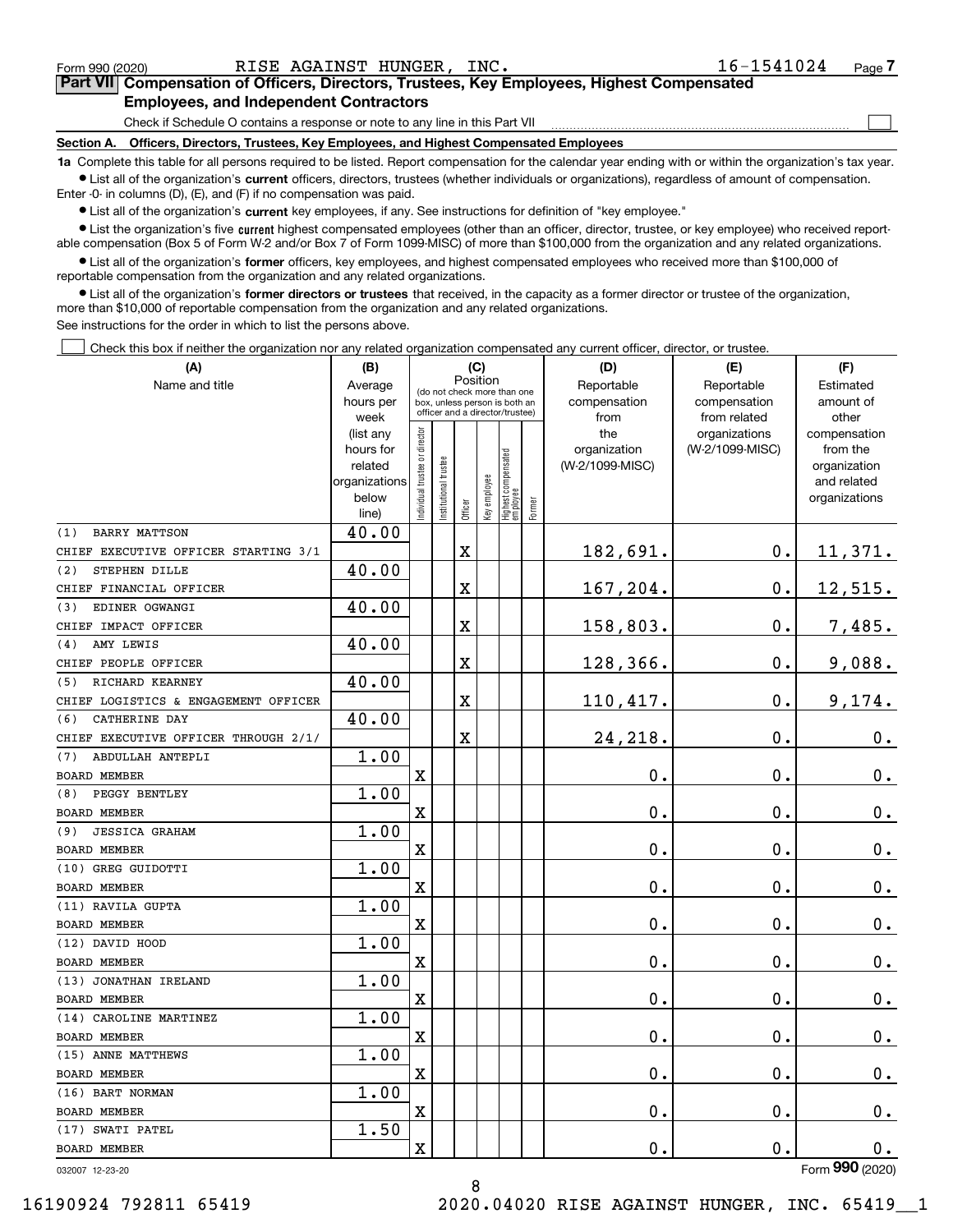|  | Form 990 (2020) |  |
|--|-----------------|--|
|  |                 |  |

| ∣Part VII ∣<br>Section A. Officers, Directors, Trustees, Key Employees, and Highest Compensated Employees (continued)                        |                        |                                |                                                              |         |              |                                   |        |                         |                  |               |
|----------------------------------------------------------------------------------------------------------------------------------------------|------------------------|--------------------------------|--------------------------------------------------------------|---------|--------------|-----------------------------------|--------|-------------------------|------------------|---------------|
| (A)                                                                                                                                          | (B)                    |                                |                                                              |         | (C)          |                                   |        | (D)                     | (E)              | (F)           |
| Name and title                                                                                                                               | Average                |                                |                                                              |         | Position     |                                   |        | Reportable              | Reportable       | Estimated     |
|                                                                                                                                              | hours per              |                                | (do not check more than one<br>box, unless person is both an |         |              |                                   |        | compensation            | compensation     | amount of     |
|                                                                                                                                              | week                   |                                | officer and a director/trustee)                              |         |              |                                   |        | from                    | from related     | other         |
|                                                                                                                                              | (list any              |                                |                                                              |         |              |                                   |        | the                     | organizations    | compensation  |
|                                                                                                                                              | hours for              |                                |                                                              |         |              |                                   |        | organization            | (W-2/1099-MISC)  | from the      |
|                                                                                                                                              | related                |                                |                                                              |         |              |                                   |        | (W-2/1099-MISC)         |                  | organization  |
|                                                                                                                                              | organizations<br>below |                                |                                                              |         |              |                                   |        |                         |                  | and related   |
|                                                                                                                                              | line)                  | Individual trustee or director | Institutional trustee                                        | Officer | Key employee | Highest compensated<br>  employee | Former |                         |                  | organizations |
|                                                                                                                                              |                        |                                |                                                              |         |              |                                   |        |                         |                  |               |
| (18) DON WIGHT                                                                                                                               | 1.00                   |                                |                                                              |         |              |                                   |        |                         |                  |               |
| <b>BOARD MEMBER</b>                                                                                                                          |                        | X                              |                                                              |         |              |                                   |        | 0.                      | 0.               | 0.            |
| (19) WILL WILLIMON                                                                                                                           | 1.00                   |                                |                                                              |         |              |                                   |        |                         |                  |               |
| BOARD MEMBER                                                                                                                                 |                        | $\mathbf X$                    |                                                              |         |              |                                   |        | 0.                      | 0.               | 0.            |
| (20) AMANDA N. YOUNG                                                                                                                         | 1.00                   |                                |                                                              |         |              |                                   |        |                         |                  |               |
| BOARD MEMBER                                                                                                                                 |                        | $\mathbf X$                    |                                                              |         |              |                                   |        | 0.                      | 0.               | 0.            |
| (21) ANNE BANDER                                                                                                                             | 1.00                   |                                |                                                              |         |              |                                   |        |                         |                  |               |
| IMMEDIATE PAST CHAIR                                                                                                                         |                        | $\mathbf X$                    |                                                              |         |              |                                   |        | 0.                      | 0.               | 0.            |
| (22) RAY BUCHANAN                                                                                                                            | 1.00                   |                                |                                                              |         |              |                                   |        |                         |                  |               |
| EX-OFFICIO                                                                                                                                   |                        | $\mathbf X$                    |                                                              |         |              |                                   |        | 0.                      | 0.               | 0.            |
| (23) ANNE BANDER                                                                                                                             | 3.00                   |                                |                                                              |         |              |                                   |        |                         |                  |               |
| CO-CHAIR                                                                                                                                     |                        | X                              |                                                              | X       |              |                                   |        | 0.                      | 0.               | 0.            |
| (24) BART NORMAN                                                                                                                             | 3.00                   |                                |                                                              |         |              |                                   |        |                         |                  |               |
| CO-CHAIR                                                                                                                                     |                        | X                              |                                                              | X       |              |                                   |        | 0.                      | 0.               | 0.            |
| (25) JESSICA GRAHAM                                                                                                                          | 1.00                   |                                |                                                              |         |              |                                   |        |                         |                  |               |
| <b>SECRETARY</b>                                                                                                                             |                        | X                              |                                                              | X       |              |                                   |        | 0.                      | 0.               | 0.            |
| (26) DAVID HOOD                                                                                                                              | 1.50                   |                                |                                                              |         |              |                                   |        |                         |                  |               |
|                                                                                                                                              |                        | $\mathbf{x}$                   |                                                              | X       |              |                                   |        |                         |                  |               |
| <b>TREASURER</b>                                                                                                                             |                        |                                |                                                              |         |              |                                   |        | 0.                      | 0.               | 0.            |
| 1b Subtotal                                                                                                                                  |                        |                                |                                                              |         |              |                                   |        | 771,699.                | $\overline{0}$ . | 49,633.       |
| c Total from continuation sheets to Part VII, Section A [111] [12] Total from continuation sheets to Part VII, Section A                     |                        |                                |                                                              |         |              |                                   |        | О.                      | 0.               | 0.            |
|                                                                                                                                              |                        |                                |                                                              |         |              |                                   |        | 771,699.                | 0.               | 49,633.       |
| Total number of individuals (including but not limited to those listed above) who received more than \$100,000 of reportable<br>$\mathbf{2}$ |                        |                                |                                                              |         |              |                                   |        |                         |                  |               |
| compensation from the organization $\blacktriangleright$                                                                                     |                        |                                |                                                              |         |              |                                   |        |                         |                  | 5             |
|                                                                                                                                              |                        |                                |                                                              |         |              |                                   |        |                         |                  | Yes<br>No     |
| Did the organization list any former officer, director, trustee, key employee, or highest compensated employee on<br>3                       |                        |                                |                                                              |         |              |                                   |        |                         |                  |               |
|                                                                                                                                              |                        |                                |                                                              |         |              |                                   |        |                         |                  | X<br>3        |
| For any individual listed on line 1a, is the sum of reportable compensation and other compensation from the organization<br>4                |                        |                                |                                                              |         |              |                                   |        |                         |                  |               |
|                                                                                                                                              |                        |                                |                                                              |         |              |                                   |        |                         |                  | X<br>4        |
| Did any person listed on line 1a receive or accrue compensation from any unrelated organization or individual for services<br>5              |                        |                                |                                                              |         |              |                                   |        |                         |                  |               |
|                                                                                                                                              |                        |                                |                                                              |         |              |                                   |        |                         |                  | х<br>5        |
| <b>Section B. Independent Contractors</b>                                                                                                    |                        |                                |                                                              |         |              |                                   |        |                         |                  |               |
| Complete this table for your five highest compensated independent contractors that received more than \$100,000 of compensation from<br>1    |                        |                                |                                                              |         |              |                                   |        |                         |                  |               |
| the organization. Report compensation for the calendar year ending with or within the organization's tax year.                               |                        |                                |                                                              |         |              |                                   |        |                         |                  |               |
| (A)                                                                                                                                          |                        |                                |                                                              |         |              |                                   |        | (B)                     |                  | (C)           |
| Name and business address                                                                                                                    |                        |                                |                                                              |         |              |                                   |        | Description of services |                  | Compensation  |
| PROTEA DIGITAL LLC, 500 WESTOVER DR,                                                                                                         |                        |                                |                                                              |         | STE          |                                   |        |                         |                  |               |
| 2399, SANFORD, NC 27330                                                                                                                      |                        |                                |                                                              |         |              |                                   |        | MARKETING               |                  | 106,055.      |
|                                                                                                                                              |                        |                                |                                                              |         |              |                                   |        |                         |                  |               |
|                                                                                                                                              |                        |                                |                                                              |         |              |                                   |        |                         |                  |               |
|                                                                                                                                              |                        |                                |                                                              |         |              |                                   |        |                         |                  |               |
|                                                                                                                                              |                        |                                |                                                              |         |              |                                   |        |                         |                  |               |
|                                                                                                                                              |                        |                                |                                                              |         |              |                                   |        |                         |                  |               |
|                                                                                                                                              |                        |                                |                                                              |         |              |                                   |        |                         |                  |               |
|                                                                                                                                              |                        |                                |                                                              |         |              |                                   |        |                         |                  |               |
|                                                                                                                                              |                        |                                |                                                              |         |              |                                   |        |                         |                  |               |
|                                                                                                                                              |                        |                                |                                                              |         |              |                                   |        |                         |                  |               |
| Total number of independent contractors (including but not limited to those listed above) who received more than<br>2                        |                        |                                |                                                              |         |              |                                   |        |                         |                  |               |

\$100,000 of compensation from the organization 1

Form (2020) **990**

032008 12-23-20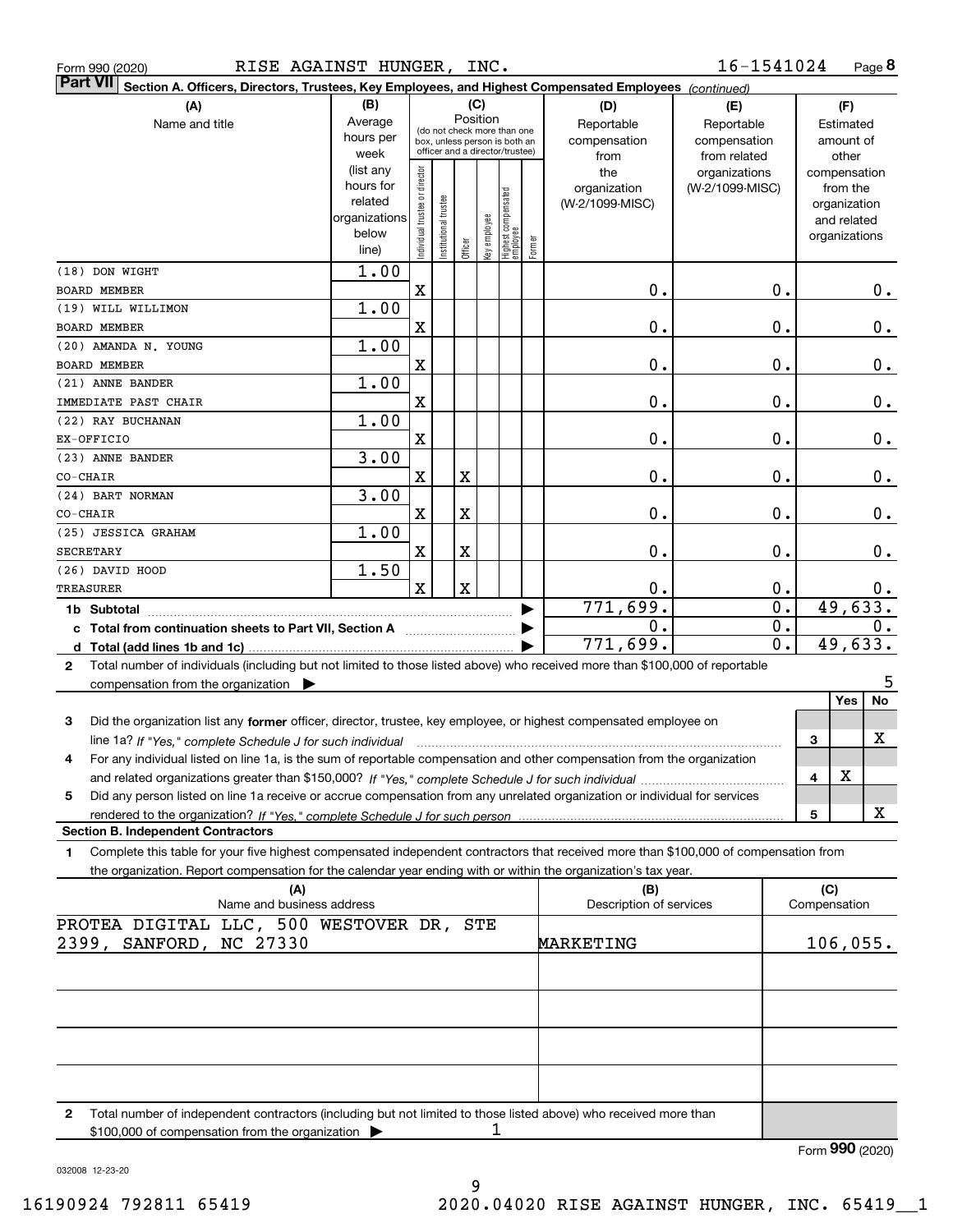|                                                                                                                                                                                                   |     | RISE AGAINST HUNGER,                                                                                                    |                       | INC.                 |                                                     | 16-1541024                    | Page 9                                                          |
|---------------------------------------------------------------------------------------------------------------------------------------------------------------------------------------------------|-----|-------------------------------------------------------------------------------------------------------------------------|-----------------------|----------------------|-----------------------------------------------------|-------------------------------|-----------------------------------------------------------------|
|                                                                                                                                                                                                   |     | <b>Statement of Revenue</b>                                                                                             |                       |                      |                                                     |                               |                                                                 |
|                                                                                                                                                                                                   |     | Check if Schedule O contains a response or note to any line in this Part VIII                                           |                       |                      | $\overline{(\mathsf{B})}$ $\overline{(\mathsf{C})}$ |                               |                                                                 |
|                                                                                                                                                                                                   |     |                                                                                                                         |                       | (A)<br>Total revenue | Related or exempt<br>function revenue               | Unrelated<br>business revenue | (D)<br>Revenue excluded<br>from tax under<br>sections 512 - 514 |
|                                                                                                                                                                                                   |     | 1a<br>1 a Federated campaigns                                                                                           |                       |                      |                                                     |                               |                                                                 |
|                                                                                                                                                                                                   | b   | 1 <sub>b</sub><br>Membership dues<br>$\ldots \ldots \ldots \ldots \ldots$                                               |                       |                      |                                                     |                               |                                                                 |
|                                                                                                                                                                                                   |     | 1 <sub>c</sub><br>c Fundraising events                                                                                  |                       |                      |                                                     |                               |                                                                 |
| Form 990 (2020)<br><b>Part VIII</b><br>Contributions, Gifts, Grants<br>and Other Similar Amounts<br>Program Service<br>Revenue<br>3<br>4<br>5<br>evenue<br>Œ<br>Other<br>Miscellaneous<br>Revenue |     | 1 <sub>d</sub><br>d Related organizations                                                                               |                       |                      |                                                     |                               |                                                                 |
|                                                                                                                                                                                                   | е   | 1e<br>Government grants (contributions)                                                                                 | 1,978,400.            |                      |                                                     |                               |                                                                 |
|                                                                                                                                                                                                   |     | f All other contributions, gifts, grants, and                                                                           |                       |                      |                                                     |                               |                                                                 |
|                                                                                                                                                                                                   |     | similar amounts not included above<br>1f                                                                                | 47, 365, 124.         |                      |                                                     |                               |                                                                 |
|                                                                                                                                                                                                   | g   | $1g$ \$<br>Noncash contributions included in lines 1a-1f                                                                | 33, 241, 007.         |                      |                                                     |                               |                                                                 |
|                                                                                                                                                                                                   |     |                                                                                                                         |                       | 49, 343, 524.        |                                                     |                               |                                                                 |
|                                                                                                                                                                                                   |     |                                                                                                                         | <b>Business Code</b>  |                      |                                                     |                               |                                                                 |
|                                                                                                                                                                                                   | 2 a | <u> 2002 - John Stone, Amerikaans en Stone (</u>                                                                        |                       |                      |                                                     |                               |                                                                 |
|                                                                                                                                                                                                   | b   | <u> 1989 - Johann Barn, fransk politik amerikansk politik (</u>                                                         |                       |                      |                                                     |                               |                                                                 |
|                                                                                                                                                                                                   | c   | <u> 2008 - John Stein, Amerikaans en beskriuw om de gemeente van de gemeente van de gemeente van de gemeente van de</u> |                       |                      |                                                     |                               |                                                                 |
|                                                                                                                                                                                                   | d   | the contract of the contract of the contract of the contract of the contract of                                         |                       |                      |                                                     |                               |                                                                 |
|                                                                                                                                                                                                   | e   |                                                                                                                         |                       |                      |                                                     |                               |                                                                 |
|                                                                                                                                                                                                   |     | f All other program service revenue                                                                                     |                       |                      |                                                     |                               |                                                                 |
|                                                                                                                                                                                                   |     |                                                                                                                         |                       |                      |                                                     |                               |                                                                 |
|                                                                                                                                                                                                   |     | Investment income (including dividends, interest, and                                                                   |                       |                      |                                                     |                               |                                                                 |
|                                                                                                                                                                                                   |     |                                                                                                                         | ▶                     | 17,197.              |                                                     |                               | 17,197.                                                         |
|                                                                                                                                                                                                   |     | Income from investment of tax-exempt bond proceeds                                                                      |                       |                      |                                                     |                               |                                                                 |
|                                                                                                                                                                                                   |     |                                                                                                                         |                       |                      |                                                     |                               |                                                                 |
|                                                                                                                                                                                                   |     | (i) Real                                                                                                                | (ii) Personal         |                      |                                                     |                               |                                                                 |
|                                                                                                                                                                                                   |     | 6a<br>6 a Gross rents                                                                                                   |                       |                      |                                                     |                               |                                                                 |
|                                                                                                                                                                                                   |     | 6 <sub>b</sub><br><b>b</b> Less: rental expenses $\ldots$                                                               |                       |                      |                                                     |                               |                                                                 |
|                                                                                                                                                                                                   | c   | Rental income or (loss)<br>6с                                                                                           |                       |                      |                                                     |                               |                                                                 |
|                                                                                                                                                                                                   |     | d Net rental income or (loss)                                                                                           |                       |                      |                                                     |                               |                                                                 |
|                                                                                                                                                                                                   |     | (i) Securities<br>7 a Gross amount from sales of                                                                        | (ii) Other            |                      |                                                     |                               |                                                                 |
|                                                                                                                                                                                                   |     | assets other than inventory<br>7a                                                                                       | 7,497.                |                      |                                                     |                               |                                                                 |
|                                                                                                                                                                                                   |     | <b>b</b> Less: cost or other basis                                                                                      |                       |                      |                                                     |                               |                                                                 |
|                                                                                                                                                                                                   |     | 7b<br>and sales expenses                                                                                                | 67,920.               |                      |                                                     |                               |                                                                 |
|                                                                                                                                                                                                   |     | <b>7c</b><br>c Gain or (loss)                                                                                           | $-60, 423.$           |                      |                                                     |                               |                                                                 |
|                                                                                                                                                                                                   |     |                                                                                                                         |                       | $-60, 423.$          |                                                     |                               | $-60, 423.$                                                     |
|                                                                                                                                                                                                   |     | 8 a Gross income from fundraising events (not                                                                           |                       |                      |                                                     |                               |                                                                 |
|                                                                                                                                                                                                   |     |                                                                                                                         |                       |                      |                                                     |                               |                                                                 |
|                                                                                                                                                                                                   |     | contributions reported on line 1c). See                                                                                 |                       |                      |                                                     |                               |                                                                 |
|                                                                                                                                                                                                   |     |                                                                                                                         | 8a                    |                      |                                                     |                               |                                                                 |
|                                                                                                                                                                                                   |     | <b>b</b> Less: direct expenses <i>manually contained</i>                                                                | 8b                    |                      |                                                     |                               |                                                                 |
|                                                                                                                                                                                                   |     | c Net income or (loss) from fundraising events                                                                          |                       |                      |                                                     |                               |                                                                 |
|                                                                                                                                                                                                   |     | 9 a Gross income from gaming activities. See                                                                            |                       |                      |                                                     |                               |                                                                 |
|                                                                                                                                                                                                   |     |                                                                                                                         | 9a                    |                      |                                                     |                               |                                                                 |
|                                                                                                                                                                                                   |     | <b>b</b> Less: direct expenses <b>manually</b>                                                                          | 9 <sub>b</sub>        |                      |                                                     |                               |                                                                 |
|                                                                                                                                                                                                   |     | c Net income or (loss) from gaming activities _______________                                                           |                       |                      |                                                     |                               |                                                                 |
|                                                                                                                                                                                                   |     | 10 a Gross sales of inventory, less returns                                                                             |                       |                      |                                                     |                               |                                                                 |
|                                                                                                                                                                                                   |     |                                                                                                                         | 10a                   |                      |                                                     |                               |                                                                 |
|                                                                                                                                                                                                   |     | <b>b</b> Less: cost of goods sold                                                                                       | 10 <sub>b</sub>       |                      |                                                     |                               |                                                                 |
|                                                                                                                                                                                                   |     | c Net income or (loss) from sales of inventory                                                                          |                       |                      |                                                     |                               |                                                                 |
|                                                                                                                                                                                                   |     |                                                                                                                         | <b>Business Code</b>  |                      |                                                     |                               |                                                                 |
|                                                                                                                                                                                                   |     | 11 a SALE OF GOODS                                                                                                      | 448000                | 10,295.              |                                                     |                               | 10, 295.                                                        |
|                                                                                                                                                                                                   | b   |                                                                                                                         |                       |                      |                                                     |                               |                                                                 |
|                                                                                                                                                                                                   | с   | the contract of the contract of the contract of the contract of the                                                     |                       |                      |                                                     |                               |                                                                 |
|                                                                                                                                                                                                   |     |                                                                                                                         |                       |                      |                                                     |                               |                                                                 |
|                                                                                                                                                                                                   |     |                                                                                                                         | $\blacktriangleright$ | 10,295.              |                                                     |                               |                                                                 |
|                                                                                                                                                                                                   | 12  |                                                                                                                         |                       | 49, 310, 593.        | 0.                                                  | 0.                            | $-32,931.$                                                      |
| 032009 12-23-20                                                                                                                                                                                   |     |                                                                                                                         |                       |                      |                                                     |                               | Form 990 (2020)                                                 |

10

032009 12-23-20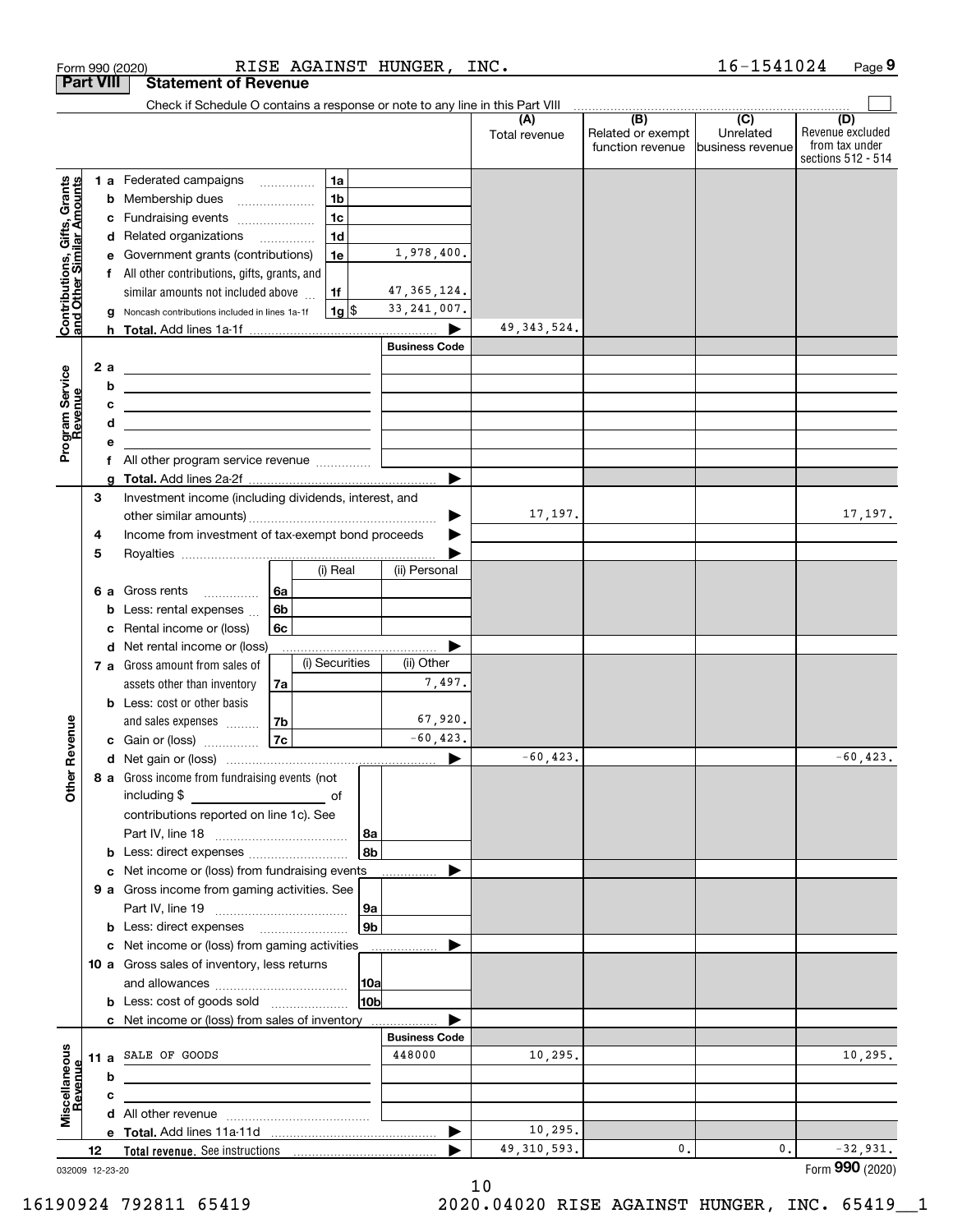Form 990 (2020) RISE AGAINST HUNGER, INC.  $16\hbox{--}1541024$   $_{\sf Page}$ **Part IX Statement of Functional Expenses**

*Section 501(c)(3) and 501(c)(4) organizations must complete all columns. All other organizations must complete column (A).*

|                  | Check if Schedule O contains a response or note to any line in this Part IX                          |                           |                                    |                                           | $\overline{\mathtt{x}}$        |
|------------------|------------------------------------------------------------------------------------------------------|---------------------------|------------------------------------|-------------------------------------------|--------------------------------|
|                  | Do not include amounts reported on lines 6b,<br>7b, 8b, 9b, and 10b of Part VIII.                    | (A)<br>Total expenses     | (B)<br>Program service<br>expenses | (C)<br>Management and<br>general expenses | (D)<br>Fundraising<br>expenses |
| $\mathbf{1}$     | Grants and other assistance to domestic organizations                                                |                           |                                    |                                           |                                |
|                  | and domestic governments. See Part IV, line 21                                                       | 862,725.                  | 862,725.                           |                                           |                                |
| $\mathbf{2}$     | Grants and other assistance to domestic                                                              |                           |                                    |                                           |                                |
|                  | individuals. See Part IV, line 22                                                                    |                           |                                    |                                           |                                |
| 3                | Grants and other assistance to foreign                                                               |                           |                                    |                                           |                                |
|                  | organizations, foreign governments, and foreign                                                      |                           |                                    |                                           |                                |
|                  | individuals. See Part IV, lines 15 and 16                                                            |                           | $32,565,710.$ 32,565,710.          |                                           |                                |
| 4                | Benefits paid to or for members                                                                      |                           |                                    |                                           |                                |
| 5                | Compensation of current officers, directors,                                                         |                           |                                    |                                           |                                |
|                  | trustees, and key employees                                                                          | 821,331.                  | 351,363.                           | 426,312.                                  | 43,656.                        |
| 6                | Compensation not included above to disqualified                                                      |                           |                                    |                                           |                                |
|                  | persons (as defined under section 4958(f)(1)) and                                                    |                           |                                    |                                           |                                |
|                  | persons described in section 4958(c)(3)(B)                                                           |                           |                                    |                                           |                                |
| 7                |                                                                                                      | 6,489,942.                | 4,625,093.                         | 1,057,904.                                | 806,945.                       |
| 8                | Pension plan accruals and contributions (include                                                     |                           |                                    |                                           |                                |
|                  | section 401(k) and 403(b) employer contributions)                                                    |                           |                                    |                                           |                                |
| 9                |                                                                                                      | 906, 274.                 | 633,668.                           | 183,034.                                  | $\frac{89,572.}{49,135.}$      |
| 10               |                                                                                                      | 497, 144.                 | 347,604.                           | 100, 405.                                 |                                |
| 11               | Fees for services (nonemployees):                                                                    |                           |                                    |                                           |                                |
| a                |                                                                                                      |                           |                                    |                                           |                                |
| b                |                                                                                                      |                           |                                    |                                           |                                |
| c                |                                                                                                      |                           |                                    |                                           |                                |
| d                |                                                                                                      |                           |                                    |                                           |                                |
| е                | Professional fundraising services. See Part IV, line 17                                              |                           |                                    |                                           |                                |
| f                | Investment management fees                                                                           |                           |                                    |                                           |                                |
|                  | g Other. (If line 11g amount exceeds 10% of line 25,                                                 | 719,085.                  | 50,612.                            | 525,758.                                  | 142,715.                       |
| 12 <sup>12</sup> | column (A) amount, list line 11g expenses on Sch O.)                                                 | 170,950.                  |                                    | 156, 519.                                 | 14,431.                        |
| 13               |                                                                                                      | 26,617.                   | 20,812.                            | 4,167.                                    | 1,638.                         |
| 14               |                                                                                                      | 386,750.                  | 12,017.                            | 368,296.                                  | 6,437.                         |
| 15               |                                                                                                      |                           |                                    |                                           |                                |
| 16               |                                                                                                      | 1,504,785.                | 1,392,867.                         | 111,918.                                  |                                |
| 17               | Travel                                                                                               | 109,480.                  | 74,388.                            | 15,331.                                   | 19,761.                        |
| 18               | Payments of travel or entertainment expenses                                                         |                           |                                    |                                           |                                |
|                  | for any federal, state, or local public officials                                                    |                           |                                    |                                           |                                |
| 19               | Conferences, conventions, and meetings                                                               | 36, 133.                  | 13,353.                            | 22,780.                                   |                                |
| 20               | Interest                                                                                             |                           |                                    |                                           |                                |
| 21               |                                                                                                      |                           |                                    |                                           |                                |
| 22               | Depreciation, depletion, and amortization                                                            | 291,380.                  | 245, 443.                          | 45,937.                                   |                                |
| 23               | Insurance                                                                                            | 327,858.                  |                                    | 327,858.                                  |                                |
| 24               | Other expenses. Itemize expenses not covered<br>above (List miscellaneous expenses on line 24e. If   |                           |                                    |                                           |                                |
|                  | line 24e amount exceeds 10% of line 25, column (A)<br>amount, list line 24e expenses on Schedule O.) |                           |                                    |                                           |                                |
| a                | MEAL PACKAGING PROGRAM                                                                               | 2,258,936.                | 2,258,936.                         | 0.                                        | 0.                             |
|                  | PROGRAM SERVICES OTHER                                                                               | $\overline{1,078}$ , 534. | 1,078,534.                         | 0.                                        | $\overline{0}$ .               |
| C                | <b>BANK SERVICE CHARGES</b>                                                                          | 144,208.                  | 73,444.                            | 70,764.                                   | $\overline{0}$ .               |
| d                | PRINTING & REPRODUCTION                                                                              | 71,787.                   | 4,630.                             | 33,499.                                   | 33,658.                        |
| е                | SEE SCH O<br>All other expenses                                                                      | 118,819.                  | 75,192.                            | 31,560.                                   | 12,067.                        |
| 25               | Total functional expenses. Add lines 1 through 24e                                                   | 49,388,448.               | 44,686,391.                        | 3,482,042.                                | 1,220,015.                     |
| 26               | Joint costs. Complete this line only if the organization                                             |                           |                                    |                                           |                                |
|                  | reported in column (B) joint costs from a combined                                                   |                           |                                    |                                           |                                |
|                  | educational campaign and fundraising solicitation.                                                   |                           |                                    |                                           |                                |
|                  | Check here $\blacktriangleright$<br>if following SOP 98-2 (ASC 958-720)                              |                           |                                    |                                           |                                |

11

032010 12-23-20

Form (2020) **990**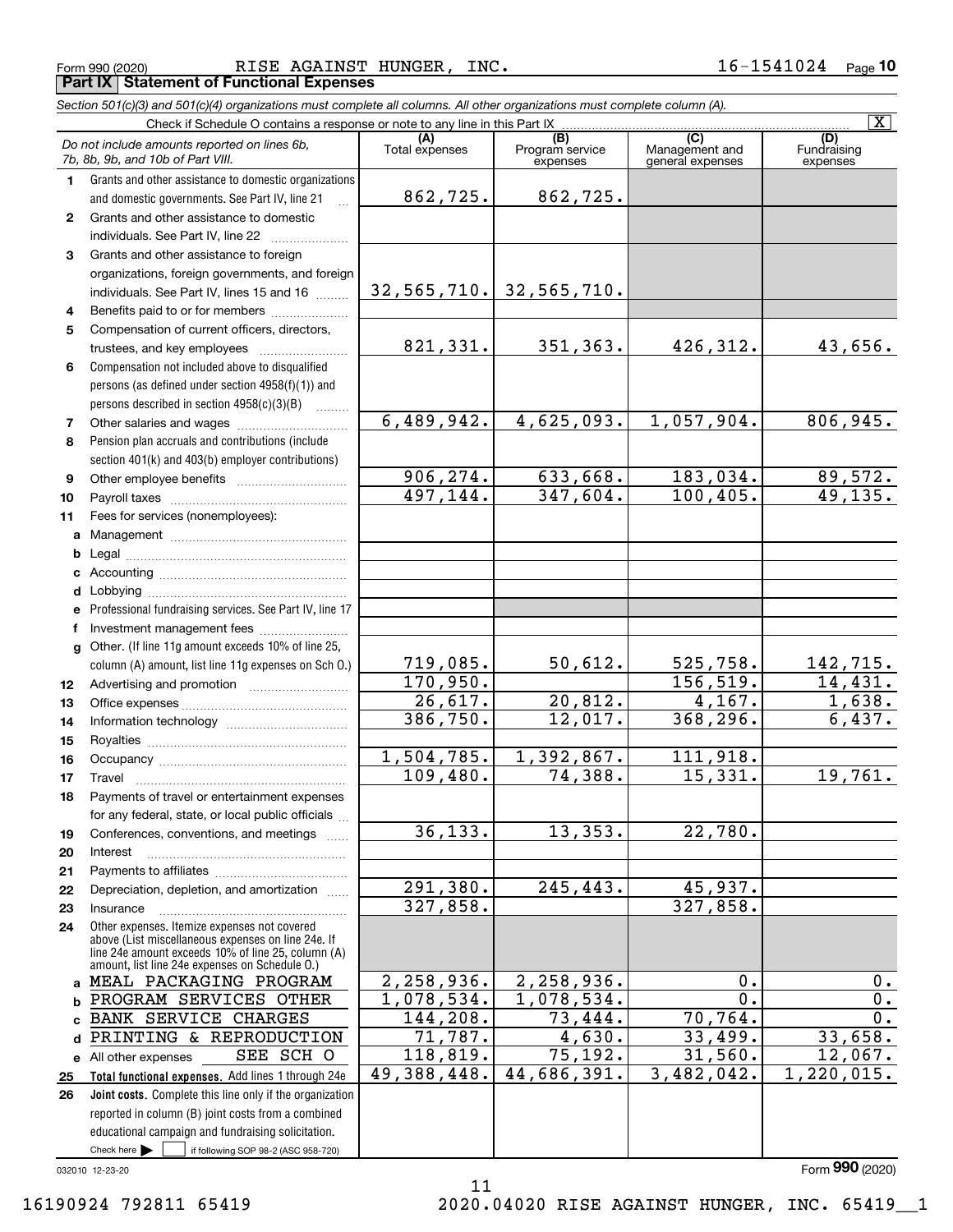**33**

**Net Assets or Fund Balances**

 $\frac{1}{2}$ 

Assets or Fund Balances

Total liabilities and net assets/fund balances

#### Form 990 (2020) RISE AGAINST HUNGER, INC.  $16\hbox{--}1541024$   $_{\sf Page}$

Check if Schedule O contains a response or note to any line in this Part X

**(A) (B) 123** Pledges and grants receivable, net  $\ldots$  **multimes contained and grants receivable**, net **multimes contained and grants receivable**, net **multimes contained and grants receivable 45**Loans and other receivables from any current or former officer, director, **678910a**Land, buildings, and equipment: cost or other **111213 1415161718192021222324252627282930313212345678910c11121314151617181920212223242526b** Less: accumulated depreciation  $\ldots$  **10b** basis. Complete Part VI of Schedule D will aller **Total assets.**  Add lines 1 through 15 (must equal line 33) **Total liabilities.**  Add lines 17 through 25 **Organizations that follow FASB ASC 958, check here** | X **and complete lines 27, 28, 32, and 33. 2728Organizations that do not follow FASB ASC 958, check here** | **and complete lines 29 through 33. 29303132**Beginning of year | | End of year Cash - non-interest-bearing ~~~~~~~~~~~~~~~~~~~~~~~~~ Savings and temporary cash investments ~~~~~~~~~~~~~~~~~~Accounts receivable, net ~~~~~~~~~~~~~~~~~~~~~~~~~~ trustee, key employee, creator or founder, substantial contributor, or 35% controlled entity or family member of any of these persons ............................ Loans and other receivables from other disqualified persons (as defined under section  $4958(f)(1)$ , and persons described in section  $4958(c)(3)(B)$ Notes and loans receivable, net ~~~~~~~~~~~~~~~~~~~~~~~Inventories for sale or use ~~~~~~~~~~~~~~~~~~~~~~~~~~Prepaid expenses and deferred charges ~~~~~~~~~~~~~~~~~~ Investments - publicly traded securities ~~~~~~~~~~~~~~~~~~~ Investments - other securities. See Part IV, line 11 ~~~~~~~~~~~~~~ Investments - program-related. See Part IV, line 11 ~~~~~~~~~~~~~Intangible assets …………………………………………………………………………………… Other assets. See Part IV, line 11 ~~~~~~~~~~~~~~~~~~~~~~ Accounts payable and accrued expenses ~~~~~~~~~~~~~~~~~~ Grants payable ~~~~~~~~~~~~~~~~~~~~~~~~~~~~~~~ Deferred revenue ~~~~~~~~~~~~~~~~~~~~~~~~~~~~~~ Tax-exempt bond liabilities …………………………………………………………… Escrow or custodial account liability. Complete Part IV of Schedule D Loans and other payables to any current or former officer, director, trustee, key employee, creator or founder, substantial contributor, or 35% controlled entity or family member of any of these persons ~~~~~~~~~Secured mortgages and notes payable to unrelated third parties Unsecured notes and loans payable to unrelated third parties Other liabilities (including federal income tax, payables to related third parties, and other liabilities not included on lines 17-24). Complete Part X of Schedule D ~~~~~~~~~~~~~~~~~~~~~~~~~~~~~~~ Net assets without donor restrictions ~~~~~~~~~~~~~~~~~~~~ Net assets with donor restrictions ~~~~~~~~~~~~~~~~~~~~~~ Capital stock or trust principal, or current funds ~~~~~~~~~~~~~~~Paid-in or capital surplus, or land, building, or equipment fund www.commun.com Retained earnings, endowment, accumulated income, or other funds Total net assets or fund balances ~~~~~~~~~~~~~~~~~~~~~~  $2,780,400.$   $1 \mid 3,841,549.$  $973,869. | 4 | 148,037.$  $544, 773.$   $3 \mid 121, 111.$ 561,265. 784,415.  $365, 155.$   $9 \mid 309, 047.$ 2,058,138.  $993,461. \quad 1,418,144.$   $10c \quad 1,064,677.$  $539,781.$   $15$   $423,559.$ 8,213,989. 7,198,689.  $1,030,602.$  2 506,294.  $1,738,176.$  17 | 543,608.  $1, 113, 730.$  1,  $312, 283.$  $1,883,914.$  |  $25$  | 1,809,768.  $4,735,820. |26| 3,665,659.$  $2,984,314. |z_7| 2,843,066.$ 493,855. 689,964.  $3,478,169.$   $32 \mid 3,533,030.$  $8,213,989.$  33 7,198,689.

12

Form (2020) **990**

 $\mathcal{L}^{\text{max}}$ 

**33**

**Assets**

**Liabilities**

iabilities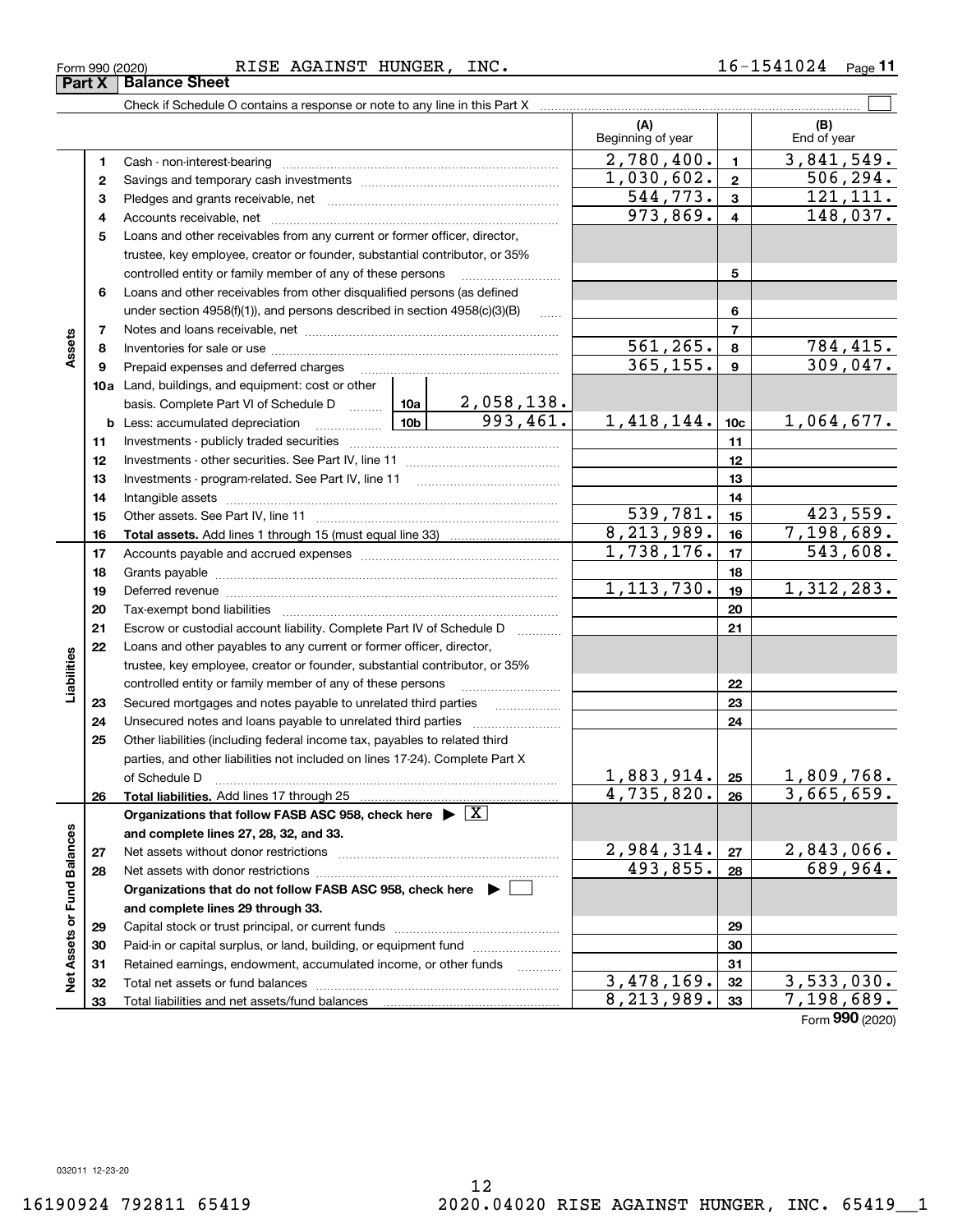|    | RISE AGAINST HUNGER, INC.<br>Form 990 (2020)                                                                                                                                                                                   |                | $16 - 1541024$ Page 12 |     |                         |
|----|--------------------------------------------------------------------------------------------------------------------------------------------------------------------------------------------------------------------------------|----------------|------------------------|-----|-------------------------|
|    | <b>Part XI   Reconciliation of Net Assets</b>                                                                                                                                                                                  |                |                        |     |                         |
|    |                                                                                                                                                                                                                                |                |                        |     |                         |
|    |                                                                                                                                                                                                                                |                |                        |     |                         |
| 1  | Total revenue (must equal Part VIII, column (A), line 12)                                                                                                                                                                      | $\mathbf{1}$   | 49, 310, 593.          |     |                         |
| 2  |                                                                                                                                                                                                                                | $\mathbf{2}$   | 49,388,448.            |     |                         |
| з  | Revenue less expenses. Subtract line 2 from line 1                                                                                                                                                                             | 3              | $-77,855.$             |     |                         |
| 4  |                                                                                                                                                                                                                                | 4              | 3,478,169.             |     |                         |
| 5  | Net unrealized gains (losses) on investments                                                                                                                                                                                   | 5              |                        |     |                         |
| 6  | Donated services and use of facilities [111] Donated and the service of facilities [11] Donated services and use of facilities [11] Donated and the service of the service of the service of the service of the service of the | 6              | 132,716.               |     |                         |
| 7  | Investment expenses www.communication.com/www.communication.com/www.communication.com/www.com                                                                                                                                  | $\overline{7}$ |                        |     |                         |
| 8  | Prior period adjustments                                                                                                                                                                                                       | 8              |                        |     |                         |
| 9  | Other changes in net assets or fund balances (explain on Schedule O)                                                                                                                                                           | $\mathbf{Q}$   |                        |     | 0.                      |
| 10 | Net assets or fund balances at end of year. Combine lines 3 through 9 (must equal Part X, line 32,                                                                                                                             |                |                        |     |                         |
|    |                                                                                                                                                                                                                                | 10             | 3,533,030.             |     |                         |
|    | Part XII Financial Statements and Reporting                                                                                                                                                                                    |                |                        |     |                         |
|    | Check if Schedule O contains a response or note to any line in this Part XII [11] [12] Check if Schedule O contains a response or note to any line in this Part XII                                                            |                |                        |     | $\overline{\mathbf{X}}$ |
|    |                                                                                                                                                                                                                                |                |                        | Yes | No                      |
| 1  | $\boxed{\mathbf{X}}$ Accrual<br>Accounting method used to prepare the Form 990: <u>I</u> Cash<br>Other                                                                                                                         |                |                        |     |                         |
|    | If the organization changed its method of accounting from a prior year or checked "Other," explain in Schedule O.                                                                                                              |                |                        |     |                         |
|    | 2a Were the organization's financial statements compiled or reviewed by an independent accountant?                                                                                                                             |                | 2a                     |     | Χ                       |
|    | If "Yes," check a box below to indicate whether the financial statements for the year were compiled or reviewed on a                                                                                                           |                |                        |     |                         |
|    | separate basis, consolidated basis, or both:                                                                                                                                                                                   |                |                        |     |                         |
|    | Separate basis<br><b>Consolidated basis</b><br>Both consolidated and separate basis                                                                                                                                            |                |                        |     |                         |
|    | <b>b</b> Were the organization's financial statements audited by an independent accountant?                                                                                                                                    |                | 2 <sub>b</sub>         | X   |                         |
|    | If "Yes," check a box below to indicate whether the financial statements for the year were audited on a separate basis,                                                                                                        |                |                        |     |                         |
|    | consolidated basis, or both:                                                                                                                                                                                                   |                |                        |     |                         |
|    | $X$ Separate basis<br>Consolidated basis<br>Both consolidated and separate basis                                                                                                                                               |                |                        |     |                         |
|    | c If "Yes" to line 2a or 2b, does the organization have a committee that assumes responsibility for oversight of the audit,                                                                                                    |                |                        |     |                         |
|    |                                                                                                                                                                                                                                |                | 2c                     | x   |                         |
|    | If the organization changed either its oversight process or selection process during the tax year, explain on Schedule O.                                                                                                      |                |                        |     |                         |
|    | 3a As a result of a federal award, was the organization required to undergo an audit or audits as set forth in the Single Audit                                                                                                |                |                        |     |                         |
|    |                                                                                                                                                                                                                                |                | 3a                     |     | х                       |
| b  | If "Yes," did the organization undergo the required audit or audits? If the organization did not undergo the required audit                                                                                                    |                |                        |     |                         |
|    |                                                                                                                                                                                                                                |                | 3b                     | nnn |                         |

Form (2020) **990**

032012 12-23-20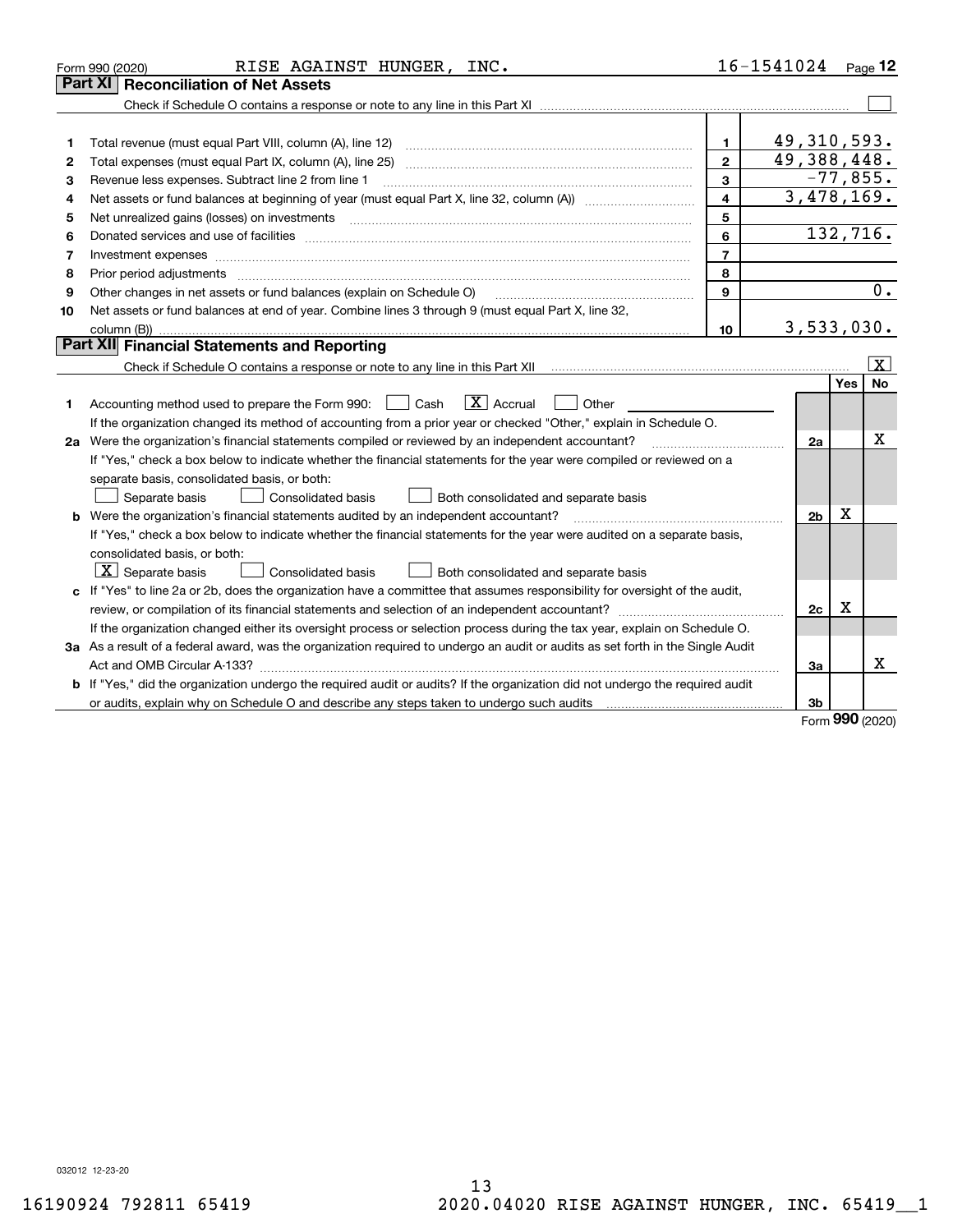| <b>SCHEDULE A</b> |
|-------------------|
|-------------------|

Department of the Treasury Internal Revenue Service

**(Form 990 or 990-EZ)**

# **Public Charity Status and Public Support**

**Complete if the organization is a section 501(c)(3) organization or a section 4947(a)(1) nonexempt charitable trust.**

**| Attach to Form 990 or Form 990-EZ.** 

**| Go to www.irs.gov/Form990 for instructions and the latest information.**

| OMB No 1545-0047                    |
|-------------------------------------|
| 020                                 |
| <b>Open to Public</b><br>Inspection |

#### **Name of the organization Employer identification** number

|       |        |                                                                                                                                                                                                                          |          | RISE AGAINST HUNGER, INC.                              |                                                                |    |                            |  | 16-1541024                 |  |  |
|-------|--------|--------------------------------------------------------------------------------------------------------------------------------------------------------------------------------------------------------------------------|----------|--------------------------------------------------------|----------------------------------------------------------------|----|----------------------------|--|----------------------------|--|--|
|       | Part I | Reason for Public Charity Status. (All organizations must complete this part.) See instructions.                                                                                                                         |          |                                                        |                                                                |    |                            |  |                            |  |  |
|       |        | The organization is not a private foundation because it is: (For lines 1 through 12, check only one box.)                                                                                                                |          |                                                        |                                                                |    |                            |  |                            |  |  |
| 1     |        | A church, convention of churches, or association of churches described in section 170(b)(1)(A)(i).                                                                                                                       |          |                                                        |                                                                |    |                            |  |                            |  |  |
| 2     |        | A school described in section 170(b)(1)(A)(ii). (Attach Schedule E (Form 990 or 990-EZ).)                                                                                                                                |          |                                                        |                                                                |    |                            |  |                            |  |  |
| з     |        | A hospital or a cooperative hospital service organization described in section 170(b)(1)(A)(iii).                                                                                                                        |          |                                                        |                                                                |    |                            |  |                            |  |  |
| 4     |        | A medical research organization operated in conjunction with a hospital described in section 170(b)(1)(A)(iii). Enter the hospital's name,                                                                               |          |                                                        |                                                                |    |                            |  |                            |  |  |
|       |        | city, and state:                                                                                                                                                                                                         |          |                                                        |                                                                |    |                            |  |                            |  |  |
| 5     |        | An organization operated for the benefit of a college or university owned or operated by a governmental unit described in                                                                                                |          |                                                        |                                                                |    |                            |  |                            |  |  |
|       |        | section 170(b)(1)(A)(iv). (Complete Part II.)                                                                                                                                                                            |          |                                                        |                                                                |    |                            |  |                            |  |  |
| 6     |        | A federal, state, or local government or governmental unit described in section 170(b)(1)(A)(v).                                                                                                                         |          |                                                        |                                                                |    |                            |  |                            |  |  |
|       | 7   X  | An organization that normally receives a substantial part of its support from a governmental unit or from the general public described in                                                                                |          |                                                        |                                                                |    |                            |  |                            |  |  |
|       |        | section 170(b)(1)(A)(vi). (Complete Part II.)                                                                                                                                                                            |          |                                                        |                                                                |    |                            |  |                            |  |  |
| 8     |        | A community trust described in section 170(b)(1)(A)(vi). (Complete Part II.)                                                                                                                                             |          |                                                        |                                                                |    |                            |  |                            |  |  |
| 9     |        | An agricultural research organization described in section 170(b)(1)(A)(ix) operated in conjunction with a land-grant college                                                                                            |          |                                                        |                                                                |    |                            |  |                            |  |  |
|       |        | or university or a non-land-grant college of agriculture (see instructions). Enter the name, city, and state of the college or                                                                                           |          |                                                        |                                                                |    |                            |  |                            |  |  |
|       |        | university:                                                                                                                                                                                                              |          |                                                        |                                                                |    |                            |  |                            |  |  |
| 10    |        | An organization that normally receives (1) more than 33 1/3% of its support from contributions, membership fees, and gross receipts from                                                                                 |          |                                                        |                                                                |    |                            |  |                            |  |  |
|       |        | activities related to its exempt functions, subject to certain exceptions; and (2) no more than 33 1/3% of its support from gross investment                                                                             |          |                                                        |                                                                |    |                            |  |                            |  |  |
|       |        | income and unrelated business taxable income (less section 511 tax) from businesses acquired by the organization after June 30, 1975.<br>See section 509(a)(2). (Complete Part III.)                                     |          |                                                        |                                                                |    |                            |  |                            |  |  |
| 11    |        | An organization organized and operated exclusively to test for public safety. See section 509(a)(4).                                                                                                                     |          |                                                        |                                                                |    |                            |  |                            |  |  |
| 12    |        | An organization organized and operated exclusively for the benefit of, to perform the functions of, or to carry out the purposes of one or                                                                               |          |                                                        |                                                                |    |                            |  |                            |  |  |
|       |        | more publicly supported organizations described in section 509(a)(1) or section 509(a)(2). See section 509(a)(3). Check the box in                                                                                       |          |                                                        |                                                                |    |                            |  |                            |  |  |
|       |        | lines 12a through 12d that describes the type of supporting organization and complete lines 12e, 12f, and 12g.                                                                                                           |          |                                                        |                                                                |    |                            |  |                            |  |  |
| а     |        | Type I. A supporting organization operated, supervised, or controlled by its supported organization(s), typically by giving                                                                                              |          |                                                        |                                                                |    |                            |  |                            |  |  |
|       |        | the supported organization(s) the power to regularly appoint or elect a majority of the directors or trustees of the supporting                                                                                          |          |                                                        |                                                                |    |                            |  |                            |  |  |
|       |        | organization. You must complete Part IV, Sections A and B.                                                                                                                                                               |          |                                                        |                                                                |    |                            |  |                            |  |  |
| b     |        | Type II. A supporting organization supervised or controlled in connection with its supported organization(s), by having                                                                                                  |          |                                                        |                                                                |    |                            |  |                            |  |  |
|       |        | control or management of the supporting organization vested in the same persons that control or manage the supported                                                                                                     |          |                                                        |                                                                |    |                            |  |                            |  |  |
|       |        | organization(s). You must complete Part IV, Sections A and C.                                                                                                                                                            |          |                                                        |                                                                |    |                            |  |                            |  |  |
| с     |        | Type III functionally integrated. A supporting organization operated in connection with, and functionally integrated with,                                                                                               |          |                                                        |                                                                |    |                            |  |                            |  |  |
|       |        | its supported organization(s) (see instructions). You must complete Part IV, Sections A, D, and E.                                                                                                                       |          |                                                        |                                                                |    |                            |  |                            |  |  |
| d     |        | Type III non-functionally integrated. A supporting organization operated in connection with its supported organization(s)                                                                                                |          |                                                        |                                                                |    |                            |  |                            |  |  |
|       |        | that is not functionally integrated. The organization generally must satisfy a distribution requirement and an attentiveness<br>requirement (see instructions). You must complete Part IV, Sections A and D, and Part V. |          |                                                        |                                                                |    |                            |  |                            |  |  |
| е     |        | Check this box if the organization received a written determination from the IRS that it is a Type I, Type II, Type III                                                                                                  |          |                                                        |                                                                |    |                            |  |                            |  |  |
|       |        | functionally integrated, or Type III non-functionally integrated supporting organization.                                                                                                                                |          |                                                        |                                                                |    |                            |  |                            |  |  |
| f     |        | Enter the number of supported organizations                                                                                                                                                                              |          |                                                        |                                                                |    |                            |  |                            |  |  |
| a     |        | Provide the following information about the supported organization(s).                                                                                                                                                   |          |                                                        |                                                                |    |                            |  |                            |  |  |
|       |        | (i) Name of supported                                                                                                                                                                                                    | (ii) EIN | (iii) Type of organization<br>(described on lines 1-10 | (iv) Is the organization listed<br>in your governing document? |    | (v) Amount of monetary     |  | (vi) Amount of other       |  |  |
|       |        | organization                                                                                                                                                                                                             |          | above (see instructions))                              | Yes                                                            | No | support (see instructions) |  | support (see instructions) |  |  |
|       |        |                                                                                                                                                                                                                          |          |                                                        |                                                                |    |                            |  |                            |  |  |
|       |        |                                                                                                                                                                                                                          |          |                                                        |                                                                |    |                            |  |                            |  |  |
|       |        |                                                                                                                                                                                                                          |          |                                                        |                                                                |    |                            |  |                            |  |  |
|       |        |                                                                                                                                                                                                                          |          |                                                        |                                                                |    |                            |  |                            |  |  |
|       |        |                                                                                                                                                                                                                          |          |                                                        |                                                                |    |                            |  |                            |  |  |
|       |        |                                                                                                                                                                                                                          |          |                                                        |                                                                |    |                            |  |                            |  |  |
|       |        |                                                                                                                                                                                                                          |          |                                                        |                                                                |    |                            |  |                            |  |  |
|       |        |                                                                                                                                                                                                                          |          |                                                        |                                                                |    |                            |  |                            |  |  |
|       |        |                                                                                                                                                                                                                          |          |                                                        |                                                                |    |                            |  |                            |  |  |
| Total |        |                                                                                                                                                                                                                          |          |                                                        |                                                                |    |                            |  |                            |  |  |

LHA For Paperwork Reduction Act Notice, see the Instructions for Form 990 or 990-EZ. <sub>032021</sub> o1-25-21 Schedule A (Form 990 or 990-EZ) 2020 14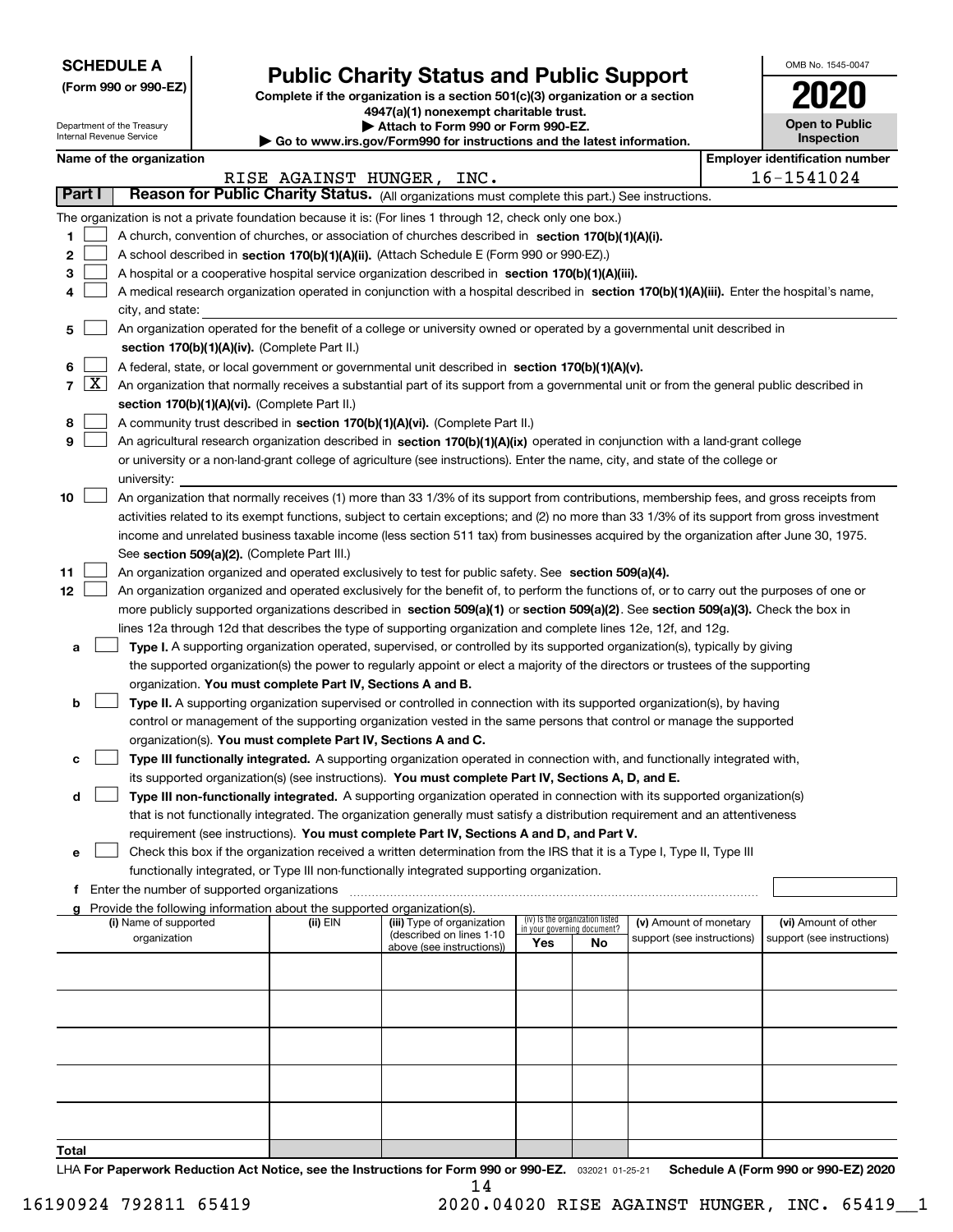#### Schedule A (Form 990 or 990-EZ) 2020 Page RISE AGAINST HUNGER, INC. 16-1541024

 $16 - 1541024$  Page 2

(Complete only if you checked the box on line 5, 7, or 8 of Part I or if the organization failed to qualify under Part III. If the organization fails to qualify under the tests listed below, please complete Part III.) **Part II Support Schedule for Organizations Described in Sections 170(b)(1)(A)(iv) and 170(b)(1)(A)(vi)**

|    | <b>Section A. Public Support</b>                                                                                                               |          |          |            |            |          |                                                        |
|----|------------------------------------------------------------------------------------------------------------------------------------------------|----------|----------|------------|------------|----------|--------------------------------------------------------|
|    | Calendar year (or fiscal year beginning in)                                                                                                    | (a) 2016 | (b) 2017 | $(c)$ 2018 | $(d)$ 2019 | (e) 2020 | (f) Total                                              |
|    | 1 Gifts, grants, contributions, and                                                                                                            |          |          |            |            |          |                                                        |
|    | membership fees received. (Do not                                                                                                              |          |          |            |            |          |                                                        |
|    | include any "unusual grants.")                                                                                                                 |          |          |            |            |          | 38790665.48950632.59243503.62285770.49343524.258614094 |
|    | 2 Tax revenues levied for the organ-                                                                                                           |          |          |            |            |          |                                                        |
|    | ization's benefit and either paid to                                                                                                           |          |          |            |            |          |                                                        |
|    | or expended on its behalf                                                                                                                      |          |          |            |            |          |                                                        |
|    | 3 The value of services or facilities                                                                                                          |          |          |            |            |          |                                                        |
|    | furnished by a governmental unit to                                                                                                            |          |          |            |            |          |                                                        |
|    | the organization without charge                                                                                                                |          |          |            |            |          |                                                        |
|    | 4 Total. Add lines 1 through 3                                                                                                                 |          |          |            |            |          | 38790665.48950632.59243503.62285770.49343524.258614094 |
|    | 5 The portion of total contributions                                                                                                           |          |          |            |            |          |                                                        |
|    | by each person (other than a                                                                                                                   |          |          |            |            |          |                                                        |
|    | governmental unit or publicly                                                                                                                  |          |          |            |            |          |                                                        |
|    | supported organization) included                                                                                                               |          |          |            |            |          |                                                        |
|    | on line 1 that exceeds 2% of the                                                                                                               |          |          |            |            |          |                                                        |
|    | amount shown on line 11,                                                                                                                       |          |          |            |            |          |                                                        |
|    | column (f)                                                                                                                                     |          |          |            |            |          | 6391804.                                               |
|    | 6 Public support. Subtract line 5 from line 4.                                                                                                 |          |          |            |            |          | 252222290                                              |
|    | <b>Section B. Total Support</b>                                                                                                                |          |          |            |            |          |                                                        |
|    | Calendar year (or fiscal year beginning in)                                                                                                    | (a) 2016 | (b) 2017 | $(c)$ 2018 | $(d)$ 2019 | (e) 2020 | (f) Total                                              |
|    | <b>7</b> Amounts from line 4                                                                                                                   |          |          |            |            |          | 38790665.48950632.59243503.62285770.49343524.258614094 |
|    |                                                                                                                                                |          |          |            |            |          |                                                        |
|    | 8 Gross income from interest,                                                                                                                  |          |          |            |            |          |                                                        |
|    | dividends, payments received on                                                                                                                |          |          |            |            |          |                                                        |
|    | securities loans, rents, royalties,                                                                                                            | 1,640.   | 22,942.  | 30,622.    | 40,496.    | 17, 197. | 112,897.                                               |
|    | and income from similar sources                                                                                                                |          |          |            |            |          |                                                        |
|    | <b>9</b> Net income from unrelated business                                                                                                    |          |          |            |            |          |                                                        |
|    | activities, whether or not the                                                                                                                 |          |          |            |            |          |                                                        |
|    | business is regularly carried on                                                                                                               |          |          |            |            |          |                                                        |
|    | 10 Other income. Do not include gain                                                                                                           |          |          |            |            |          |                                                        |
|    | or loss from the sale of capital                                                                                                               |          |          |            |            |          |                                                        |
|    | assets (Explain in Part VI.) <b>Constant</b>                                                                                                   |          |          |            |            |          |                                                        |
|    | 11 Total support. Add lines 7 through 10                                                                                                       |          |          |            |            |          | 258726991                                              |
|    | 12 Gross receipts from related activities, etc. (see instructions)                                                                             |          |          |            |            | 12       | 164,422.                                               |
|    | 13 First 5 years. If the Form 990 is for the organization's first, second, third, fourth, or fifth tax year as a section 501(c)(3)             |          |          |            |            |          |                                                        |
|    | organization, check this box and stop here                                                                                                     |          |          |            |            |          |                                                        |
|    | <b>Section C. Computation of Public Support Percentage</b>                                                                                     |          |          |            |            |          |                                                        |
|    | 14 Public support percentage for 2020 (line 6, column (f), divided by line 11, column (f) <i>mummumumum</i>                                    |          |          |            |            | 14       | 97.49<br>$\frac{9}{6}$                                 |
|    |                                                                                                                                                |          |          |            |            | 15       | 97.77<br>%                                             |
|    | 16a 33 1/3% support test - 2020. If the organization did not check the box on line 13, and line 14 is 33 1/3% or more, check this box and      |          |          |            |            |          |                                                        |
|    | stop here. The organization qualifies as a publicly supported organization                                                                     |          |          |            |            |          | $\blacktriangleright$ $\vert$ X $\vert$                |
|    | b 33 1/3% support test - 2019. If the organization did not check a box on line 13 or 16a, and line 15 is 33 1/3% or more, check this box       |          |          |            |            |          |                                                        |
|    | and stop here. The organization qualifies as a publicly supported organization                                                                 |          |          |            |            |          |                                                        |
|    | 17a 10% -facts-and-circumstances test - 2020. If the organization did not check a box on line 13, 16a, or 16b, and line 14 is 10% or more,     |          |          |            |            |          |                                                        |
|    | and if the organization meets the facts-and-circumstances test, check this box and stop here. Explain in Part VI how the organization          |          |          |            |            |          |                                                        |
|    | meets the facts-and-circumstances test. The organization qualifies as a publicly supported organization                                        |          |          |            |            |          |                                                        |
|    | <b>b 10% -facts-and-circumstances test - 2019.</b> If the organization did not check a box on line 13, 16a, 16b, or 17a, and line 15 is 10% or |          |          |            |            |          |                                                        |
|    | more, and if the organization meets the facts-and-circumstances test, check this box and stop here. Explain in Part VI how the                 |          |          |            |            |          |                                                        |
|    | organization meets the facts-and-circumstances test. The organization qualifies as a publicly supported organization                           |          |          |            |            |          |                                                        |
| 18 | Private foundation. If the organization did not check a box on line 13, 16a, 16b, 17a, or 17b, check this box and see instructions             |          |          |            |            |          |                                                        |
|    |                                                                                                                                                |          |          |            |            |          | Schedule A (Form 990 or 990-F7) 2020                   |

**Schedule A (Form 990 or 990-EZ) 2020**

032022 01-25-21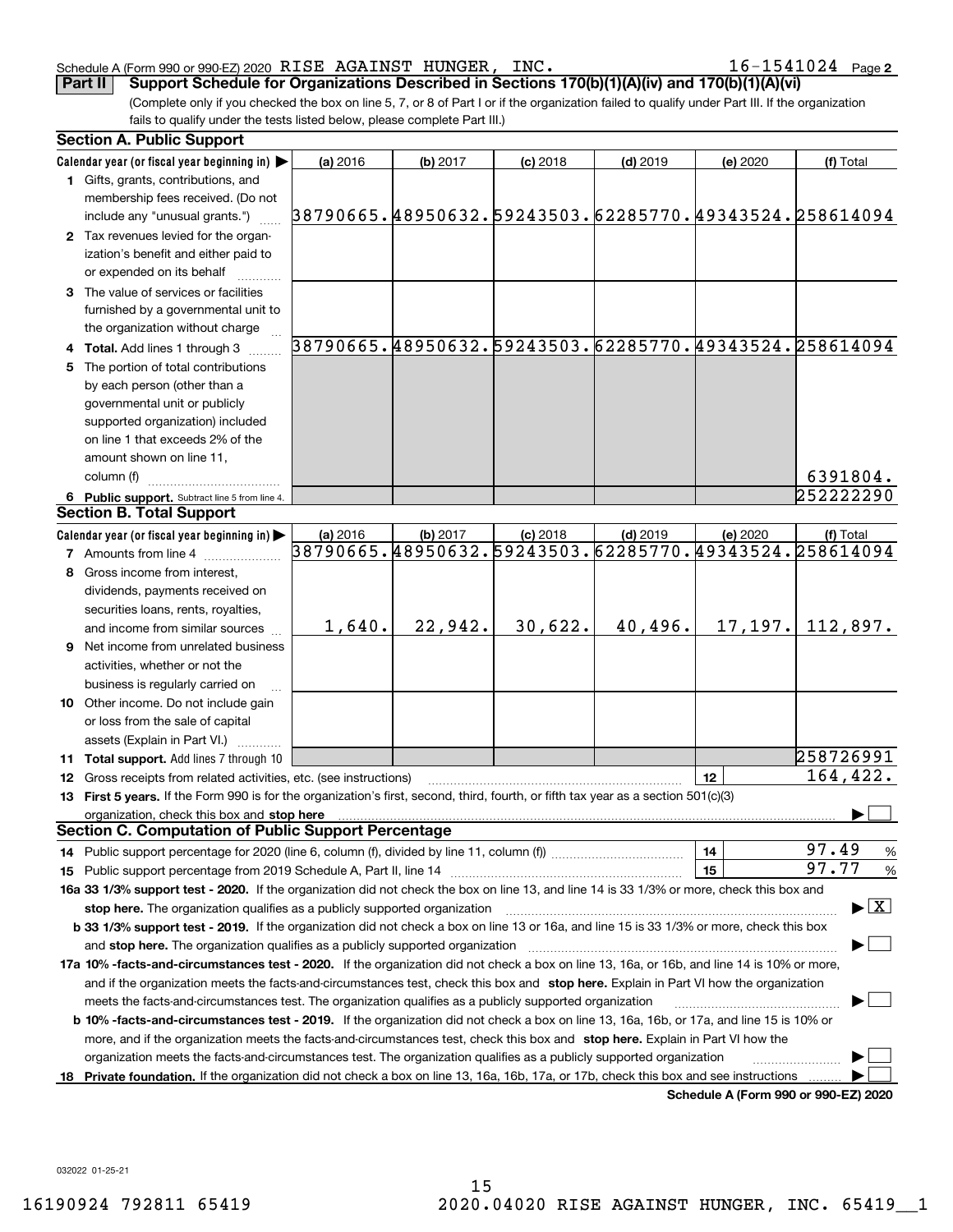#### Schedule A (Form 990 or 990-EZ) 2020  $\>$  R $\rm{1SE}$   $\>$   $\rm{AGA}$   $\rm{1NST}$   $\>$   $\rm{HUNGER}$  ,  $\>$   $\rm{INC}$  .  $\>$   $\>$   $\>$   $\>$   $\>$   $\rm{16-1541024}$   $\>$   $\>$   $\rm{Page}$ **Part III Support Schedule for Organizations Described in Section 509(a)(2)**

(Complete only if you checked the box on line 10 of Part I or if the organization failed to qualify under Part II. If the organization fails to qualify under the tests listed below, please complete Part II.)

|    | <b>Section A. Public Support</b>                                                                                                                                                                                                    |          |            |            |            |                                      |           |
|----|-------------------------------------------------------------------------------------------------------------------------------------------------------------------------------------------------------------------------------------|----------|------------|------------|------------|--------------------------------------|-----------|
|    | Calendar year (or fiscal year beginning in) $\blacktriangleright$                                                                                                                                                                   | (a) 2016 | (b) $2017$ | $(c)$ 2018 | $(d)$ 2019 | (e) 2020                             | (f) Total |
|    | 1 Gifts, grants, contributions, and                                                                                                                                                                                                 |          |            |            |            |                                      |           |
|    | membership fees received. (Do not                                                                                                                                                                                                   |          |            |            |            |                                      |           |
|    | include any "unusual grants.")                                                                                                                                                                                                      |          |            |            |            |                                      |           |
|    | <b>2</b> Gross receipts from admissions,<br>merchandise sold or services per-<br>formed, or facilities furnished in<br>any activity that is related to the<br>organization's tax-exempt purpose                                     |          |            |            |            |                                      |           |
|    | 3 Gross receipts from activities that                                                                                                                                                                                               |          |            |            |            |                                      |           |
|    | are not an unrelated trade or bus-                                                                                                                                                                                                  |          |            |            |            |                                      |           |
|    | iness under section 513                                                                                                                                                                                                             |          |            |            |            |                                      |           |
|    | 4 Tax revenues levied for the organ-                                                                                                                                                                                                |          |            |            |            |                                      |           |
|    | ization's benefit and either paid to                                                                                                                                                                                                |          |            |            |            |                                      |           |
|    | or expended on its behalf                                                                                                                                                                                                           |          |            |            |            |                                      |           |
|    | 5 The value of services or facilities                                                                                                                                                                                               |          |            |            |            |                                      |           |
|    | furnished by a governmental unit to                                                                                                                                                                                                 |          |            |            |            |                                      |           |
|    | the organization without charge                                                                                                                                                                                                     |          |            |            |            |                                      |           |
|    | <b>6 Total.</b> Add lines 1 through 5                                                                                                                                                                                               |          |            |            |            |                                      |           |
|    | 7a Amounts included on lines 1, 2, and                                                                                                                                                                                              |          |            |            |            |                                      |           |
|    | 3 received from disqualified persons                                                                                                                                                                                                |          |            |            |            |                                      |           |
|    | <b>b</b> Amounts included on lines 2 and 3 received<br>from other than disqualified persons that<br>exceed the greater of \$5,000 or 1% of the<br>amount on line 13 for the year                                                    |          |            |            |            |                                      |           |
|    | c Add lines 7a and 7b                                                                                                                                                                                                               |          |            |            |            |                                      |           |
|    | 8 Public support. (Subtract line 7c from line 6.)                                                                                                                                                                                   |          |            |            |            |                                      |           |
|    | <b>Section B. Total Support</b>                                                                                                                                                                                                     |          |            |            |            |                                      |           |
|    | Calendar year (or fiscal year beginning in)                                                                                                                                                                                         | (a) 2016 | (b) 2017   | $(c)$ 2018 | $(d)$ 2019 | (e) 2020                             | (f) Total |
|    | 9 Amounts from line 6                                                                                                                                                                                                               |          |            |            |            |                                      |           |
|    | 10a Gross income from interest,<br>dividends, payments received on<br>securities loans, rents, royalties,<br>and income from similar sources                                                                                        |          |            |            |            |                                      |           |
|    | <b>b</b> Unrelated business taxable income                                                                                                                                                                                          |          |            |            |            |                                      |           |
|    | (less section 511 taxes) from businesses                                                                                                                                                                                            |          |            |            |            |                                      |           |
|    | acquired after June 30, 1975                                                                                                                                                                                                        |          |            |            |            |                                      |           |
|    | c Add lines 10a and 10b                                                                                                                                                                                                             |          |            |            |            |                                      |           |
|    | 11 Net income from unrelated business<br>activities not included in line 10b.<br>whether or not the business is<br>regularly carried on                                                                                             |          |            |            |            |                                      |           |
|    | 12 Other income. Do not include gain<br>or loss from the sale of capital<br>assets (Explain in Part VI.)                                                                                                                            |          |            |            |            |                                      |           |
|    | <b>13</b> Total support. (Add lines 9, 10c, 11, and 12.)                                                                                                                                                                            |          |            |            |            |                                      |           |
|    | 14 First 5 years. If the Form 990 is for the organization's first, second, third, fourth, or fifth tax year as a section 501(c)(3) organization,                                                                                    |          |            |            |            |                                      |           |
|    | check this box and <b>stop here</b> with the continuum continuum continuum continuum continuum continuum continuum continuum continuum continuum continuum continuum continuum continuum continuum continuum continuum continuum co |          |            |            |            |                                      |           |
|    | Section C. Computation of Public Support Percentage                                                                                                                                                                                 |          |            |            |            |                                      |           |
|    | 15 Public support percentage for 2020 (line 8, column (f), divided by line 13, column (f))                                                                                                                                          |          |            |            |            | 15                                   | %         |
|    | 16 Public support percentage from 2019 Schedule A, Part III, line 15                                                                                                                                                                |          |            |            |            | 16                                   | %         |
|    | <b>Section D. Computation of Investment Income Percentage</b>                                                                                                                                                                       |          |            |            |            |                                      |           |
|    | 17 Investment income percentage for 2020 (line 10c, column (f), divided by line 13, column (f))                                                                                                                                     |          |            |            |            | 17                                   | %         |
|    | 18 Investment income percentage from 2019 Schedule A, Part III, line 17                                                                                                                                                             |          |            |            |            | 18                                   | %         |
|    | 19a 33 1/3% support tests - 2020. If the organization did not check the box on line 14, and line 15 is more than 33 1/3%, and line 17 is not                                                                                        |          |            |            |            |                                      |           |
|    | more than 33 1/3%, check this box and stop here. The organization qualifies as a publicly supported organization                                                                                                                    |          |            |            |            |                                      |           |
|    | <b>b 33 1/3% support tests - 2019.</b> If the organization did not check a box on line 14 or line 19a, and line 16 is more than 33 1/3%, and                                                                                        |          |            |            |            |                                      |           |
|    | line 18 is not more than 33 1/3%, check this box and stop here. The organization qualifies as a publicly supported organization                                                                                                     |          |            |            |            |                                      |           |
| 20 | <b>Private foundation.</b> If the organization did not check a box on line 14, 19a, or 19b, check this box and see instructions                                                                                                     |          |            |            |            |                                      |           |
|    | 032023 01-25-21                                                                                                                                                                                                                     |          |            |            |            | Schedule A (Form 990 or 990-EZ) 2020 |           |
|    |                                                                                                                                                                                                                                     |          | 16         |            |            |                                      |           |

 <sup>16190924 792811 65419 2020.04020</sup> RISE AGAINST HUNGER, INC. 65419\_\_1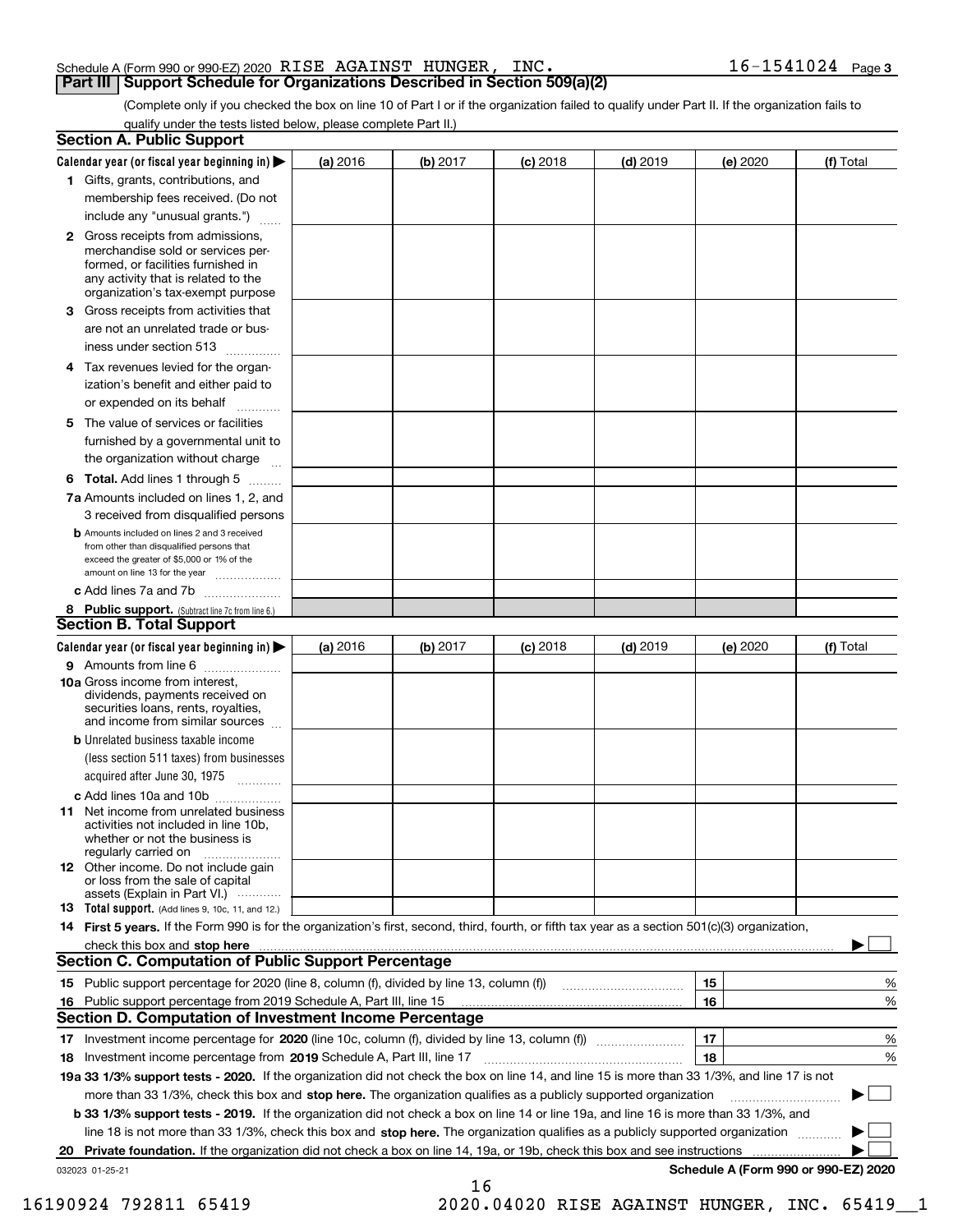**1**

**2**

**3a**

**3b**

**3c**

**4a**

**4b**

**4c**

**5a**

**5b5c**

**6**

**7**

**8**

**9a**

**9b**

**9c**

**10a**

**10b**

**YesNo**

## **Part IV Supporting Organizations**

(Complete only if you checked a box in line 12 on Part I. If you checked box 12a, Part I, complete Sections A and B. If you checked box 12b, Part I, complete Sections A and C. If you checked box 12c, Part I, complete Sections A, D, and E. If you checked box 12d, Part I, complete Sections A and D, and complete Part V.)

#### **Section A. All Supporting Organizations**

- **1** Are all of the organization's supported organizations listed by name in the organization's governing documents? If "No," describe in **Part VI** how the supported organizations are designated. If designated by *class or purpose, describe the designation. If historic and continuing relationship, explain.*
- **2** Did the organization have any supported organization that does not have an IRS determination of status under section 509(a)(1) or (2)? If "Yes," explain in Part VI how the organization determined that the supported *organization was described in section 509(a)(1) or (2).*
- **3a** Did the organization have a supported organization described in section 501(c)(4), (5), or (6)? If "Yes," answer *lines 3b and 3c below.*
- **b** Did the organization confirm that each supported organization qualified under section 501(c)(4), (5), or (6) and satisfied the public support tests under section 509(a)(2)? If "Yes," describe in **Part VI** when and how the *organization made the determination.*
- **c**Did the organization ensure that all support to such organizations was used exclusively for section 170(c)(2)(B) purposes? If "Yes," explain in **Part VI** what controls the organization put in place to ensure such use.
- **4a***If* Was any supported organization not organized in the United States ("foreign supported organization")? *"Yes," and if you checked box 12a or 12b in Part I, answer lines 4b and 4c below.*
- **b** Did the organization have ultimate control and discretion in deciding whether to make grants to the foreign supported organization? If "Yes," describe in **Part VI** how the organization had such control and discretion *despite being controlled or supervised by or in connection with its supported organizations.*
- **c** Did the organization support any foreign supported organization that does not have an IRS determination under sections 501(c)(3) and 509(a)(1) or (2)? If "Yes," explain in **Part VI** what controls the organization used *to ensure that all support to the foreign supported organization was used exclusively for section 170(c)(2)(B) purposes.*
- **5a** Did the organization add, substitute, or remove any supported organizations during the tax year? If "Yes," answer lines 5b and 5c below (if applicable). Also, provide detail in **Part VI,** including (i) the names and EIN *numbers of the supported organizations added, substituted, or removed; (ii) the reasons for each such action; (iii) the authority under the organization's organizing document authorizing such action; and (iv) how the action was accomplished (such as by amendment to the organizing document).*
- **b** Type I or Type II only. Was any added or substituted supported organization part of a class already designated in the organization's organizing document?
- **cSubstitutions only.**  Was the substitution the result of an event beyond the organization's control?
- **6** Did the organization provide support (whether in the form of grants or the provision of services or facilities) to **Part VI.** *If "Yes," provide detail in* support or benefit one or more of the filing organization's supported organizations? anyone other than (i) its supported organizations, (ii) individuals that are part of the charitable class benefited by one or more of its supported organizations, or (iii) other supporting organizations that also
- **7**Did the organization provide a grant, loan, compensation, or other similar payment to a substantial contributor *If "Yes," complete Part I of Schedule L (Form 990 or 990-EZ).* regard to a substantial contributor? (as defined in section 4958(c)(3)(C)), a family member of a substantial contributor, or a 35% controlled entity with
- **8** Did the organization make a loan to a disqualified person (as defined in section 4958) not described in line 7? *If "Yes," complete Part I of Schedule L (Form 990 or 990-EZ).*
- **9a** Was the organization controlled directly or indirectly at any time during the tax year by one or more in section 509(a)(1) or (2))? If "Yes," *provide detail in* <code>Part VI.</code> disqualified persons, as defined in section 4946 (other than foundation managers and organizations described
- **b** Did one or more disqualified persons (as defined in line 9a) hold a controlling interest in any entity in which the supporting organization had an interest? If "Yes," provide detail in P**art VI**.
- **c**Did a disqualified person (as defined in line 9a) have an ownership interest in, or derive any personal benefit from, assets in which the supporting organization also had an interest? If "Yes," provide detail in P**art VI.**
- **10a** Was the organization subject to the excess business holdings rules of section 4943 because of section supporting organizations)? If "Yes," answer line 10b below. 4943(f) (regarding certain Type II supporting organizations, and all Type III non-functionally integrated
- **b** Did the organization have any excess business holdings in the tax year? (Use Schedule C, Form 4720, to *determine whether the organization had excess business holdings.)*

17

032024 01-25-21

**Schedule A (Form 990 or 990-EZ) 2020**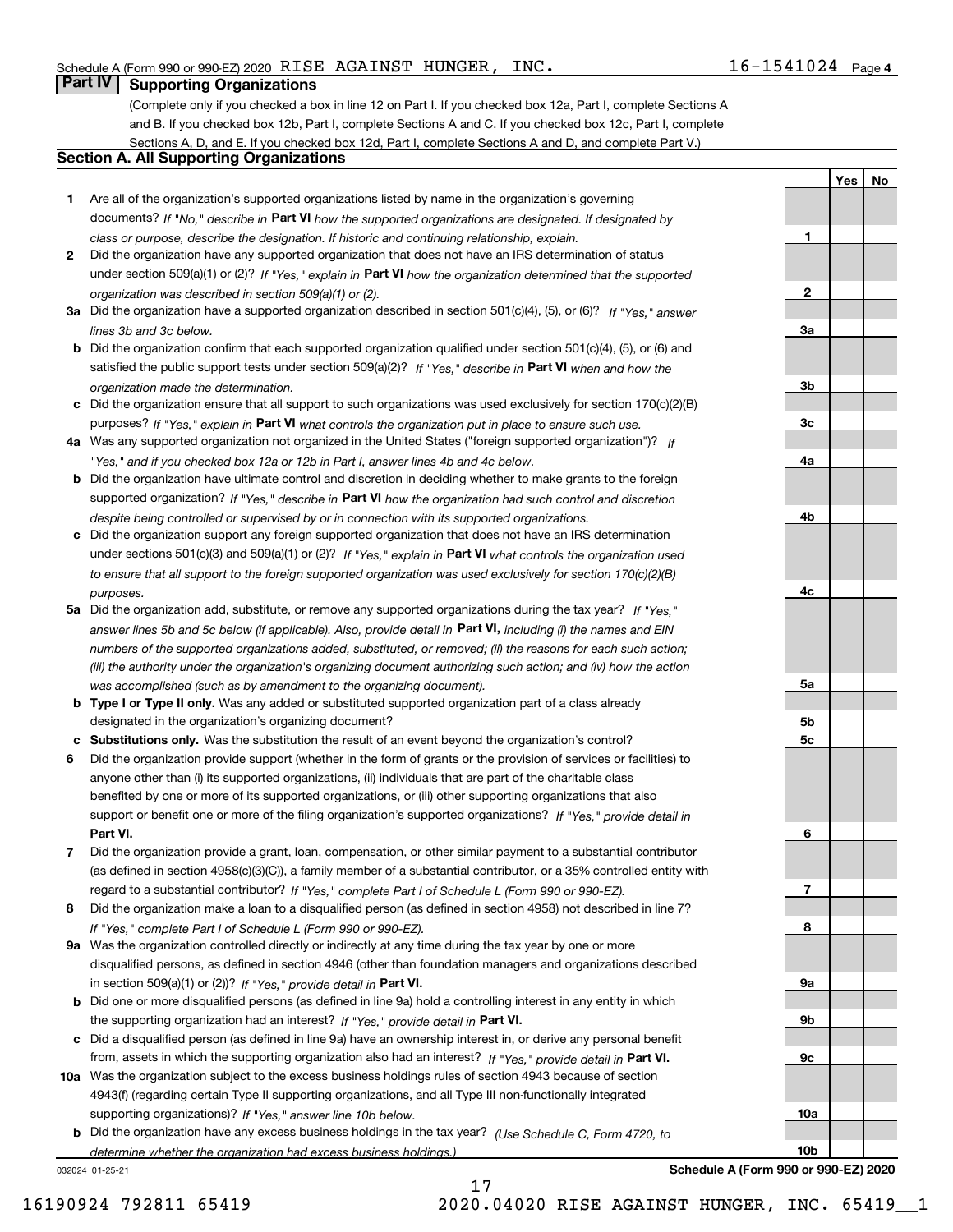|              | <b>Supporting Organizations (continued)</b><br><b>Part IV</b>                                                                                                                                                                                              |                 |     |    |
|--------------|------------------------------------------------------------------------------------------------------------------------------------------------------------------------------------------------------------------------------------------------------------|-----------------|-----|----|
|              |                                                                                                                                                                                                                                                            |                 | Yes | No |
| 11           | Has the organization accepted a gift or contribution from any of the following persons?                                                                                                                                                                    |                 |     |    |
|              | a A person who directly or indirectly controls, either alone or together with persons described in lines 11b and                                                                                                                                           |                 |     |    |
|              | 11c below, the governing body of a supported organization?                                                                                                                                                                                                 | 11a             |     |    |
|              | <b>b</b> A family member of a person described in line 11a above?                                                                                                                                                                                          | 11 <sub>b</sub> |     |    |
|              | c A 35% controlled entity of a person described in line 11a or 11b above? If "Yes" to line 11a, 11b, or 11c, provide                                                                                                                                       |                 |     |    |
|              | detail in Part VI.                                                                                                                                                                                                                                         | 11c             |     |    |
|              | <b>Section B. Type I Supporting Organizations</b>                                                                                                                                                                                                          |                 |     |    |
|              |                                                                                                                                                                                                                                                            |                 | Yes | No |
| 1            | Did the governing body, members of the governing body, officers acting in their official capacity, or membership of one or                                                                                                                                 |                 |     |    |
|              | more supported organizations have the power to regularly appoint or elect at least a majority of the organization's officers,                                                                                                                              |                 |     |    |
|              | directors, or trustees at all times during the tax year? If "No," describe in Part VI how the supported organization(s)                                                                                                                                    |                 |     |    |
|              | effectively operated, supervised, or controlled the organization's activities. If the organization had more than one supported<br>organization, describe how the powers to appoint and/or remove officers, directors, or trustees were allocated among the |                 |     |    |
|              | supported organizations and what conditions or restrictions, if any, applied to such powers during the tax year.                                                                                                                                           | 1               |     |    |
| $\mathbf{2}$ | Did the organization operate for the benefit of any supported organization other than the supported                                                                                                                                                        |                 |     |    |
|              | organization(s) that operated, supervised, or controlled the supporting organization? If "Yes," explain in                                                                                                                                                 |                 |     |    |
|              | Part VI how providing such benefit carried out the purposes of the supported organization(s) that operated,                                                                                                                                                |                 |     |    |
|              | supervised, or controlled the supporting organization.                                                                                                                                                                                                     | $\overline{2}$  |     |    |
|              | Section C. Type II Supporting Organizations                                                                                                                                                                                                                |                 |     |    |
|              |                                                                                                                                                                                                                                                            |                 | Yes | No |
| 1.           | Were a majority of the organization's directors or trustees during the tax year also a majority of the directors                                                                                                                                           |                 |     |    |
|              | or trustees of each of the organization's supported organization(s)? If "No," describe in Part VI how control                                                                                                                                              |                 |     |    |
|              | or management of the supporting organization was vested in the same persons that controlled or managed                                                                                                                                                     |                 |     |    |
|              | the supported organization(s).                                                                                                                                                                                                                             |                 |     |    |
|              | <b>Section D. All Type III Supporting Organizations</b>                                                                                                                                                                                                    |                 |     |    |
|              |                                                                                                                                                                                                                                                            |                 | Yes | No |
| 1.           | Did the organization provide to each of its supported organizations, by the last day of the fifth month of the                                                                                                                                             |                 |     |    |
|              | organization's tax year, (i) a written notice describing the type and amount of support provided during the prior tax                                                                                                                                      |                 |     |    |
|              | year, (ii) a copy of the Form 990 that was most recently filed as of the date of notification, and (iii) copies of the                                                                                                                                     |                 |     |    |
|              | organization's governing documents in effect on the date of notification, to the extent not previously provided?                                                                                                                                           | 1               |     |    |
| 2            | Were any of the organization's officers, directors, or trustees either (i) appointed or elected by the supported                                                                                                                                           |                 |     |    |
|              | organization(s) or (ii) serving on the governing body of a supported organization? If "No," explain in Part VI how                                                                                                                                         |                 |     |    |
|              | the organization maintained a close and continuous working relationship with the supported organization(s).                                                                                                                                                | $\mathbf{2}$    |     |    |
| 3            | By reason of the relationship described in line 2, above, did the organization's supported organizations have a                                                                                                                                            |                 |     |    |
|              | significant voice in the organization's investment policies and in directing the use of the organization's                                                                                                                                                 |                 |     |    |
|              | income or assets at all times during the tax year? If "Yes," describe in Part VI the role the organization's                                                                                                                                               |                 |     |    |
|              | supported organizations played in this regard.                                                                                                                                                                                                             | 3               |     |    |
|              | Section E. Type III Functionally Integrated Supporting Organizations                                                                                                                                                                                       |                 |     |    |
| 1            | Check the box next to the method that the organization used to satisfy the Integral Part Test during the year (see instructions).                                                                                                                          |                 |     |    |
| a            | The organization satisfied the Activities Test. Complete line 2 below.                                                                                                                                                                                     |                 |     |    |
| b            | The organization is the parent of each of its supported organizations. Complete line 3 below.                                                                                                                                                              |                 |     |    |
| c            | The organization supported a governmental entity. Describe in Part VI how you supported a governmental entity (see instructions).                                                                                                                          |                 |     |    |
| 2            | Activities Test. Answer lines 2a and 2b below.                                                                                                                                                                                                             |                 | Yes | No |
| а            | Did substantially all of the organization's activities during the tax year directly further the exempt purposes of                                                                                                                                         |                 |     |    |
|              | the supported organization(s) to which the organization was responsive? If "Yes," then in Part VI identify                                                                                                                                                 |                 |     |    |
|              | those supported organizations and explain how these activities directly furthered their exempt purposes,                                                                                                                                                   |                 |     |    |
|              | how the organization was responsive to those supported organizations, and how the organization determined                                                                                                                                                  |                 |     |    |
|              | that these activities constituted substantially all of its activities.                                                                                                                                                                                     | 2a              |     |    |
| b            | Did the activities described in line 2a, above, constitute activities that, but for the organization's involvement,                                                                                                                                        |                 |     |    |
|              | one or more of the organization's supported organization(s) would have been engaged in? If "Yes," explain in                                                                                                                                               |                 |     |    |
|              | Part VI the reasons for the organization's position that its supported organization(s) would have engaged in                                                                                                                                               |                 |     |    |
|              | these activities but for the organization's involvement.                                                                                                                                                                                                   | 2b              |     |    |

**3** Parent of Supported Organizations. Answer lines 3a and 3b below.

**a** Did the organization have the power to regularly appoint or elect a majority of the officers, directors, or trustees of each of the supported organizations? If "Yes" or "No" provide details in **Part VI.** 

**b** Did the organization exercise a substantial degree of direction over the policies, programs, and activities of each of its supported organizations? If "Yes," describe in Part VI the role played by the organization in this regard.

18

032025 01-25-21

**Schedule A (Form 990 or 990-EZ) 2020**

**3a**

**3b**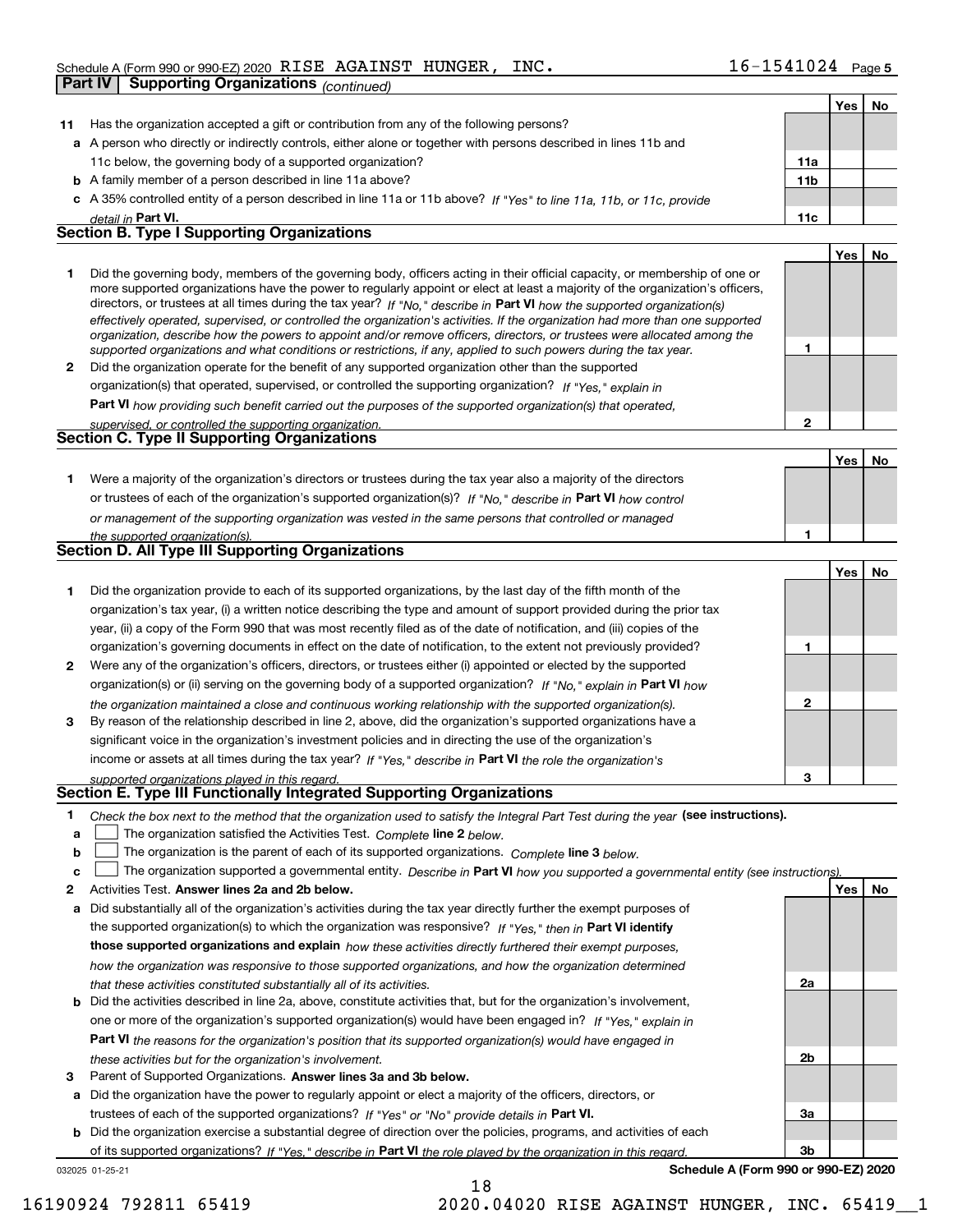**1**

| <b>Part V</b> Type III Non-Functionally Integrated 509(a)(3) Supporting Organizations |  |                     |  |
|---------------------------------------------------------------------------------------|--|---------------------|--|
| Schedule A (Form 990 or 990-EZ) 2020 RISE AGAINST HUNGER, INC.                        |  | $16 - 1541024$ Page |  |

1 Check here if the organization satisfied the Integral Part Test as a qualifying trust on Nov. 20, 1970 (explain in Part VI). See instructions. All other Type III non-functionally integrated supporting organizations must complete Sections A through E.

|              | Section A - Adjusted Net Income                                             |                | (A) Prior Year | (B) Current Year<br>(optional) |
|--------------|-----------------------------------------------------------------------------|----------------|----------------|--------------------------------|
| 1            | Net short-term capital gain                                                 | 1              |                |                                |
| $\mathbf{2}$ | Recoveries of prior-year distributions                                      | $\mathbf{2}$   |                |                                |
| 3            | Other gross income (see instructions)                                       | 3              |                |                                |
| 4            | Add lines 1 through 3.                                                      | 4              |                |                                |
| 5            | Depreciation and depletion                                                  | 5              |                |                                |
| 6            | Portion of operating expenses paid or incurred for production or            |                |                |                                |
|              | collection of gross income or for management, conservation, or              |                |                |                                |
|              | maintenance of property held for production of income (see instructions)    | 6              |                |                                |
| 7            | Other expenses (see instructions)                                           | $\overline{7}$ |                |                                |
| 8            | <b>Adjusted Net Income</b> (subtract lines 5, 6, and 7 from line 4)         | 8              |                |                                |
|              | Section B - Minimum Asset Amount                                            |                | (A) Prior Year | (B) Current Year<br>(optional) |
| 1            | Aggregate fair market value of all non-exempt-use assets (see               |                |                |                                |
|              | instructions for short tax year or assets held for part of year):           |                |                |                                |
|              | <b>a</b> Average monthly value of securities                                | 1a             |                |                                |
|              | <b>b</b> Average monthly cash balances                                      | 1b             |                |                                |
|              | <b>c</b> Fair market value of other non-exempt-use assets                   | 1c             |                |                                |
|              | d Total (add lines 1a, 1b, and 1c)                                          | 1d             |                |                                |
|              | e Discount claimed for blockage or other factors                            |                |                |                                |
|              | (explain in detail in Part VI):                                             |                |                |                                |
| $\mathbf{2}$ | Acquisition indebtedness applicable to non-exempt-use assets                | $\mathbf{2}$   |                |                                |
| 3            | Subtract line 2 from line 1d.                                               | 3              |                |                                |
| 4            | Cash deemed held for exempt use. Enter 0.015 of line 3 (for greater amount, |                |                |                                |
|              | see instructions).                                                          | 4              |                |                                |
| 5            | Net value of non-exempt-use assets (subtract line 4 from line 3)            | 5              |                |                                |
| 6            | Multiply line 5 by 0.035.                                                   | 6              |                |                                |
| 7            | Recoveries of prior-year distributions                                      | $\overline{7}$ |                |                                |
| 8            | <b>Minimum Asset Amount</b> (add line 7 to line 6)                          | 8              |                |                                |
|              | <b>Section C - Distributable Amount</b>                                     |                |                | <b>Current Year</b>            |
| 1            | Adjusted net income for prior year (from Section A, line 8, column A)       | 1              |                |                                |
| $\mathbf{2}$ | Enter 0.85 of line 1.                                                       | $\mathbf{2}$   |                |                                |
| 3            | Minimum asset amount for prior year (from Section B, line 8, column A)      | 3              |                |                                |
| 4            | Enter greater of line 2 or line 3.                                          | 4              |                |                                |
| 5            | Income tax imposed in prior year                                            | 5              |                |                                |
| 6            | <b>Distributable Amount.</b> Subtract line 5 from line 4, unless subject to |                |                |                                |
|              | emergency temporary reduction (see instructions).                           | 6              |                |                                |
|              |                                                                             |                |                |                                |

**7**Check here if the current year is the organization's first as a non-functionally integrated Type III supporting organization (see instructions).

**Schedule A (Form 990 or 990-EZ) 2020**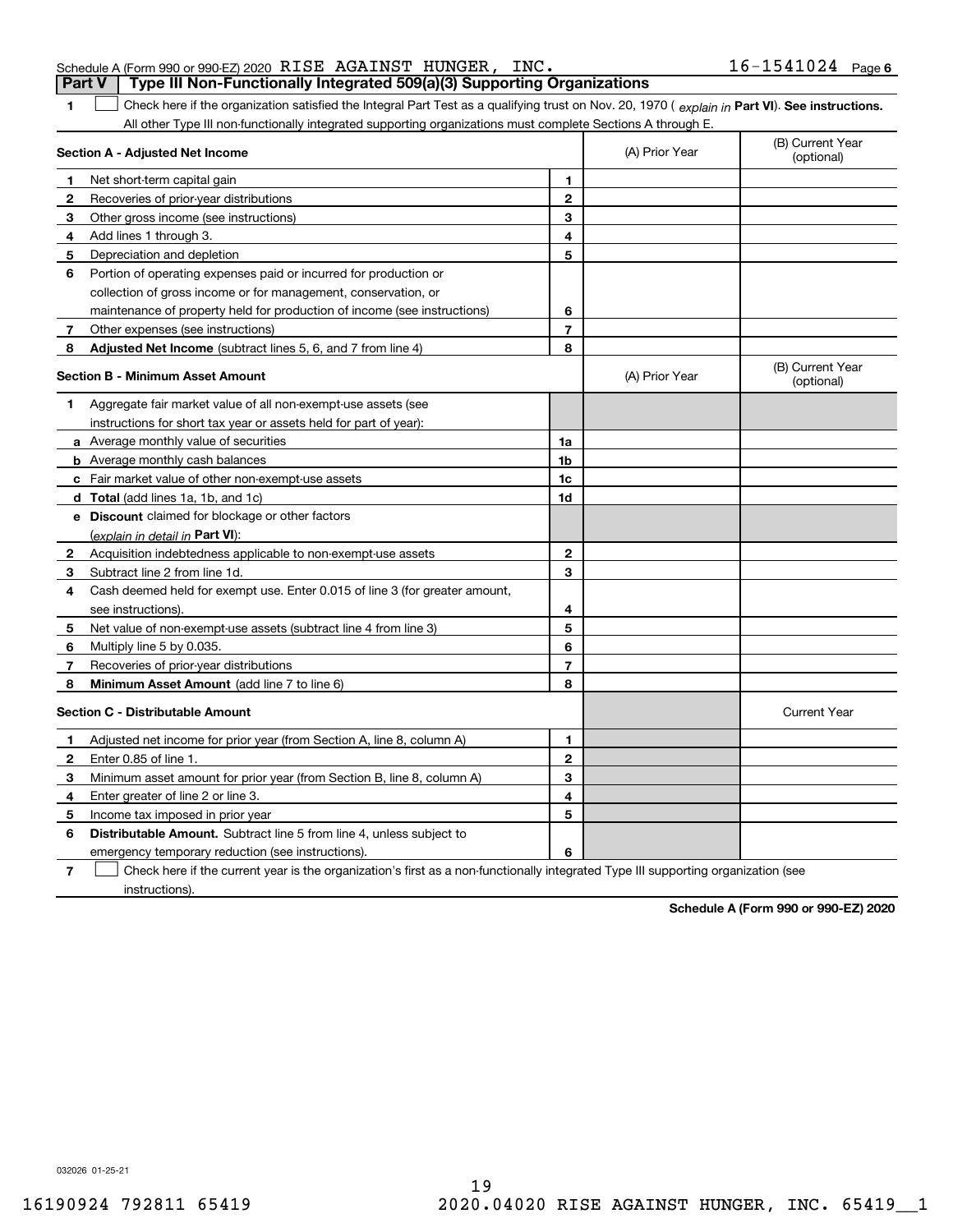| Schedule A (Form 990 or 990-EZ) 2020 $\>$ $\rm RISE$ $\>$ $\rm AGAINST$ $\>$ $\rm HUNGER$ , |  | INC. | $16 - 1541024$ Page 7 |  |
|---------------------------------------------------------------------------------------------|--|------|-----------------------|--|
|                                                                                             |  |      |                       |  |

|    | Type III Non-Functionally Integrated 509(a)(3) Supporting Organizations<br><b>Part V</b><br>(continued) |                             |                                       |                                         |  |  |  |  |
|----|---------------------------------------------------------------------------------------------------------|-----------------------------|---------------------------------------|-----------------------------------------|--|--|--|--|
|    | <b>Section D - Distributions</b>                                                                        |                             |                                       | <b>Current Year</b>                     |  |  |  |  |
| 1  | Amounts paid to supported organizations to accomplish exempt purposes                                   |                             |                                       | 1                                       |  |  |  |  |
| 2  | Amounts paid to perform activity that directly furthers exempt purposes of supported                    |                             |                                       |                                         |  |  |  |  |
|    | organizations, in excess of income from activity                                                        |                             |                                       | 2                                       |  |  |  |  |
| 3  | Administrative expenses paid to accomplish exempt purposes of supported organizations                   |                             |                                       | 3                                       |  |  |  |  |
| 4  | Amounts paid to acquire exempt-use assets                                                               |                             | 4                                     |                                         |  |  |  |  |
| 5  | Qualified set-aside amounts (prior IRS approval required - provide details in Part VI)                  |                             |                                       | 5                                       |  |  |  |  |
| 6  | Other distributions (describe in Part VI). See instructions.                                            |                             |                                       | 6                                       |  |  |  |  |
| 7  | Total annual distributions. Add lines 1 through 6.                                                      |                             |                                       | 7                                       |  |  |  |  |
| 8  | Distributions to attentive supported organizations to which the organization is responsive              |                             |                                       |                                         |  |  |  |  |
|    | (provide details in Part VI). See instructions.                                                         |                             |                                       | 8                                       |  |  |  |  |
| 9  | Distributable amount for 2020 from Section C, line 6                                                    |                             |                                       | 9                                       |  |  |  |  |
| 10 | Line 8 amount divided by line 9 amount                                                                  |                             | 10                                    |                                         |  |  |  |  |
|    |                                                                                                         | (i)                         | (ii)                                  | (iii)                                   |  |  |  |  |
|    | <b>Section E - Distribution Allocations</b> (see instructions)                                          | <b>Excess Distributions</b> | <b>Underdistributions</b><br>Pre-2020 | <b>Distributable</b><br>Amount for 2020 |  |  |  |  |
| 1  | Distributable amount for 2020 from Section C, line 6                                                    |                             |                                       |                                         |  |  |  |  |
| 2  | Underdistributions, if any, for years prior to 2020 (reason-                                            |                             |                                       |                                         |  |  |  |  |
|    | able cause required - explain in Part VI). See instructions.                                            |                             |                                       |                                         |  |  |  |  |
| 3  | Excess distributions carryover, if any, to 2020                                                         |                             |                                       |                                         |  |  |  |  |
|    | <b>a</b> From 2015                                                                                      |                             |                                       |                                         |  |  |  |  |
|    | <b>b</b> From 2016                                                                                      |                             |                                       |                                         |  |  |  |  |
|    | c From 2017                                                                                             |                             |                                       |                                         |  |  |  |  |
|    | <b>d</b> From 2018                                                                                      |                             |                                       |                                         |  |  |  |  |
|    | e From 2019                                                                                             |                             |                                       |                                         |  |  |  |  |
|    | f Total of lines 3a through 3e                                                                          |                             |                                       |                                         |  |  |  |  |
|    | g Applied to underdistributions of prior years                                                          |                             |                                       |                                         |  |  |  |  |
|    | <b>h</b> Applied to 2020 distributable amount                                                           |                             |                                       |                                         |  |  |  |  |
|    | Carryover from 2015 not applied (see instructions)                                                      |                             |                                       |                                         |  |  |  |  |
|    | Remainder. Subtract lines 3g, 3h, and 3i from line 3f.                                                  |                             |                                       |                                         |  |  |  |  |
| 4  | Distributions for 2020 from Section D,                                                                  |                             |                                       |                                         |  |  |  |  |
|    | line $7:$                                                                                               |                             |                                       |                                         |  |  |  |  |
|    | a Applied to underdistributions of prior years                                                          |                             |                                       |                                         |  |  |  |  |
|    | <b>b</b> Applied to 2020 distributable amount                                                           |                             |                                       |                                         |  |  |  |  |
|    | c Remainder. Subtract lines 4a and 4b from line 4.                                                      |                             |                                       |                                         |  |  |  |  |
| 5  | Remaining underdistributions for years prior to 2020, if                                                |                             |                                       |                                         |  |  |  |  |
|    | any. Subtract lines 3g and 4a from line 2. For result greater                                           |                             |                                       |                                         |  |  |  |  |
|    | than zero, explain in Part VI. See instructions.                                                        |                             |                                       |                                         |  |  |  |  |
| 6  | Remaining underdistributions for 2020. Subtract lines 3h                                                |                             |                                       |                                         |  |  |  |  |
|    | and 4b from line 1. For result greater than zero, explain in                                            |                             |                                       |                                         |  |  |  |  |
|    | Part VI. See instructions.                                                                              |                             |                                       |                                         |  |  |  |  |
| 7  | Excess distributions carryover to 2021. Add lines 3j                                                    |                             |                                       |                                         |  |  |  |  |
|    | and 4c.                                                                                                 |                             |                                       |                                         |  |  |  |  |
| 8  | Breakdown of line 7:                                                                                    |                             |                                       |                                         |  |  |  |  |
|    | a Excess from 2016                                                                                      |                             |                                       |                                         |  |  |  |  |
|    | <b>b</b> Excess from 2017                                                                               |                             |                                       |                                         |  |  |  |  |
|    | c Excess from 2018                                                                                      |                             |                                       |                                         |  |  |  |  |
|    | d Excess from 2019                                                                                      |                             |                                       |                                         |  |  |  |  |
|    | e Excess from 2020                                                                                      |                             |                                       |                                         |  |  |  |  |

**Schedule A (Form 990 or 990-EZ) 2020**

032027 01-25-21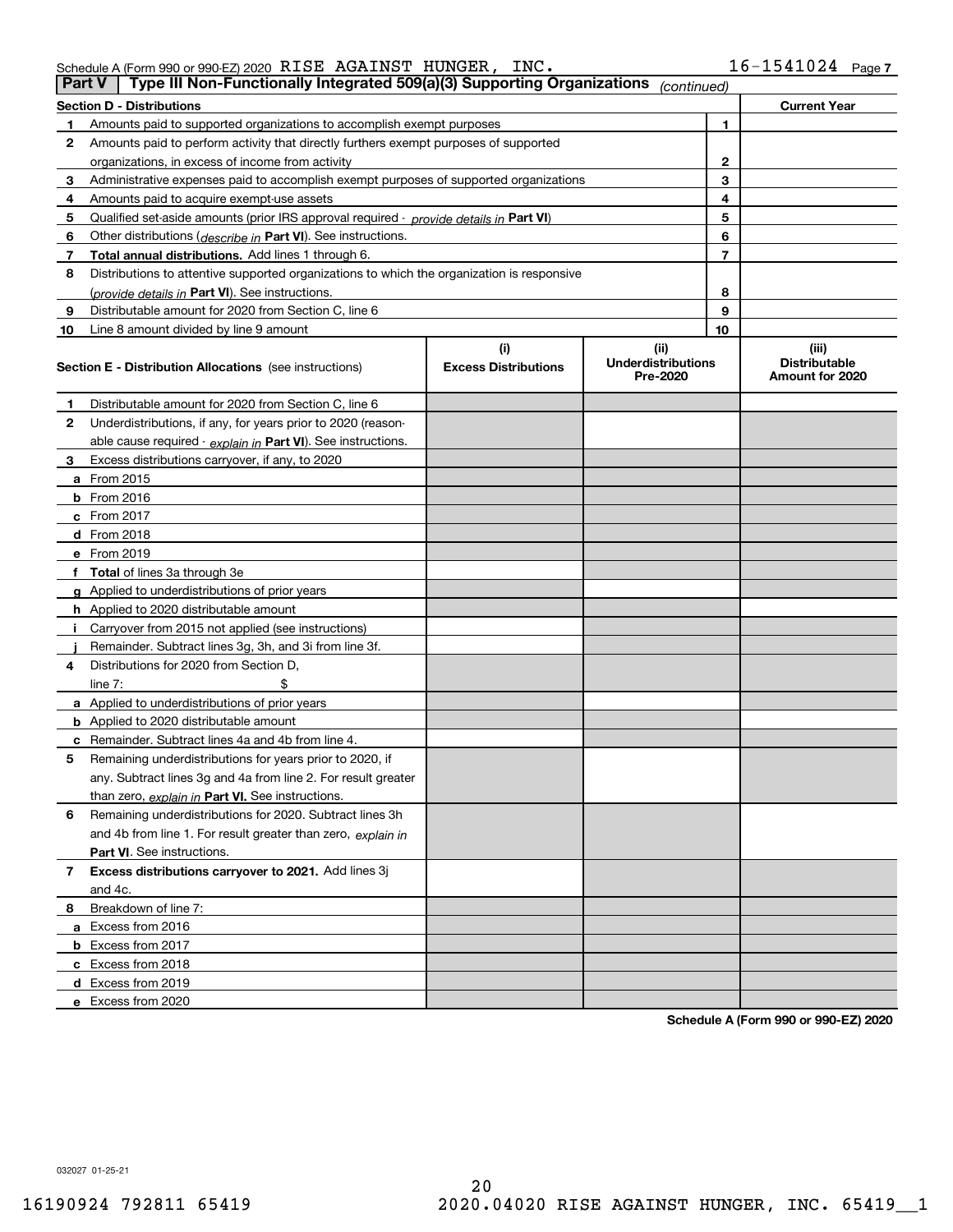|                 | Schedule A (Form 990 or 990-EZ) 2020 RISE AGAINST HUNGER, INC.                                                                                                                                                                                                                                                                                                                                                                                                                                                                                                                              |    |  | $16 - 1541024$ Page 8                |
|-----------------|---------------------------------------------------------------------------------------------------------------------------------------------------------------------------------------------------------------------------------------------------------------------------------------------------------------------------------------------------------------------------------------------------------------------------------------------------------------------------------------------------------------------------------------------------------------------------------------------|----|--|--------------------------------------|
| Part VI         | Supplemental Information. Provide the explanations required by Part II, line 10; Part II, line 17a or 17b; Part III, line 12;<br>Part IV, Section A, lines 1, 2, 3b, 3c, 4b, 4c, 5a, 6, 9a, 9b, 9c, 11a, 11b, and 11c; Part IV, Section B, lines 1 and 2; Part IV, Section C,<br>line 1; Part IV, Section D, lines 2 and 3; Part IV, Section E, lines 1c, 2a, 2b, 3a, and 3b; Part V, line 1; Part V, Section B, line 1e; Part V,<br>Section D, lines 5, 6, and 8; and Part V, Section E, lines 2, 5, and 6. Also complete this part for any additional information.<br>(See instructions.) |    |  |                                      |
|                 |                                                                                                                                                                                                                                                                                                                                                                                                                                                                                                                                                                                             |    |  |                                      |
|                 |                                                                                                                                                                                                                                                                                                                                                                                                                                                                                                                                                                                             |    |  |                                      |
|                 |                                                                                                                                                                                                                                                                                                                                                                                                                                                                                                                                                                                             |    |  |                                      |
|                 |                                                                                                                                                                                                                                                                                                                                                                                                                                                                                                                                                                                             |    |  |                                      |
|                 |                                                                                                                                                                                                                                                                                                                                                                                                                                                                                                                                                                                             |    |  |                                      |
|                 |                                                                                                                                                                                                                                                                                                                                                                                                                                                                                                                                                                                             |    |  |                                      |
|                 |                                                                                                                                                                                                                                                                                                                                                                                                                                                                                                                                                                                             |    |  |                                      |
|                 |                                                                                                                                                                                                                                                                                                                                                                                                                                                                                                                                                                                             |    |  |                                      |
|                 |                                                                                                                                                                                                                                                                                                                                                                                                                                                                                                                                                                                             |    |  |                                      |
|                 |                                                                                                                                                                                                                                                                                                                                                                                                                                                                                                                                                                                             |    |  |                                      |
|                 |                                                                                                                                                                                                                                                                                                                                                                                                                                                                                                                                                                                             |    |  |                                      |
|                 |                                                                                                                                                                                                                                                                                                                                                                                                                                                                                                                                                                                             |    |  |                                      |
|                 |                                                                                                                                                                                                                                                                                                                                                                                                                                                                                                                                                                                             |    |  |                                      |
|                 |                                                                                                                                                                                                                                                                                                                                                                                                                                                                                                                                                                                             |    |  |                                      |
|                 |                                                                                                                                                                                                                                                                                                                                                                                                                                                                                                                                                                                             |    |  |                                      |
|                 |                                                                                                                                                                                                                                                                                                                                                                                                                                                                                                                                                                                             |    |  |                                      |
|                 |                                                                                                                                                                                                                                                                                                                                                                                                                                                                                                                                                                                             |    |  |                                      |
|                 |                                                                                                                                                                                                                                                                                                                                                                                                                                                                                                                                                                                             |    |  |                                      |
|                 |                                                                                                                                                                                                                                                                                                                                                                                                                                                                                                                                                                                             |    |  |                                      |
|                 |                                                                                                                                                                                                                                                                                                                                                                                                                                                                                                                                                                                             |    |  |                                      |
|                 |                                                                                                                                                                                                                                                                                                                                                                                                                                                                                                                                                                                             |    |  |                                      |
|                 |                                                                                                                                                                                                                                                                                                                                                                                                                                                                                                                                                                                             |    |  |                                      |
|                 |                                                                                                                                                                                                                                                                                                                                                                                                                                                                                                                                                                                             |    |  |                                      |
|                 |                                                                                                                                                                                                                                                                                                                                                                                                                                                                                                                                                                                             |    |  |                                      |
|                 |                                                                                                                                                                                                                                                                                                                                                                                                                                                                                                                                                                                             |    |  |                                      |
|                 |                                                                                                                                                                                                                                                                                                                                                                                                                                                                                                                                                                                             |    |  |                                      |
|                 |                                                                                                                                                                                                                                                                                                                                                                                                                                                                                                                                                                                             |    |  |                                      |
| 032028 01-25-21 |                                                                                                                                                                                                                                                                                                                                                                                                                                                                                                                                                                                             |    |  | Schedule A (Form 990 or 990-EZ) 2020 |
|                 |                                                                                                                                                                                                                                                                                                                                                                                                                                                                                                                                                                                             | 21 |  |                                      |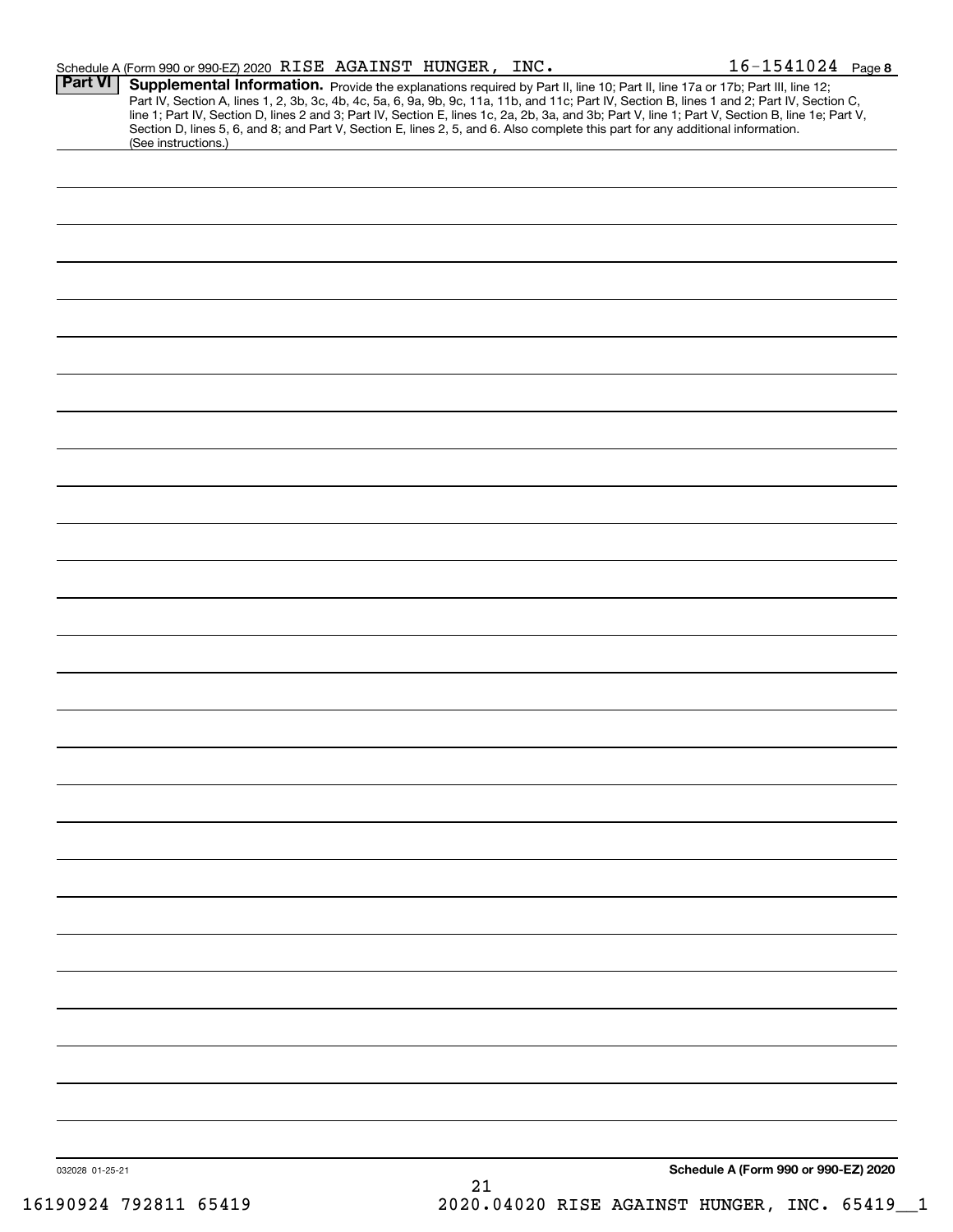Department of the Treasury Internal Revenue Service **(Form 990, 990-EZ, or 990-PF)**

Name of the organization

**Organization type** (check one):

#### \*\* PUBLIC DISCLOSURE COPY \*\*

# **Schedule B Schedule of Contributors**

**| Attach to Form 990, Form 990-EZ, or Form 990-PF. | Go to www.irs.gov/Form990 for the latest information.** OMB No. 1545-0047

**2020**

**Employer identification number**

|  |  |  |  | 541024 |  |
|--|--|--|--|--------|--|
|  |  |  |  |        |  |

|  | RISE AGAINST HUNGER, INC. | 16-1541024 |
|--|---------------------------|------------|
|  |                           |            |

| Filers of:         | Section:                                                                           |
|--------------------|------------------------------------------------------------------------------------|
| Form 990 or 990-EZ | $\lfloor x \rfloor$ 501(c)( 3) (enter number) organization                         |
|                    | $4947(a)(1)$ nonexempt charitable trust <b>not</b> treated as a private foundation |
|                    | 527 political organization                                                         |
| Form 990-PF        | 501(c)(3) exempt private foundation                                                |
|                    | 4947(a)(1) nonexempt charitable trust treated as a private foundation              |
|                    | 501(c)(3) taxable private foundation                                               |
|                    |                                                                                    |

Check if your organization is covered by the **General Rule** or a **Special Rule. Note:**  Only a section 501(c)(7), (8), or (10) organization can check boxes for both the General Rule and a Special Rule. See instructions.

#### **General Rule**

 $\mathcal{L}^{\text{max}}$ 

For an organization filing Form 990, 990-EZ, or 990-PF that received, during the year, contributions totaling \$5,000 or more (in money or property) from any one contributor. Complete Parts I and II. See instructions for determining a contributor's total contributions.

#### **Special Rules**

any one contributor, during the year, total contributions of the greater of  $\,$  (1) \$5,000; or **(2)** 2% of the amount on (i) Form 990, Part VIII, line 1h;  $\boxed{\textbf{X}}$  For an organization described in section 501(c)(3) filing Form 990 or 990-EZ that met the 33 1/3% support test of the regulations under sections 509(a)(1) and 170(b)(1)(A)(vi), that checked Schedule A (Form 990 or 990-EZ), Part II, line 13, 16a, or 16b, and that received from or (ii) Form 990-EZ, line 1. Complete Parts I and II.

For an organization described in section 501(c)(7), (8), or (10) filing Form 990 or 990-EZ that received from any one contributor, during the year, total contributions of more than \$1,000 exclusively for religious, charitable, scientific, literary, or educational purposes, or for the prevention of cruelty to children or animals. Complete Parts I (entering "N/A" in column (b) instead of the contributor name and address), II, and III.  $\mathcal{L}^{\text{max}}$ 

purpose. Don't complete any of the parts unless the **General Rule** applies to this organization because it received *nonexclusively* year, contributions <sub>exclusively</sub> for religious, charitable, etc., purposes, but no such contributions totaled more than \$1,000. If this box is checked, enter here the total contributions that were received during the year for an  $\;$ exclusively religious, charitable, etc., For an organization described in section 501(c)(7), (8), or (10) filing Form 990 or 990-EZ that received from any one contributor, during the religious, charitable, etc., contributions totaling \$5,000 or more during the year  $\Box$ — $\Box$   $\Box$  $\mathcal{L}^{\text{max}}$ 

**Caution:**  An organization that isn't covered by the General Rule and/or the Special Rules doesn't file Schedule B (Form 990, 990-EZ, or 990-PF),  **must** but it answer "No" on Part IV, line 2, of its Form 990; or check the box on line H of its Form 990-EZ or on its Form 990-PF, Part I, line 2, to certify that it doesn't meet the filing requirements of Schedule B (Form 990, 990-EZ, or 990-PF).

**For Paperwork Reduction Act Notice, see the instructions for Form 990, 990-EZ, or 990-PF. Schedule B (Form 990, 990-EZ, or 990-PF) (2020)** LHA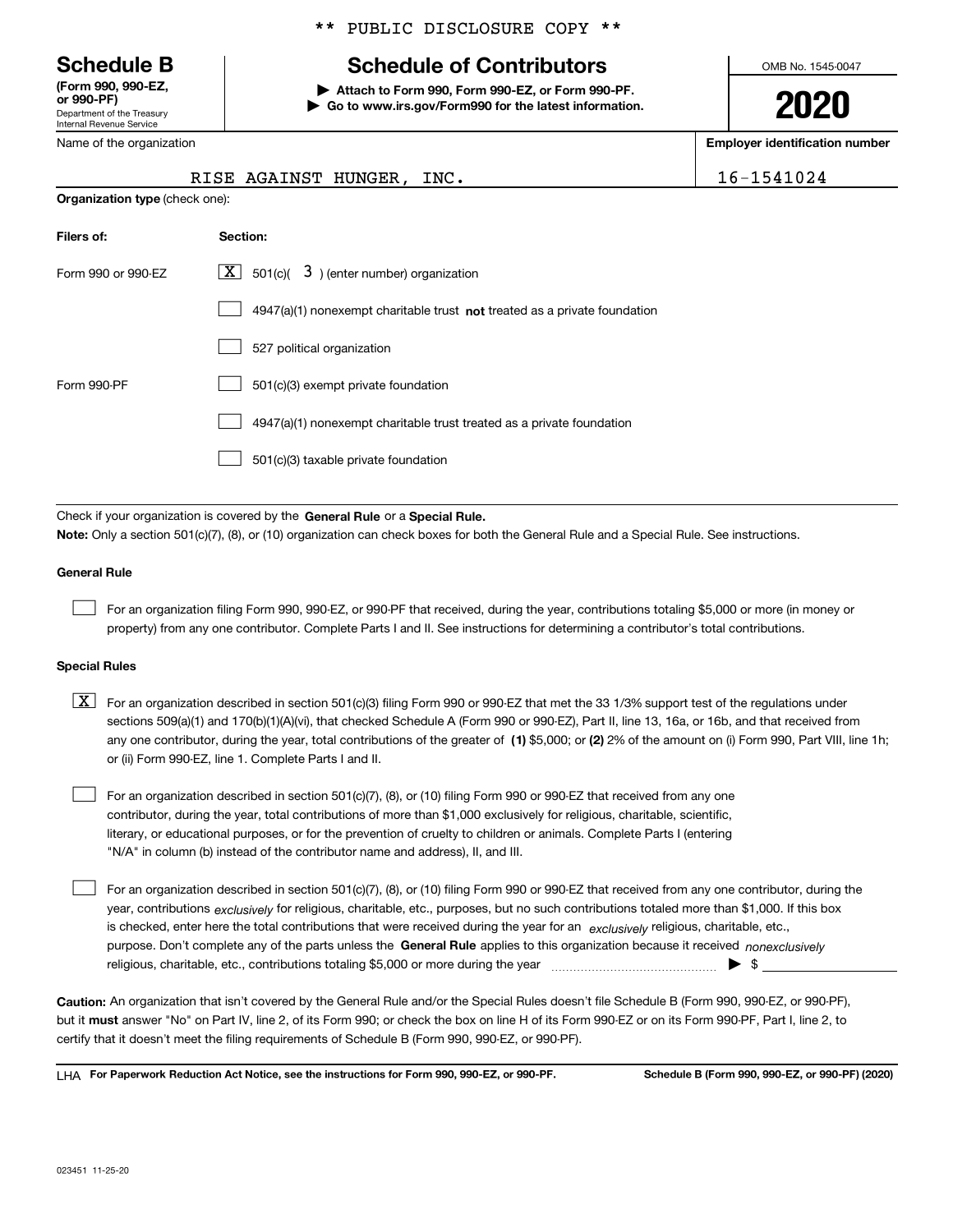Name of organization

**Employer identification number**

#### RISE AGAINST HUNGER, INC. 16-1541024

**(a)No.(b)Name, address, and ZIP + 4 (c)Total contributions (d)Type of contribution PersonPayrollNoncash (a)No.(b)Name, address, and ZIP + 4 (c)Total contributions (d)Type of contribution PersonPayrollNoncash (a)No.(b)Name, address, and ZIP + 4 (c)Total contributions (d)Type of contribution PersonPayrollNoncash (a) No.(b) Name, address, and ZIP + 4 (c) Total contributions (d) Type of contribution PersonPayrollNoncash (a) No.(b) Name, address, and ZIP + 4 (c) Total contributions (d) Type of contribution PersonPayrollNoncash(a) No.(b)Name, address, and ZIP + 4 (c) Total contributions (d)Type of contribution PersonPayrollNoncash Contributors** (see instructions). Use duplicate copies of Part I if additional space is needed. \$(Complete Part II for noncash contributions.) \$(Complete Part II for noncash contributions.) \$(Complete Part II for noncash contributions.) \$(Complete Part II for noncash contributions.) \$(Complete Part II for noncash contributions.) \$(Complete Part II for noncash contributions.) Chedule B (Form 990, 990-EZ, or 990-PF) (2020)<br> **2Part I 2Part I Contributors** (see instructions). Use duplicate copies of Part I if additional space is needed.<br>
2Part I **Contributors** (see instructions). Use duplicate  $\mathcal{L}^{\text{max}}$  $\mathcal{L}^{\text{max}}$  $\boxed{\text{X}}$  $\boxed{\text{X}}$  $\mathcal{L}^{\text{max}}$  $\mathcal{L}^{\text{max}}$  $|X|$  $\mathcal{L}^{\text{max}}$  $\mathcal{L}^{\text{max}}$  $\mathcal{L}^{\text{max}}$  $\mathcal{L}^{\text{max}}$  $\lceil \text{X} \rceil$  $\mathcal{L}^{\text{max}}$  $\mathcal{L}^{\text{max}}$  $\mathcal{L}^{\text{max}}$  $\mathcal{L}^{\text{max}}$  $\mathcal{L}^{\text{max}}$  $\mathcal{L}^{\text{max}}$ 1 31,553,761. X  $2$  | Person  $\overline{\text{X}}$ 2,650,000.  $\overline{3}$  | Person  $\overline{X}$ 991,027. 4 1,412,314. X

023452 11-25-20 **Schedule B (Form 990, 990-EZ, or 990-PF) (2020)**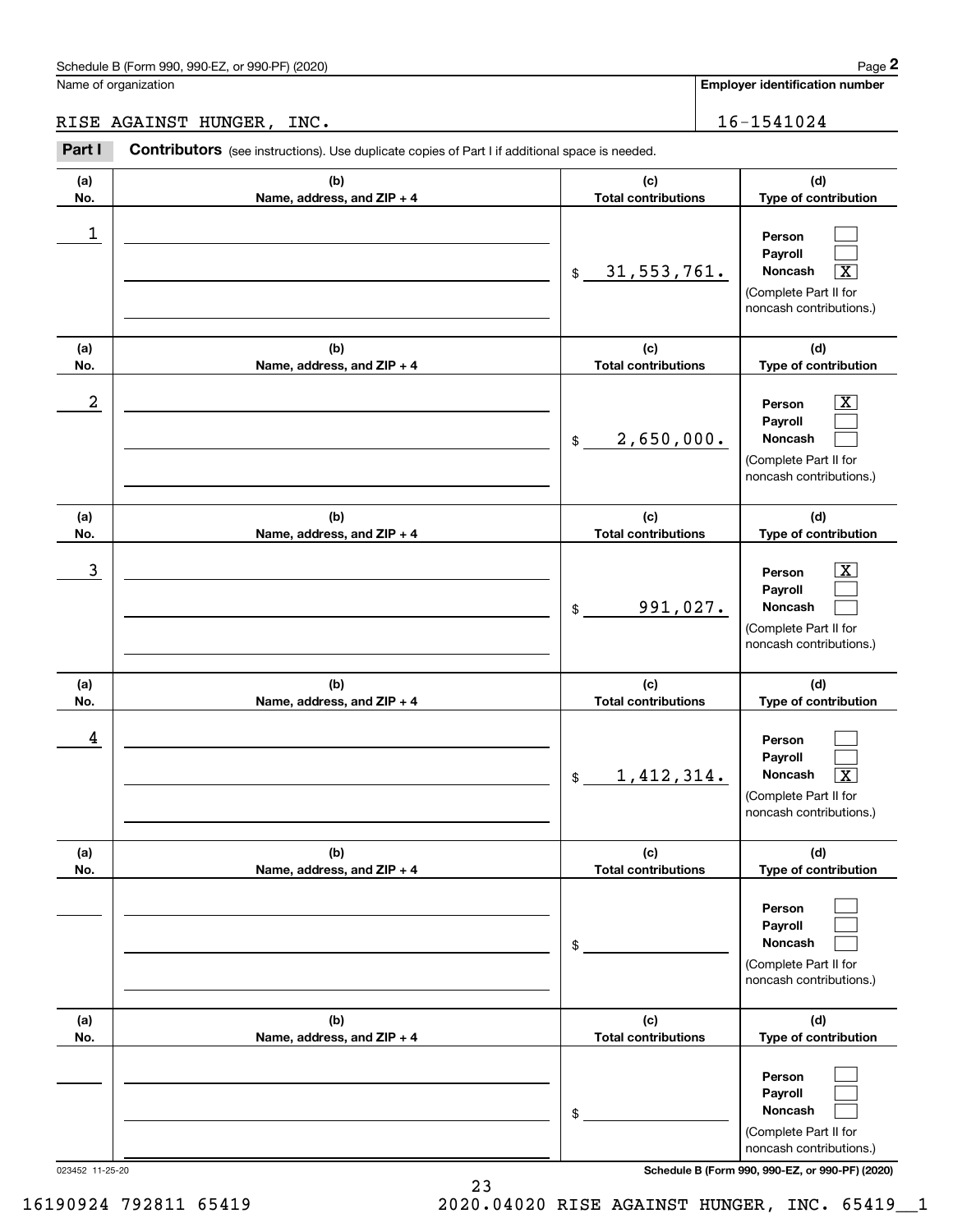**Employer identification number**

RISE AGAINST HUNGER, INC. 16-1541024

Chedule B (Form 990, 990-EZ, or 990-PF) (2020)<br>
lame of organization<br> **3Part II AGAINST HUNGER, INC.**<br> **Part II Noncash Property** (see instructions). Use duplicate copies of Part II if additional space is needed.

| (a)<br>No.      | (b)                                          | (c)                         | (d)                                             |
|-----------------|----------------------------------------------|-----------------------------|-------------------------------------------------|
| from            | Description of noncash property given        | FMV (or estimate)           | Date received                                   |
| Part I          |                                              | (See instructions.)         |                                                 |
|                 | DRUG AND MEDICAL SUPPLIES                    |                             |                                                 |
| 1               |                                              |                             |                                                 |
|                 |                                              |                             |                                                 |
|                 |                                              | \$31,553,761.               | 12/31/20                                        |
|                 |                                              |                             |                                                 |
|                 |                                              |                             |                                                 |
| (a)<br>No.      |                                              | (c)                         |                                                 |
| from            | (b)<br>Description of noncash property given | FMV (or estimate)           | (d)<br>Date received                            |
| Part I          |                                              | (See instructions.)         |                                                 |
|                 | FOOD INVENTORY                               |                             |                                                 |
| 4               |                                              |                             |                                                 |
|                 |                                              |                             |                                                 |
|                 |                                              | 1,412,314.<br>$\frac{1}{2}$ | 12/31/20                                        |
|                 |                                              |                             |                                                 |
|                 |                                              |                             |                                                 |
| (a)<br>No.      | (b)                                          | (c)                         |                                                 |
| from            |                                              | FMV (or estimate)           | (d)<br>Date received                            |
| Part I          | Description of noncash property given        | (See instructions.)         |                                                 |
|                 |                                              |                             |                                                 |
|                 |                                              |                             |                                                 |
|                 |                                              |                             |                                                 |
|                 |                                              |                             |                                                 |
|                 |                                              | \$                          |                                                 |
|                 |                                              |                             |                                                 |
| (a)<br>No.      |                                              | (c)                         |                                                 |
| from            | (b)<br>Description of noncash property given | FMV (or estimate)           | (d)<br>Date received                            |
| Part I          |                                              | (See instructions.)         |                                                 |
|                 |                                              |                             |                                                 |
|                 |                                              |                             |                                                 |
|                 |                                              |                             |                                                 |
|                 |                                              | \$                          |                                                 |
|                 |                                              |                             |                                                 |
| (a)             |                                              |                             |                                                 |
| No.             | (b)                                          | (c)                         | (d)                                             |
| from            | Description of noncash property given        | FMV (or estimate)           | Date received                                   |
| Part I          |                                              | (See instructions.)         |                                                 |
|                 |                                              |                             |                                                 |
|                 |                                              |                             |                                                 |
|                 |                                              |                             |                                                 |
|                 |                                              | \$                          |                                                 |
|                 |                                              |                             |                                                 |
| (a)             |                                              |                             |                                                 |
| No.             | (b)                                          | (c)                         | (d)                                             |
| from            | Description of noncash property given        | FMV (or estimate)           | Date received                                   |
| Part I          |                                              | (See instructions.)         |                                                 |
|                 |                                              |                             |                                                 |
|                 |                                              |                             |                                                 |
|                 |                                              |                             |                                                 |
|                 |                                              | \$                          |                                                 |
| 023453 11-25-20 |                                              |                             | Schedule B (Form 990, 990-EZ, or 990-PF) (2020) |

24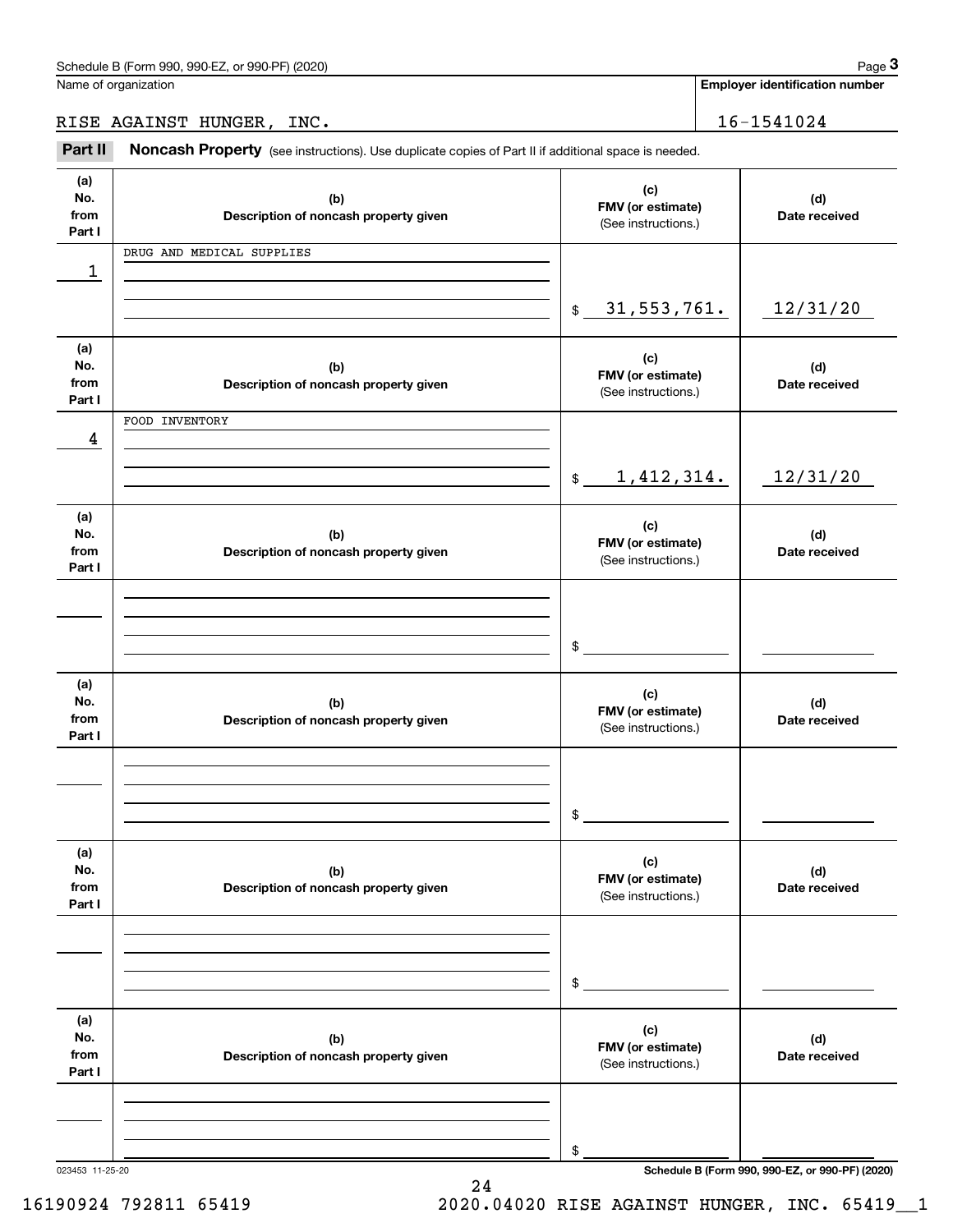|                           | Schedule B (Form 990, 990-EZ, or 990-PF) (2020)                                                                                                                                                                                                                              |                      |                                          | Page 4                                   |  |  |
|---------------------------|------------------------------------------------------------------------------------------------------------------------------------------------------------------------------------------------------------------------------------------------------------------------------|----------------------|------------------------------------------|------------------------------------------|--|--|
| Name of organization      |                                                                                                                                                                                                                                                                              |                      |                                          | Employer identification number           |  |  |
|                           | RISE AGAINST HUNGER, INC.                                                                                                                                                                                                                                                    |                      |                                          | 16-1541024                               |  |  |
| Part III                  | Exclusively religious, charitable, etc., contributions to organizations described in section 501(c)(7), (8), or (10) that total more than \$1,000 for the year<br>from any one contributor. Complete columns (a) through (e) and the following line entry. For organizations |                      |                                          |                                          |  |  |
|                           | completing Part III, enter the total of exclusively religious, charitable, etc., contributions of \$1,000 or less for the year. (Enter this info. once.) \\$                                                                                                                 |                      |                                          |                                          |  |  |
| (a) No.                   | Use duplicate copies of Part III if additional space is needed.                                                                                                                                                                                                              |                      |                                          |                                          |  |  |
| from<br>Part I            | (b) Purpose of gift                                                                                                                                                                                                                                                          | (c) Use of gift      |                                          | (d) Description of how gift is held      |  |  |
|                           |                                                                                                                                                                                                                                                                              |                      |                                          |                                          |  |  |
|                           |                                                                                                                                                                                                                                                                              |                      |                                          |                                          |  |  |
|                           |                                                                                                                                                                                                                                                                              |                      |                                          |                                          |  |  |
|                           |                                                                                                                                                                                                                                                                              |                      |                                          |                                          |  |  |
|                           |                                                                                                                                                                                                                                                                              | (e) Transfer of gift |                                          |                                          |  |  |
|                           | Transferee's name, address, and ZIP + 4                                                                                                                                                                                                                                      |                      | Relationship of transferor to transferee |                                          |  |  |
|                           |                                                                                                                                                                                                                                                                              |                      |                                          |                                          |  |  |
|                           |                                                                                                                                                                                                                                                                              |                      |                                          |                                          |  |  |
|                           |                                                                                                                                                                                                                                                                              |                      |                                          |                                          |  |  |
| (a) No.                   |                                                                                                                                                                                                                                                                              |                      |                                          |                                          |  |  |
| from<br>Part I            | (b) Purpose of gift                                                                                                                                                                                                                                                          | (c) Use of gift      |                                          | (d) Description of how gift is held      |  |  |
|                           |                                                                                                                                                                                                                                                                              |                      |                                          |                                          |  |  |
|                           |                                                                                                                                                                                                                                                                              |                      |                                          |                                          |  |  |
|                           |                                                                                                                                                                                                                                                                              |                      |                                          |                                          |  |  |
|                           |                                                                                                                                                                                                                                                                              | (e) Transfer of gift |                                          |                                          |  |  |
|                           |                                                                                                                                                                                                                                                                              |                      |                                          |                                          |  |  |
|                           | Transferee's name, address, and ZIP + 4                                                                                                                                                                                                                                      |                      |                                          | Relationship of transferor to transferee |  |  |
|                           |                                                                                                                                                                                                                                                                              |                      |                                          |                                          |  |  |
|                           |                                                                                                                                                                                                                                                                              |                      |                                          |                                          |  |  |
|                           |                                                                                                                                                                                                                                                                              |                      |                                          |                                          |  |  |
| (a) No.<br>from<br>Part I | (b) Purpose of gift                                                                                                                                                                                                                                                          | (c) Use of gift      |                                          | (d) Description of how gift is held      |  |  |
|                           |                                                                                                                                                                                                                                                                              |                      |                                          |                                          |  |  |
|                           |                                                                                                                                                                                                                                                                              |                      |                                          |                                          |  |  |
|                           |                                                                                                                                                                                                                                                                              |                      |                                          |                                          |  |  |
|                           |                                                                                                                                                                                                                                                                              | (e) Transfer of gift |                                          |                                          |  |  |
|                           |                                                                                                                                                                                                                                                                              |                      |                                          |                                          |  |  |
|                           | Transferee's name, address, and ZIP + 4                                                                                                                                                                                                                                      |                      | Relationship of transferor to transferee |                                          |  |  |
|                           |                                                                                                                                                                                                                                                                              |                      |                                          |                                          |  |  |
|                           |                                                                                                                                                                                                                                                                              |                      |                                          |                                          |  |  |
|                           |                                                                                                                                                                                                                                                                              |                      |                                          |                                          |  |  |
| (a) No.<br>from           |                                                                                                                                                                                                                                                                              |                      |                                          |                                          |  |  |
| Part I                    | (b) Purpose of gift                                                                                                                                                                                                                                                          | (c) Use of gift      |                                          | (d) Description of how gift is held      |  |  |
|                           |                                                                                                                                                                                                                                                                              |                      |                                          |                                          |  |  |
|                           |                                                                                                                                                                                                                                                                              |                      |                                          |                                          |  |  |
|                           |                                                                                                                                                                                                                                                                              |                      |                                          |                                          |  |  |
|                           |                                                                                                                                                                                                                                                                              | (e) Transfer of gift |                                          |                                          |  |  |
|                           |                                                                                                                                                                                                                                                                              |                      |                                          |                                          |  |  |
|                           | Transferee's name, address, and $ZIP + 4$                                                                                                                                                                                                                                    |                      |                                          | Relationship of transferor to transferee |  |  |
|                           |                                                                                                                                                                                                                                                                              |                      |                                          |                                          |  |  |
|                           |                                                                                                                                                                                                                                                                              |                      |                                          |                                          |  |  |
|                           |                                                                                                                                                                                                                                                                              |                      |                                          |                                          |  |  |

25

023454 11-25-20

**Schedule B (Form 990, 990-EZ, or 990-PF) (2020)**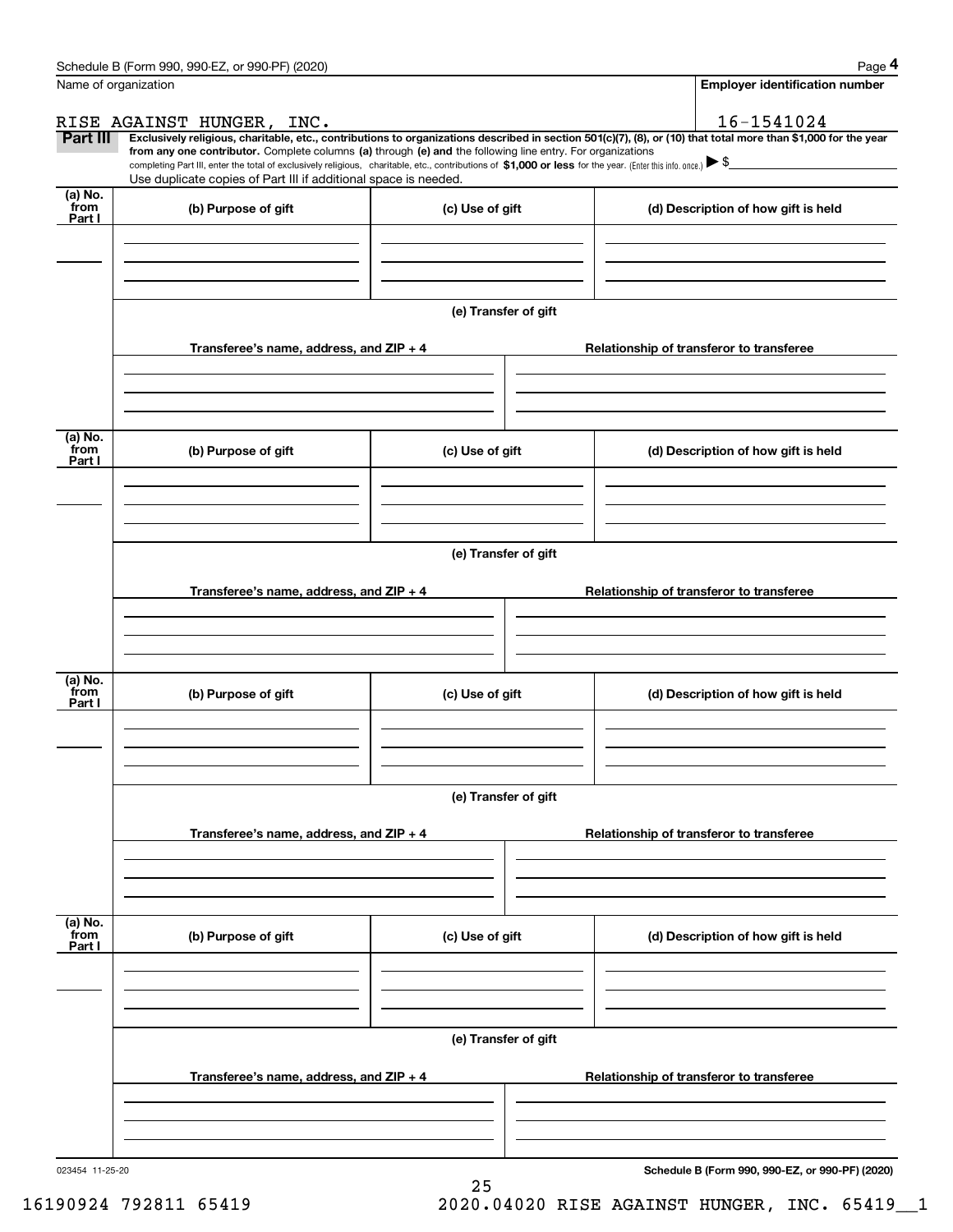|        |                                                                                                                  |                                                                                                                                                       |                         |                                                    |    |                         | OMB No. 1545-0047                                   |           |
|--------|------------------------------------------------------------------------------------------------------------------|-------------------------------------------------------------------------------------------------------------------------------------------------------|-------------------------|----------------------------------------------------|----|-------------------------|-----------------------------------------------------|-----------|
|        | <b>SCHEDULE D</b><br>(Form 990)                                                                                  | <b>Supplemental Financial Statements</b><br>Complete if the organization answered "Yes" on Form 990,                                                  |                         |                                                    |    |                         |                                                     |           |
|        | Department of the Treasury                                                                                       | Part IV, line 6, 7, 8, 9, 10, 11a, 11b, 11c, 11d, 11e, 11f, 12a, or 12b.                                                                              | Attach to Form 990.     |                                                    |    | Open to Public          |                                                     |           |
|        | Internal Revenue Service                                                                                         | Go to www.irs.gov/Form990 for instructions and the latest information.                                                                                |                         |                                                    |    |                         | Inspection                                          |           |
|        | Name of the organization                                                                                         | RISE AGAINST HUNGER, INC.                                                                                                                             |                         |                                                    |    |                         | <b>Employer identification number</b><br>16-1541024 |           |
| Part I |                                                                                                                  | Organizations Maintaining Donor Advised Funds or Other Similar Funds or Accounts. Complete if the                                                     |                         |                                                    |    |                         |                                                     |           |
|        |                                                                                                                  | organization answered "Yes" on Form 990, Part IV, line 6.                                                                                             |                         |                                                    |    |                         |                                                     |           |
|        |                                                                                                                  |                                                                                                                                                       | (a) Donor advised funds |                                                    |    |                         | (b) Funds and other accounts                        |           |
| 1      |                                                                                                                  |                                                                                                                                                       |                         |                                                    |    |                         |                                                     |           |
| 2      |                                                                                                                  | Aggregate value of contributions to (during year)                                                                                                     |                         |                                                    |    |                         |                                                     |           |
| з      |                                                                                                                  |                                                                                                                                                       |                         |                                                    |    |                         |                                                     |           |
| 4      | Aggregate value at end of year                                                                                   |                                                                                                                                                       |                         |                                                    |    |                         |                                                     |           |
| 5      | Did the organization inform all donors and donor advisors in writing that the assets held in donor advised funds |                                                                                                                                                       |                         |                                                    |    |                         |                                                     |           |
|        |                                                                                                                  |                                                                                                                                                       |                         |                                                    |    |                         | Yes                                                 | No        |
| 6      |                                                                                                                  | Did the organization inform all grantees, donors, and donor advisors in writing that grant funds can be used only                                     |                         |                                                    |    |                         |                                                     |           |
|        | impermissible private benefit?                                                                                   | for charitable purposes and not for the benefit of the donor or donor advisor, or for any other purpose conferring                                    |                         |                                                    |    |                         | Yes                                                 | No        |
|        | Part II                                                                                                          | Conservation Easements. Complete if the organization answered "Yes" on Form 990, Part IV, line 7.                                                     |                         |                                                    |    |                         |                                                     |           |
| 1      |                                                                                                                  | Purpose(s) of conservation easements held by the organization (check all that apply).                                                                 |                         |                                                    |    |                         |                                                     |           |
|        |                                                                                                                  | Preservation of land for public use (for example, recreation or education)                                                                            |                         | Preservation of a historically important land area |    |                         |                                                     |           |
|        |                                                                                                                  | Protection of natural habitat                                                                                                                         |                         | Preservation of a certified historic structure     |    |                         |                                                     |           |
|        |                                                                                                                  | Preservation of open space                                                                                                                            |                         |                                                    |    |                         |                                                     |           |
| 2      |                                                                                                                  | Complete lines 2a through 2d if the organization held a qualified conservation contribution in the form of a conservation easement on the last        |                         |                                                    |    |                         |                                                     |           |
|        | day of the tax year.                                                                                             |                                                                                                                                                       |                         |                                                    |    |                         | Held at the End of the Tax Year                     |           |
|        |                                                                                                                  |                                                                                                                                                       |                         |                                                    | 2a |                         |                                                     |           |
|        |                                                                                                                  | Total acreage restricted by conservation easements                                                                                                    |                         |                                                    | 2b |                         |                                                     |           |
|        |                                                                                                                  |                                                                                                                                                       |                         |                                                    | 2c |                         |                                                     |           |
| d      |                                                                                                                  | Number of conservation easements included in (c) acquired after 7/25/06, and not on a historic structure                                              |                         |                                                    |    |                         |                                                     |           |
|        |                                                                                                                  |                                                                                                                                                       |                         |                                                    | 2d |                         |                                                     |           |
| 3      |                                                                                                                  | Number of conservation easements modified, transferred, released, extinguished, or terminated by the organization during the tax                      |                         |                                                    |    |                         |                                                     |           |
| 4      | $\vee$ ear                                                                                                       | Number of states where property subject to conservation easement is located $\blacktriangleright$                                                     |                         |                                                    |    |                         |                                                     |           |
| 5      |                                                                                                                  | Does the organization have a written policy regarding the periodic monitoring, inspection, handling of                                                |                         |                                                    |    |                         |                                                     |           |
|        |                                                                                                                  | violations, and enforcement of the conservation easements it holds?                                                                                   |                         |                                                    |    |                         | Yes                                                 | No        |
| 6      |                                                                                                                  | Staff and volunteer hours devoted to monitoring, inspecting, handling of violations, and enforcing conservation easements during the year             |                         |                                                    |    |                         |                                                     |           |
|        |                                                                                                                  |                                                                                                                                                       |                         |                                                    |    |                         |                                                     |           |
| 7      |                                                                                                                  | Amount of expenses incurred in monitoring, inspecting, handling of violations, and enforcing conservation easements during the year                   |                         |                                                    |    |                         |                                                     |           |
|        | ▶ \$                                                                                                             |                                                                                                                                                       |                         |                                                    |    |                         |                                                     |           |
| 8      |                                                                                                                  | Does each conservation easement reported on line 2(d) above satisfy the requirements of section 170(h)(4)(B)(i)                                       |                         |                                                    |    |                         |                                                     |           |
|        | and section 170(h)(4)(B)(ii)?                                                                                    |                                                                                                                                                       |                         |                                                    |    |                         | Yes                                                 | <b>No</b> |
| 9      |                                                                                                                  | In Part XIII, describe how the organization reports conservation easements in its revenue and expense statement and                                   |                         |                                                    |    |                         |                                                     |           |
|        |                                                                                                                  | balance sheet, and include, if applicable, the text of the footnote to the organization's financial statements that describes the                     |                         |                                                    |    |                         |                                                     |           |
|        | Part III                                                                                                         | organization's accounting for conservation easements.<br>Organizations Maintaining Collections of Art, Historical Treasures, or Other Similar Assets. |                         |                                                    |    |                         |                                                     |           |
|        |                                                                                                                  | Complete if the organization answered "Yes" on Form 990, Part IV, line 8.                                                                             |                         |                                                    |    |                         |                                                     |           |
|        |                                                                                                                  | 1a If the organization elected, as permitted under FASB ASC 958, not to report in its revenue statement and balance sheet works                       |                         |                                                    |    |                         |                                                     |           |
|        |                                                                                                                  | of art, historical treasures, or other similar assets held for public exhibition, education, or research in furtherance of public                     |                         |                                                    |    |                         |                                                     |           |
|        |                                                                                                                  | service, provide in Part XIII the text of the footnote to its financial statements that describes these items.                                        |                         |                                                    |    |                         |                                                     |           |
|        |                                                                                                                  | <b>b</b> If the organization elected, as permitted under FASB ASC 958, to report in its revenue statement and balance sheet works of                  |                         |                                                    |    |                         |                                                     |           |
|        |                                                                                                                  | art, historical treasures, or other similar assets held for public exhibition, education, or research in furtherance of public service,               |                         |                                                    |    |                         |                                                     |           |
|        |                                                                                                                  | provide the following amounts relating to these items:                                                                                                |                         |                                                    |    |                         |                                                     |           |
|        |                                                                                                                  |                                                                                                                                                       |                         |                                                    |    |                         |                                                     |           |
|        |                                                                                                                  | (ii) Assets included in Form 990, Part X                                                                                                              |                         |                                                    |    | $\blacktriangleright$ s |                                                     |           |
| 2      |                                                                                                                  | If the organization received or held works of art, historical treasures, or other similar assets for financial gain, provide                          |                         |                                                    |    |                         |                                                     |           |
|        |                                                                                                                  | the following amounts required to be reported under FASB ASC 958 relating to these items:                                                             |                         |                                                    |    |                         |                                                     |           |
| а      |                                                                                                                  |                                                                                                                                                       |                         |                                                    |    |                         |                                                     |           |
| b      |                                                                                                                  | LHA For Paperwork Reduction Act Notice, see the Instructions for Form 990.                                                                            |                         |                                                    |    | $\blacktriangleright$ s | Schedule D (Form 990) 2020                          |           |
|        |                                                                                                                  |                                                                                                                                                       |                         |                                                    |    |                         |                                                     |           |

| LHA For Paperwork Reduction Act Notice, see the Instructions for For |  |  |  |
|----------------------------------------------------------------------|--|--|--|
| 032051 12-01-20                                                      |  |  |  |

| 16190924 792811 65419 |  | 2020.04020 RISE AGAINST HUNGER, INC. 65419 1 |  |  |  |
|-----------------------|--|----------------------------------------------|--|--|--|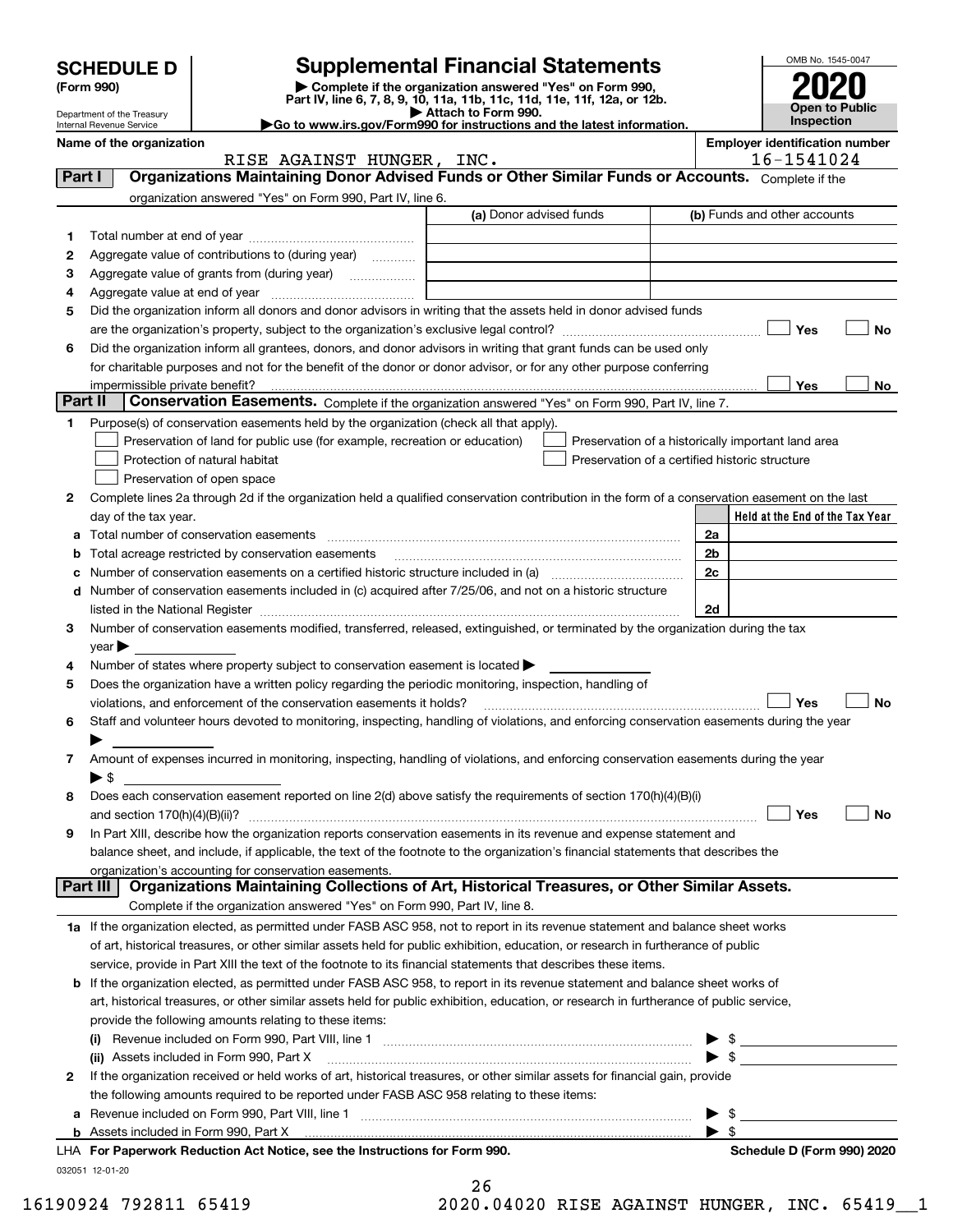|        | Schedule D (Form 990) 2020                                                                                                                                                                                                     | RISE AGAINST HUNGER, INC.               |   |                |                                                                                                                                                                                                                               |                                            | $16 - 1541024$ Page 2 |                |            |     |
|--------|--------------------------------------------------------------------------------------------------------------------------------------------------------------------------------------------------------------------------------|-----------------------------------------|---|----------------|-------------------------------------------------------------------------------------------------------------------------------------------------------------------------------------------------------------------------------|--------------------------------------------|-----------------------|----------------|------------|-----|
|        | Part III<br>Organizations Maintaining Collections of Art, Historical Treasures, or Other Similar Assets (continued)                                                                                                            |                                         |   |                |                                                                                                                                                                                                                               |                                            |                       |                |            |     |
| 3      | Using the organization's acquisition, accession, and other records, check any of the following that make significant use of its                                                                                                |                                         |   |                |                                                                                                                                                                                                                               |                                            |                       |                |            |     |
|        | collection items (check all that apply):                                                                                                                                                                                       |                                         |   |                |                                                                                                                                                                                                                               |                                            |                       |                |            |     |
| a      | Public exhibition                                                                                                                                                                                                              |                                         |   |                | Loan or exchange program                                                                                                                                                                                                      |                                            |                       |                |            |     |
| b      | Scholarly research                                                                                                                                                                                                             |                                         |   |                | Other and the contract of the contract of the contract of the contract of the contract of the contract of the contract of the contract of the contract of the contract of the contract of the contract of the contract of the |                                            |                       |                |            |     |
| с      | Preservation for future generations                                                                                                                                                                                            |                                         |   |                |                                                                                                                                                                                                                               |                                            |                       |                |            |     |
| 4      | Provide a description of the organization's collections and explain how they further the organization's exempt purpose in Part XIII.                                                                                           |                                         |   |                |                                                                                                                                                                                                                               |                                            |                       |                |            |     |
| 5      | During the year, did the organization solicit or receive donations of art, historical treasures, or other similar assets                                                                                                       |                                         |   |                |                                                                                                                                                                                                                               |                                            |                       |                |            |     |
|        | to be sold to raise funds rather than to be maintained as part of the organization's collection?                                                                                                                               |                                         |   |                |                                                                                                                                                                                                                               |                                            |                       | Yes            |            | No  |
|        | <b>Part IV</b><br>Escrow and Custodial Arrangements. Complete if the organization answered "Yes" on Form 990, Part IV, line 9, or                                                                                              |                                         |   |                |                                                                                                                                                                                                                               |                                            |                       |                |            |     |
|        | reported an amount on Form 990, Part X, line 21.                                                                                                                                                                               |                                         |   |                |                                                                                                                                                                                                                               |                                            |                       |                |            |     |
|        | 1a Is the organization an agent, trustee, custodian or other intermediary for contributions or other assets not included                                                                                                       |                                         |   |                |                                                                                                                                                                                                                               |                                            |                       |                |            |     |
|        | on Form 990, Part X? [11] matter contracts and contracts and contracts are contracted as a form 990, Part X?                                                                                                                   |                                         |   |                |                                                                                                                                                                                                                               |                                            |                       | Yes            |            | No  |
|        | b If "Yes," explain the arrangement in Part XIII and complete the following table:                                                                                                                                             |                                         |   |                |                                                                                                                                                                                                                               |                                            |                       |                |            |     |
|        |                                                                                                                                                                                                                                |                                         |   |                |                                                                                                                                                                                                                               |                                            |                       | Amount         |            |     |
| c      | Beginning balance <b>contract to the contract of the contract of the contract of the contract of the contract of t</b>                                                                                                         |                                         |   |                |                                                                                                                                                                                                                               | 1c                                         |                       |                |            |     |
|        | Additions during the year manufactured and an account of the year manufactured and account of the year manufactured and account of the year manufactured and account of the year manufactured and account of the year manufact |                                         |   |                |                                                                                                                                                                                                                               | 1d                                         |                       |                |            |     |
|        | Distributions during the year manufactured and an account of the year manufactured and the year manufactured and the year manufactured and the year manufactured and the year manufactured and the year manufactured and the y |                                         |   |                |                                                                                                                                                                                                                               | 1e                                         |                       |                |            |     |
| t.     |                                                                                                                                                                                                                                |                                         |   |                |                                                                                                                                                                                                                               | 1f                                         |                       |                |            |     |
|        | 2a Did the organization include an amount on Form 990, Part X, line 21, for escrow or custodial account liability?                                                                                                             |                                         |   |                |                                                                                                                                                                                                                               |                                            |                       | Yes            |            | No  |
| Part V | <b>b</b> If "Yes," explain the arrangement in Part XIII. Check here if the explanation has been provided on Part XIII                                                                                                          |                                         |   |                |                                                                                                                                                                                                                               |                                            |                       |                |            |     |
|        | Endowment Funds. Complete if the organization answered "Yes" on Form 990, Part IV, line 10.                                                                                                                                    |                                         |   |                |                                                                                                                                                                                                                               |                                            |                       |                |            |     |
|        |                                                                                                                                                                                                                                | (a) Current year                        |   | (b) Prior year | (c) Two years back                                                                                                                                                                                                            | (d) Three years back   (e) Four years back |                       |                |            |     |
| 1a     | Beginning of year balance                                                                                                                                                                                                      |                                         |   |                |                                                                                                                                                                                                                               |                                            |                       |                |            |     |
|        |                                                                                                                                                                                                                                |                                         |   |                |                                                                                                                                                                                                                               |                                            |                       |                |            |     |
|        | Net investment earnings, gains, and losses                                                                                                                                                                                     |                                         |   |                |                                                                                                                                                                                                                               |                                            |                       |                |            |     |
| d      |                                                                                                                                                                                                                                |                                         |   |                |                                                                                                                                                                                                                               |                                            |                       |                |            |     |
|        | e Other expenditures for facilities                                                                                                                                                                                            |                                         |   |                |                                                                                                                                                                                                                               |                                            |                       |                |            |     |
|        | and programs                                                                                                                                                                                                                   |                                         |   |                |                                                                                                                                                                                                                               |                                            |                       |                |            |     |
|        | End of year balance                                                                                                                                                                                                            |                                         |   |                |                                                                                                                                                                                                                               |                                            |                       |                |            |     |
| g<br>2 | Provide the estimated percentage of the current year end balance (line 1g, column (a)) held as:                                                                                                                                |                                         |   |                |                                                                                                                                                                                                                               |                                            |                       |                |            |     |
| а      | Board designated or quasi-endowment                                                                                                                                                                                            |                                         | % |                |                                                                                                                                                                                                                               |                                            |                       |                |            |     |
|        | Permanent endowment > <u>example</u>                                                                                                                                                                                           | %                                       |   |                |                                                                                                                                                                                                                               |                                            |                       |                |            |     |
|        | Term endowment $\blacktriangleright$                                                                                                                                                                                           | %                                       |   |                |                                                                                                                                                                                                                               |                                            |                       |                |            |     |
|        | The percentages on lines 2a, 2b, and 2c should equal 100%.                                                                                                                                                                     |                                         |   |                |                                                                                                                                                                                                                               |                                            |                       |                |            |     |
|        | 3a Are there endowment funds not in the possession of the organization that are held and administered for the organization                                                                                                     |                                         |   |                |                                                                                                                                                                                                                               |                                            |                       |                |            |     |
|        | by:                                                                                                                                                                                                                            |                                         |   |                |                                                                                                                                                                                                                               |                                            |                       |                | <b>Yes</b> | No. |
|        | (i)                                                                                                                                                                                                                            |                                         |   |                |                                                                                                                                                                                                                               |                                            |                       | 3a(i)          |            |     |
|        |                                                                                                                                                                                                                                |                                         |   |                |                                                                                                                                                                                                                               |                                            |                       | 3a(ii)         |            |     |
|        |                                                                                                                                                                                                                                |                                         |   |                |                                                                                                                                                                                                                               |                                            |                       | 3b             |            |     |
|        | Describe in Part XIII the intended uses of the organization's endowment funds.                                                                                                                                                 |                                         |   |                |                                                                                                                                                                                                                               |                                            |                       |                |            |     |
|        | Land, Buildings, and Equipment.<br>Part VI                                                                                                                                                                                     |                                         |   |                |                                                                                                                                                                                                                               |                                            |                       |                |            |     |
|        | Complete if the organization answered "Yes" on Form 990, Part IV, line 11a. See Form 990, Part X, line 10.                                                                                                                     |                                         |   |                |                                                                                                                                                                                                                               |                                            |                       |                |            |     |
|        | Description of property                                                                                                                                                                                                        | (a) Cost or other<br>basis (investment) |   |                | (b) Cost or other<br>basis (other)                                                                                                                                                                                            | (c) Accumulated<br>depreciation            |                       | (d) Book value |            |     |
|        |                                                                                                                                                                                                                                |                                         |   |                |                                                                                                                                                                                                                               |                                            |                       |                |            |     |
| b      |                                                                                                                                                                                                                                |                                         |   |                |                                                                                                                                                                                                                               |                                            |                       |                |            |     |
|        |                                                                                                                                                                                                                                |                                         |   |                | 205, 205.                                                                                                                                                                                                                     | 109, 280.                                  |                       |                | 95,925.    |     |
|        |                                                                                                                                                                                                                                |                                         |   |                | 1,852,933.                                                                                                                                                                                                                    | 884,181.                                   |                       |                | 968,752.   |     |
|        | e Other                                                                                                                                                                                                                        |                                         |   |                |                                                                                                                                                                                                                               |                                            |                       |                |            |     |
|        |                                                                                                                                                                                                                                |                                         |   |                |                                                                                                                                                                                                                               |                                            |                       | 1,064,677.     |            |     |

**Schedule D (Form 990) 2020**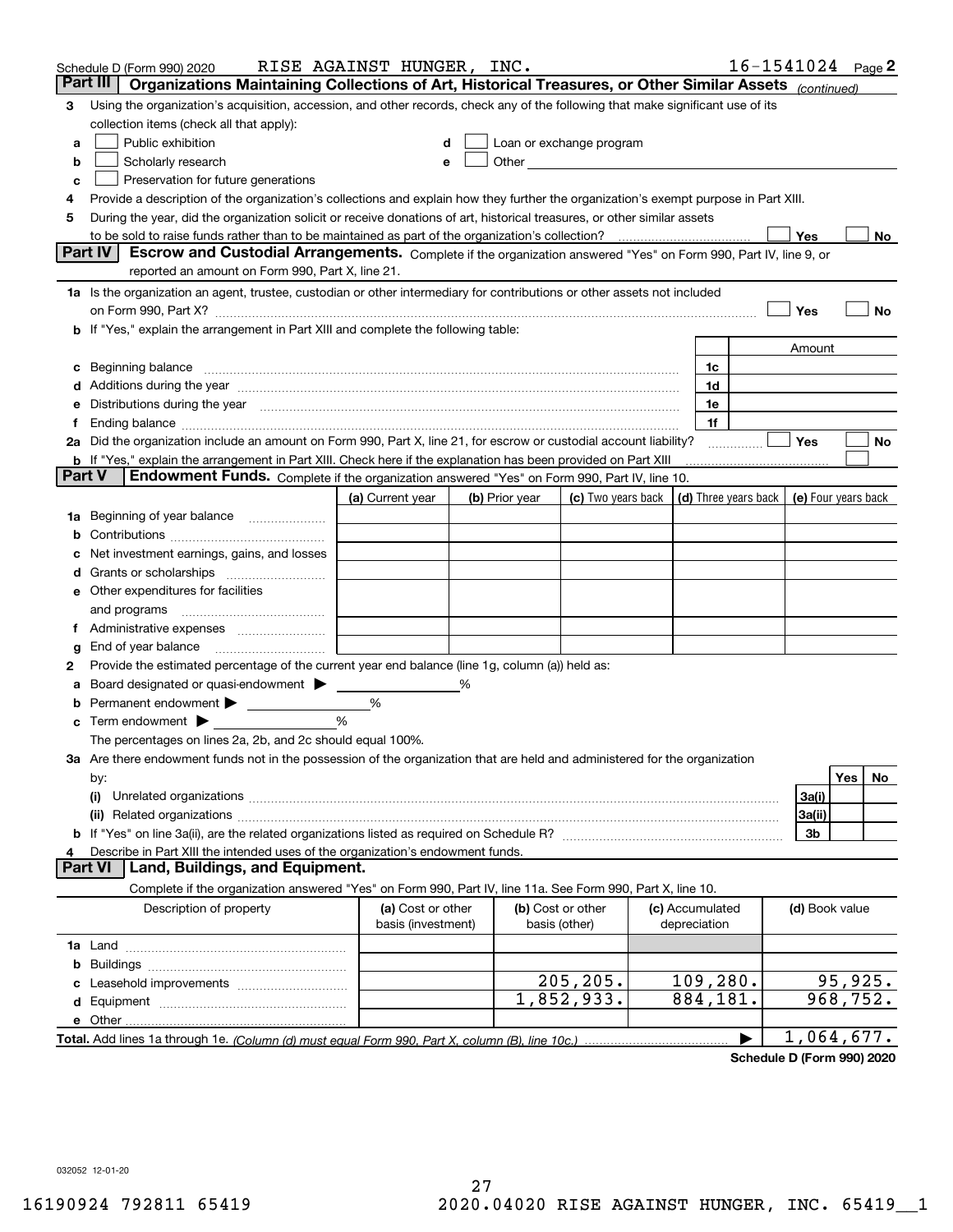| Schedule D (Form 990) 2020                      | RISE AGAINST HUNGER, | INC. | 16-1541024 | Page J |
|-------------------------------------------------|----------------------|------|------------|--------|
| <b>Part VII</b> Investments - Other Securities. |                      |      |            |        |

| Complete if the organization answered "Yes" on Form 990, Part IV, line 11b, See Form 990, Part X, line 12, |  |  |  |
|------------------------------------------------------------------------------------------------------------|--|--|--|
|                                                                                                            |  |  |  |

| (a) Description of security or category (including name of security)                   | (b) Book value | (c) Method of valuation: Cost or end-of-year market value |
|----------------------------------------------------------------------------------------|----------------|-----------------------------------------------------------|
| (1) Financial derivatives                                                              |                |                                                           |
| (2) Closely held equity interests                                                      |                |                                                           |
| $(3)$ Other                                                                            |                |                                                           |
| (A)                                                                                    |                |                                                           |
| (B)                                                                                    |                |                                                           |
| (C)                                                                                    |                |                                                           |
| (D)                                                                                    |                |                                                           |
| (E)                                                                                    |                |                                                           |
| (F)                                                                                    |                |                                                           |
| (G)                                                                                    |                |                                                           |
| (H)                                                                                    |                |                                                           |
| Total. (Col. (b) must equal Form 990, Part X, col. (B) line 12.) $\blacktriangleright$ |                |                                                           |

#### **Part VIII Investments - Program Related.**

Complete if the organization answered "Yes" on Form 990, Part IV, line 11c. See Form 990, Part X, line 13.

| (a) Description of investment                                    | (b) Book value | (c) Method of valuation: Cost or end-of-year market value |
|------------------------------------------------------------------|----------------|-----------------------------------------------------------|
| (1)                                                              |                |                                                           |
| (2)                                                              |                |                                                           |
| $\frac{1}{2}$                                                    |                |                                                           |
| (4)                                                              |                |                                                           |
| (5)                                                              |                |                                                           |
| (6)                                                              |                |                                                           |
| (7)                                                              |                |                                                           |
| (8)                                                              |                |                                                           |
| (9)                                                              |                |                                                           |
| Total. (Col. (b) must equal Form 990, Part X, col. (B) line 13.) |                |                                                           |

#### **Part IX Other Assets.**

Complete if the organization answered "Yes" on Form 990, Part IV, line 11d. See Form 990, Part X, line 15.

| (a) Description                                                                                                   | (b) Book value |
|-------------------------------------------------------------------------------------------------------------------|----------------|
| <b>DEPOSITS</b><br>(1)                                                                                            | 70,718.        |
| OTHER RECEIVABLES<br>(2)                                                                                          | 352,841.       |
| (3)                                                                                                               |                |
| (4)                                                                                                               |                |
| (5)                                                                                                               |                |
| (6)                                                                                                               |                |
| (7)                                                                                                               |                |
| (8)                                                                                                               |                |
| (9)                                                                                                               |                |
| Total. (Column (b) must equal Form 990, Part X, col. (B) line 15.)                                                | 423,559.       |
| <b>Other Liabilities.</b><br>Part X                                                                               |                |
| Complete if the organization answered "Yes" on Form 990, Part IV, line 11e or 11f. See Form 990, Part X, line 25. |                |
| (a) Description of liability<br>1.                                                                                | (b) Book value |
| (1)<br>Federal income taxes                                                                                       |                |
| <b>ACCRUED</b><br>VACATION PAYABLE<br>(2)                                                                         | 301, 562.      |
| DEFERRED<br>RENT<br>(3)                                                                                           | 135,805.       |
| LEASE PAYABLE<br>(4)                                                                                              | 981,012.       |
| PAYROLL LIABILITY<br>(5)                                                                                          | 391,389.       |
| (6)                                                                                                               |                |
| (7)                                                                                                               |                |
| (8)                                                                                                               |                |
| (9)                                                                                                               |                |
| Total. (Column (b) must equal Form 990, Part X, col. (B) line 25.)                                                | 1,809,768.     |

**2.** Liability for uncertain tax positions. In Part XIII, provide the text of the footnote to the organization's financial statements that reports the organization's liability for uncertain tax positions under FASB ASC 740. Check here if the text of the footnote has been provided in Part XIII  $\boxed{\text{X}}$ 

**Schedule D (Form 990) 2020**

032053 12-01-20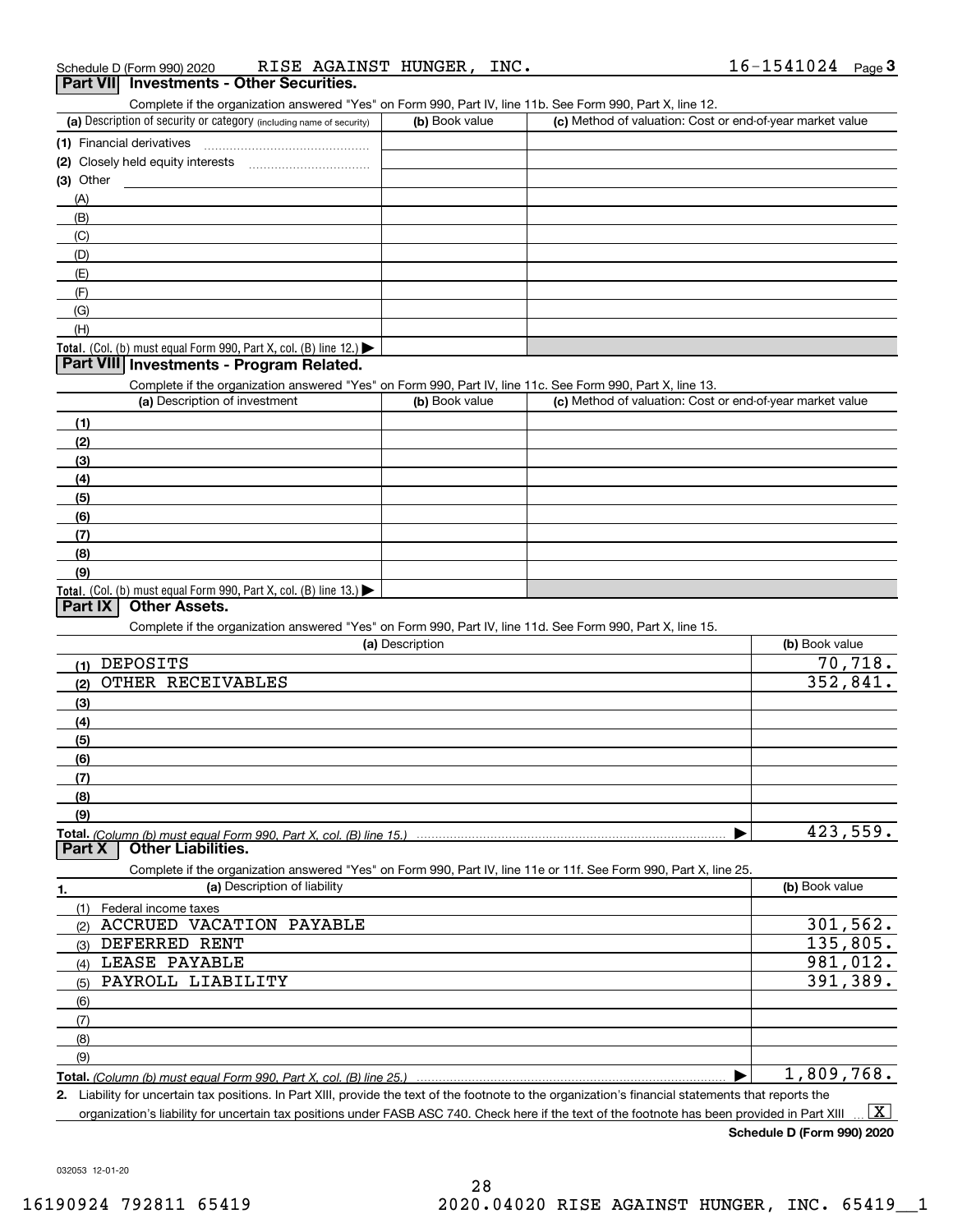|   | RISE AGAINST HUNGER, INC.<br>Schedule D (Form 990) 2020                                                                                                                                                                             |                |          |                | 16-1541024<br>Page 4 |
|---|-------------------------------------------------------------------------------------------------------------------------------------------------------------------------------------------------------------------------------------|----------------|----------|----------------|----------------------|
|   | <b>Part XI</b><br>Reconciliation of Revenue per Audited Financial Statements With Revenue per Return.                                                                                                                               |                |          |                |                      |
|   | Complete if the organization answered "Yes" on Form 990, Part IV, line 12a.                                                                                                                                                         |                |          |                |                      |
| 1 | Total revenue, gains, and other support per audited financial statements                                                                                                                                                            |                |          | $\blacksquare$ | 49,494,123.          |
| 2 | Amounts included on line 1 but not on Form 990, Part VIII, line 12:                                                                                                                                                                 |                |          |                |                      |
| a | Net unrealized gains (losses) on investments [11] matter contracts and the unrealized gains (losses) on investments                                                                                                                 | 2a             |          |                |                      |
| b |                                                                                                                                                                                                                                     | 2 <sub>b</sub> | 183,530. |                |                      |
|   |                                                                                                                                                                                                                                     | 2c             |          |                |                      |
| d | Other (Describe in Part XIII.) <b>Construction Contract Construction</b> Chemical Construction Chemical Chemical Chemical Chemical Chemical Chemical Chemical Chemical Chemical Chemical Chemical Chemical Chemical Chemical Chemic | 2d             |          |                |                      |
| e | Add lines 2a through 2d                                                                                                                                                                                                             |                |          | 2e             | 183,530.             |
| 3 |                                                                                                                                                                                                                                     |                |          | $\mathbf{3}$   | 49, 310, 593.        |
| 4 | Amounts included on Form 990. Part VIII. line 12, but not on line 1:                                                                                                                                                                |                |          |                |                      |
| a |                                                                                                                                                                                                                                     | 4а             |          |                |                      |
|   | Other (Describe in Part XIII.) <b>Construction Contract Construction</b> Chemical Construction Chemical Chemical Chemical Chemical Chemical Chemical Chemical Chemical Chemical Chemical Chemical Chemical Chemical Chemical Chemic | 4b.            |          |                |                      |
|   | c Add lines 4a and 4b                                                                                                                                                                                                               |                |          | 4c             |                      |
|   |                                                                                                                                                                                                                                     |                |          |                | 49, 310, 593.        |
|   |                                                                                                                                                                                                                                     |                |          |                |                      |
|   | Part XII   Reconciliation of Expenses per Audited Financial Statements With Expenses per Return.                                                                                                                                    |                |          |                |                      |
|   | Complete if the organization answered "Yes" on Form 990, Part IV, line 12a.                                                                                                                                                         |                |          |                |                      |
| 1 | Total expenses and losses per audited financial statements [11] [11] Total expenses and losses per audited financial statements [11] [11] Total expenses and losses per audited financial statements                                |                |          | $\mathbf{1}$   | 49,439,262.          |
| 2 | Amounts included on line 1 but not on Form 990, Part IX, line 25:                                                                                                                                                                   |                |          |                |                      |
| a |                                                                                                                                                                                                                                     | 2a             | 50,814.  |                |                      |
| b | Prior year adjustments entertainment and the control of the control of the control of the control of the control of the control of the control of the control of the control of the control of the control of the control of t      | 2 <sub>b</sub> |          |                |                      |
|   |                                                                                                                                                                                                                                     | 2c             |          |                |                      |
|   |                                                                                                                                                                                                                                     | 2d             |          |                |                      |
|   |                                                                                                                                                                                                                                     |                |          | 2e             | <u>50,814.</u>       |
| 3 |                                                                                                                                                                                                                                     |                |          | 3              | 49, 388, 448.        |
| 4 | Amounts included on Form 990, Part IX, line 25, but not on line 1:                                                                                                                                                                  |                |          |                |                      |
| a | Investment expenses not included on Form 990, Part VIII, line 7b [1000000000000000000000000000000000                                                                                                                                | 4a             |          |                |                      |
|   | Other (Describe in Part XIII.)                                                                                                                                                                                                      | 4b             |          |                |                      |
|   | c Add lines 4a and 4b                                                                                                                                                                                                               |                |          | 4c             |                      |
|   | Total expenses. Add lines 3 and 4c. (This must equal Form 990, Part I, line 18.) <b>Conservers</b> manufactured in the<br>Part XIII Supplemental Information.                                                                       |                |          | 5              | 49,388,448.          |

Provide the descriptions required for Part II, lines 3, 5, and 9; Part III, lines 1a and 4; Part IV, lines 1b and 2b; Part V, line 4; Part X, line 2; Part XI, lines 2d and 4b; and Part XII, lines 2d and 4b. Also complete this part to provide any additional information.

#### PART X, LINE 2:

|  |                       |  | THE ORGANIZATION IS EXEMPT FROM FEDERAL INCOME TAX UNDER SECTION 501(C)(3) |  |  |  |  |  |  |
|--|-----------------------|--|----------------------------------------------------------------------------|--|--|--|--|--|--|
|  |                       |  | OF THE INTERNAL REVENUE CODE. IN ADDITION, THE ORGANIZATION QUALIFIES FOR  |  |  |  |  |  |  |
|  |                       |  |                                                                            |  |  |  |  |  |  |
|  |                       |  | THE CHARITABLE CONTRIBUTION DEDUCTION UNDER SECTION 170(B)(1)(A), AND HAS  |  |  |  |  |  |  |
|  |                       |  |                                                                            |  |  |  |  |  |  |
|  |                       |  | BEEN CLASSIFIED AS AN ORGANIZATION THAT IS NOT A PRIVATE FOUNDATION UNDER  |  |  |  |  |  |  |
|  |                       |  |                                                                            |  |  |  |  |  |  |
|  | SECTION $509(A)(2)$ . |  |                                                                            |  |  |  |  |  |  |
|  |                       |  |                                                                            |  |  |  |  |  |  |
|  |                       |  |                                                                            |  |  |  |  |  |  |

#### APPLICABLE ACCOUNTING STANDARDS PRESCRIBE A COMPREHENSIVE MODEL FOR HOW

ORGANIZATIONS SHOULD RECOGNIZE, MEASURE, PRESENT, AND DISCLOSE IN THEIR

#### FINANCIAL STATEMENTS UNCERTAIN TAX POSITIONS TAKEN OR EXPECTED TO BE TAKEN

29

#### ON A TAX RETURN. THE ORGANIZATION DID NOT HAVE ANY UNRECOGNIZED TAX

## BENEFITS.

032054 12-01-20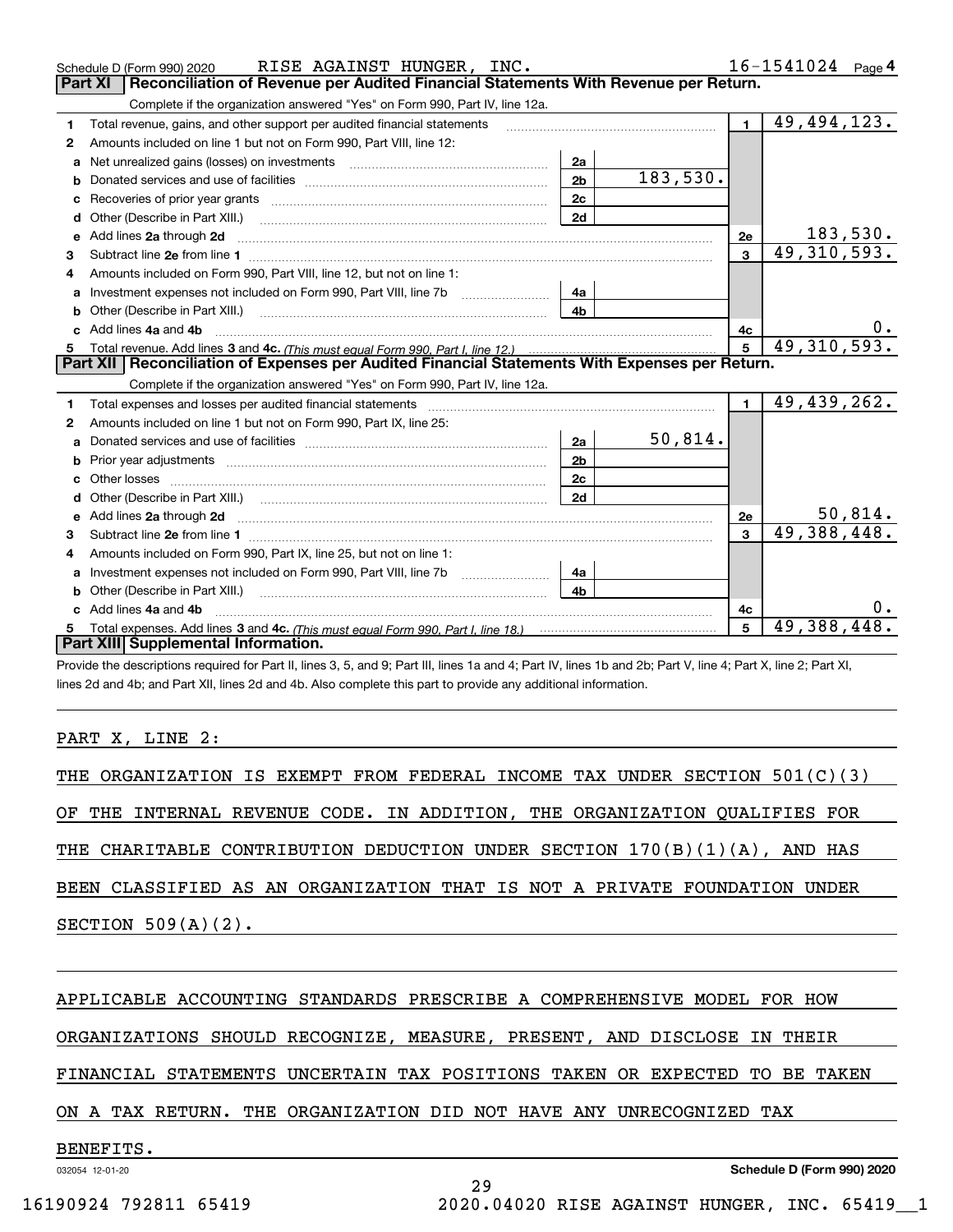THE TAX YEARS FROM 2017 THROUGH 2020, ARE SUBJECT TO EXAMINATION BY THE INTERNAL REVENUE SERVICE. THE ORGANIZATION IS CURRENTLY NOT UNDER ANY FEDERAL OR STATE AUDITS. THERE WERE NO INTEREST OR PENALTIES FOR THE YEARS ENDED AND THE ORGANIZATION'S POLICY IS TO EXPENSE INTEREST AND PENALTIES, IF ANY, TO INCOME TAX EXPENSE AS INCURRED. THE ORGANIZATION DOES NOT EXPECT ANY MATERIAL CHANGES IN UNRECOGNIZED TAX BENEFITS IN THE NEXT TWELVE MONTHS. THE ORGANIZATION HAS NO UNRECOGNIZED TAX BENEFITS AS OF DECEMBER 31, 2020 AND 2019.

**Schedule D (Form 990) 2020**

032055 12-01-20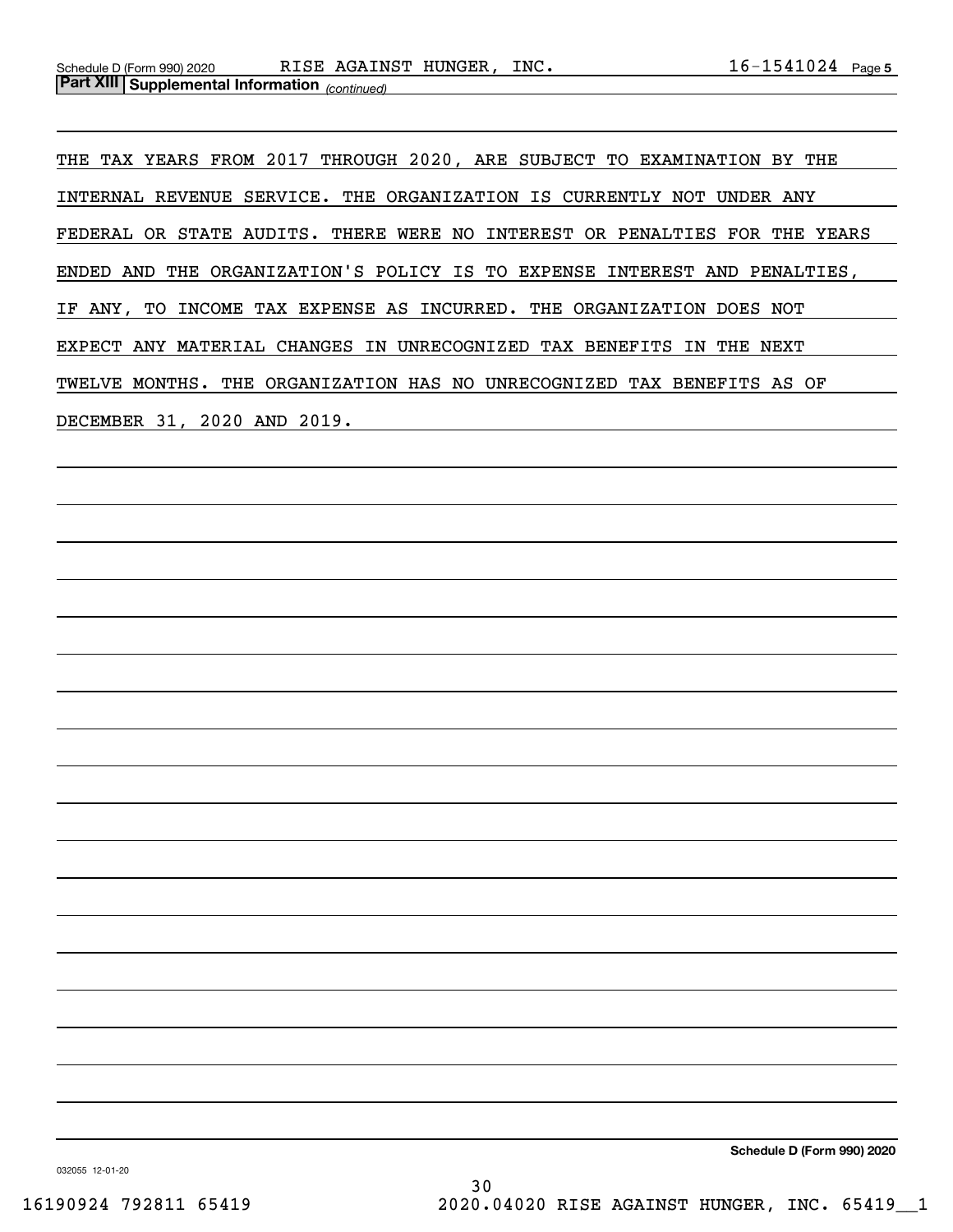| Internal Revenue Service               |                                           |                                                                                           | Go to www.irs.gov/Form990 for instructions and the latest information.                                                                                        |                                           |                                                                                                                 | Inspection                                                           |
|----------------------------------------|-------------------------------------------|-------------------------------------------------------------------------------------------|---------------------------------------------------------------------------------------------------------------------------------------------------------------|-------------------------------------------|-----------------------------------------------------------------------------------------------------------------|----------------------------------------------------------------------|
| Name of the organization               |                                           |                                                                                           |                                                                                                                                                               |                                           |                                                                                                                 | <b>Employer identification number</b>                                |
| RISE AGAINST HUNGER, INC.              |                                           |                                                                                           |                                                                                                                                                               |                                           | 16-1541024                                                                                                      |                                                                      |
| Part I                                 |                                           |                                                                                           | General Information on Activities Outside the United States. Complete if the organization answered "Yes" on                                                   |                                           |                                                                                                                 |                                                                      |
| Form 990, Part IV, line 14b.           |                                           |                                                                                           |                                                                                                                                                               |                                           |                                                                                                                 |                                                                      |
| 1                                      |                                           |                                                                                           | For grantmakers. Does the organization maintain records to substantiate the amount of its grants and other assistance,                                        |                                           |                                                                                                                 |                                                                      |
|                                        |                                           |                                                                                           | the grantees' eligibility for the grants or assistance, and the selection criteria used to award the grants or assistance?                                    |                                           |                                                                                                                 | $\boxed{\text{X}}$ No<br>Yes                                         |
| 2<br>United States.                    |                                           |                                                                                           | For grantmakers. Describe in Part V the organization's procedures for monitoring the use of its grants and other assistance outside the                       |                                           |                                                                                                                 |                                                                      |
| З.                                     |                                           |                                                                                           | Activities per Region. (The following Part I, line 3 table can be duplicated if additional space is needed.)                                                  |                                           |                                                                                                                 |                                                                      |
| (a) Region                             | (b) Number of<br>offices<br>in the region | (c) Number of<br>employees,<br>agents, and<br>independent<br>contractors<br>in the region | (d) Activities conducted in the region<br>(by type) (such as, fundraising, pro-<br>gram services, investments, grants to<br>recipients located in the region) |                                           | (e) If activity listed in (d)<br>is a program service,<br>describe specific type<br>of service(s) in the region | (f) Total<br>expenditures<br>for and<br>investments<br>in the region |
| CENTRAL AMERICA &                      |                                           |                                                                                           |                                                                                                                                                               |                                           | PROVIDED FOOD, CLOTHING,<br>MEDICAL SUPPLIES, AND                                                               |                                                                      |
| THE CARIBBEAN                          | 0                                         | 0                                                                                         | PROGRAM SERVICES                                                                                                                                              | <b>HOUSEHOLD GOODS</b>                    |                                                                                                                 | 14, 278, 142.                                                        |
| EAST ASIA & THE                        |                                           |                                                                                           |                                                                                                                                                               | MEDICAL SUPPLIES,<br>HOUSEHOLD GOODS, AND | PROVIDED FOOD, CLOTHING,                                                                                        |                                                                      |
| PACIFIC                                | 0                                         | 0                                                                                         | PROGRAM SERVICES                                                                                                                                              | CASH GRANTS                               |                                                                                                                 | 466,002.                                                             |
| SOUTH AMERICA -                        |                                           |                                                                                           |                                                                                                                                                               |                                           |                                                                                                                 |                                                                      |
| ARGENTINA, BOLIVIA,<br>BRAZIL, CHILE,  |                                           |                                                                                           |                                                                                                                                                               | PROVIDED MEDICAL                          |                                                                                                                 |                                                                      |
| COLUMBIA, ECUADOR,                     | 0                                         | 0                                                                                         | PROGRAM SERVICES                                                                                                                                              | SUPPLIES                                  |                                                                                                                 | 245,914.                                                             |
|                                        | 0                                         | 0                                                                                         |                                                                                                                                                               | PROVIDED MEDICAL<br>SUPPLIES, CLOTHING,   | FOOD, HOUSEHOLD GOODS,                                                                                          |                                                                      |
| SUB-SAHARAN AFRICA                     |                                           |                                                                                           | PROGRAM SERVICES                                                                                                                                              | AND CASH GRANTS                           |                                                                                                                 | 17,435,212.                                                          |
| EAST ASIA AND THE<br>PACIFIC           | 0                                         | 0                                                                                         | PROGRAM SERVICES                                                                                                                                              | PROVIDED MEALS                            |                                                                                                                 | 88,466.                                                              |
|                                        |                                           |                                                                                           |                                                                                                                                                               |                                           |                                                                                                                 |                                                                      |
| 3 a Subtotal                           | 0                                         | 0                                                                                         |                                                                                                                                                               |                                           |                                                                                                                 | 32, 513, 736.                                                        |
| .<br><b>b</b> Total from continuation  |                                           |                                                                                           |                                                                                                                                                               |                                           |                                                                                                                 |                                                                      |
| sheets to Part I                       | 0                                         | 0                                                                                         |                                                                                                                                                               |                                           |                                                                                                                 | 0.                                                                   |
| c Totals (add lines 3a<br>and 3b)<br>. | 0                                         | 0                                                                                         |                                                                                                                                                               |                                           |                                                                                                                 | 32, 513, 736.                                                        |

**For Paperwork Reduction Act Notice, see the Instructions for Form 990. Schedule F (Form 990) 2020** LHA

032071 12-03-20

Department of the Treasury

**(Form 990)**

# **SCHEDULE F Statement of Activities Outside the United States**

**| Complete if the organization answered "Yes" on Form 990, Part IV, line 14b, 15, or 16.**

**| Attach to Form 990.**

**| Go to www.irs.gov/Form990 for instructions and the latest information.**

OMB No. 1545-0047 **Open to Public Inspection2020**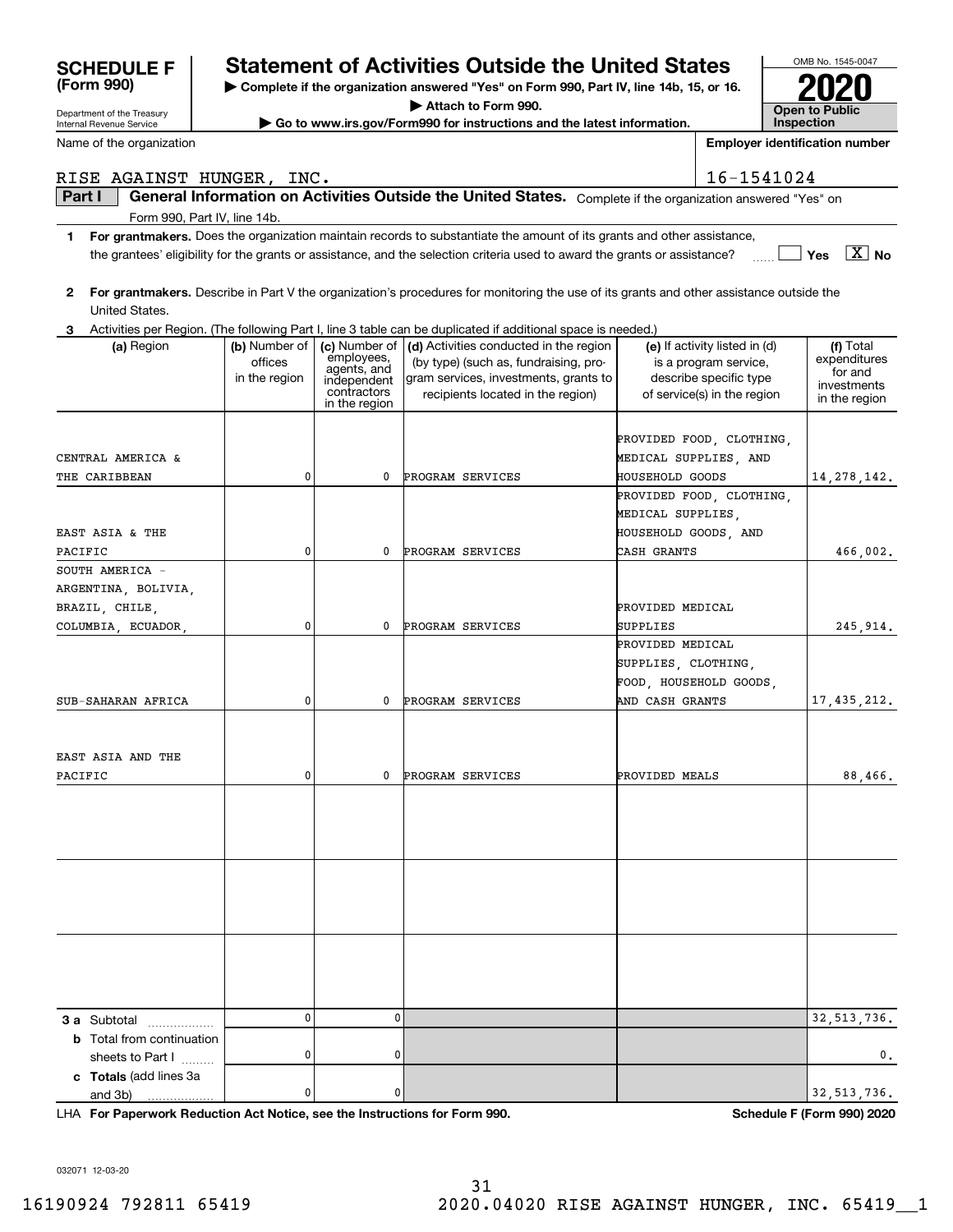Schedule F (Form 990) 2020 R $\rm I$ S $\rm E$   $\rm AGA$ INS $\rm T$   $\rm HUNGER$  ,  $\rm~INC$  .  $\rm ~~~$   $\rm ~~~$   $\rm 16-1541024$   $\rm ~~~$ 

**2**

Part II | Grants and Other Assistance to Organizations or Entities Outside the United States. Complete if the organization answered "Yes" on Form 990, Part IV, line 15, for any recipient who received more than \$5,000. Part II can be duplicated if additional space is needed.

| 1<br>(a) Name of organization | (b) IRS code section<br>and EIN (if applicable) | (c) Region                           | (d) Purpose of<br>grant                                                                                                                 | (e) Amount<br>of cash grant | (f) Manner of<br>cash disbursement | (g) Amount of<br>noncash<br>assistance | (h) Description<br>of noncash<br>assistance | (i) Method of<br>valuation (book, FMV,<br>appraisal, other) |
|-------------------------------|-------------------------------------------------|--------------------------------------|-----------------------------------------------------------------------------------------------------------------------------------------|-----------------------------|------------------------------------|----------------------------------------|---------------------------------------------|-------------------------------------------------------------|
|                               |                                                 |                                      |                                                                                                                                         |                             |                                    |                                        |                                             |                                                             |
|                               |                                                 | CENTRAL AMERICA                      | MEDICINE, SOAP, MEAL                                                                                                                    |                             |                                    |                                        |                                             |                                                             |
|                               |                                                 | AND THE CARIBBEAN                    | PACKAGING INGREDIENTS                                                                                                                   | 11,600. WIRE                |                                    |                                        | 7186656. NOURISHING LIVES                   | WHOLESALE VALUE                                             |
|                               |                                                 |                                      |                                                                                                                                         |                             |                                    |                                        |                                             |                                                             |
|                               |                                                 | CENTRAL AMERICA                      | MEDICINE, SOAP,<br>PROTEIN, MEAL                                                                                                        |                             |                                    |                                        |                                             |                                                             |
|                               |                                                 | AND THE CARIBBEAN                    | PACKAGING INGREDIENTS                                                                                                                   | 30,453. WIRE                |                                    |                                        | 7046449. NOURISHING LIVES                   | WHOLESALE VALUE                                             |
|                               |                                                 |                                      |                                                                                                                                         |                             |                                    |                                        |                                             |                                                             |
|                               |                                                 |                                      |                                                                                                                                         |                             |                                    |                                        |                                             |                                                             |
|                               |                                                 | CENTRAL AMERICA<br>AND THE CARIBBEAN | MEDICINE, MEAL<br>PACKAGING INGREDIENTS                                                                                                 | 1,363. WIRE                 |                                    |                                        | 1,622. NOURISHING LIVES                     | WHOLESALE VALUE                                             |
|                               |                                                 |                                      |                                                                                                                                         |                             |                                    |                                        |                                             |                                                             |
|                               |                                                 |                                      |                                                                                                                                         |                             |                                    |                                        |                                             |                                                             |
|                               |                                                 | SOUTH ASIA                           | MEALS, MEAL PACKAGING<br>INGREDIENTS                                                                                                    |                             | $0.$ WIRE                          |                                        | 305,194. NOURISHING LIVES                   | WHOLESALE VALUE                                             |
|                               |                                                 |                                      |                                                                                                                                         |                             |                                    |                                        |                                             |                                                             |
|                               |                                                 |                                      |                                                                                                                                         |                             |                                    |                                        |                                             |                                                             |
|                               |                                                 | <b>SUB-SAHARAN</b>                   | MEDICINE, SOAP, MEAL                                                                                                                    |                             |                                    |                                        |                                             |                                                             |
|                               |                                                 | AFRICA                               | PACKAGING INGREDIENTS                                                                                                                   | 19,539. WIRE                |                                    |                                        | 15364369 NOURISHING LIVES                   | WHOLESALE VALUE                                             |
|                               |                                                 |                                      |                                                                                                                                         |                             |                                    |                                        |                                             |                                                             |
|                               |                                                 | <b>SUB-SAHARAN</b>                   | MEDICINE, FOOD, MEAL                                                                                                                    |                             |                                    |                                        |                                             |                                                             |
|                               |                                                 | AFRICA                               | PACKAGING INGREDIENTS                                                                                                                   | 13,360. WIRE                |                                    |                                        | 539,490. NOURISHING LIVES                   | WHOLESALE VALUE                                             |
|                               |                                                 |                                      |                                                                                                                                         |                             |                                    |                                        |                                             |                                                             |
|                               |                                                 | EAST ASIA AND THE                    | PROTEIN, MEAL                                                                                                                           |                             |                                    |                                        |                                             |                                                             |
|                               |                                                 | PACIFIC                              | PACKAGING INGREDIENTS                                                                                                                   |                             | $0.$ WIRE                          |                                        | 302,400. NOURISHING LIVES                   | WHOLESALE VALUE                                             |
|                               |                                                 |                                      | MEDICINE, HYGIENE                                                                                                                       |                             |                                    |                                        |                                             |                                                             |
|                               |                                                 | <b>SUB-SAHARAN</b>                   | KITS, MEAL PACKAGING                                                                                                                    |                             |                                    |                                        |                                             |                                                             |
|                               |                                                 | AFRICA                               | INGREDIENTS                                                                                                                             | 13,371. WIRE                |                                    |                                        | 1483531. NOURISHING LIVES                   | WHOLESALE VALUE                                             |
| 2                             |                                                 |                                      | Enter total number of recipient organizations listed above that are recognized as charities by the foreign country, recognized as a tax |                             |                                    |                                        |                                             |                                                             |
|                               |                                                 |                                      | exempt 501(c)(3) organization by the IRS, or for which the grantee or counsel has provided a section 501(c)(3) equivalency letter       |                             |                                    |                                        |                                             |                                                             |

**3**Enter total number of other organizations or entities |

**Schedule F (Form 990) 2020**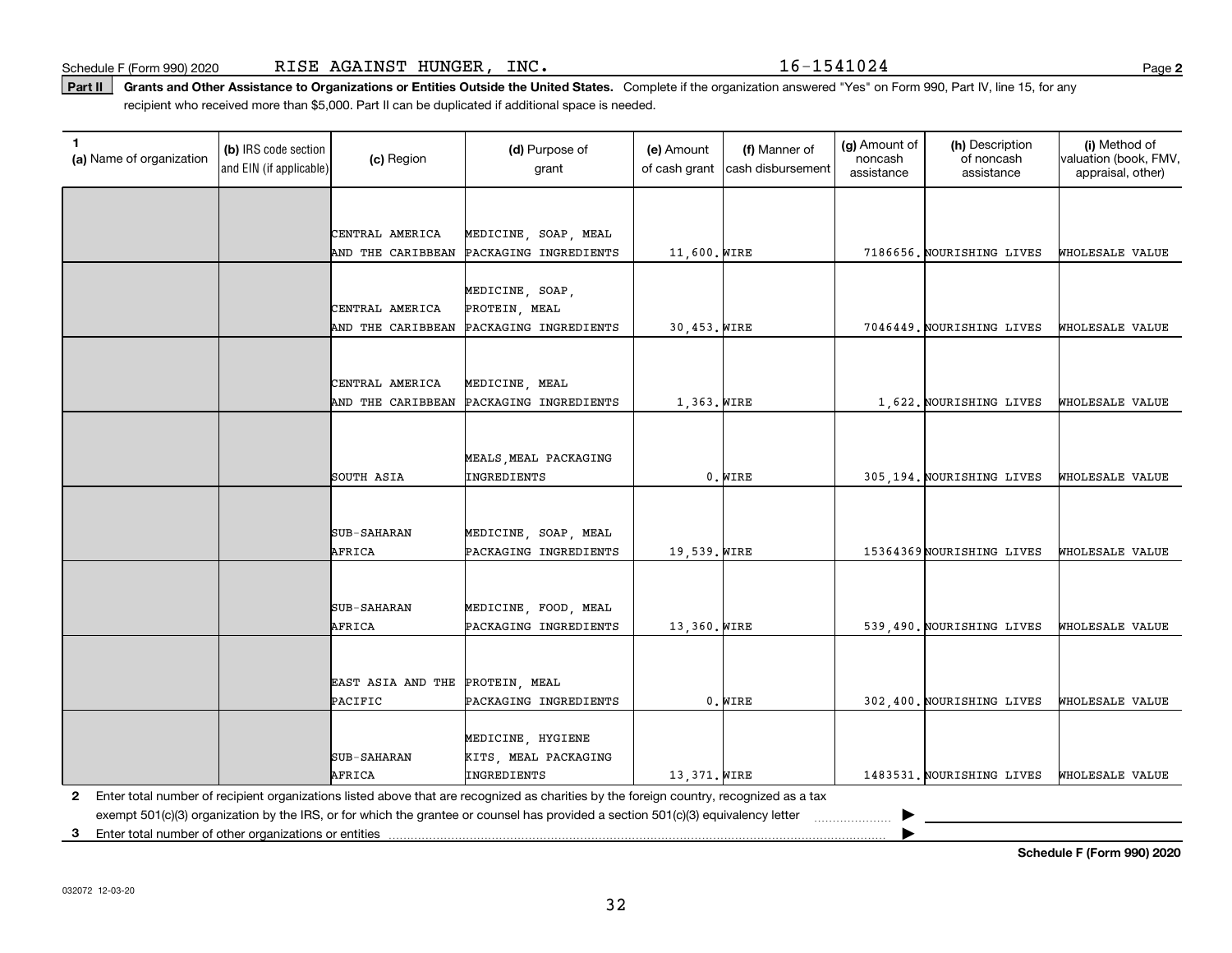|              | Schedule F (Form 990)    |                                                 | RISE AGAINST HUNGER, INC. |                                                                                                                                              |            | $16 - 1541024$                                   |                                         |                                              | Page 2                                                      |
|--------------|--------------------------|-------------------------------------------------|---------------------------|----------------------------------------------------------------------------------------------------------------------------------------------|------------|--------------------------------------------------|-----------------------------------------|----------------------------------------------|-------------------------------------------------------------|
| Part II      |                          |                                                 |                           | Continuation of Grants and Other Assistance to Organizations or Entities Outside the United States. (Schedule F (Form 990), Part II, line 1) |            |                                                  |                                         |                                              |                                                             |
| $\mathbf{1}$ | (a) Name of organization | (b) IRS code section<br>and EIN (if applicable) | (c) Region                | (d) Purpose of<br>grant                                                                                                                      | (e) Amount | (f) Manner of<br>of cash grant cash disbursement | (g) Amount of<br>non-cash<br>assistance | (h) Description<br>of non-cash<br>assistance | (i) Method of<br>valuation (book, FMV,<br>appraisal, other) |
|              |                          |                                                 |                           |                                                                                                                                              |            |                                                  |                                         |                                              |                                                             |
|              |                          |                                                 | PACIFIC                   | EAST ASIA AND THE SOAP, MEAL PACKAGING<br>INGREDIENTS                                                                                        |            | $0.$ WIRE                                        |                                         | 399. NOURISHING LIVES                        | WHOLESALE VALUE                                             |
|              |                          |                                                 |                           | FOOD, MEAL PACKAGING<br>INGREDIENTS                                                                                                          |            |                                                  |                                         |                                              |                                                             |
|              |                          |                                                 | SOUTH AMERICA             |                                                                                                                                              |            | $0.$ WIRE                                        |                                         | 245, 914. NOURISHING LIVES                   | WHOLESALE VALUE                                             |
|              |                          |                                                 |                           |                                                                                                                                              |            |                                                  |                                         |                                              |                                                             |
|              |                          |                                                 |                           |                                                                                                                                              |            |                                                  |                                         |                                              |                                                             |
|              |                          |                                                 |                           |                                                                                                                                              |            |                                                  |                                         |                                              |                                                             |
|              |                          |                                                 |                           |                                                                                                                                              |            |                                                  |                                         |                                              |                                                             |
|              |                          |                                                 |                           |                                                                                                                                              |            |                                                  |                                         |                                              |                                                             |
|              |                          |                                                 |                           |                                                                                                                                              |            |                                                  |                                         |                                              |                                                             |
|              |                          |                                                 |                           |                                                                                                                                              |            |                                                  |                                         |                                              |                                                             |
|              |                          |                                                 |                           |                                                                                                                                              |            |                                                  |                                         |                                              |                                                             |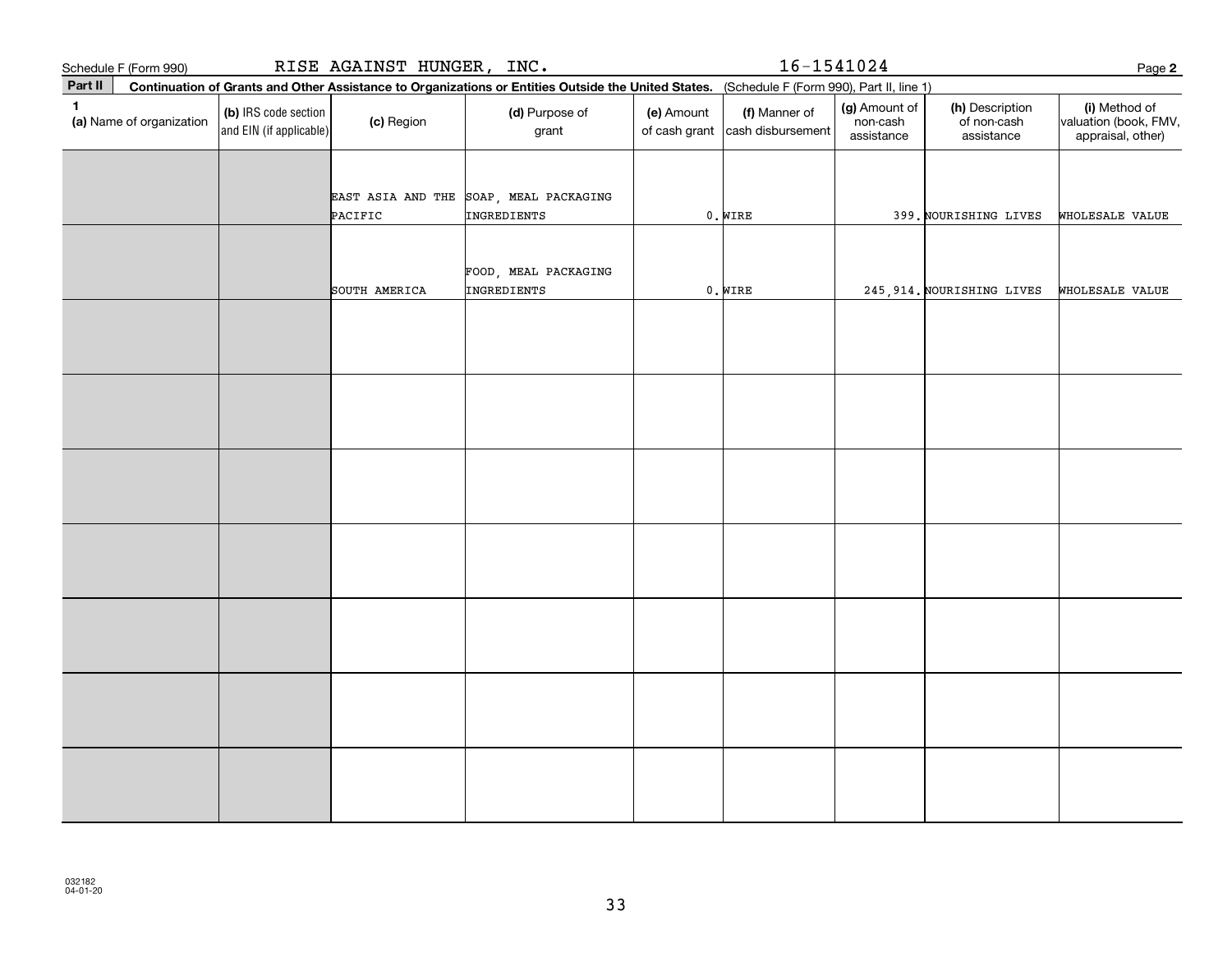#### Schedule F (Form 990) 2020 R ${\tt ISE}$   ${\tt AGAINST}$   ${\tt HUNGER}$  ,  ${\tt INC.}$   ${\tt NCC}$   ${\tt NSC}$   ${\tt NSC}$   ${\tt NSC}$   ${\tt NSC}$   ${\tt NSC}$   ${\tt NSC}$   ${\tt NSC}$   ${\tt NSC}$   ${\tt NSC}$   ${\tt NSC}$   ${\tt NSC}$   ${\tt NSC}$   ${\tt NSC}$   ${\tt NSC}$   ${\tt NSC}$   ${\tt NSC}$   ${\tt NSC}$   ${\tt NSC}$

Part III Grants and Other Assistance to Individuals Outside the United States. Complete if the organization answered "Yes" on Form 990, Part IV, line 16. Part III can be duplicated if additional space is needed.

| r art in carried adphoated in additional<br>(a) Type of grant or assistance | (b) Region | (c) Number of<br>recipients | (d) Amount of<br>cash grant | (e) Manner of<br>cash disbursement | (f) Amount of<br>noncash<br>assistance | (g) Description of<br>noncash assistance | (h) Method of<br>valuation<br>(book, FMV,<br>appraisal, other) |
|-----------------------------------------------------------------------------|------------|-----------------------------|-----------------------------|------------------------------------|----------------------------------------|------------------------------------------|----------------------------------------------------------------|
|                                                                             |            |                             |                             |                                    |                                        |                                          |                                                                |
|                                                                             |            |                             |                             |                                    |                                        |                                          |                                                                |
|                                                                             |            |                             |                             |                                    |                                        |                                          |                                                                |
|                                                                             |            |                             |                             |                                    |                                        |                                          |                                                                |
|                                                                             |            |                             |                             |                                    |                                        |                                          |                                                                |
|                                                                             |            |                             |                             |                                    |                                        |                                          |                                                                |
|                                                                             |            |                             |                             |                                    |                                        |                                          |                                                                |
|                                                                             |            |                             |                             |                                    |                                        |                                          |                                                                |
|                                                                             |            |                             |                             |                                    |                                        |                                          |                                                                |
|                                                                             |            |                             |                             |                                    |                                        |                                          |                                                                |
|                                                                             |            |                             |                             |                                    |                                        |                                          |                                                                |
|                                                                             |            |                             |                             |                                    |                                        |                                          |                                                                |
|                                                                             |            |                             |                             |                                    |                                        |                                          |                                                                |
|                                                                             |            |                             |                             |                                    |                                        |                                          |                                                                |
|                                                                             |            |                             |                             |                                    |                                        |                                          |                                                                |

**Schedule F (Form 990) 2020**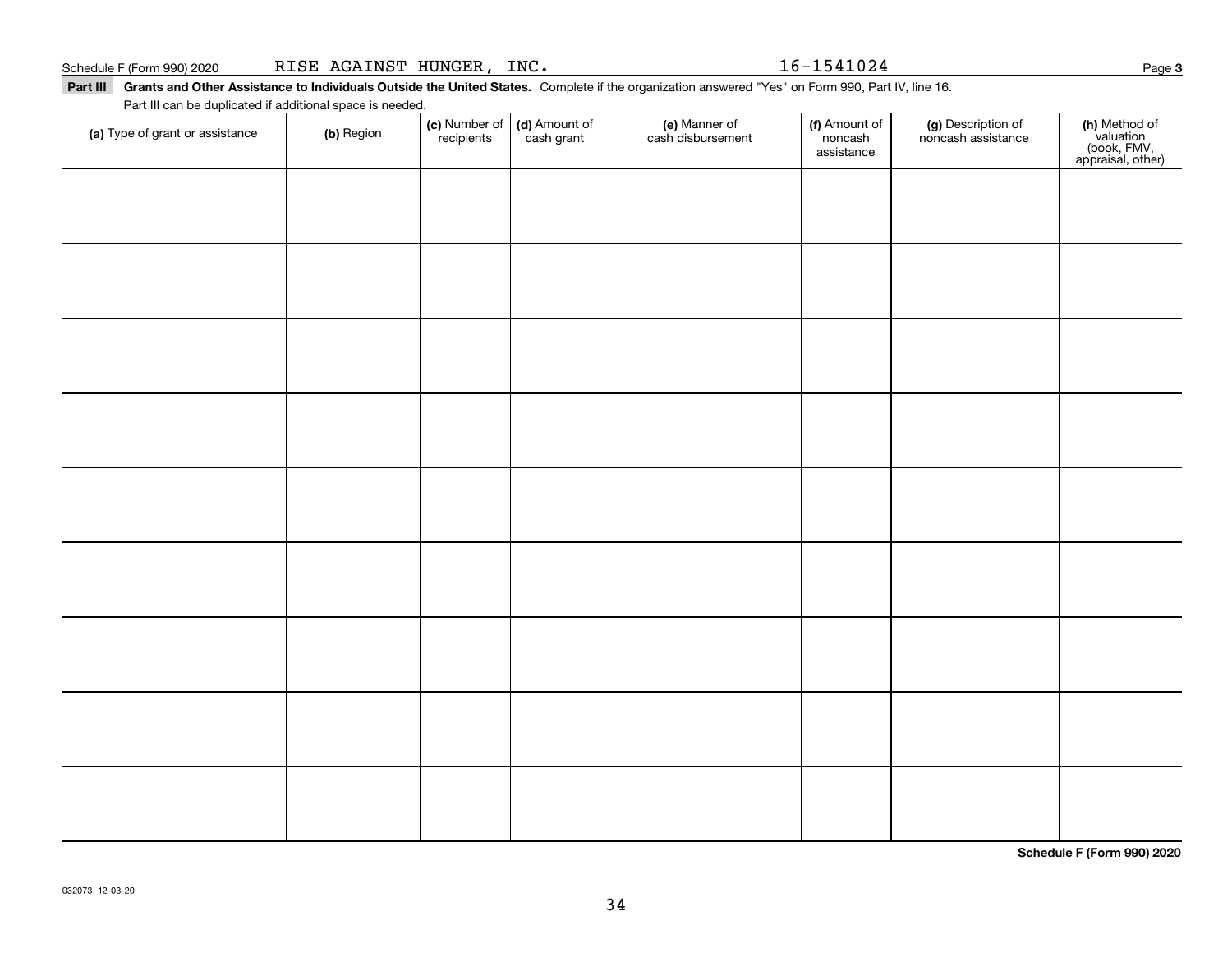| 1            | Was the organization a U.S. transferor of property to a foreign corporation during the tax year? If "Yes."<br>the organization may be required to file Form 926, Return by a U.S. Transferor of Property to a Foreign<br>Corporation (see Instructions for Form 926) <i>manual content content corporation</i> (see Instructions for Form 926) | <b>Yes</b> | ∣X∣No          |
|--------------|------------------------------------------------------------------------------------------------------------------------------------------------------------------------------------------------------------------------------------------------------------------------------------------------------------------------------------------------|------------|----------------|
| $\mathbf{2}$ | Did the organization have an interest in a foreign trust during the tax year? If "Yes." the organization may<br>be required to separately file Form 3520, Annual Return To Report Transactions With Foreign Trusts and<br>Receipt of Certain Foreign Gifts, and/or Form 3520-A, Annual Information Return of Foreign Trust With a              | Yes        | X<br><b>No</b> |
| 3            | Did the organization have an ownership interest in a foreign corporation during the tax year? If "Yes."<br>the organization may be required to file Form 5471, Information Return of U.S. Persons With Respect to                                                                                                                              | Yes        | X∣No           |
| 4            | Was the organization a direct or indirect shareholder of a passive foreign investment company or a<br>qualified electing fund during the tax year? If "Yes," the organization may be required to file Form 8621.<br>Information Return by a Shareholder of a Passive Foreign Investment Company or Qualified Electing                          | Yes        | X<br><b>No</b> |
| 5            | Did the organization have an ownership interest in a foreign partnership during the tax year? If "Yes."<br>the organization may be required to file Form 8865, Return of U.S. Persons With Respect to Certain                                                                                                                                  | Yes        | ΧI<br>Nο       |
| 6            | Did the organization have any operations in or related to any boycotting countries during the tax year? If<br>"Yes," the organization may be required to separately file Form 5713, International Boycott Report (see                                                                                                                          | Yes        |                |

**Schedule F (Form 990) 2020**

032074 12-03-20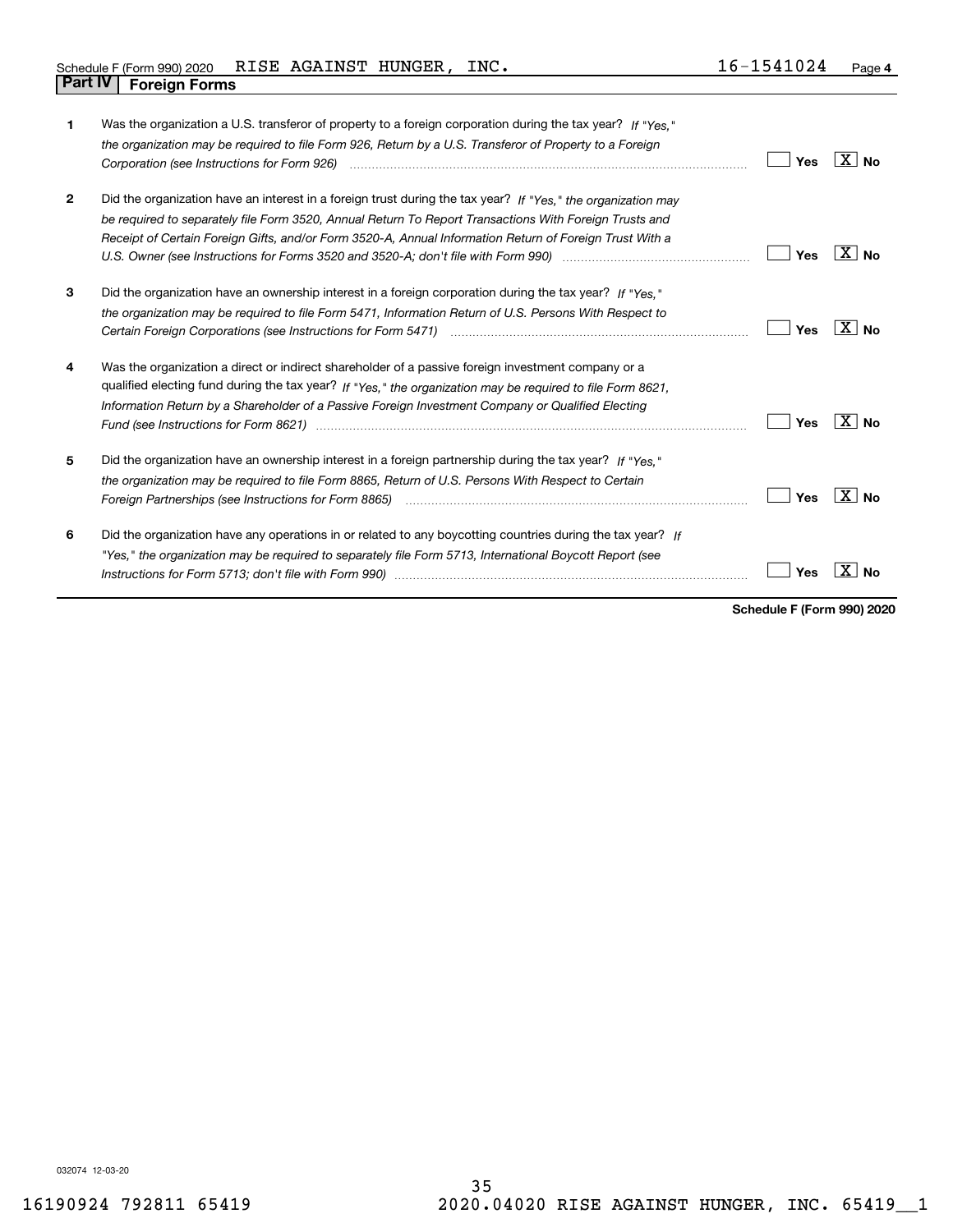Provide the information required by Part I, line 2 (monitoring of funds); Part I, line 3, column (f) (accounting method; amounts of investments vs. expenditures per region); Part II, line 1 (accounting method); Part III (accounting method); and Part III, column (c) (estimated number of recipients), as applicable. Also complete this part to provide any additional information. See instructions.

PART I, LINE 2:

GRANT FUNDS RECEIVED ARE RECORDED IN A SALESFORCE.COM DATABASE TO ENSURE

PROPER RECOGNITION OF THE AWARDING DONOR. FUNDS THAT ARE DESIGNATED FOR A

SPECIFIC PURPOSE ARE RECORDED AS TEMPORARILY RESTRICTED FUNDS IN OUR

ACCOUNTING SYSTEM AND ARE NOT RELEASED FROM RESTRICTION UNTIL THE FUNDS

HAVE BEEN USED FOR THEIR DESIGNATED PURPOSE. REPORTING REQUIREMENTS ARE

MAINTAINED IN OUR DATABASE AND REPORTS ON THE USE OF FUNDS ARE SUBMITTED

TO DONORS IN A TIMELY MANNER.

PART I, LINE 3:

RISE AGAINST HUNGER USES THE ACCRUAL BASIS OF ACCOUNTING. THE

ORGANIZATION ALSO FOLLOWS STATEMENT OF FINANCIAL ACCOUNTING STANDARDS

(SFAS) NO. 117.

032075 12-03-20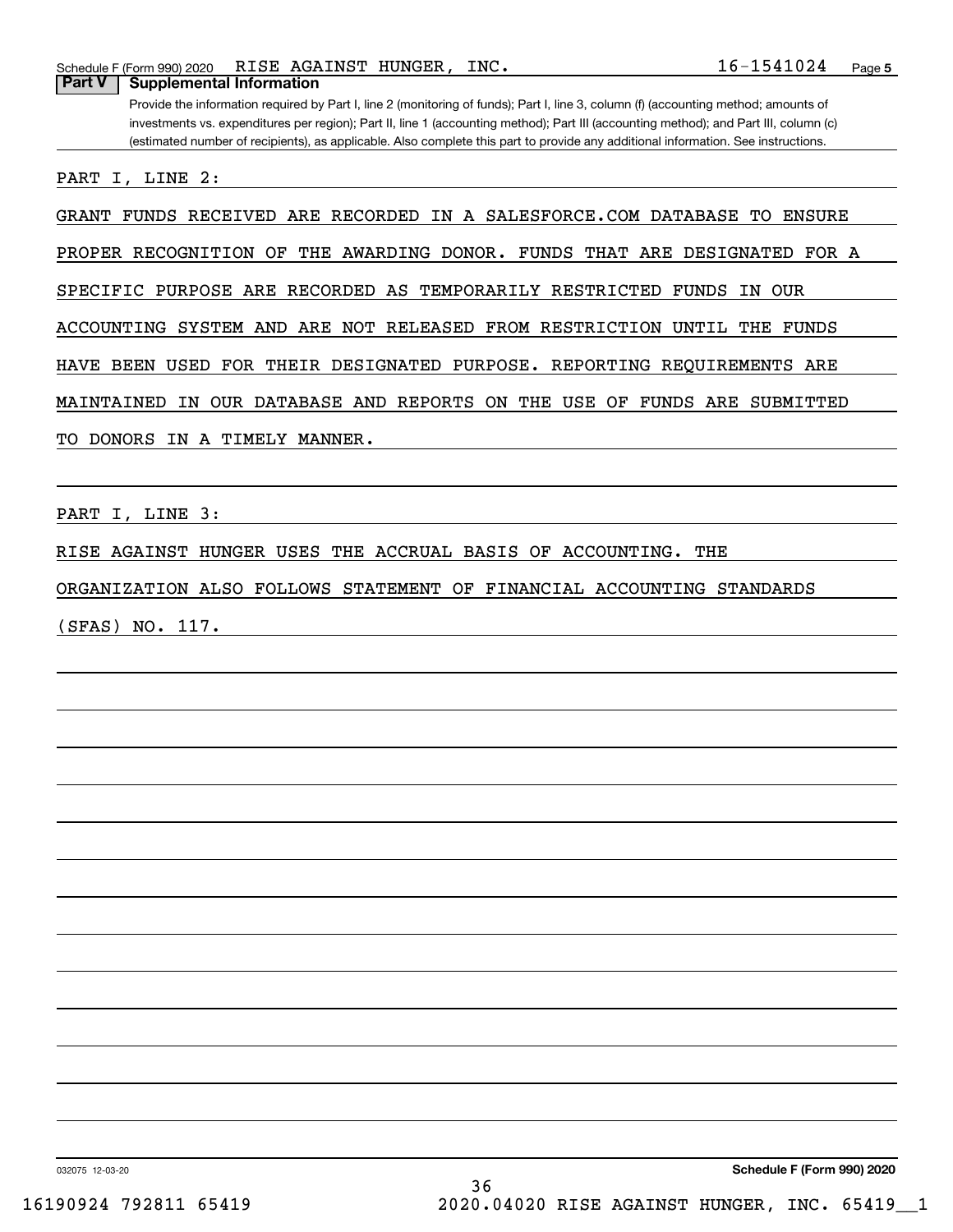| <b>SCHEDULE I</b><br>(Form 990)<br>Department of the Treasury<br>Internal Revenue Service                                                                                                                                                                                 | OMB No. 1545-0047<br><b>Open to Public</b><br>Inspection |                                    |                             |                                         |                                                                |                                          |                                       |  |
|---------------------------------------------------------------------------------------------------------------------------------------------------------------------------------------------------------------------------------------------------------------------------|----------------------------------------------------------|------------------------------------|-----------------------------|-----------------------------------------|----------------------------------------------------------------|------------------------------------------|---------------------------------------|--|
| Name of the organization                                                                                                                                                                                                                                                  | <b>Employer identification number</b><br>16-1541024      |                                    |                             |                                         |                                                                |                                          |                                       |  |
| RISE AGAINST HUNGER,<br>INC.                                                                                                                                                                                                                                              |                                                          |                                    |                             |                                         |                                                                |                                          |                                       |  |
| Part I<br><b>General Information on Grants and Assistance</b>                                                                                                                                                                                                             |                                                          |                                    |                             |                                         |                                                                |                                          |                                       |  |
| Does the organization maintain records to substantiate the amount of the grants or assistance, the grantees' eligibility for the grants or assistance, and the selection<br>$\mathbf{1}$                                                                                  |                                                          |                                    |                             |                                         |                                                                |                                          | $X$ No<br>Yes                         |  |
| Describe in Part IV the organization's procedures for monitoring the use of grant funds in the United States.<br>$\mathbf{2}$<br>Part II                                                                                                                                  |                                                          |                                    |                             |                                         |                                                                |                                          |                                       |  |
| Grants and Other Assistance to Domestic Organizations and Domestic Governments. Complete if the organization answered "Yes" on Form 990, Part IV, line 21, for any<br>recipient that received more than \$5,000. Part II can be duplicated if additional space is needed. |                                                          |                                    |                             |                                         |                                                                |                                          |                                       |  |
| 1 (a) Name and address of organization<br>or government                                                                                                                                                                                                                   | $(b)$ EIN                                                | (c) IRC section<br>(if applicable) | (d) Amount of<br>cash grant | (e) Amount of<br>non-cash<br>assistance | (f) Method of<br>valuation (book,<br>FMV, appraisal,<br>other) | (g) Description of<br>noncash assistance | (h) Purpose of grant<br>or assistance |  |
|                                                                                                                                                                                                                                                                           |                                                          |                                    |                             |                                         |                                                                |                                          |                                       |  |
| CONVOY OF HOPE<br>330 S. PATTERSON AVE                                                                                                                                                                                                                                    |                                                          |                                    |                             |                                         |                                                                | FOOD AND                                 |                                       |  |
| SPRINGFIELD, MO 65801                                                                                                                                                                                                                                                     | 68-0051386 $501(C)(3)$                                   |                                    | $\mathbf{0}$ .              | 224, 925. COST                          |                                                                | SUPPLIES                                 | FOOD AND SUPPLIES                     |  |
| MAP INTERNATIONAL<br>4700 GLYNCO PARKWAY<br>BRUNSWICK, GA 31525                                                                                                                                                                                                           | $36 - 2586390$ $501(C)(3)$                               |                                    | $\mathbf{0}$ .              | 637,800. COST                           |                                                                | FOOD                                     | FOOD                                  |  |
|                                                                                                                                                                                                                                                                           |                                                          |                                    |                             |                                         |                                                                |                                          |                                       |  |
|                                                                                                                                                                                                                                                                           |                                                          |                                    |                             |                                         |                                                                |                                          |                                       |  |
|                                                                                                                                                                                                                                                                           |                                                          |                                    |                             |                                         |                                                                |                                          |                                       |  |
|                                                                                                                                                                                                                                                                           |                                                          |                                    |                             |                                         |                                                                |                                          |                                       |  |
| Enter total number of section 501(c)(3) and government organizations listed in the line 1 table<br>$\mathbf{2}$                                                                                                                                                           |                                                          |                                    |                             |                                         |                                                                |                                          | 2.                                    |  |
| Enter total number of other organizations listed in the line 1 table<br>3                                                                                                                                                                                                 |                                                          |                                    |                             |                                         |                                                                |                                          | О.                                    |  |
| LHA For Paperwork Reduction Act Notice, see the Instructions for Form 990.                                                                                                                                                                                                |                                                          |                                    |                             |                                         |                                                                |                                          | Schedule I (Form 990) 2020            |  |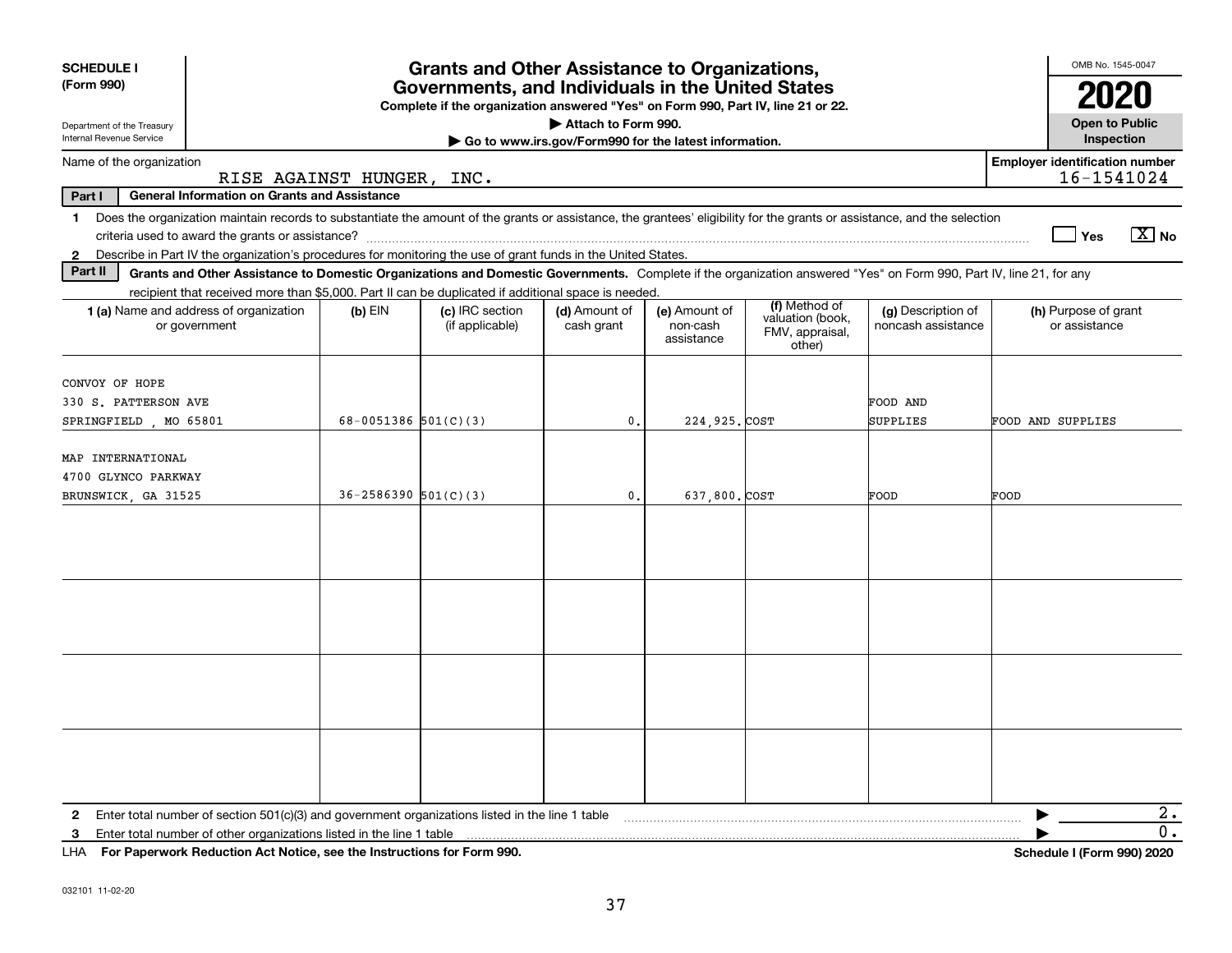# **Part III** | Grants and Other Assistance to Domestic Individuals. Complete if the organization answered "Yes" on Form 990, Part IV, line 22. (a) Type of grant or assistance **(b)** Number of **(c)** Amount of **(d)** Amount of non-**(e)** Method of valuation (f)<br>cash are continuous cash are cash assistance (book, FMV, appraisal, other) Part III can be duplicated if additional space is needed. (a) Type of grant or assistance  $\vert$  (b) Number of recipients(c) Amount of cash grant (d) Amount of noncash assistance (f) Description of noncash assistance

38

Part IV | Supplemental Information. Provide the information required in Part I, line 2; Part III, column (b); and any other additional information.

**2**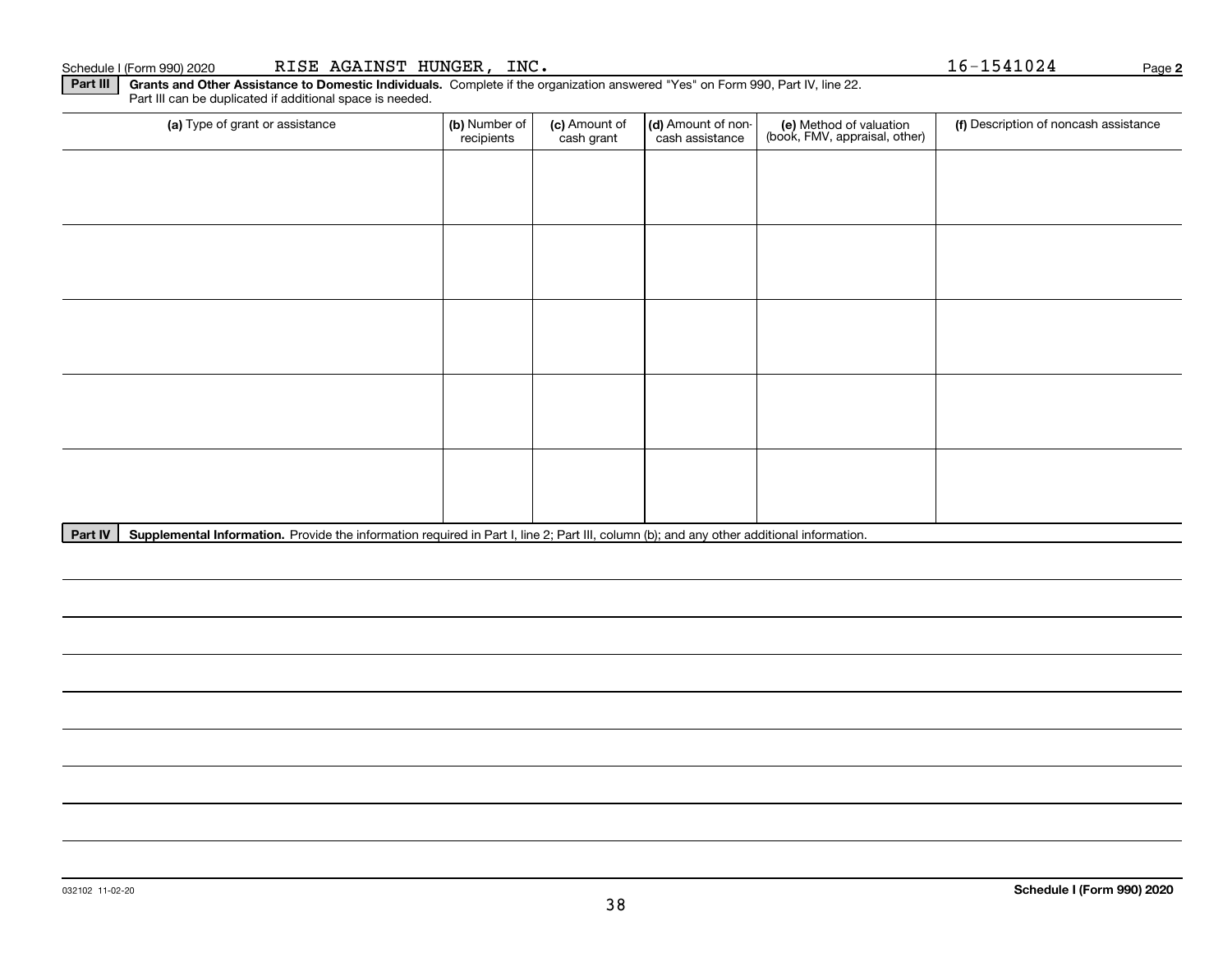|                                                                                                               | <b>SCHEDULE J</b>                                                                   | <b>Compensation Information</b>                                                                                                  |                                       | OMB No. 1545-0047         |            |                                     |
|---------------------------------------------------------------------------------------------------------------|-------------------------------------------------------------------------------------|----------------------------------------------------------------------------------------------------------------------------------|---------------------------------------|---------------------------|------------|-------------------------------------|
|                                                                                                               | (Form 990)<br>For certain Officers, Directors, Trustees, Key Employees, and Highest |                                                                                                                                  |                                       |                           |            |                                     |
|                                                                                                               | <b>Compensated Employees</b>                                                        |                                                                                                                                  |                                       |                           |            |                                     |
|                                                                                                               |                                                                                     | Complete if the organization answered "Yes" on Form 990, Part IV, line 23.<br>Attach to Form 990.                                |                                       | <b>Open to Public</b>     |            |                                     |
|                                                                                                               | Department of the Treasury<br>Internal Revenue Service                              | Go to www.irs.gov/Form990 for instructions and the latest information.                                                           |                                       | Inspection                |            |                                     |
|                                                                                                               | Name of the organization                                                            |                                                                                                                                  | <b>Employer identification number</b> |                           |            |                                     |
|                                                                                                               |                                                                                     | RISE AGAINST HUNGER, INC.                                                                                                        |                                       | 16-1541024                |            |                                     |
|                                                                                                               | Part I                                                                              | <b>Questions Regarding Compensation</b>                                                                                          |                                       |                           |            |                                     |
|                                                                                                               |                                                                                     |                                                                                                                                  |                                       |                           | <b>Yes</b> | No                                  |
|                                                                                                               |                                                                                     | <b>1a</b> Check the appropriate box(es) if the organization provided any of the following to or for a person listed on Form 990, |                                       |                           |            |                                     |
|                                                                                                               |                                                                                     | Part VII, Section A, line 1a. Complete Part III to provide any relevant information regarding these items.                       |                                       |                           |            |                                     |
|                                                                                                               | First-class or charter travel                                                       | Housing allowance or residence for personal use                                                                                  |                                       |                           |            |                                     |
|                                                                                                               | Travel for companions                                                               | Payments for business use of personal residence                                                                                  |                                       |                           |            |                                     |
|                                                                                                               |                                                                                     | Tax indemnification and gross-up payments<br>Health or social club dues or initiation fees                                       |                                       |                           |            |                                     |
|                                                                                                               |                                                                                     | Discretionary spending account<br>Personal services (such as maid, chauffeur, chef)                                              |                                       |                           |            |                                     |
|                                                                                                               |                                                                                     | <b>b</b> If any of the boxes on line 1a are checked, did the organization follow a written policy regarding payment or           |                                       |                           |            |                                     |
|                                                                                                               |                                                                                     | reimbursement or provision of all of the expenses described above? If "No," complete Part III to explain                         |                                       | 1b                        |            |                                     |
| 2                                                                                                             |                                                                                     | Did the organization require substantiation prior to reimbursing or allowing expenses incurred by all directors,                 |                                       |                           |            |                                     |
|                                                                                                               |                                                                                     |                                                                                                                                  |                                       | $\mathbf{2}$              |            |                                     |
|                                                                                                               |                                                                                     |                                                                                                                                  |                                       |                           |            |                                     |
| з                                                                                                             |                                                                                     | Indicate which, if any, of the following the organization used to establish the compensation of the organization's               |                                       |                           |            |                                     |
|                                                                                                               |                                                                                     | CEO/Executive Director. Check all that apply. Do not check any boxes for methods used by a related organization to               |                                       |                           |            |                                     |
|                                                                                                               |                                                                                     | establish compensation of the CEO/Executive Director, but explain in Part III.                                                   |                                       |                           |            |                                     |
|                                                                                                               | ΧI<br>Compensation committee                                                        | Written employment contract                                                                                                      |                                       |                           |            |                                     |
|                                                                                                               |                                                                                     | Compensation survey or study<br>Independent compensation consultant                                                              |                                       |                           |            |                                     |
|                                                                                                               |                                                                                     | Approval by the board or compensation committee<br>Form 990 of other organizations                                               |                                       |                           |            |                                     |
|                                                                                                               |                                                                                     | During the year, did any person listed on Form 990, Part VII, Section A, line 1a, with respect to the filing                     |                                       |                           |            |                                     |
|                                                                                                               | organization or a related organization:                                             |                                                                                                                                  |                                       |                           |            |                                     |
|                                                                                                               |                                                                                     | Receive a severance payment or change-of-control payment?                                                                        |                                       | 4a                        |            | x                                   |
|                                                                                                               |                                                                                     | Participate in or receive payment from a supplemental nonqualified retirement plan?                                              |                                       | 4b                        |            | $\overline{\mathbf{x}}$             |
| c                                                                                                             |                                                                                     | Participate in or receive payment from an equity-based compensation arrangement?                                                 |                                       | 4c                        |            | $\overline{\text{x}}$               |
| If "Yes" to any of lines 4a-c, list the persons and provide the applicable amounts for each item in Part III. |                                                                                     |                                                                                                                                  |                                       |                           |            |                                     |
|                                                                                                               |                                                                                     |                                                                                                                                  |                                       |                           |            |                                     |
|                                                                                                               |                                                                                     | Only section 501(c)(3), 501(c)(4), and 501(c)(29) organizations must complete lines 5-9.                                         |                                       |                           |            |                                     |
| 5.                                                                                                            |                                                                                     | For persons listed on Form 990, Part VII, Section A, line 1a, did the organization pay or accrue any compensation                |                                       |                           |            |                                     |
|                                                                                                               | contingent on the revenues of:                                                      |                                                                                                                                  |                                       |                           |            |                                     |
|                                                                                                               |                                                                                     | a The organization? <b>Manual Community Community</b> Community Community Community Community Community Community Community      |                                       | 5a                        |            | <u>x</u>                            |
|                                                                                                               |                                                                                     |                                                                                                                                  |                                       | 5b                        |            | $\overline{\mathbf{x}}$             |
|                                                                                                               |                                                                                     | If "Yes" on line 5a or 5b, describe in Part III.                                                                                 |                                       |                           |            |                                     |
| 6.                                                                                                            |                                                                                     | For persons listed on Form 990, Part VII, Section A, line 1a, did the organization pay or accrue any compensation                |                                       |                           |            |                                     |
|                                                                                                               | contingent on the net earnings of:                                                  |                                                                                                                                  |                                       |                           |            |                                     |
|                                                                                                               |                                                                                     |                                                                                                                                  |                                       | 6a                        |            | <u>x</u><br>$\overline{\mathbf{x}}$ |
|                                                                                                               |                                                                                     |                                                                                                                                  |                                       | 6b                        |            |                                     |
|                                                                                                               |                                                                                     | If "Yes" on line 6a or 6b, describe in Part III.                                                                                 |                                       |                           |            |                                     |
|                                                                                                               |                                                                                     | 7 For persons listed on Form 990, Part VII, Section A, line 1a, did the organization provide any nonfixed payments               |                                       |                           |            | х                                   |
|                                                                                                               |                                                                                     |                                                                                                                                  |                                       | 7                         |            |                                     |
| 8                                                                                                             |                                                                                     | Were any amounts reported on Form 990, Part VII, paid or accrued pursuant to a contract that was subject to the                  |                                       | 8                         |            | х                                   |
| 9                                                                                                             |                                                                                     | If "Yes" on line 8, did the organization also follow the rebuttable presumption procedure described in                           |                                       |                           |            |                                     |
|                                                                                                               |                                                                                     |                                                                                                                                  |                                       | 9                         |            |                                     |
|                                                                                                               |                                                                                     | erwork Reduction Act Notice, see the Instructions for Form 000                                                                   |                                       | Schodule 1/Earm 0001 2020 |            |                                     |

LHA For Paperwork Reduction Act Notice, see the Instructions for Form 990. Schedule J (Form 990) 2020

032111 12-07-20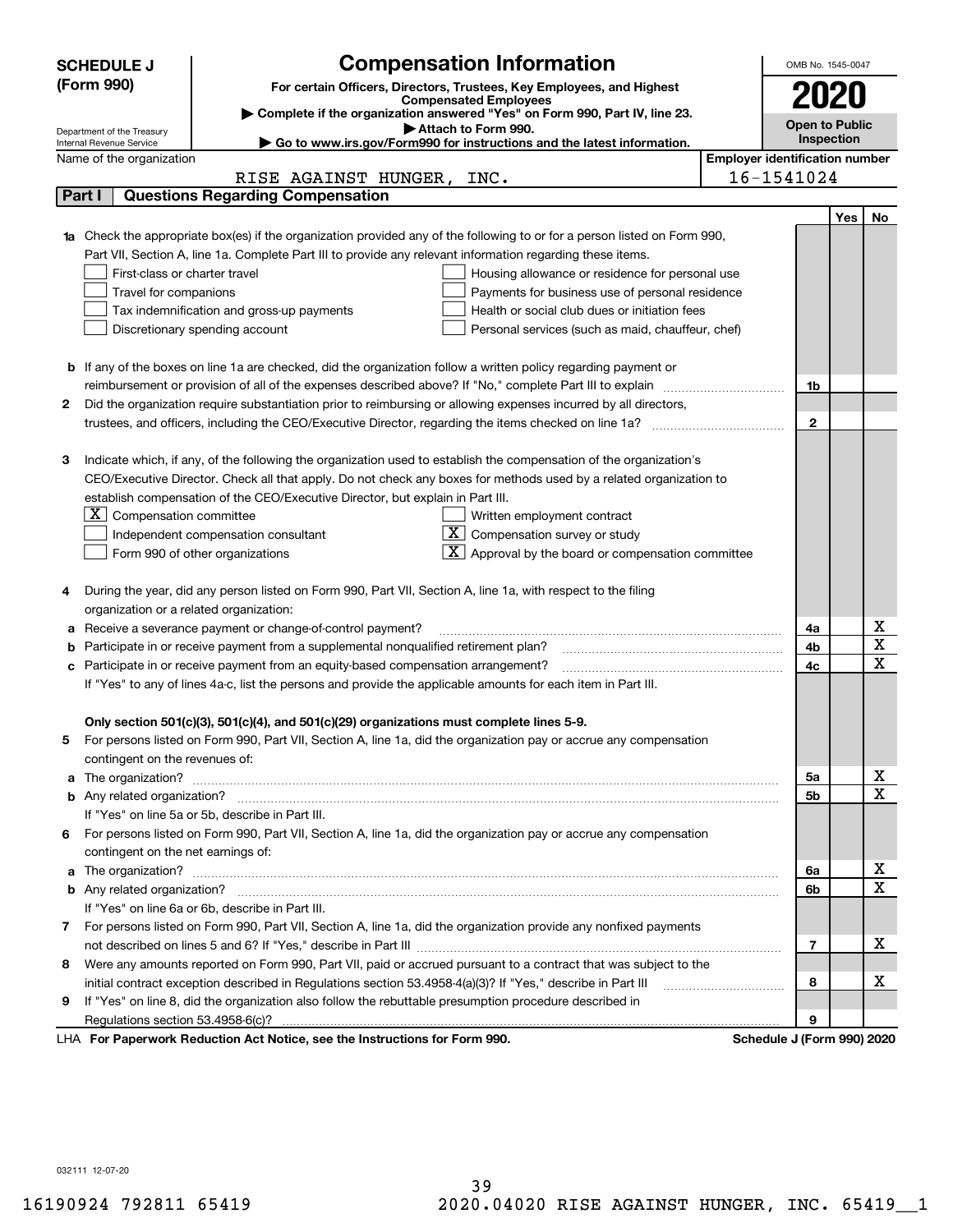#### 16-1541024

# **Part II Officers, Directors, Trustees, Key Employees, and Highest Compensated Employees.**  Schedule J (Form 990) 2020 Page Use duplicate copies if additional space is needed.

For each individual whose compensation must be reported on Schedule J, report compensation from the organization on row (i) and from related organizations, described in the instructions, on row (ii). Do not list any individuals that aren't listed on Form 990, Part VII.

**Note:**  The sum of columns (B)(i)-(iii) for each listed individual must equal the total amount of Form 990, Part VII, Section A, line 1a, applicable column (D) and (E) amounts for that individual.

| (A) Name and Title                   |      | (i) Base<br>compensation | (B) Breakdown of W-2 and/or 1099-MISC compensation<br>(ii) Bonus &<br>incentive<br>compensation | (iii) Other<br>reportable<br>compensation | (C) Retirement and<br>other deferred<br>compensation | (D) Nontaxable<br>benefits | (E) Total of columns<br>$(B)(i)-(D)$ | (F) Compensation<br>in column (B)<br>reported as deferred<br>on prior Form 990 |  |
|--------------------------------------|------|--------------------------|-------------------------------------------------------------------------------------------------|-------------------------------------------|------------------------------------------------------|----------------------------|--------------------------------------|--------------------------------------------------------------------------------|--|
|                                      |      |                          |                                                                                                 |                                           |                                                      |                            |                                      |                                                                                |  |
| <b>BARRY MATTSON</b><br>(1)          | (i)  | 182,691.                 | 0.                                                                                              | 0.                                        | 0.                                                   | 11,371.                    | 194,062.                             | 0.                                                                             |  |
| CHIEF EXECUTIVE OFFICER STARTING 3/1 | (ii) | 0.                       | 0.                                                                                              | 0.                                        | 0.                                                   | 0.                         | $\mathbf 0$ .                        | $\overline{0}$ .                                                               |  |
| STEPHEN DILLE<br>(2)                 | (i)  | 167,204.                 | 0.                                                                                              | 0.                                        | 0.                                                   | 12,515.                    | 179, 719.                            | 0.                                                                             |  |
| CHIEF FINANCIAL OFFICER              | (ii) | 0.                       | 0.                                                                                              | 0.                                        | 0.                                                   | 0.                         | $\mathbf 0$ .                        | $\overline{0}$ .                                                               |  |
| EDINER OGWANGI<br>(3)                | (i)  | 158,803.                 | 0.                                                                                              | 0.                                        | 0.                                                   | 7,485.                     | 166, 288.                            | $\overline{0}$ .                                                               |  |
| CHIEF IMPACT OFFICER                 | (ii) | 0.                       | 0.                                                                                              | 0.                                        | 0.                                                   | 0.                         | 0.                                   | $\overline{0}$ .                                                               |  |
|                                      | (i)  |                          |                                                                                                 |                                           |                                                      |                            |                                      |                                                                                |  |
|                                      | (ii) |                          |                                                                                                 |                                           |                                                      |                            |                                      |                                                                                |  |
|                                      | (i)  |                          |                                                                                                 |                                           |                                                      |                            |                                      |                                                                                |  |
|                                      | (ii) |                          |                                                                                                 |                                           |                                                      |                            |                                      |                                                                                |  |
|                                      | (i)  |                          |                                                                                                 |                                           |                                                      |                            |                                      |                                                                                |  |
|                                      | (ii) |                          |                                                                                                 |                                           |                                                      |                            |                                      |                                                                                |  |
|                                      | (i)  |                          |                                                                                                 |                                           |                                                      |                            |                                      |                                                                                |  |
|                                      | (ii) |                          |                                                                                                 |                                           |                                                      |                            |                                      |                                                                                |  |
|                                      | (i)  |                          |                                                                                                 |                                           |                                                      |                            |                                      |                                                                                |  |
|                                      | (ii) |                          |                                                                                                 |                                           |                                                      |                            |                                      |                                                                                |  |
|                                      | (i)  |                          |                                                                                                 |                                           |                                                      |                            |                                      |                                                                                |  |
|                                      | (ii) |                          |                                                                                                 |                                           |                                                      |                            |                                      |                                                                                |  |
|                                      | (i)  |                          |                                                                                                 |                                           |                                                      |                            |                                      |                                                                                |  |
|                                      | (ii) |                          |                                                                                                 |                                           |                                                      |                            |                                      |                                                                                |  |
|                                      | (i)  |                          |                                                                                                 |                                           |                                                      |                            |                                      |                                                                                |  |
|                                      | (ii) |                          |                                                                                                 |                                           |                                                      |                            |                                      |                                                                                |  |
|                                      | (i)  |                          |                                                                                                 |                                           |                                                      |                            |                                      |                                                                                |  |
|                                      | (ii) |                          |                                                                                                 |                                           |                                                      |                            |                                      |                                                                                |  |
|                                      | (i)  |                          |                                                                                                 |                                           |                                                      |                            |                                      |                                                                                |  |
|                                      | (ii) |                          |                                                                                                 |                                           |                                                      |                            |                                      |                                                                                |  |
|                                      | (i)  |                          |                                                                                                 |                                           |                                                      |                            |                                      |                                                                                |  |
|                                      | (ii) |                          |                                                                                                 |                                           |                                                      |                            |                                      |                                                                                |  |
|                                      | (i)  |                          |                                                                                                 |                                           |                                                      |                            |                                      |                                                                                |  |
|                                      | (ii) |                          |                                                                                                 |                                           |                                                      |                            |                                      |                                                                                |  |
|                                      | (i)  |                          |                                                                                                 |                                           |                                                      |                            |                                      |                                                                                |  |
|                                      | (ii) |                          |                                                                                                 |                                           |                                                      |                            |                                      |                                                                                |  |
|                                      |      |                          |                                                                                                 |                                           |                                                      |                            |                                      |                                                                                |  |

**Schedule J (Form 990) 2020**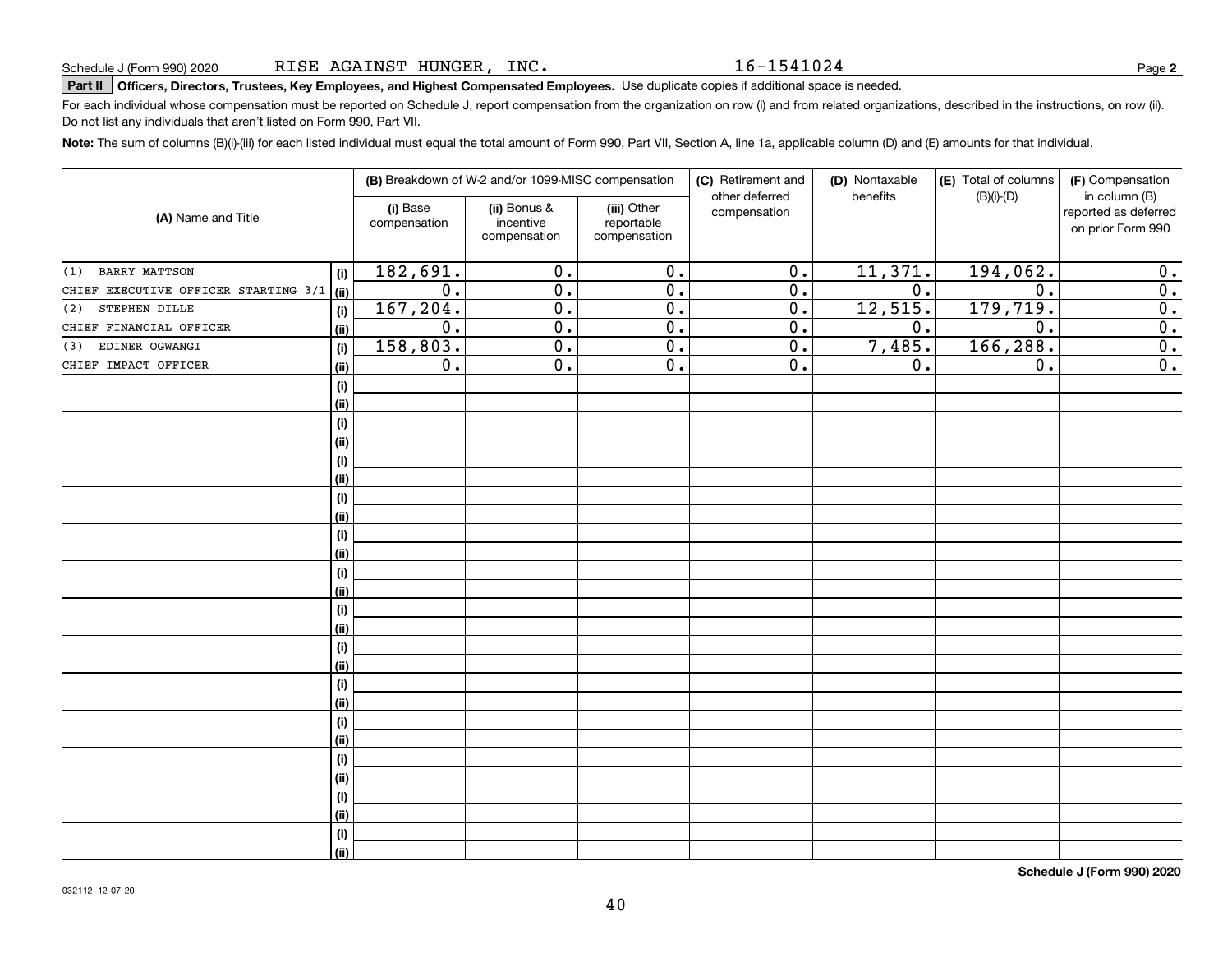## **Part III Supplemental Information**

Schedule J (Form 990) 2020 RISE AGAINST HUNGER, INC.<br>
Part III Supplemental Information<br>
Provide the information, explanation, or descriptions required for Part I, lines 1a, 1b, 3, 4a, 4b, 4c, 5a, 5b, 6a, 6b, 7, and 8, and

**Schedule J (Form 990) 2020**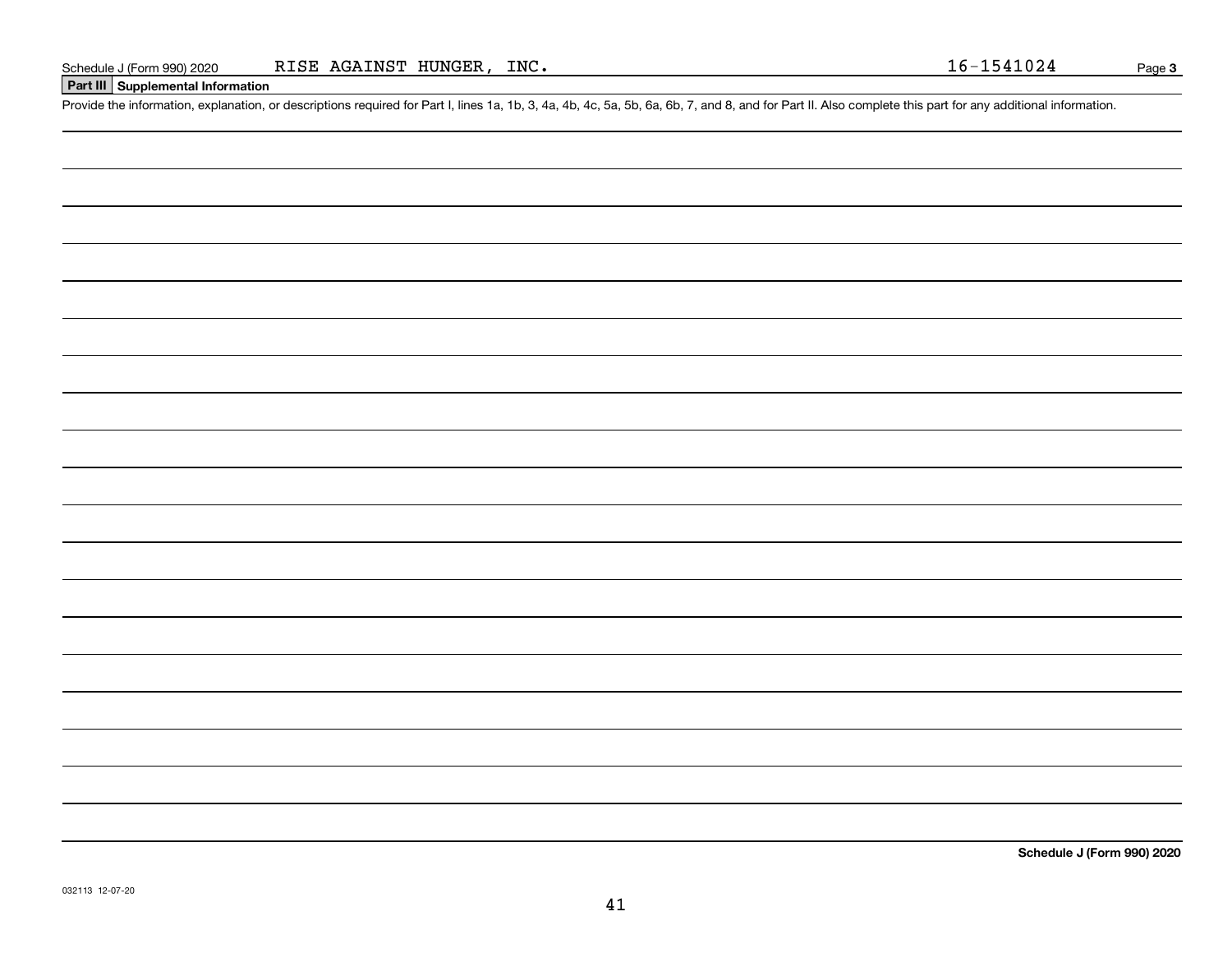#### **SCHEDULE M (Form 990)**

# **Noncash Contributions**

OMB No. 1545-0047

| Department of the Treasury      |
|---------------------------------|
| الممثريين والمستحددة الموسوفينا |

**Complete if the organizations answered "Yes" on Form 990, Part IV, lines 29 or 30. Attach to Form 990.**  $\triangleright$  Complete if the organizations answered "Yes" on Form 990, Part IV, lines 29 or 30.  $2020$  $\blacktriangleright$ 

**Open to Public Inspection**

| Internal Revenue Service |  |
|--------------------------|--|
| Name of the organization |  |

 **Go to www.irs.gov/Form990 for instructions and the latest information.** J

|        | Name of the organization                                                                                                       |                       |                  |                                                |                              | <b>Employer identification number</b> |          |    |
|--------|--------------------------------------------------------------------------------------------------------------------------------|-----------------------|------------------|------------------------------------------------|------------------------------|---------------------------------------|----------|----|
|        | RISE AGAINST HUNGER, INC.                                                                                                      |                       |                  |                                                |                              | 16-1541024                            |          |    |
| Part I | <b>Types of Property</b>                                                                                                       |                       |                  |                                                |                              |                                       |          |    |
|        |                                                                                                                                | (a)<br>Check if       | (b)<br>Number of | (c)<br>Noncash contribution                    |                              | (d)<br>Method of determining          |          |    |
|        |                                                                                                                                | applicable            | contributions or | amounts reported on                            | noncash contribution amounts |                                       |          |    |
|        |                                                                                                                                |                       |                  | items contributed Form 990, Part VIII, line 1g |                              |                                       |          |    |
| 1      |                                                                                                                                |                       |                  |                                                |                              |                                       |          |    |
| 2      |                                                                                                                                |                       |                  |                                                |                              |                                       |          |    |
| з      | Art - Fractional interests                                                                                                     |                       |                  |                                                |                              |                                       |          |    |
| 4      | Books and publications                                                                                                         |                       |                  |                                                |                              |                                       |          |    |
| 5      | Clothing and household goods                                                                                                   | $\mathbf X$           |                  |                                                | 18,250. WHOLESALE VALUE      |                                       |          |    |
| 6      |                                                                                                                                |                       |                  |                                                |                              |                                       |          |    |
| 7      |                                                                                                                                |                       |                  |                                                |                              |                                       |          |    |
| 8      | Intellectual property                                                                                                          |                       |                  |                                                |                              |                                       |          |    |
| 9      | Securities - Publicly traded                                                                                                   |                       |                  |                                                |                              |                                       |          |    |
| 10     | Securities - Closely held stock                                                                                                |                       |                  |                                                |                              |                                       |          |    |
| 11     | Securities - Partnership, LLC, or                                                                                              |                       |                  |                                                |                              |                                       |          |    |
|        | trust interests                                                                                                                |                       |                  |                                                |                              |                                       |          |    |
| 12     |                                                                                                                                |                       |                  |                                                |                              |                                       |          |    |
| 13     | Qualified conservation contribution -                                                                                          |                       |                  |                                                |                              |                                       |          |    |
|        | Historic structures                                                                                                            |                       |                  |                                                |                              |                                       |          |    |
| 14     | Qualified conservation contribution - Other                                                                                    |                       |                  |                                                |                              |                                       |          |    |
| 15     | Real estate - Residential                                                                                                      |                       |                  |                                                |                              |                                       |          |    |
| 16     |                                                                                                                                |                       |                  |                                                |                              |                                       |          |    |
| 17     |                                                                                                                                |                       |                  |                                                |                              |                                       |          |    |
| 18     |                                                                                                                                |                       |                  |                                                |                              |                                       |          |    |
| 19     |                                                                                                                                | $\mathbf X$           | 11               | 3,195,525. WHOLESALE VALUE                     |                              |                                       |          |    |
| 20     | Drugs and medical supplies                                                                                                     | $\overline{\text{x}}$ | $\overline{22}$  | 29,994,815. WHOLESALE VALUE                    |                              |                                       |          |    |
| 21     |                                                                                                                                |                       |                  |                                                |                              |                                       |          |    |
| 22     | Historical artifacts                                                                                                           |                       |                  |                                                |                              |                                       |          |    |
| 23     |                                                                                                                                |                       |                  |                                                |                              |                                       |          |    |
| 24     | Archeological artifacts                                                                                                        |                       |                  |                                                |                              |                                       |          |    |
| 25     | (SUPPLIES<br>Other $\blacktriangleright$                                                                                       | x                     | $\overline{a}$   |                                                | 32,417. WHOLESALE VALUE      |                                       |          |    |
| 26     | $($ $)$<br>Other<br>▸                                                                                                          |                       |                  |                                                |                              |                                       |          |    |
| 27     | Other<br>▶                                                                                                                     |                       |                  |                                                |                              |                                       |          |    |
| 28     | Other                                                                                                                          |                       |                  |                                                |                              |                                       |          |    |
| 29     | Number of Forms 8283 received by the organization during the tax year for contributions                                        |                       |                  |                                                |                              |                                       |          |    |
|        | for which the organization completed Form 8283, Part V, Donee Acknowledgement                                                  |                       |                  | 29                                             |                              |                                       | $\Omega$ |    |
|        |                                                                                                                                |                       |                  |                                                |                              |                                       | Yes      | No |
|        | 30a During the year, did the organization receive by contribution any property reported in Part I, lines 1 through 28, that it |                       |                  |                                                |                              |                                       |          |    |
|        | must hold for at least three years from the date of the initial contribution, and which isn't required to be used for          |                       |                  |                                                |                              |                                       |          |    |
|        | exempt purposes for the entire holding period?                                                                                 |                       |                  |                                                |                              | 30a                                   |          | х  |
|        | <b>b</b> If "Yes," describe the arrangement in Part II.                                                                        |                       |                  |                                                |                              |                                       |          |    |
| 31     | Does the organization have a gift acceptance policy that requires the review of any nonstandard contributions?                 |                       |                  |                                                |                              | 31                                    |          | x  |
|        | 32a Does the organization hire or use third parties or related organizations to solicit, process, or sell noncash              |                       |                  |                                                |                              |                                       |          |    |
|        | contributions?                                                                                                                 |                       |                  |                                                |                              | 32a                                   | х        |    |
|        | <b>b</b> If "Yes," describe in Part II.                                                                                        |                       |                  |                                                |                              |                                       |          |    |
| 33     | If the organization didn't report an amount in column (c) for a type of property for which column (a) is checked,              |                       |                  |                                                |                              |                                       |          |    |
|        | describe in Part II.                                                                                                           |                       |                  |                                                |                              |                                       |          |    |

**For Paperwork Reduction Act Notice, see the Instructions for Form 990. Schedule M (Form 990) 2020** LHA

032141 11-23-20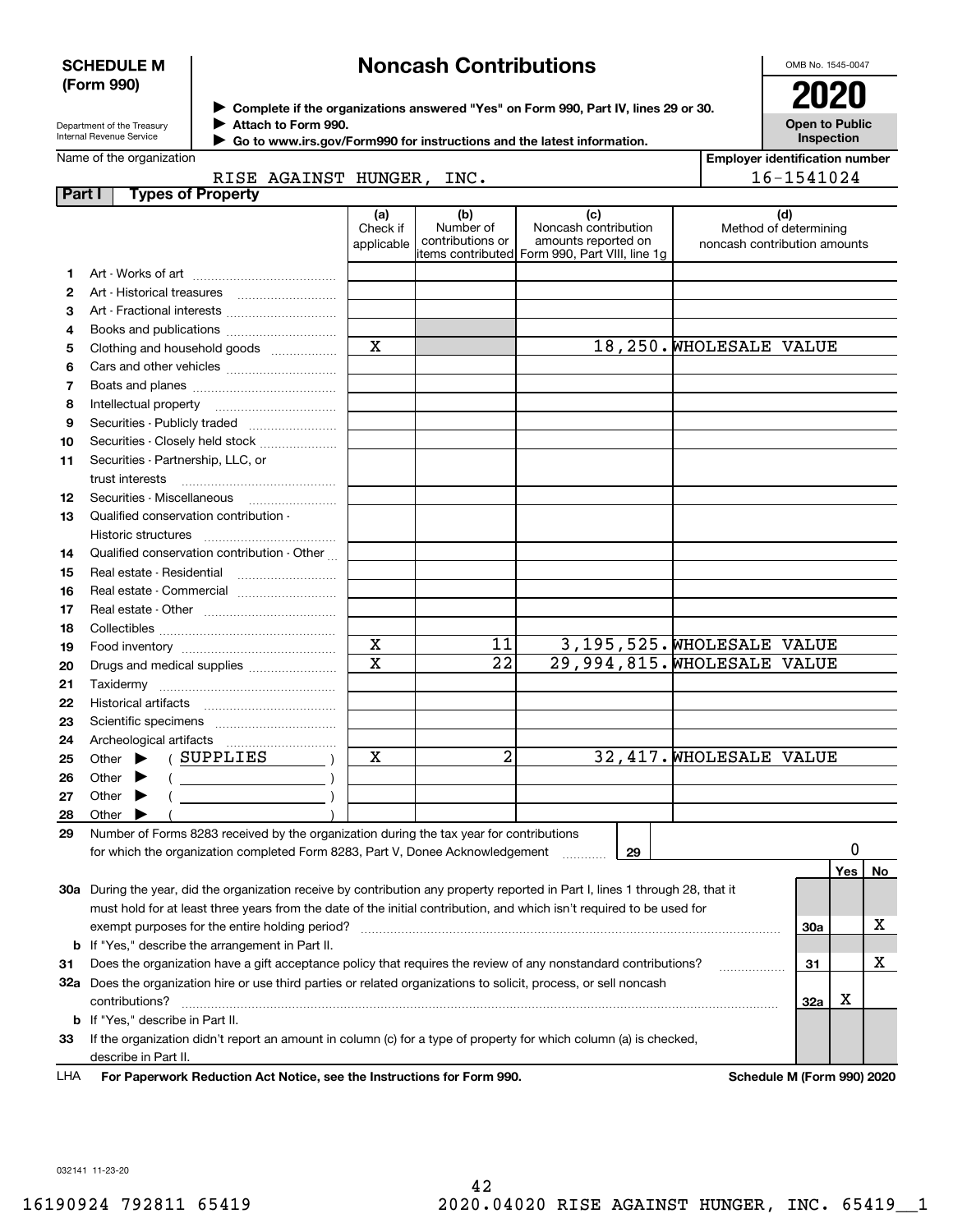Schedule M (Form 990) 2020 Page RISE AGAINST HUNGER, INC. 16-1541024

Part II | Supplemental Information. Provide the information required by Part I, lines 30b, 32b, and 33, and whether the organization is reporting in Part I, column (b), the number of contributions, the number of items received, or a combination of both. Also complete this part for any additional information.

SCHEDULE M, LINE 32B:

RISE AGAINST HUNGER DOES HAVE A VEHICLE DONATION PROGRAM WHICH IS

HANDLED BY A NON-PROFIT OUTSIDE COMPANY CALLED CHARITABLE AUTO

RESOURCES, INC. (CARS, INC.). THEIR ADDRESS IS 4669 MURPHY CANYON ROAD

#100, SAN DIEGO, CA 92123. THE PHONE NUMBER IS (877) 537-5277. NO

VEHICLE DONATIONS WERE RECEIVED IN 2020.

**Schedule M (Form 990) 2020**

032142 11-23-20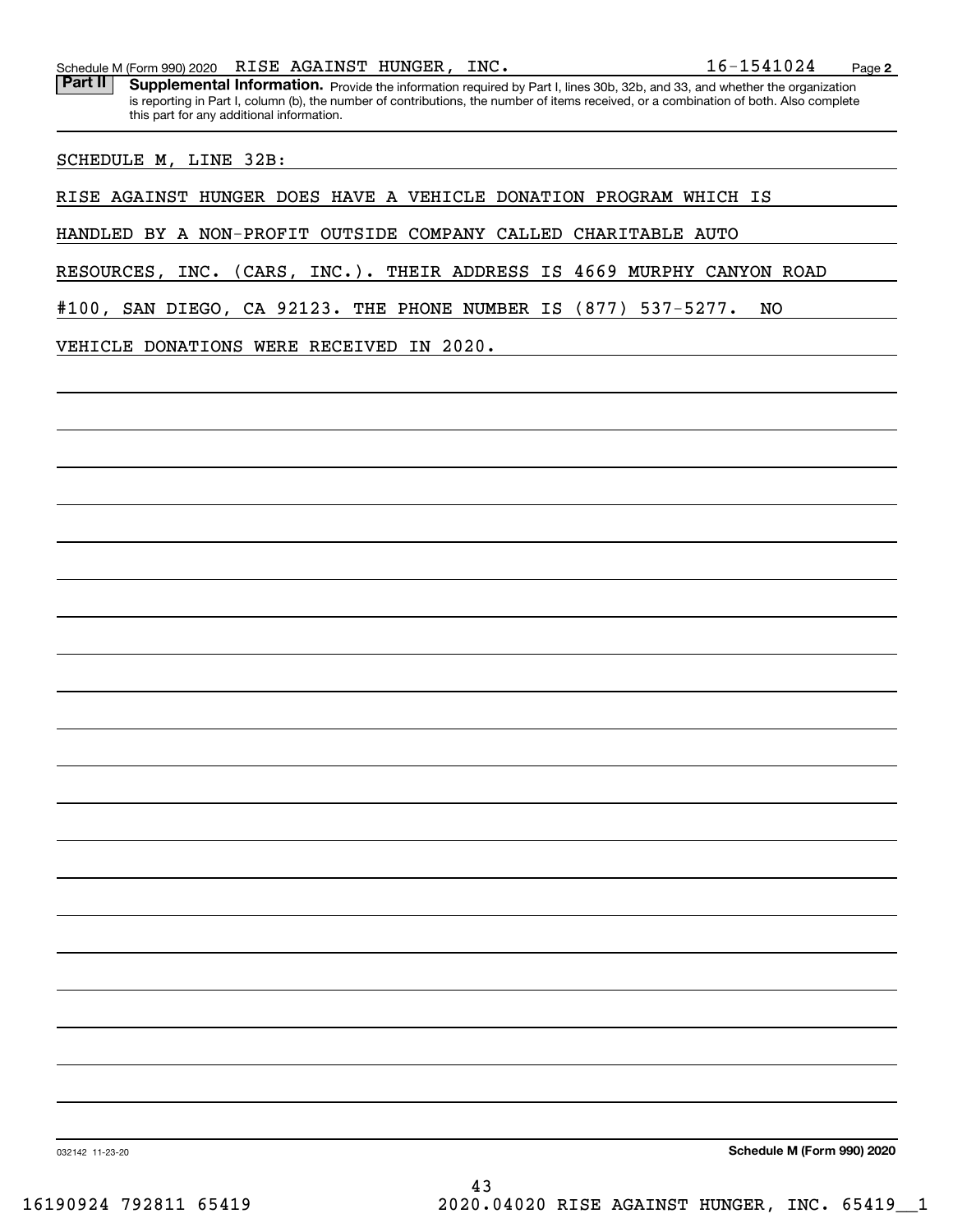**(Form 990 or 990-EZ)**

Department of the Treasury Internal Revenue Service Name of the organization

**SCHEDULE O Supplemental Information to Form 990 or 990-EZ**

**Complete to provide information for responses to specific questions on Form 990 or 990-EZ or to provide any additional information. | Attach to Form 990 or 990-EZ. | Go to www.irs.gov/Form990 for the latest information.**



RISE AGAINST HUNGER, INC. | 16-1541024

FORM 990, PART I, LINE 1, DESCRIPTION OF ORGANIZATION MISSION:

LIVES AND RESPONDING TO EMERGENCIES.

FORM 990, PART III, LINE 1, DESCRIPTION OF ORGANIZATION MISSION: VULNERABLE, AND WORKS TO CREATE A GLOBAL COMMITMENT TO MOBILIZE THE NECESSARY RESOURCES. RISE AGAINST HUNGER UTILIZES MULTIPLE PLATFORMS FOR ENGAGING KEY STAKEHOLDERS TO ACHIEVE ITS MISSION AND VISION FOR A WORLD WITHOUT HUNGER. THE ORGANIZATION'S POPULAR COMMUNITY-SUPPORTED MEAL PACKAGING EVENTS ARE IDEAL FOR CORPORATE SOCIAL RESPONSIBILITY OR VOLUNTEER SERVICE PROJECTS FOR COMMUNITY LEADERS AND VOLUNTEERS FROM LOCAL CORPORATIONS, FAITH CONGREGATIONS, SCHOOLS, COLLEGES AND UNIVERSITIES AND CIVIC ORGANIZATIONS WHO PACKAGE HIGH-PROTEIN, HIGHLY NUTRITIOUS MEALS.

032211 11-20-20 LHA For Paperwork Reduction Act Notice, see the Instructions for Form 990 or 990-EZ. Schedule O (Form 990 or 990-EZ) 2020 FORM 990, PART III, LINE 4A, PROGRAM SERVICE ACCOMPLISHMENTS: ARE PROVIDED IN SCHOOLS BOLSTERING ENROLLMENT AND ATTENDANCE OF STUDENTS AND IN COMMUNITY EMPOWERMENT PROGRAMS TO OFFSET PRODUCTIVE TIME LOST WHILE ATTENDING TRAINING SESSIONS. MEALS DISTRIBUTED IN HOSPITALS AND CLINICS MAY SUPPORT PATIENTS' NUTRITIONAL NEEDS AND COMPLEMENT THEIR TREATMENT. IN 2020, THE NOURISHING LIVES PORTFOLIO MANAGED PROJECTS AND PARTNERSHIPS TO BUILD MORE EFFICIENT AND SUSTAINABLE IMPACT. WORLDWIDE, 701,815 PEOPLE WERE SERVED THROUGH ACTIVITIES OF THIS PORTFOLIO, WITH THE ORGANIZATION FOOD ASSISTANCE DISTRIBUTED IN 29 COUNTRIES. OVERALL, IN SUPPORTING TRANSFORMATIONAL DEVELOPMENT, 69% OF PARTICIPANTS RECEIVED THE ORGANIZATION FOOD ASSISTANCE IN K- HIGH SCHOOL SETTINGS, FOLLOWED BY 10.8% IN EARLY

44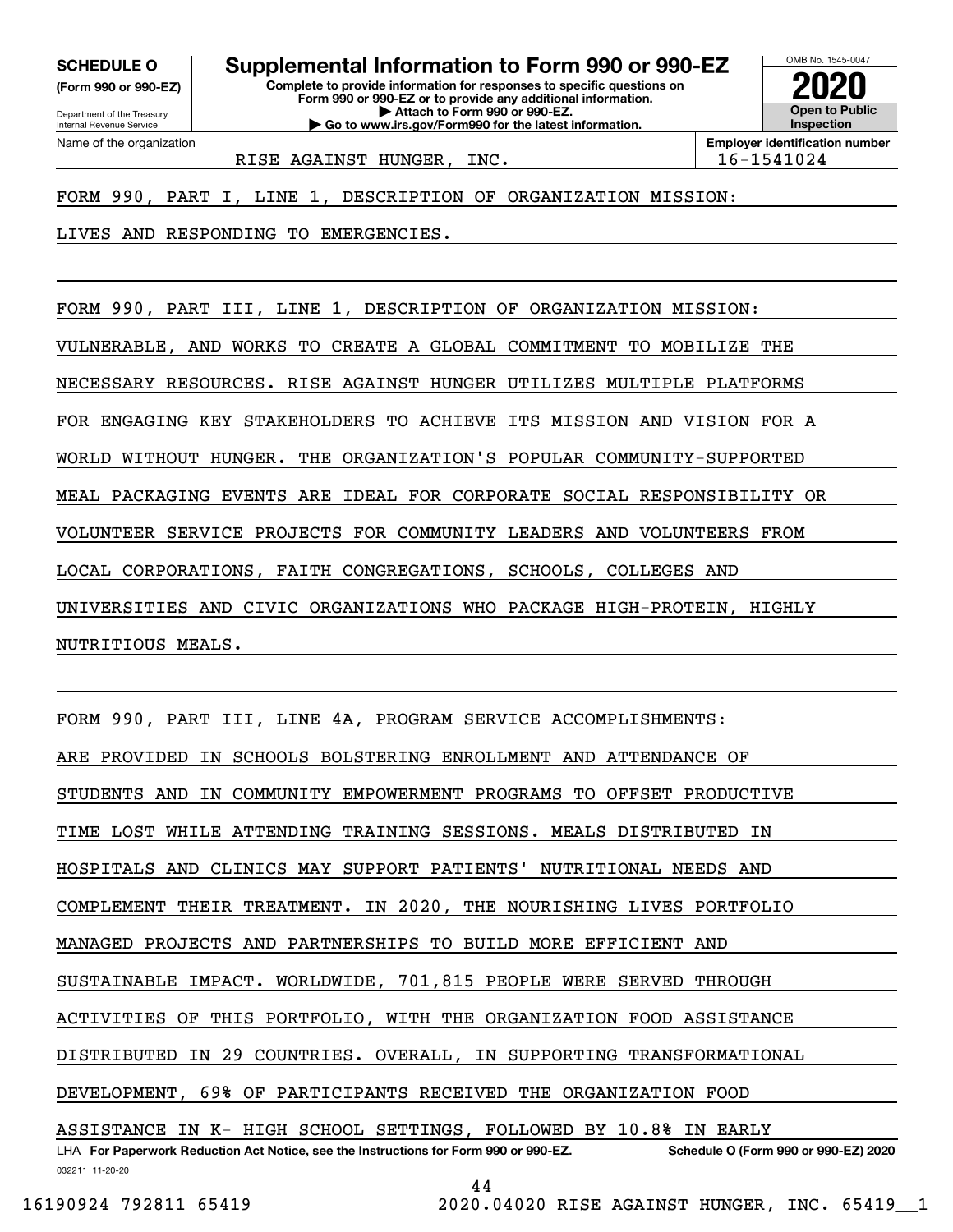| Schedule O (Form 990 or 990-EZ) 2020                                                 | Page 2                                                               |  |  |  |  |
|--------------------------------------------------------------------------------------|----------------------------------------------------------------------|--|--|--|--|
| Name of the organization<br>RISE AGAINST HUNGER,<br>INC.                             | <b>Employer identification number</b><br>16-1541024                  |  |  |  |  |
| CHILDHOOD DEVELOPMENT; 7.03% PARTICIPANTS IN MEDICAL AND MATERNAL CHILD              |                                                                      |  |  |  |  |
| HEALTH PROGRAMS. WHILE 6.59% OF PARTICIPANTS RECEIVED VOCATIONAL SKILLS              |                                                                      |  |  |  |  |
| TRAINING PROGRAMS. THE REMAINING 6.91% WERE PRIMARILY REACHED THROUGH                |                                                                      |  |  |  |  |
| OTHER GENERAL FEEDING PROGRAMS.<br>IN THE NOURISHING LIVES PORTFOLIO, THE            |                                                                      |  |  |  |  |
| ORGANIZATION MEALS ARE DISTRIBUTED TO 44.89 % MALES AND 55.11% FEMALES,              |                                                                      |  |  |  |  |
| WITH 73.3% OF THE FOOD ASSISTANCE USED BY YOUTH AND YOUNG ADULTS.                    | IT'S                                                                 |  |  |  |  |
| HIGHLIGHT THAT 18.1% OF PARTICIPANTS CONSUMING THE<br>ALSO<br><b>IMPORTANT</b><br>TO |                                                                      |  |  |  |  |
| ORGANIZATION FOOD ASSISTANCE ARE CHILDREN UNDER THE AGE OF 5, WITH THIS              |                                                                      |  |  |  |  |
| LIFE STAGE BEING EXTREMELY CRITICAL FOR HOLISTIC DEVELOPMENT AND                     |                                                                      |  |  |  |  |
| GROWTH. AS THE ORGANIZATION ALIGNS WITH U.N. SUSTAINABLE DEVELOPMENT                 |                                                                      |  |  |  |  |
| GOAL #2 TARGETS AND<br>INDICATORS, WHICH SPECIFICALLY ADDRESSES ENDING               |                                                                      |  |  |  |  |
| IN CHILDREN UNDER 5 YEARS OF AGE, IT IS IMPERATIVE THAT<br>MALNOURISHMENT            |                                                                      |  |  |  |  |
| CONTINUE TO FOCUS ON REACHING THIS CRUCIAL AGE GROUP.<br>WE.                         |                                                                      |  |  |  |  |
|                                                                                      |                                                                      |  |  |  |  |
| FORM 990, PART III, LINE 4B, PROGRAM SERVICE ACCOMPLISHMENTS:                        |                                                                      |  |  |  |  |
| GROW THEIR OWN FOOD, INCOME IS A KEY DETERMINANT IN ACQUIRING<br>NOT                 |                                                                      |  |  |  |  |
| ADEQUATE NUTRITION. THROUGH BUSINESS TRAINING, WE HELP INDIVIDUALS                   |                                                                      |  |  |  |  |
| INCREASE THEIR EARNING POTENTIAL AND THUS THEIR CONSISTENT ACCESS TO                 |                                                                      |  |  |  |  |
|                                                                                      | FOOD. IN 2020, OUR OBJECTIVES WERE TO BOLSTER LONG-TERM SELF-RELIANT |  |  |  |  |
| PROJECTS THROUGH EFFICIENT USE OF RESOURCES, STRATEGICALLY STEWARDING                |                                                                      |  |  |  |  |
| PARTNERSHIPS AND FUNDS TO STRENGTHEN STRATEGY FORMULATION AND                        |                                                                      |  |  |  |  |
| DECISION-MAKING. THE ORGANIZATION'S COMMITMENT TO TACKLE COMPLEX,                    |                                                                      |  |  |  |  |
| UNDERLYING ISSUES THAT GIVE RISE TO HUNGER AND FOOD INSECURITY WAS                   |                                                                      |  |  |  |  |

ATTESTED THROUGH FIVE ON-THE-GROUND PROJECTS IN MALAWI, MALI, SENEGAL,

SOUTH SUDAN AND ZIMBABWE. THROUGH THESE INITIATIVES, 6,195 HOUSEHOLDS

RECEIVED DIRECT SUPPORT, WHICH CASCADED TO 29,865 INDIRECT

PARTICIPANTS, SUCH AS FAMILY MEMBERS WHO BENEFITED FROM THE INCREASED

032212 11-20-20 **Schedule O (Form 990 or 990-EZ) 2020** FOOD PRODUCTION AND INCOME GENERATED. THE EMPOWERING COMMUNITIES 45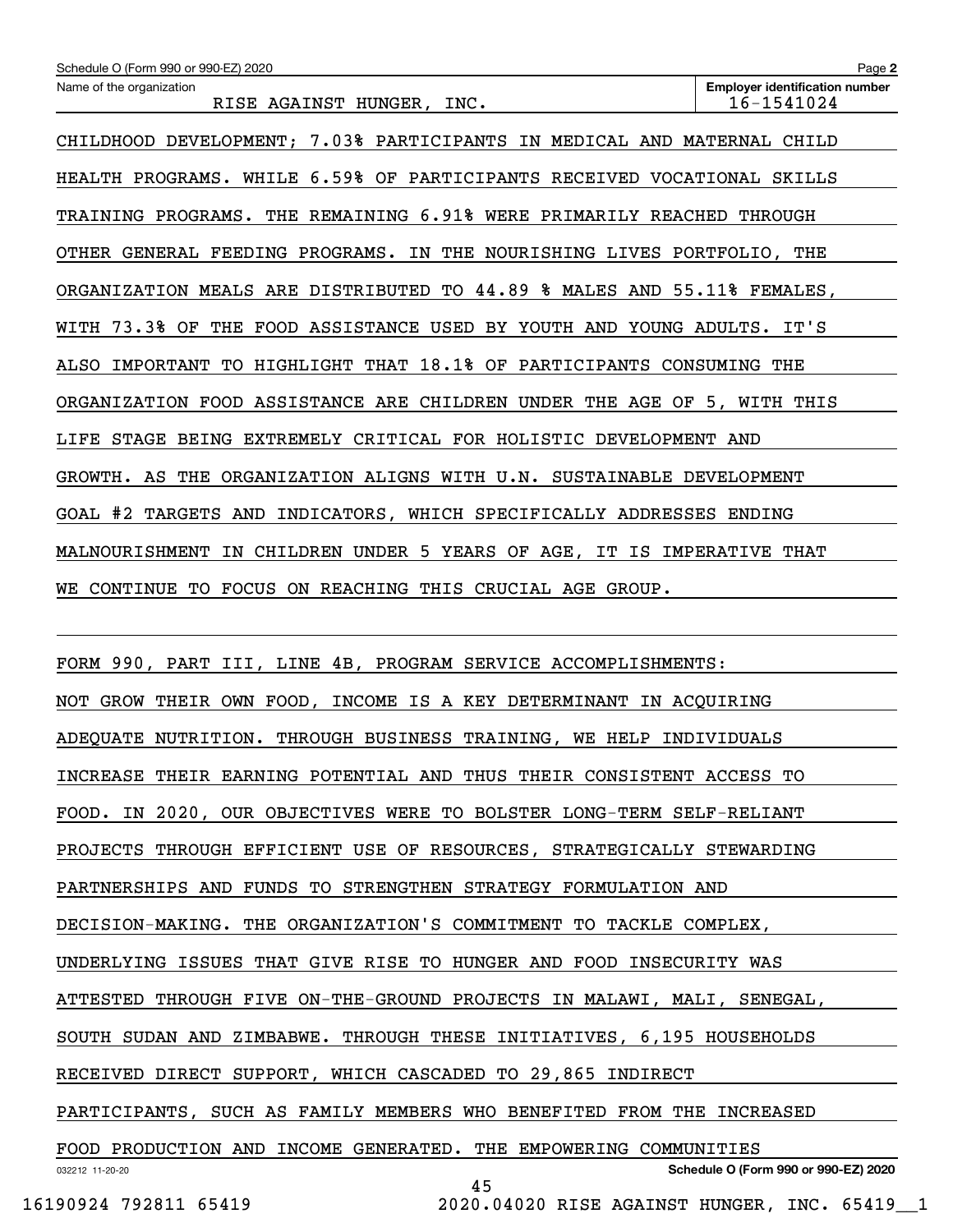| Schedule O (Form 990 or 990-EZ) 2020                                     | Page 2                                              |  |  |  |
|--------------------------------------------------------------------------|-----------------------------------------------------|--|--|--|
| Name of the organization<br>RISE AGAINST HUNGER, INC.                    | <b>Employer identification number</b><br>16-1541024 |  |  |  |
| PROJECTS FOCUS ON SEVERAL OVERARCHING THEMES AIMED FOR GREATER           |                                                     |  |  |  |
| EFFICIENCY AND IMPACT: INCREASED FOOD PRODUCTION, SKILLS TRAINING, AND   |                                                     |  |  |  |
| ACCESS TO WATER, BUSINESS FINANCING, NUTRITION TRAINING, CLIMATE CHANGE  |                                                     |  |  |  |
| ADAPTATION AND INCREASED INCOMES. OVERALL, THE SUPPORT FROM THE          |                                                     |  |  |  |
| ORGANIZATION FOR PROJECTS WITH WORK TOWARDS ADDRESSING THESE COMPLEX     |                                                     |  |  |  |
| ISSUES DIRECTLY AFFECTING FOOD INSECURITY AND HUNGER HAS HAD AN          |                                                     |  |  |  |
| EXPONENTIAL GROWTH SINCE INCEPTION OF OUR PATHWAYS TO END HUNGER IN      |                                                     |  |  |  |
| 2016 REFLECTING THE CHANGING NATURE AND UNDERSTANDING OF FOOD SECURITY.  |                                                     |  |  |  |
|                                                                          |                                                     |  |  |  |
| FORM 990, PART III, LINE 4C, PROGRAM SERVICE ACCOMPLISHMENTS:            |                                                     |  |  |  |
| ORGANIZATION HAVE BEEN CONCENTRATED IN RESPONDING TO SUDDEN ONSET        |                                                     |  |  |  |
| DISASTERS SUCH AS FLASH FLOODS, HURRICANES AND EARTHQUAKES, AND          |                                                     |  |  |  |
| RESPONDING TO SLOW-ONSET DISASTERS OR EMERGENCIES DEFINED BY THEIR       |                                                     |  |  |  |
| GRADUAL TRAJECTORY, OFTEN BASED ON A CONFLUENCE OF DIFFERENT EVENTS, BY  |                                                     |  |  |  |
| RESPONDING TO PROTRACTED CRISIS OR COMPLEX EMERGENCIES DEFINED BY A      |                                                     |  |  |  |
| SIGNIFICANT PROPORTION OF THE POPULATION BEING ACUTELY VULNERABLE TO     |                                                     |  |  |  |
| DEATH, DISEASE AND DISRUPTION OF LIVELIHOODS OVER A PROLONGED PERIOD OF  |                                                     |  |  |  |
| TIME. TO BETTER PREPARE TO EFFECTIVELY RESPOND TO MOMENTS OF CRISIS,     |                                                     |  |  |  |
| THE ORGANIZATION INITIATED PROJECTS TO PREPARE ITSELF FOR AND REDUCE     |                                                     |  |  |  |
| THE LENGTH OF TIME IN RESPONDING TO EMERGENCIES BY PREPOSITIONING        |                                                     |  |  |  |
| SUPPLIES AND INITIATING STRATEGIC PARTNERSHIPS WITH LIKE-MINDED          |                                                     |  |  |  |
| ORGANIZATIONS. IN 2020, THE ORGANIZATION REACHED 1,010,864 PEOPLE        |                                                     |  |  |  |
| EXPERIENCING HUMANITARIAN CRISES IN 10 COUNTRIES. THE ORGANIZATION       |                                                     |  |  |  |
| PROVIDED \$2.2 MILLION IN CRISIS RELIEF ASSISTANCE IN THE FORM OF MEALS, |                                                     |  |  |  |
| CASH GRANTS, GIFTS IN KIND AND SUPPORT FOR TRANSPORT, SHIPPING AND       |                                                     |  |  |  |
| HANDLING, PROVIDING LIFE-SAVING ASSISTANCE IN COLLABORATION WITH 7       |                                                     |  |  |  |
| PARTNERS AND THE ORGANIZATION CONFEDERATION MEMBER LOCATIONS.            |                                                     |  |  |  |

46

032212 11-20-20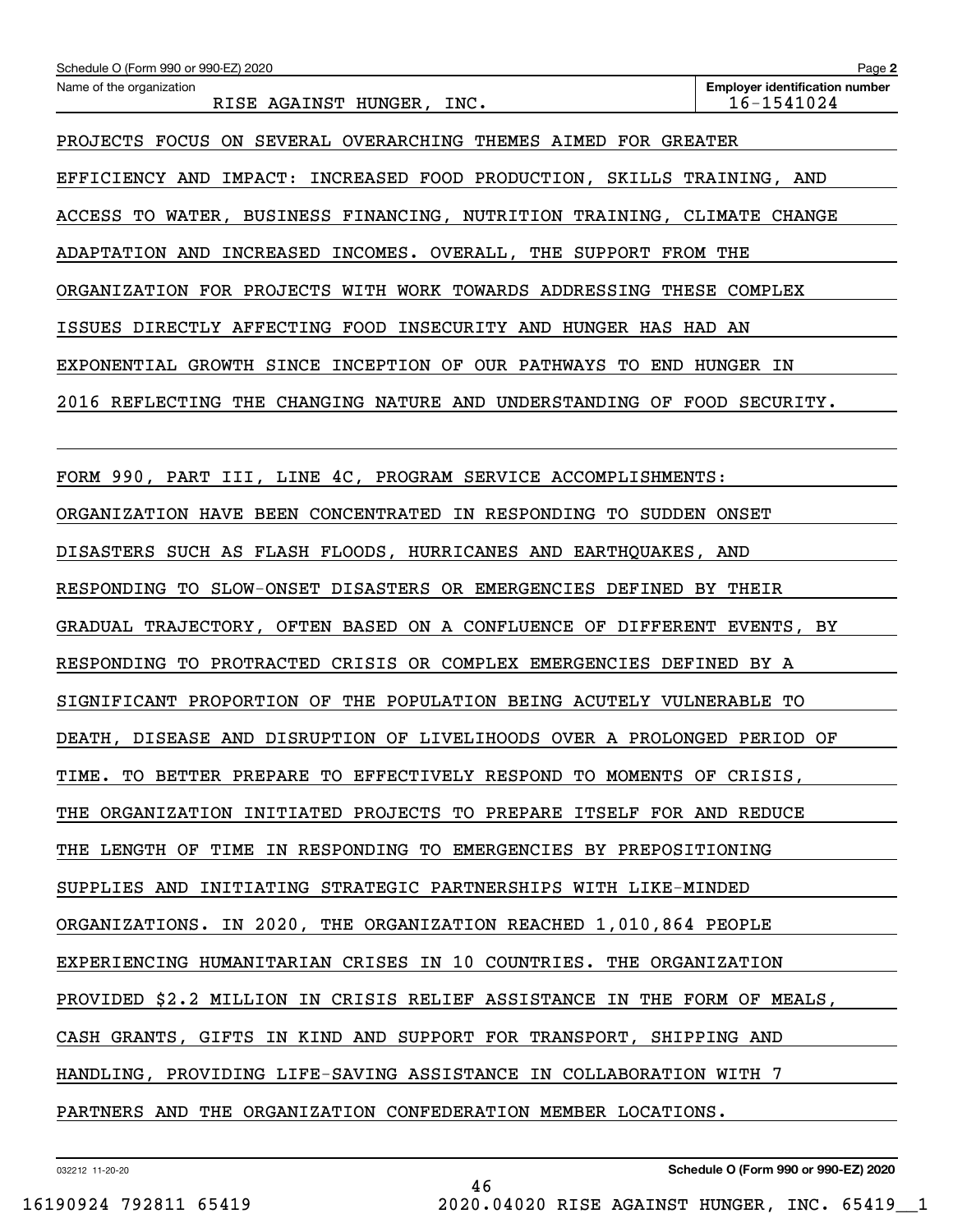| Schedule O (Form 990 or 990-EZ) 2020                                     | Page 2                                              |  |  |  |
|--------------------------------------------------------------------------|-----------------------------------------------------|--|--|--|
| Name of the organization<br>RISE AGAINST HUNGER, INC.                    | <b>Employer identification number</b><br>16-1541024 |  |  |  |
| FORM 990, PART III, LINE 4D, OTHER PROGRAM SERVICES:                     |                                                     |  |  |  |
| THE ORGANIZATION ENGAGED 90,000 PEOPLE AROUND THE WORLD TO END HUNGER    |                                                     |  |  |  |
| THROUGH ITS EXPANDING MEAL-PACKAGING PROGRAM, ENABLING PEOPLE WHO WANT   |                                                     |  |  |  |
| TO MAKE A DIFFERENCE TO ENGAGE IN HANDS-ON SERVICE, AS WELL AS TO USE    |                                                     |  |  |  |
| THEIR VOICES TO SUPPORT OUR ADVOCACY ACTIVITIES. THE ORGANIZATION HAS    |                                                     |  |  |  |
| ENGAGED PEOPLE AROUND THE WORLD TO END HUNGER THROUGH THE FORMATION OF   |                                                     |  |  |  |
| INDEPENDENT NON-GOVERNMENTAL ORGANIZATION ("NGO") AFFILIATES. IN 2020,   |                                                     |  |  |  |
| THE ORGANIZATION HAD AFFILIATE MEMBERS IN SOUTH AFRICA, ITALY, THE       |                                                     |  |  |  |
| PHILIPPINES, MALAYSIA AND INDIA. ORGANIZATION AFFILIATES HAVE ACCESS TO  |                                                     |  |  |  |
| ORGANIZATION KNOWHOW, BRANDING, AND OPERATIONAL SUPPORT. IN 2020,<br>THE |                                                     |  |  |  |
| THE ORGANIZATION CONTINUED TO BOLSTER THE FOUR OVERARCHING STRATEGIC     |                                                     |  |  |  |
| PRIORITIES NAMELY; A) EMPOWERING COMMUNITIES; B) NOURISHING LIVES; C)    |                                                     |  |  |  |
| RESPONDING TO EMERGENCIES AND; D) GROWING THE MOVEMENT. WHILE THE        |                                                     |  |  |  |
| ORGANIZATION SERVES AN INCREDIBLE NUMBER OF PEOPLE EACH YEAR,            | THE                                                 |  |  |  |
| GLOBAL NEED IS FAR GREATER THAN THOSE WE CAN REACH THROUGH OUR PROGRAMS  |                                                     |  |  |  |
| ALONE. THE NEED IS GREAT, AND THE ORGANIZATION ACKNOWLEDGES THAT BY      |                                                     |  |  |  |
| RAISING OUR COLLECTIVE VOICES, WE CAN TOUCH MORE LIVES, INCREASE OUR     |                                                     |  |  |  |
| COLLECTIVE IMPACT AND ULTIMATELY HAVE A WORLD WITHOUT HUNGER.            |                                                     |  |  |  |
| EXPENSES $$10,456,491$ . INCLUDING GRANTS OF $$305,194$ . REVENUE $$0$ . |                                                     |  |  |  |
|                                                                          |                                                     |  |  |  |

FORM 990, PART VI, SECTION B, LINE 11B:

THE MANAGEMENT AND GOVERNING BODY OF RISE AGAINST HUNGER ARE PROVIDED A DRAFT COPY OF FORM 990 TO REVIEW PRIOR TO ITS SUBMISSION. AFTER A WEEKS TIME, IF NO CHANGES ARE SUGGESTED IT IS ASSUMED TO BE READ AND ACCEPTED.

FORM 990, PART VI, SECTION B, LINE 12C:

RISE AGAINST HUNGER (RAH) REQUIRES THAT ANY POTENTIAL CONFLICT OF INTEREST

032212 11-20-20 **Schedule O (Form 990 or 990-EZ) 2020** BE DISCLOSED FULLY, AND ON A TIMELY BASIS, TO THE BOARD OF DIRECTORS. RAH 47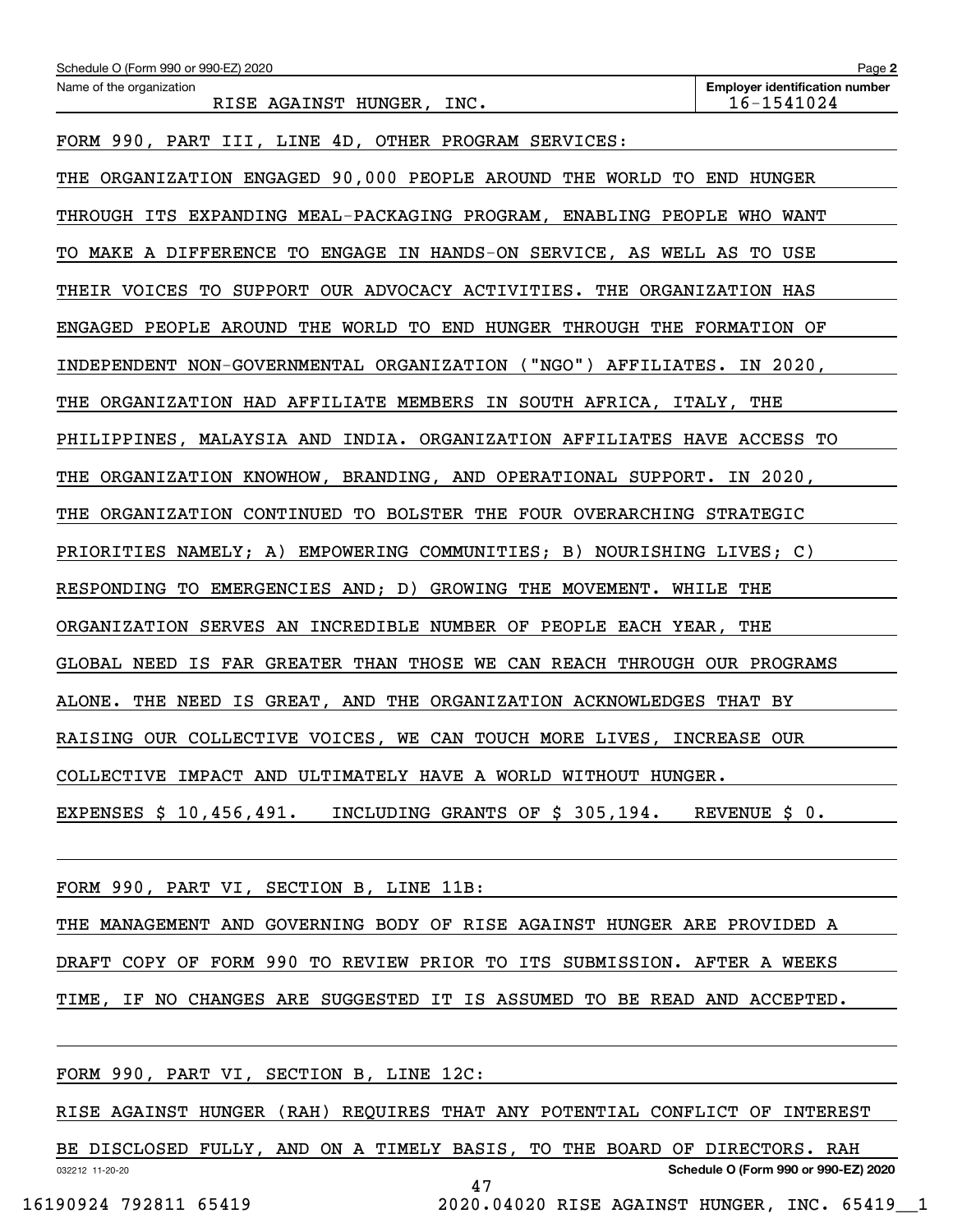| Schedule O (Form 990 or 990-EZ) 2020                                                           | Page 2                                              |
|------------------------------------------------------------------------------------------------|-----------------------------------------------------|
| Name of the organization<br>AGAINST HUNGER,<br>INC.<br>RISE                                    | <b>Employer identification number</b><br>16-1541024 |
|                                                                                                |                                                     |
| <b>DISCLOSURE</b><br>POTENTIAL<br>CONFLICTS<br>INTEREST<br>TIMELY<br>ОF<br>OF<br>VIEWS         | NECESSARY<br>TО                                     |
| THAT RAH'S RESOURCES<br>USED<br>IN<br>MOST<br><b>ENSURE</b><br>ARE<br>THE<br>JUDICIOUS         | MANNER<br>AND<br>THAT                               |
| COMPROMISED<br>RAH ARE NOT<br>IN<br>ANY<br>WAY.<br>RAH DIRECTORS<br><b>GOALS</b><br>OF<br>THE  | AND<br>STAFF                                        |
| MUST AVOID<br>ALL CONFLICTS<br>INTEREST AND<br>THE<br>APPEARANCE<br>OF<br>OF.                  | CONFLICT<br>OF                                      |
| ENSURE RAH'S<br>INTEGRITY.<br>SPECIFIC<br>CONDITIONS<br>INTERESTS<br>TО                        | FOR<br>CONFLICTS<br>OF                              |
| INTEREST<br>INTEREST<br>POTENTIAL<br><b>CONFLICTS</b><br>OF<br>BЕ<br>IDENTIFIED<br>OR.<br>WILL | THE<br><b>BOARD</b><br>ΙN                           |
| <b>STAFF</b><br>CONFLICT<br>OF<br>INTEREST<br>POLICY.<br>AND                                   |                                                     |
|                                                                                                |                                                     |

FORM 990, PART VI, SECTION B, LINE 15:

THE BOARD OF DIRECTORS OF RISE AGAINST HUNGER AND MORE SPECIFICALLY THE EXECUTIVE COMMITTEE COMPLETES A PERFORMANCE REVIEW ANNUALLY TO DETERMINE PERFORMANCE BASED COMPENSATION OF THE PRESIDENT AND THE CEO OF RISE AGAINST HUNGER.

FORM 990, PART VI, LINE 17, LIST OF STATES RECEIVING COPY OF FORM 990: AL,AZ,AR,CA,CT,DE,DC,FL,GA,HI,ID,IL,IA,IN,KS,KY,LA,ME,MD,MA,MI,MN,MS,NV,MT NE,NC,NH,NJ,NM,NY,ND,OH,OK,OR,PA,RI,SC,SD,TN,TX,UT,VT,VA,WA,WV,WI,WY

48

FORM 990, PART VI, SECTION C, LINE 19: RISE AGAINST HUNGER MAKES ITS GOVERNING DOCUMENTS, CONFLICT OF INTEREST POLICY, FORM 990, AND ANNUAL REPORT AVAILABLE UPON REQUEST. MANY OF THESE

DOCUMENTS ARE ALSO AVAILABLE ON ITS WEBSITE.

FORM 990, PART IX, LINE 11G, OTHER FEES:

OTHER PROFESSIONAL FEES:

PROGRAM SERVICE EXPENSES 50,612.

MANAGEMENT AND GENERAL EXPENSES 525,758.

FUNDRAISING EXPENSES 142,715.

032212 11-20-20

**Schedule O (Form 990 or 990-EZ) 2020**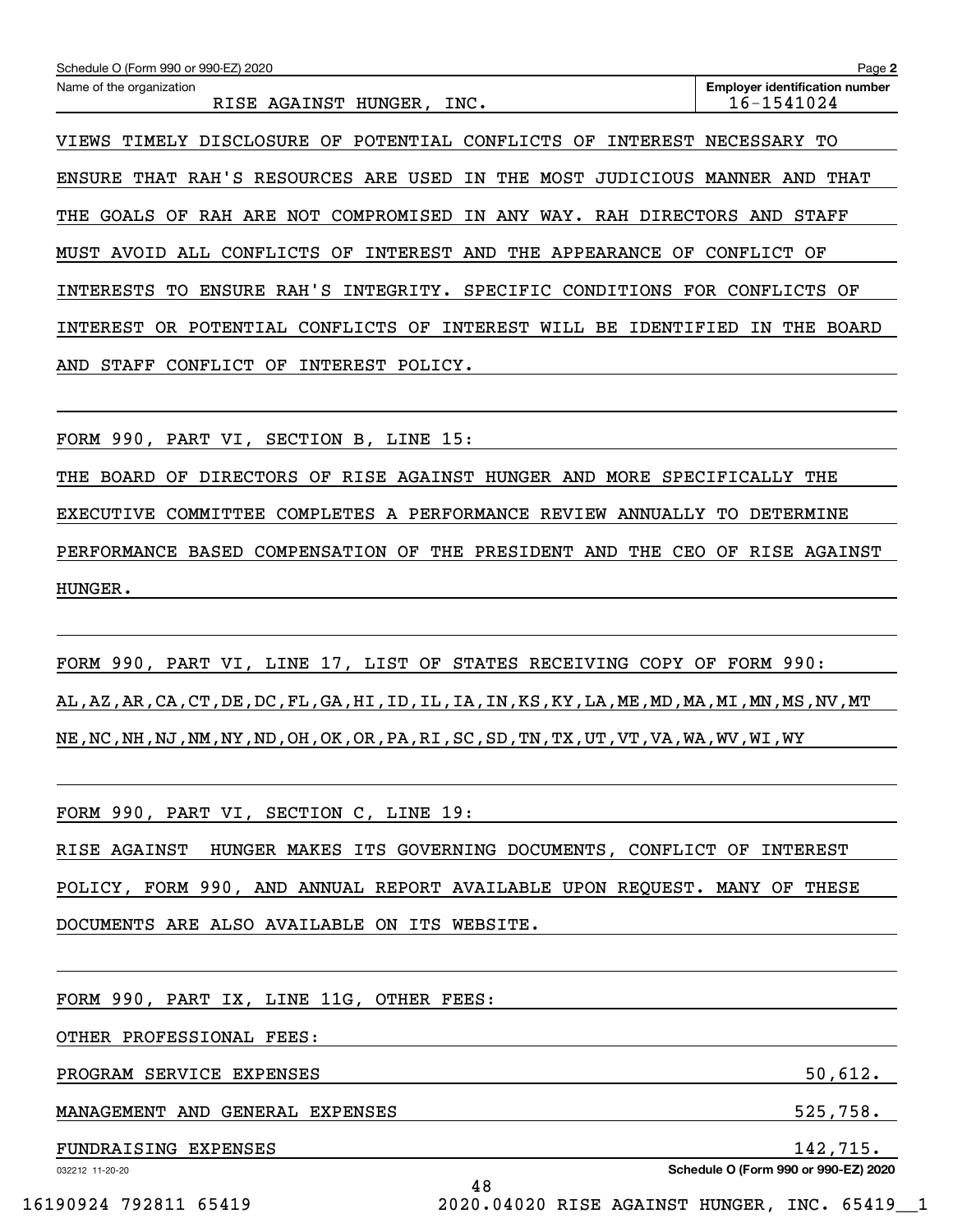| Schedule O (Form 990 or 990-EZ) 2020                        | Page 2                                              |
|-------------------------------------------------------------|-----------------------------------------------------|
| Name of the organization<br>RISE AGAINST HUNGER, INC.       | <b>Employer identification number</b><br>16-1541024 |
| TOTAL EXPENSES                                              | 719,085.                                            |
| TOTAL OTHER FEES ON FORM 990, PART IX, LINE 11G, COL A      | 719,085.                                            |
| FORM 990, PART IX, LINE 24E, ALL OTHER FUNCTIONAL EXPENSES: |                                                     |
| REPAIRS & MAINTENANCE:                                      |                                                     |
| PROGRAM SERVICE EXPENSES                                    | 53,915.                                             |
| MANAGEMENT AND<br>GENERAL EXPENSES                          | 3,366.                                              |
| FUNDRAISING EXPENSES                                        | 0.                                                  |
| TOTAL EXPENSES                                              | 57,281.                                             |
| POSTAGE:                                                    |                                                     |
| PROGRAM SERVICE EXPENSES                                    | 13,392.                                             |
| MANAGEMENT AND<br>GENERAL EXPENSES                          | 5,510.                                              |
| FUNDRAISING EXPENSES                                        | 12,037.                                             |
| TOTAL EXPENSES                                              | 30,939.                                             |
| TELEPHONE & INTERNET:                                       |                                                     |
| PROGRAM SERVICE EXPENSES                                    | 0.                                                  |
| MANAGEMENT AND GENERAL EXPENSES                             | 16, 135.                                            |
| FUNDRAISING EXPENSES                                        | $0_{.}$                                             |
| TOTAL EXPENSES                                              | 16, 135.                                            |
| DUES & SUBSCRIPTIONS:                                       |                                                     |
| PROGRAM SERVICE EXPENSES                                    | 4,848.                                              |
| MANAGEMENT AND GENERAL EXPENSES                             | 6,059.                                              |
| FUNDRAISING EXPENSES                                        | 30.                                                 |
| TOTAL EXPENSES                                              | 10,937.                                             |

032212 11-20-20